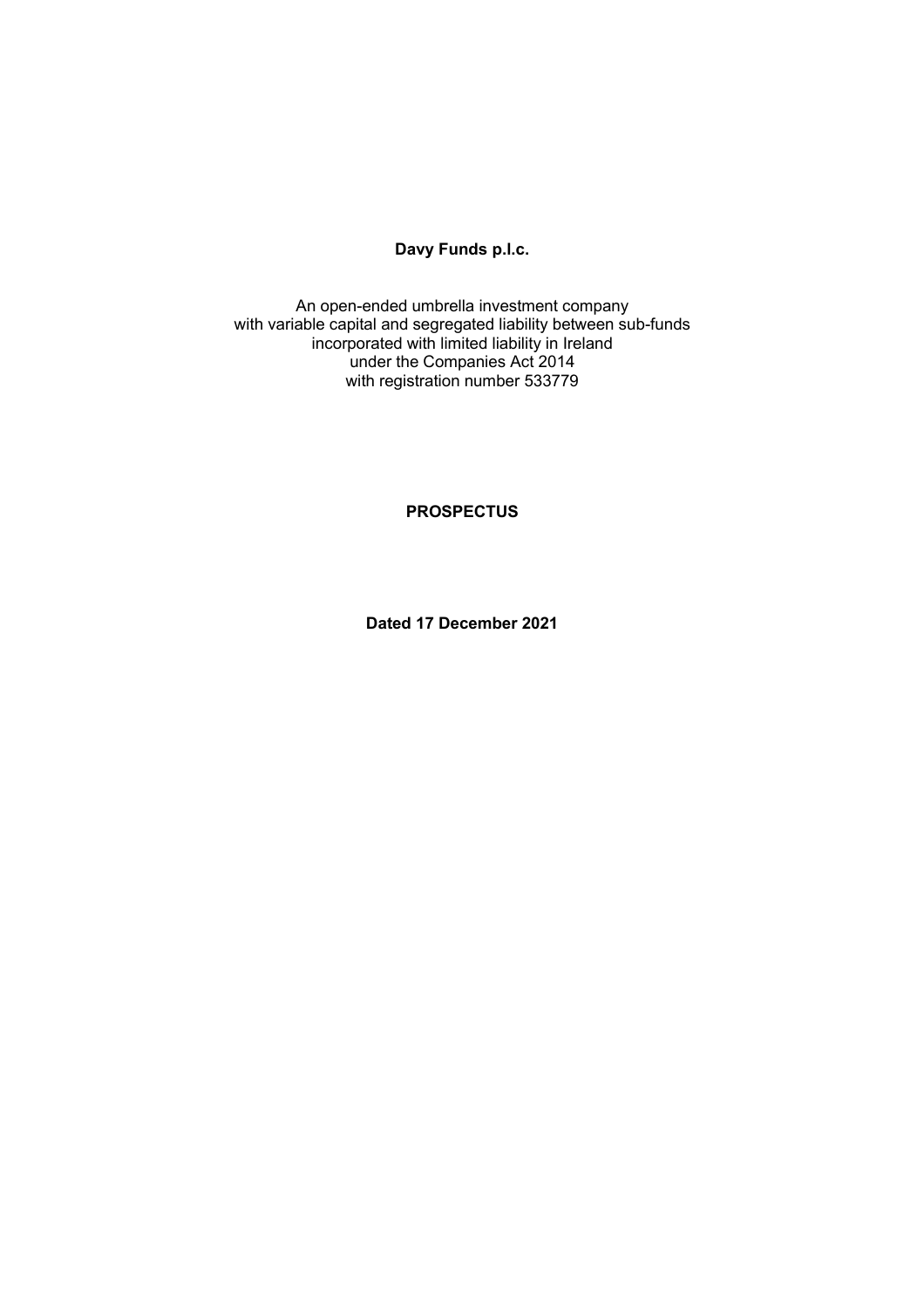### **1 IMPORTANT INFORMATION**

 $\mathcal{L}_\mathcal{L} = \mathcal{L}_\mathcal{L} = \mathcal{L}_\mathcal{L} = \mathcal{L}_\mathcal{L} = \mathcal{L}_\mathcal{L} = \mathcal{L}_\mathcal{L} = \mathcal{L}_\mathcal{L} = \mathcal{L}_\mathcal{L} = \mathcal{L}_\mathcal{L} = \mathcal{L}_\mathcal{L} = \mathcal{L}_\mathcal{L} = \mathcal{L}_\mathcal{L} = \mathcal{L}_\mathcal{L} = \mathcal{L}_\mathcal{L} = \mathcal{L}_\mathcal{L} = \mathcal{L}_\mathcal{L} = \mathcal{L}_\mathcal{L}$ 

 $\mathcal{L}_\mathcal{L} = \mathcal{L}_\mathcal{L} = \mathcal{L}_\mathcal{L} = \mathcal{L}_\mathcal{L} = \mathcal{L}_\mathcal{L} = \mathcal{L}_\mathcal{L} = \mathcal{L}_\mathcal{L} = \mathcal{L}_\mathcal{L} = \mathcal{L}_\mathcal{L} = \mathcal{L}_\mathcal{L} = \mathcal{L}_\mathcal{L} = \mathcal{L}_\mathcal{L} = \mathcal{L}_\mathcal{L} = \mathcal{L}_\mathcal{L} = \mathcal{L}_\mathcal{L} = \mathcal{L}_\mathcal{L} = \mathcal{L}_\mathcal{L}$ 

#### 1.1 **Reliance on this Prospectus and KIID Access**

Any information or representation not contained in this Prospectus or given or made by any broker, salesperson or other person should be regarded as unauthorised by the Company and should accordingly not be relied upon.

In deciding whether to invest in the Company, investors should rely on information in this Prospectus, any supplement, the relevant KIID and the Company's most recent annual and/or semi-annual reports.

Each Class that is available for subscription will have a KIID issued in accordance with the Central Bank Rules. Prospective investors should consider the KIID for the relevant Class prior to subscribing for Shares in that Class in order to assist them in making an informed investment decision. While some Classes are described in the Supplement for the relevant Fund as available, these Classes may not currently be offered for subscription and in the event that a KIID may not be available. Prospective investors should contact the Investment Manager directly to determine whether the relevant Class is available for subscription.

Each Fund must calculate and disclose in the relevant KIID a Synthetic Risk and Reward Indicator ("SRRI") in accordance with the methodology prescribed in the European Securities and Markets Authority's ("ESMA") Guidelines on the Methodology for the Calculation of the SRRI. The SRRI will correspond to a number designed to rank the relevant Fund over a scale from 1 to 7, according to its increasing level of volatility/riskreward profile.

Because the Prospectus, the relevant Supplement and KIID may be updated from time to time, investors should make sure they have the most recent versions.

Statements made in this Prospectus and any Supplement are based on the law and practice in force in the Republic of Ireland at the date of this Prospectus or the Supplement as the case may be, which may be subject to change. Neither the delivery of this Prospectus nor the offer, issue or sale of Shares in any Fund of the Company shall under any circumstances constitute a representation that the affairs of the Company or any Fund have not changed since the date hereof. This Prospectus will be updated to take into account any material changes from time to time and any such amendments will be notified in advance to and cleared by the Central Bank.

**Investors should not treat the contents of this Prospectus as advice relating to legal, taxation, investment or other matters. If you are in any doubt about the contents of this Prospectus, the risks involved in investing in the Company or the suitability for you of investing in the Company, you should consult your stockbroker, bank manager, solicitor, accountant or other independent financial adviser.** 

This Prospectus and any non-contractual obligations arising out of or in connection with it shall be governed by and construed in accordance with Irish law. With respect to any suit, action or proceedings relating to any dispute arising out of or in connection with this Prospectus (including any non-contractual obligations arising out of or in connection with it), each party irrevocably submits to the jurisdiction of the Irish courts.

#### Jersey

The Jersey Financial Services Commission has granted its consent under the Control of Borrowing (Jersey) Order 1958, as amended in relation to the circulation of this Prospectus in Jersey. The Commission is protected by the Control of Borrowing (Jersey)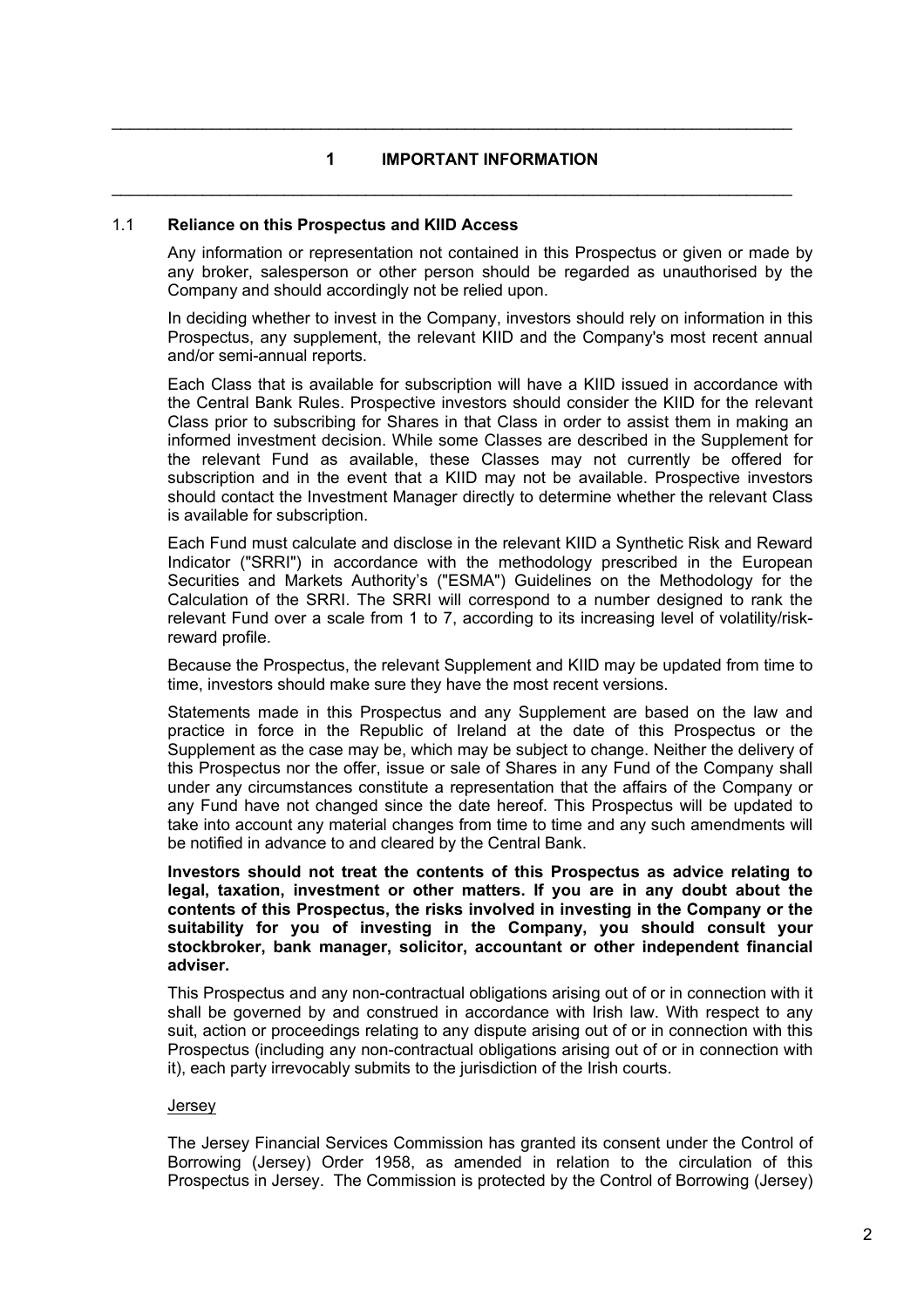Law 1947, as amended, against liability arising from the discharge of its functions under that Law. It is the intention that the distribution of this Prospectus and the offering of Shares will be restricted to discretionary fund managers and/or the wholesale market in Jersey.

#### **Guernsey**

The Guernsey Financial Services Commission has been notified and has raised no objection to the promotion of Shares in the Company in the Bailiwick of Guernsey pursuant to section 29(1)(c)(iv) of the Protection of Investors (Bailiwick of Guernsey) Law, 1987, as amended. It is the intention that the distribution of this Prospectus and the offering of Shares will be restricted to discretionary fund managers, the wholesale market, and/or Licensed Persons in Guernsey.

### 1.2 **Central Bank Authorisation**

**The Company is both authorised and supervised by the Central Bank. The authorisation of the Company by the Central Bank shall not constitute a warranty as to the performance of the Company and the Central Bank shall not be liable for the performance or default of any Fund of the Company. The authorisation of the Company is not an endorsement or guarantee of the Company by the Central Bank nor is the Central Bank responsible for the contents of this Prospectus.** 

### 1.3 **Segregated Liability**

The Company has segregated liability between its Funds and accordingly any liability incurred on behalf of or attributable to any Fund shall be discharged solely out of the assets of that Fund.

#### 1.4 **Responsibility**

The Directors (whose names appear under the heading "Management of the Company – Directors" below) accept responsibility for the information contained in this Prospectus. To the best of the knowledge and belief of the Directors (who have taken all reasonable care to ensure that such is the case) the information contained in this Prospectus is in accordance with the facts and does not omit anything likely to affect the import of such information. The Directors accept responsibility for the information in this Prospectus accordingly.

### 1.5 **Prospectus/ Supplements**

This Prospectus describes the Company. The Company issues Supplements to this Prospectus relating to each Fund. A separate Supplement will be issued at the time of establishment of each Fund. Each Supplement forms part of and should be read in the context of and in conjunction with this Prospectus.

This Prospectus may only be issued with one or more Supplements, each containing information in relation to a particular Fund. Details relating to Classes may be dealt with in the relevant Supplement for the particular Fund or in a separate Class Supplement for each Class. Shareholders and potential investors should refer to the most recent Supplement and/or Class Supplement for details of the existing Classes which will also be included in the relevant Company's semi-annual and annual reports.

# 1.6 **Restrictions on Distribution and Sale of Shares**

The distribution of this Prospectus and the offering of Shares may be restricted in certain jurisdictions. This Prospectus does not constitute an offer or solicitation in any jurisdiction in which such offer or solicitation is not authorised or the person receiving the offer or solicitation may not lawfully so receive it. It is the responsibility of any person in possession of this Prospectus and of any person wishing to apply for Shares to inform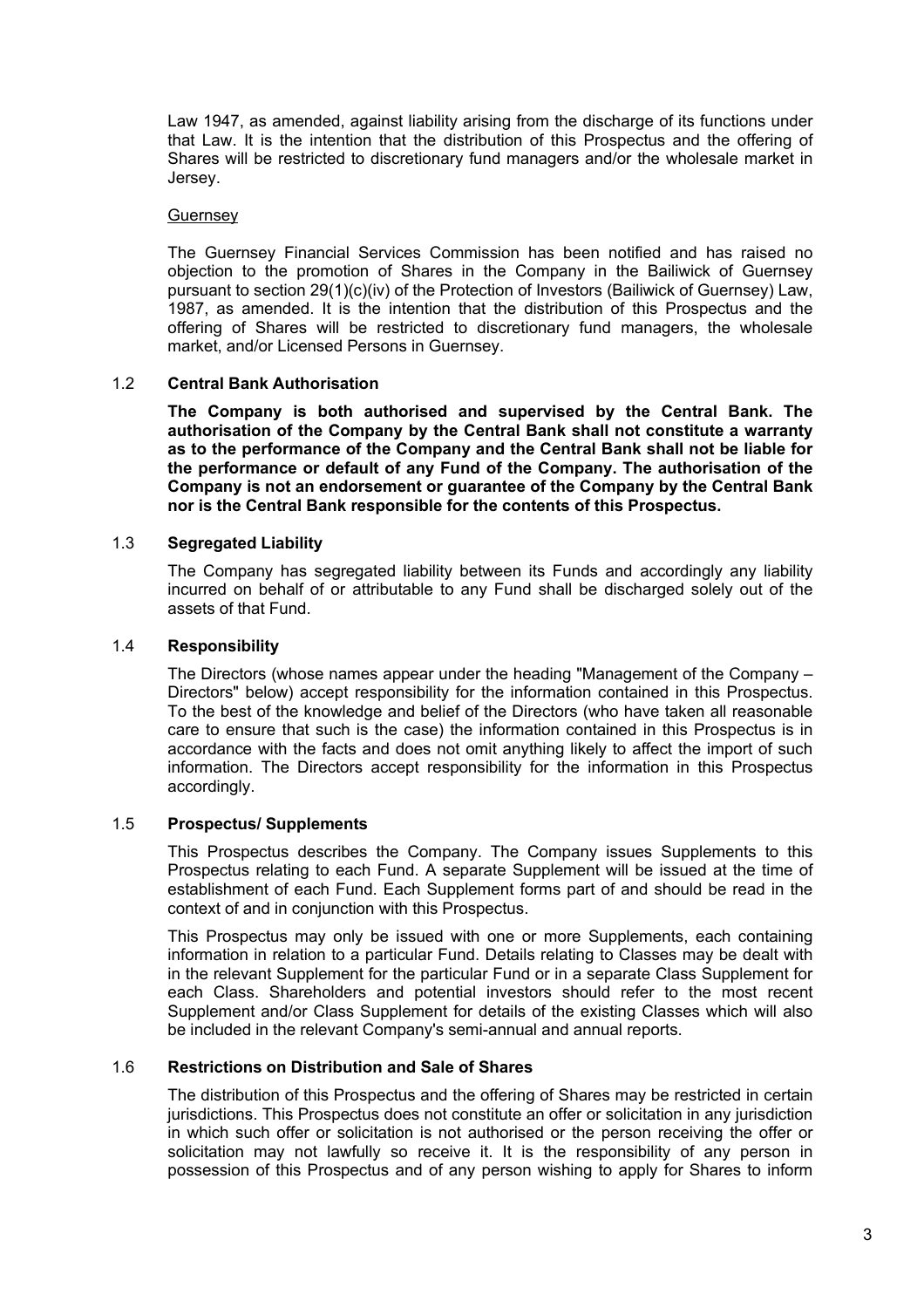himself of and to observe all applicable laws and regulations of the countries of his nationality, residence, ordinary residence or domicile.

The Company may reject any application in whole or in part without giving any reason for such rejection in which event, subject to applicable law, the subscription monies or any balance thereof will be returned without interest, expenses or compensation to the applicant by transfer to the applicant's designated account or by post at the applicant's risk. For further details, please refer to the section of this Prospectus entitled "Share Dealings; Ownership Restrictions."

Shares are offered only on the basis of the information contained in this Prospectus and, as appropriate, the latest audited annual accounts and any subsequent semi-annual report.

Any further information or representation given or made by any dealer, salesman or other person should be disregarded and accordingly should not be relied upon. Neither the delivery of this Prospectus nor the offer, issue or sale of Shares shall, under any circumstances, constitute a representation that the information given in this Prospectus is correct as of any time subsequent to the date of this Prospectus. Statements made in this Prospectus are based on the law and practice currently in force in Ireland and are subject to changes therein.

#### *United States of America*

None of the Shares have been, nor will be, registered under the United States Securities Act of 1933 as amended (the "1933 Act") and the Company has not been and will not be registered under the United States Investment Company Act of 1940, as amended. Accordingly the Shares may not be offered or sold, directly or indirectly, in the United States or to any U.S. Person except pursuant to an exemption from, or in a transaction not subject to the requirements of the 1933 Act, as amended, and the United States Investment Company Act of 1940, as amended. The Shares have not been approved by the United States Securities and Exchange Commission, any state securities commission or other U.S. regulatory authority, nor have any of the foregoing authorities passed upon or endorsed the merits of this offering or the accuracy or adequacy of these offering materials. Any representation to the contrary is unlawful.

Notwithstanding the foregoing prohibition on offers and sales in the United States or to or for the benefit of U.S. Persons, the Company may make a private placement of its Shares to a limited number or category of U.S. Persons.

### 1.7 **Translations**

This Prospectus and any Supplement may be translated into other languages. Any such translation shall only contain the same information and have the same meanings as the English language document. To the extent that there is any inconsistency between the English language document and the document in another language, the English language document shall prevail except to the extent (but only to the extent) required by the laws of any jurisdiction where the Shares are sold so that in an action based upon disclosure in a document of a language other than English, the language of the document on which such action is based shall prevail. All disputes as to the terms thereof, regardless of the language version, shall be governed by, and construed in accordance with the law of Ireland.

### 1.8 **Risk Factors**

Investors should read and consider the section of this Prospectus entitled "Risk Factors" before investing in the Company.

### 1.9 **Suitability of Investment**

**As the price of Shares in each Fund may fall as well as rise, the Company shall not be a suitable investment for an investor who cannot sustain a loss on his**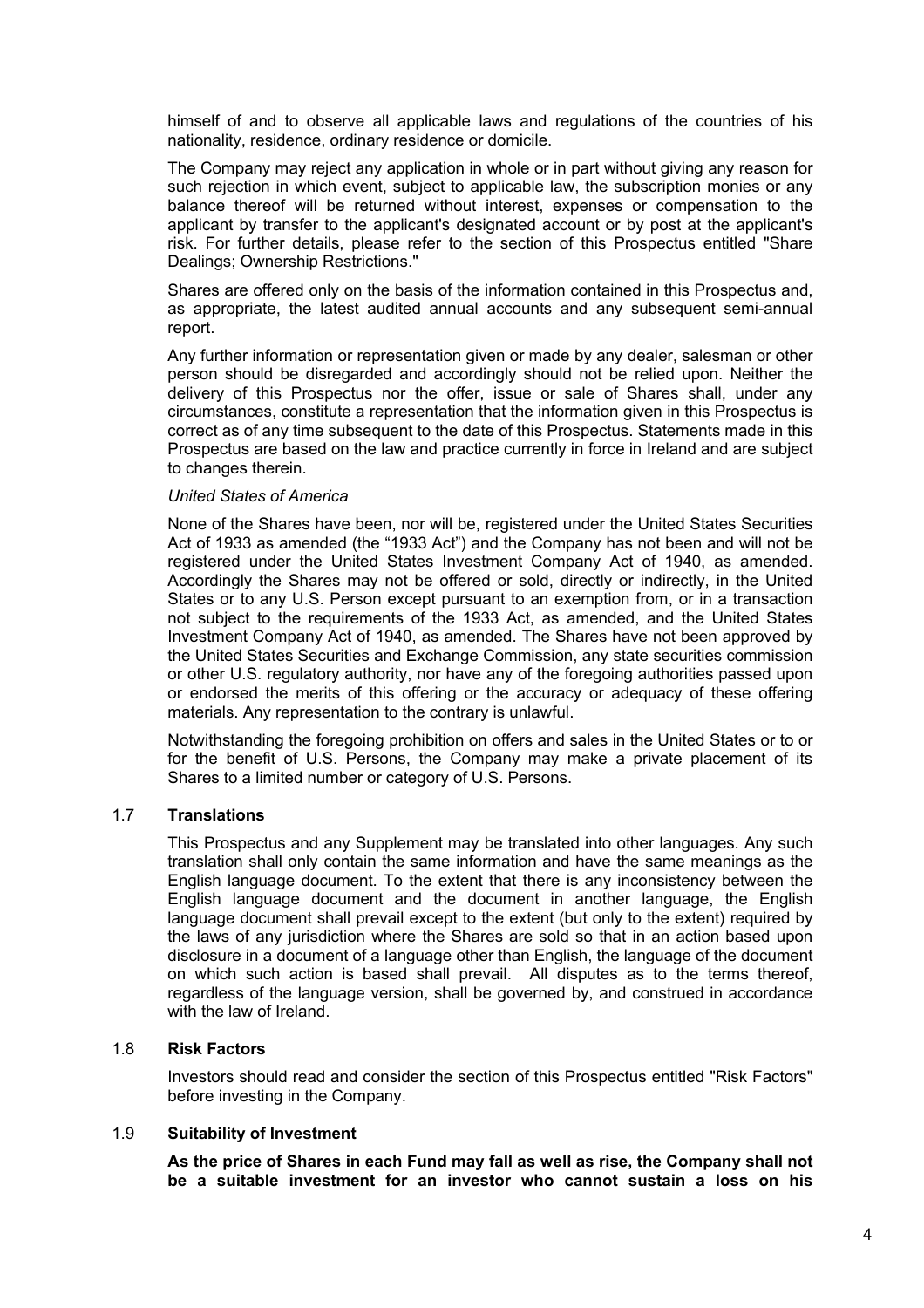**investment. A typical investor will be seeking to achieve a return on his investment in the medium to long term. As target investor profile may also be dependent on specific elements relating to a particular Fund, further details in relation to the profile of a typical investor may be set out in the Supplement for the relevant Fund.** 

The decision to invest in any Fund, and if so how much, should be based on a realistic analysis of the investor's own financial circumstances and tolerance for investment risk.

As with any investment, future performance may differ from past performance, and Shareholders could lose money. There is no guarantee that any Fund will meet its objectives or achieve any particular level of future performance. These are investments, not bank deposits.

No Fund in this Prospectus is intended as a complete investment plan, nor are all Funds appropriate for all investors. Before investing in a Fund, each prospective investor should read the Prospectus and should understand the risks, costs and terms of investment in that Fund. In particular, investors should read and consider the section of this Prospectus entitled "Risk Factors" before investing in the Company.

### 1.10 **Potential for Capital Reduction**

**Where provided for in the relevant Supplement, (i) dividends may be declared out of the capital of the relevant Fund; and/or (ii) fees and expenses may be paid out of the capital of the relevant Fund, in each case in order to preserve cash flow to Shareholders. In any such cases, there is a greater risk that capital may be eroded and distribution will be achieved/fees will be paid in a manner that foregoes the potential for future capital growth of your investment. This cycle may continue until all capital is depleted.** 

**Distributions out of capital may have different tax consequences to distributions of income and it is recommended that you seek appropriate advice in this regard. The likelihood that due to capital erosion, the value of future returns would also be diminished.** 

### 1.11 **Repurchase Charge and Anti-Dilution Levy**

The Directors may levy a Repurchase Charge of up to 3% of the Net Asset Value per Share. Details of any such charge with respect to one or more Funds will be set out in the relevant Supplement.

Upon the recommendation of the relevant Investment Manager, an Anti-Dilution Levy may be imposed by the Directors in the case of net subscriptions and/or net repurchases on a transaction basis as a percentage adjustment (to be communicated to the Administrator) on the value of the relevant subscription/repurchase (as applicable) calculated for the purposes of determining a subscription price or Repurchase Price to reflect the impact of other dealing costs relating to the acquisition or disposal of assets and to preserve the value of the underlying assets of the relevant Fund where they consider such a provision to be in the best interests of the Fund.

The difference at any one time between the subscription price (to which may be added a Preliminary Charge) and the Repurchase Price (from which may be deducted a Repurchase Charge) and the possible imposition of an Anti-Dilution Levy means that an investment should be viewed as medium to long-term.

### 1.12 **Pricing Errors**

 It is possible that errors may be made in the calculation of the Net Asset Value. In determining whether compensation will be payable to a Fund and/or individual Shareholders as a result of such errors, the Company will have regard to the guidelines in this regard issued by the Irish Funds Industry Association. These guidelines apply a materiality threshold to the level of the pricing error for the purposes of determining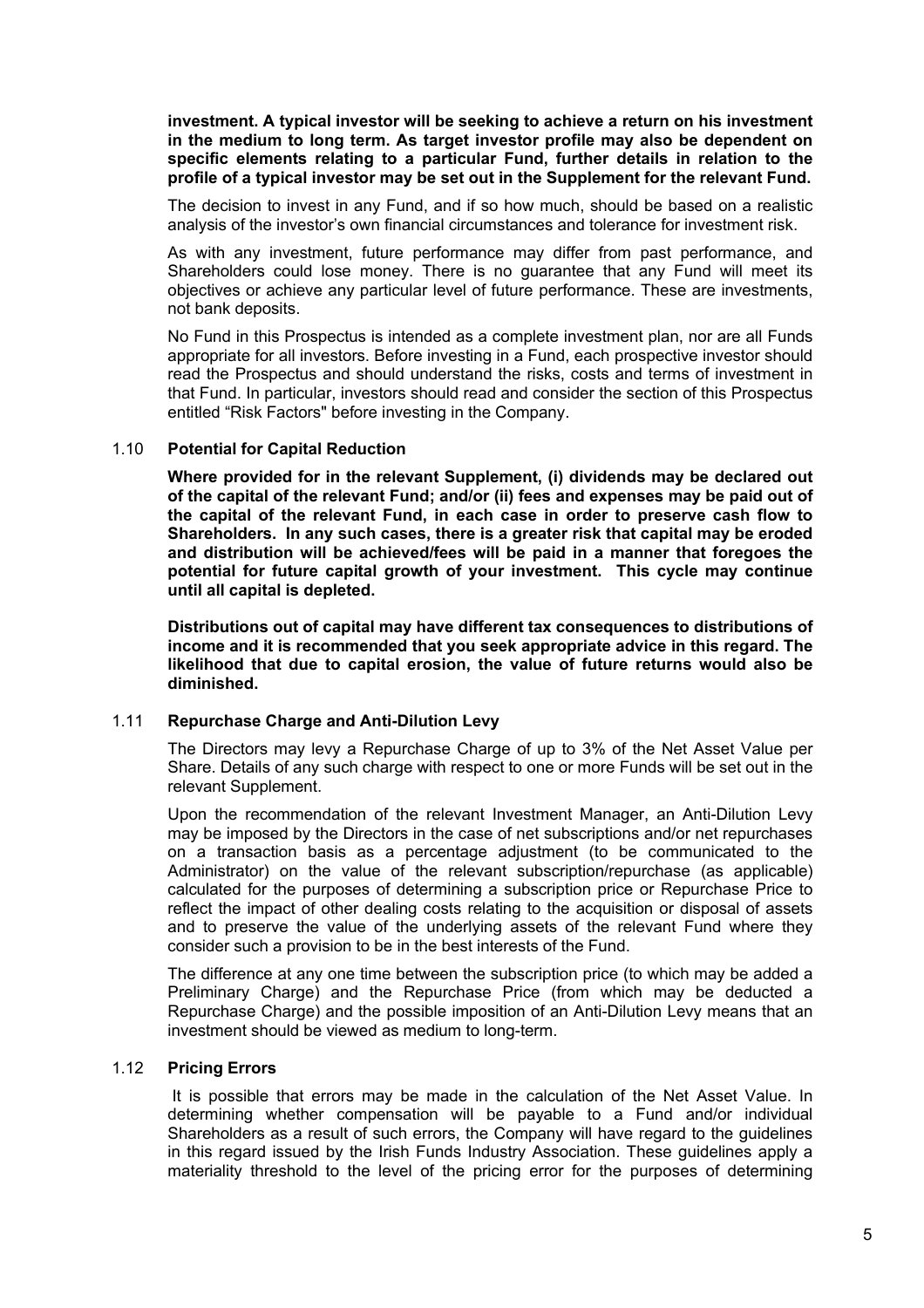whether compensation should be considered, and the guidelines also set out guidance on circumstances where a pricing error does not merit compensation. In this context, the materiality threshold currently applied by the Company is 0.5% of Net Asset Value, which reflects, in the opinion of the Directors, general market practice at the date of this Prospectus. As such, and subject on each occasion to the approval of the Depositary, compensation will generally not be payable for errors where the effect on the relevant Fund's Net Asset Value is below the materiality threshold. There may however be circumstances when the Directors or Depositary consider it appropriate for compensation to be paid notwithstanding that the impact of the error was below the materiality threshold. Conversely, in the case of errors above the materiality threshold, where there is fault on the part of the Company or its service providers, compensation will generally be payable, with any decision not to pay compensation in such circumstances requiring the approval of the Directors and also the Depositary. The Central Bank has not set any requirements in this regard and the Central Bank's approval of this Prospectus should not be interpreted as an endorsement of what is a market practice, rather than a legislative or regulatory requirement.

### 1.13 **MiFID II Product Governance Rules – UCITS as non-complex financial instruments**

Article 25 of MiFID II sets out requirements in relation to the assessment of suitability and appropriateness of financial instruments for clients. Article 25(4) contains rules relating to the selling of financial instruments by a MiFID-authorised firm to clients in an execution only manner. Provided the financial instruments are comprised from the list contained in Article 25(4)(a) (referred to broadly as non-complex financial instruments for these purposes), a MiFID-authorised firm selling the instruments will not be required to also conduct what is referred to as an "appropriateness test" on its clients. An appropriateness test would involve requesting information on the client's knowledge and experience on the type of investment offered and, on this basis, assessing whether the investment is appropriate for the client. If the financial instruments fall outside the list contained in Article 25(4)(a) (i.e. are categorised as complex financial instruments), the MiFID-authorised firm selling the instruments will be required to also conduct an appropriateness test on its clients.

UCITS (other than structured UCITS) are specifically referenced in the list in Article 25(4)(a). Accordingly, each Fund is deemed to be a non-complex financial instrument for these purposes.

# 1.14 **Money Market Fund Regulation**

In accordance with the definition contained in Article 1 of the Money Market Fund Regulation a "Money Market Fund" is an authorised UCITS or fund authorised under Directive 2011/61/EU of the European Parliament and of the Council of 8 June 2011 on Alternative Investment Fund Managers that (i) invests in short-term assets; and (ii) has distinct or cumulative objectives offering returns in line with money market rates or preserving the value of the investment.

It should be noted that some Funds of the Company but not all may be Money Market Funds and may therefore be authorised in accordance with the Money Market Fund Regulation ("Authorised Money Market Funds"). In any such cases, the Fund will be clearly designated as such in the relevant Supplement.

Investors should note that in the case of Funds that fall outside the scope of the Money Market Fund Regulation, the type of assets it may invest in is not as restricted as that of an Authorised Money Market Fund and it may therefore not be suitable for investors seeking the liquidity and return profile of an Authorised Money Market Fund. While such Funds may seek to invest in liquid securities with the aim of achieving stability of capital and income, the amount invested in Shares may fluctuate up and/or down and an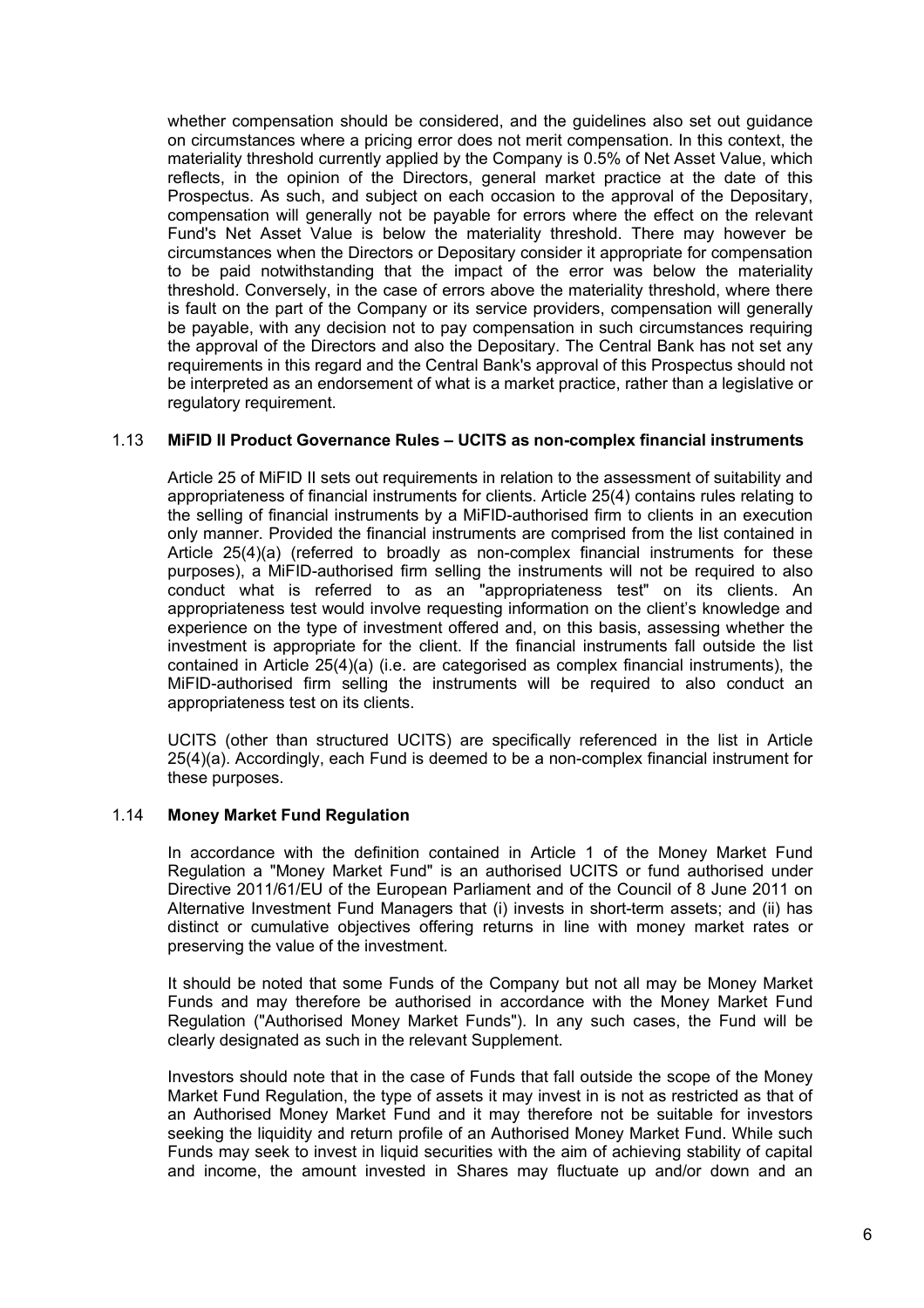investment in such Funds involves certain investment risks (some of which may not be associated with Authorised Money Market Funds), including the possible loss of principal.

### 1.15 **Headings and Numbering**

The headings and numbering of sections of this Prospectus are for convenience of reference only and shall not affect the meaning or interpretation of this Prospectus in any way.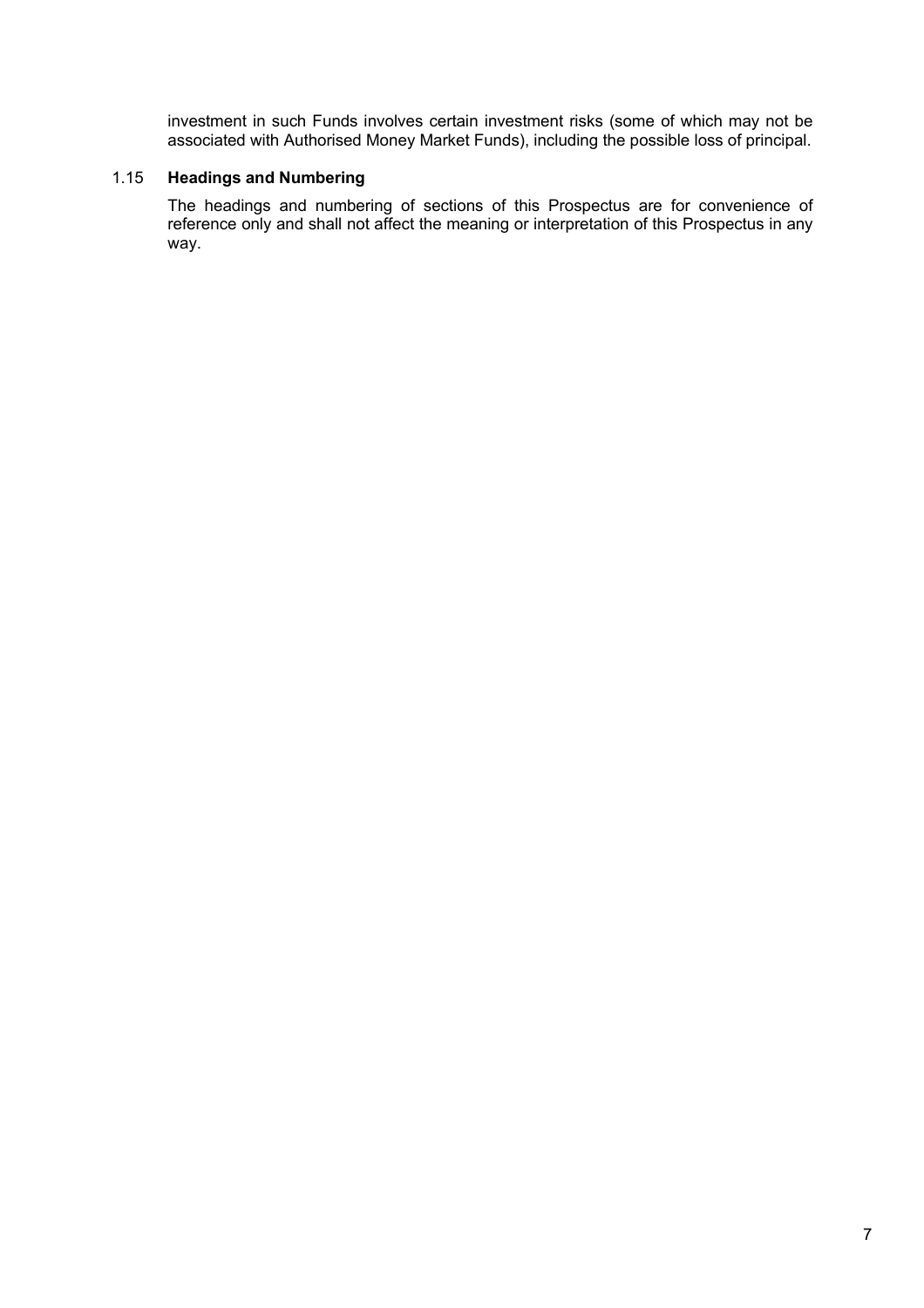# TABLE OF CONTENTS

| $\mathbf 1$                                                          |  |  |
|----------------------------------------------------------------------|--|--|
| 2                                                                    |  |  |
| 3                                                                    |  |  |
| 4                                                                    |  |  |
| 5                                                                    |  |  |
| 6                                                                    |  |  |
| $\overline{7}$                                                       |  |  |
| 8                                                                    |  |  |
| 9                                                                    |  |  |
| 10                                                                   |  |  |
| APPENDIX I INVESTMENT RESTRICTIONS APPLICABLE TO THE FUNDS UNDER THE |  |  |
|                                                                      |  |  |
| APPENDIX III GLOBAL NETWORK OF MARKETS AND SUBCUSTODIANS 120         |  |  |
|                                                                      |  |  |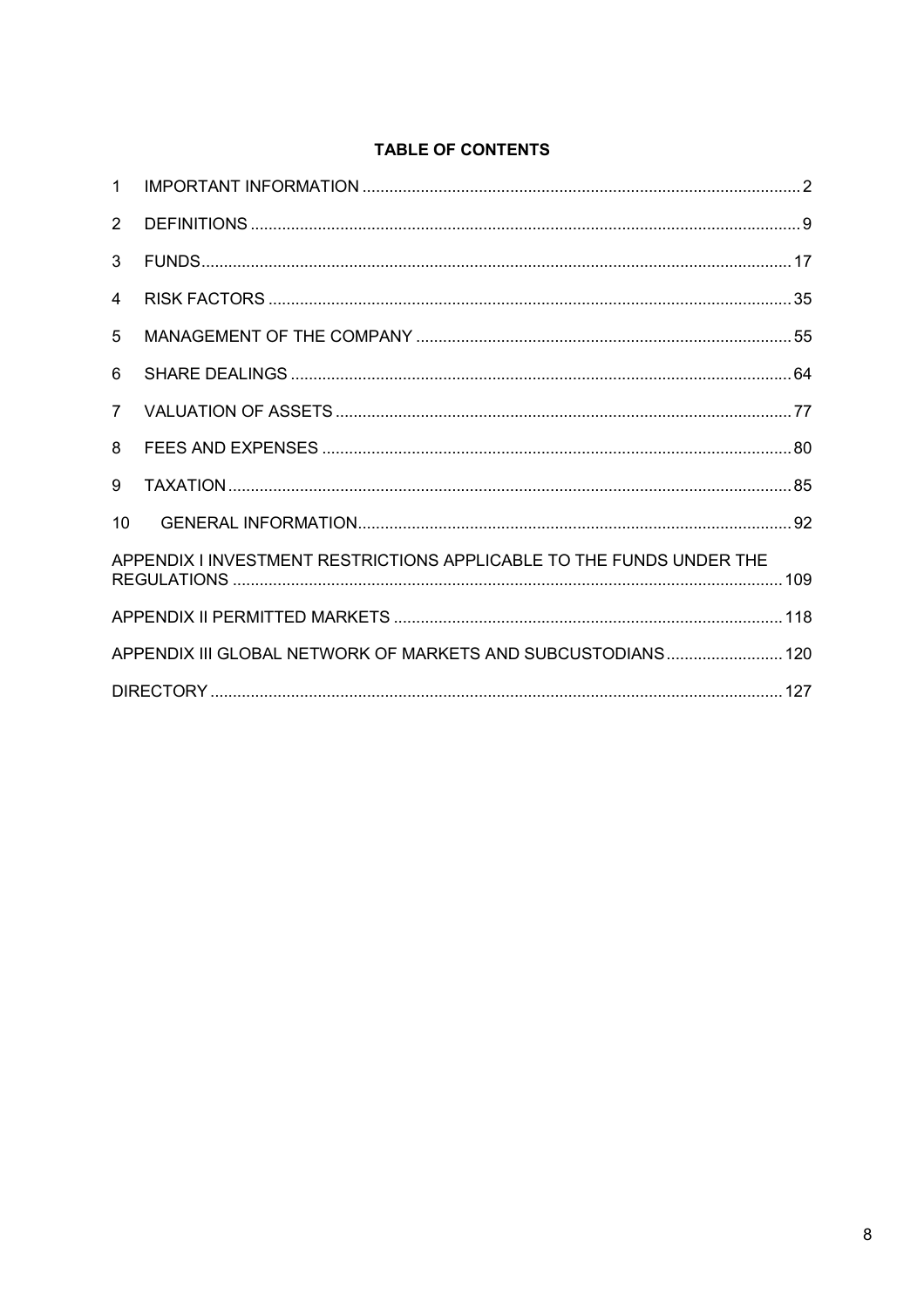### **2 DEFINITIONS**

 $\mathcal{L}_\mathcal{L} = \mathcal{L}_\mathcal{L} = \mathcal{L}_\mathcal{L} = \mathcal{L}_\mathcal{L} = \mathcal{L}_\mathcal{L} = \mathcal{L}_\mathcal{L} = \mathcal{L}_\mathcal{L} = \mathcal{L}_\mathcal{L} = \mathcal{L}_\mathcal{L} = \mathcal{L}_\mathcal{L} = \mathcal{L}_\mathcal{L} = \mathcal{L}_\mathcal{L} = \mathcal{L}_\mathcal{L} = \mathcal{L}_\mathcal{L} = \mathcal{L}_\mathcal{L} = \mathcal{L}_\mathcal{L} = \mathcal{L}_\mathcal{L}$ 

 $\mathcal{L}_\mathcal{L} = \mathcal{L}_\mathcal{L} = \mathcal{L}_\mathcal{L} = \mathcal{L}_\mathcal{L} = \mathcal{L}_\mathcal{L} = \mathcal{L}_\mathcal{L} = \mathcal{L}_\mathcal{L} = \mathcal{L}_\mathcal{L} = \mathcal{L}_\mathcal{L} = \mathcal{L}_\mathcal{L} = \mathcal{L}_\mathcal{L} = \mathcal{L}_\mathcal{L} = \mathcal{L}_\mathcal{L} = \mathcal{L}_\mathcal{L} = \mathcal{L}_\mathcal{L} = \mathcal{L}_\mathcal{L} = \mathcal{L}_\mathcal{L}$ 

**Accounting Period** means a period ending on 30 September of each year or such other date as the Directors may from time to time decide;

**Administration Agreement** means the agreement made between the Company and the Administrator dated 20 October 2014, as amended by an amended administration agreement dated 25 May 2018 and an amended administration agreement dated 2 November 2018 as may be amended or supplemented from time to time in accordance with the Central Bank Rules pursuant to which the latter was appointed as administrator of the Company;

**Administrator** means Northern Trust International Fund Administration Services (Ireland) Limited or any successor thereto duly appointed in accordance with the Central Bank Rules as the administrator to the Company;

**AIF** means an alternative investment fund as defined in requlation 5(1) of the European Union (Alternative Investment Fund Managers) Regulations 2013 (S.I. No. 257 of 2013) and/or any other collective investment undertaking meeting the criteria outlined in Regulation 68(e) of the Regulations including, where relevant, UK UCITS authorised by the Financial Conduct Authority in the United Kingdom in accordance with the Financial Services and Markets Act 2000, as amended, supplemented, consolidated or otherwise modified from time to time;

**Anti-Dilution Levy** means an adjustment made on a transaction basis in the case of net subscriptions and/or net repurchases as a percentage adjustment (to be communicated to the Administrator) on the value of the relevant subscription/ repurchase calculated for the purposes of determining a subscription price or Repurchase Price to reflect the impact of other dealing costs relating to the acquisition or disposal of assets and to preserve the value of the underlying assets of the relevant Fund;

**Application Form** means any application form to be completed by subscribers for Shares as prescribed by the Company from time to time;

**Authorised Money Market Fund** means a Fund authorised as a money market fund pursuant to the Money Market Fund Regulation;

**Base Currency** means, in relation to any Fund, such currency as is specified as such in the Supplement for the relevant Fund;

**Benchmark Regulation** means Regulation (EU) 2016/1011 of the European Parliament and of the Council of 8 June 2016 on indices used as benchmarks in financial instruments and financial contracts or to measure the performance of investment funds;

**Business Day** means, in relation to any Fund, each day as is specified as such in the Supplement for the relevant Fund;

**Central Bank** means the Central Bank of Ireland or any successor regulatory authority with responsibility for authorising and supervising the Company;

**Central Bank Regulations** means the Central Bank (Supervision and Enforcement) Act 2013 (Section 48(1)) (Undertakings For Collective Investment in Transferable Securities) Regulations 2019 as may be amended, supplemented, consolidated, substituted in any form or otherwise modified from time to time;

**Central Bank Rules** means the Central Bank Regulations and any other statutory instrument, regulations, rules, conditions, notices, requirements or guidance of the Central Bank issued from time to time applicable to the Company pursuant to the Regulations:

**CIS** means UCITS or other alternative investment fund within the meaning of Regulation 68(1)(e) of the Regulations and which is prohibited from investing more than 10% of its assets in other such collective investment schemes;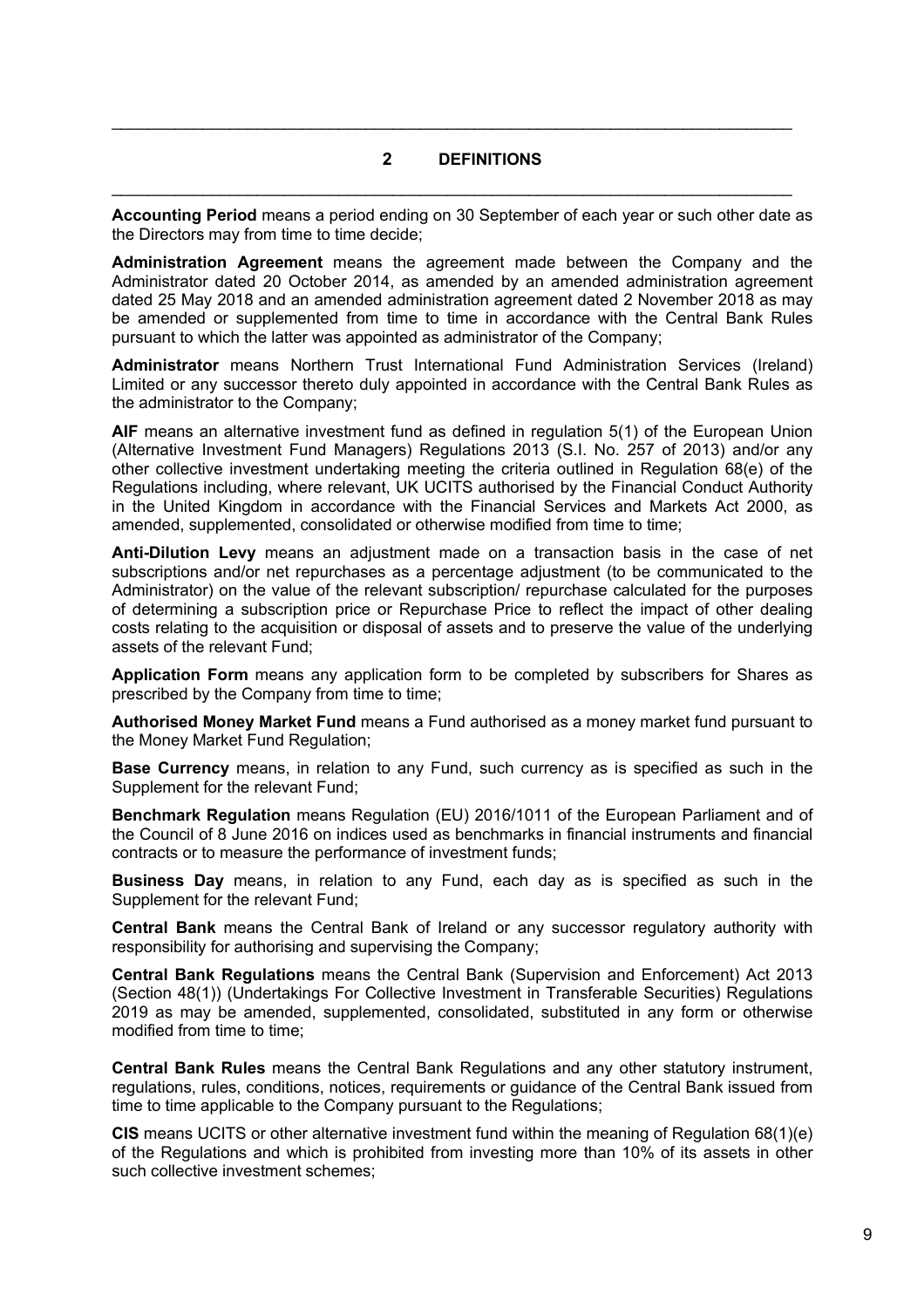**Class(-es)** means the class or classes of Shares relating to a Fund where specific features with respect to preliminary, exchange, repurchase or contingent deferred sales charge, minimum subscription amount, hedged/unhedged, dividend policy, voting rights, service provider fees or other specific features may be applicable. The details applicable to each Class will be predetermined and described in the relevant Supplement;

**Clear Day** means in relation to the period of a notice, that period excluding the day when the notice is given or deemed to be given and the day for which it is given or on which it is to take effect;

**Collections Account** means the account in the name of the Company through which subscription monies and redemption proceeds and dividend income (if any) for each Fund are channelled, the details of which are specified in the Application Form;

**Companies Act** means the Companies Act 2014 of Ireland and every amendment or reenactment of the same, including any regulations issued pursuant thereto, insofar as they apply to open-ended investment companies with variable capital;

**Company** means Davy Funds p.l.c.;

**Constitution** means the constitution of the Company from time to time, comprising the Memorandum and Articles of Association;

**Country Supplement** means a supplement to this Prospectus, issued from time to time, specifying certain information pertaining to the offer of Shares of the Company or a Fund or Class in a particular jurisdiction or jurisdictions;

**CRS** means the Standard for Automatic Exchange of Financial Account Information approved on 15 July 2014 by the Council of the Organisation for Economic Cooperation and Development, also known as the Common Reporting Standard, and any bilateral or multilateral competent authority agreements, intergovernmental agreements and treaties, laws, regulations, official guidance or other instrument facilitating the implementation thereof and any law implementing the Common Reporting Standard;

**Data Protection Legislation** means the EU data protection regime introduced by the General Data Protection Regulation (Regulation 2016/679);

**Dealing Day** means, in respect of each Fund, each Business Day on which subscriptions for, repurchases of and exchanges of relevant Shares can be made by the Company as specified in the Supplement for the relevant Fund and/or such other Dealing Days as the Directors shall determine and notify to Shareholders in advance, provided that there shall be at least two Dealing Days in each Month occurring at regular intervals;

**Dealing Deadline** means, in relation to any application for subscription, repurchase or exchange of Shares of a Fund, the day and time specified in the Supplement for the relevant Fund by which such application must be received by the Administrator on behalf of the Company in order for the subscription, repurchase or exchange of Shares of the Fund to be made by the Company on the relevant Dealing Day;

**Depositary** means Northern Trust Fiduciary Services (Ireland) Limited or any successor thereto duly appointed with the prior approval of the Central Bank as the depositary of the Company in accordance with the Central Bank Rules;

**Depositary Agreement** means the amended and restated depositary agreement made between the Company and the Depositary dated 18 May 2016 and the addendum to the depositary agreement dated 2 February 2017 as amended by an amended depositary agreement dated 5 June 2018 as may be amended or supplemented from time to time in accordance with the Central Bank Rules, pursuant to which the latter was appointed depositary of the Company;

**Deposits** mean deposits with a Credit Institution that are eligible for investment in accordance with Article 12 of the Money Market Fund Regulation;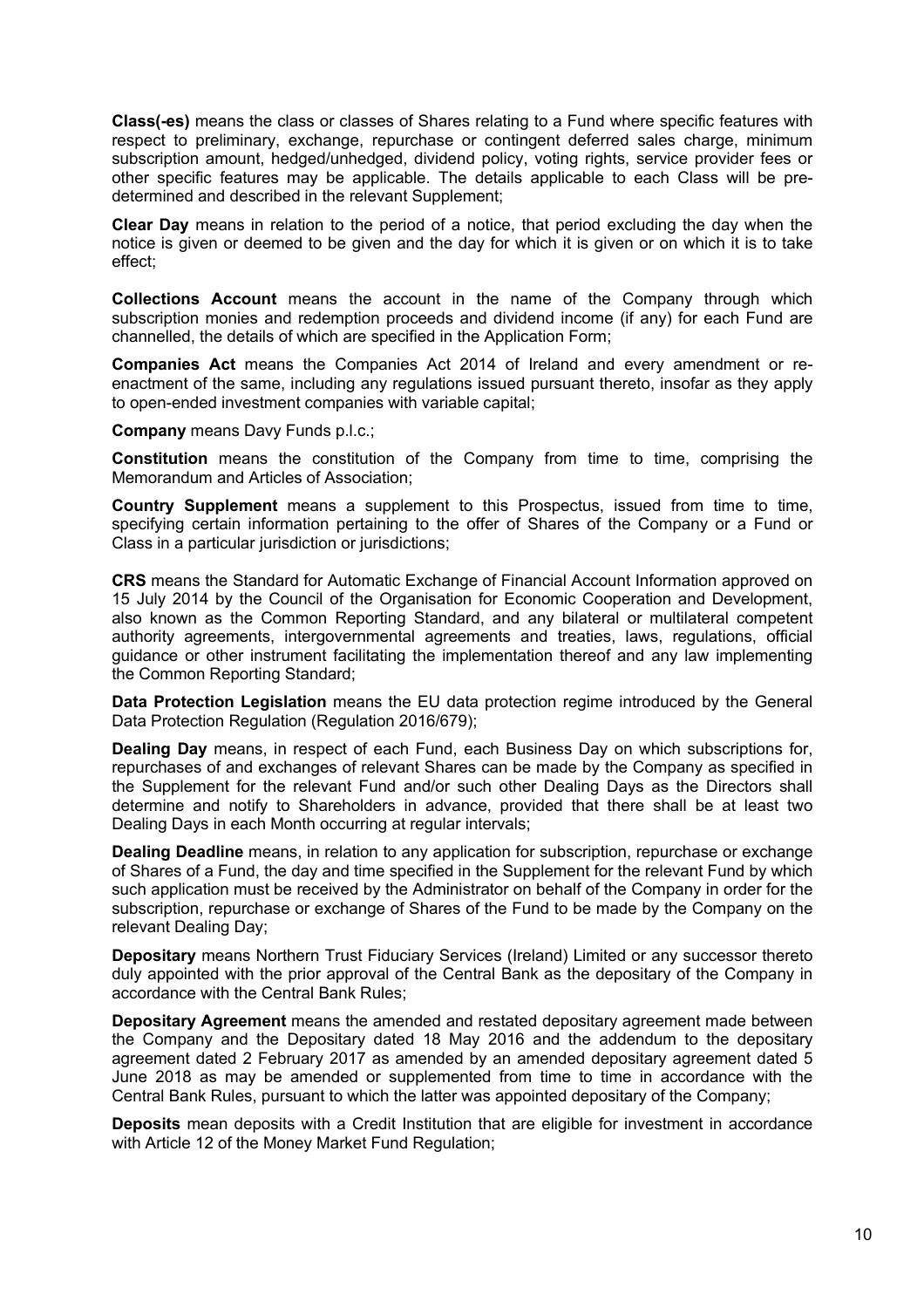**Directors** means the directors of the Company or any duly authorised committee thereof, each a Director;

**Distribution Agreement** means the agreement made between the Company and the Distributor dated 20 October 2014 as amended by an amended distribution agreement dated 1 June 2018 as may be amended or supplemented from time to time in accordance with the Central Bank Rules pursuant to which the latter was appointed distributor of the Company;

**Distributor** means, unless specifically stated otherwise in the Supplement for the relevant Fund, J&E Davy Unlimited Company or any successor thereto duly appointed in accordance with the Central Bank Rules as a distributor to the Company;

**Eligible Counterparty** means a counterparty to OTC derivatives with which a Fund may trade and belonging to one of the categories approved by the Central Bank which at the date of this Prospectus comprise the following:

- (i) a Relevant Institution;
- (ii) an investment firm, authorised in accordance with the Markets in Financial Instruments Directive in an EEA Member State; or
- (iii) a group company of an entity issued with a bank holding company licence from the Federal Reserve of the United States of America where that group company is subject to bank holding company consolidated supervision by that Federal Reserve.

**EEA Member States** means the member states of the European Economic Area, the current members at the date of this Prospectus being the EU Member States, Iceland, Liechtenstein and Norway;

**EMIR** means Regulation (EU) No 648/2012 on OTC derivatives, central counterparties and trade repositories;

**ESG** means environmental, social and/or governance;

**EU Member States** means the member states of the European Union;

**Euro or €** means the lawful currency of the participating EU Member States which have adopted the single currency in accordance with the EC Treaty of Rome dated 25th March 1957 as amended;

**Exchange Charge** means the charge, if any, payable on the exchange of Shares as is specified in the Supplement for the relevant Fund;

### **Exempt Irish Shareholder** means

- (a) a qualifying management company within the meaning of section 739B(1) TCA;
- (b) an investment undertaking within the meaning of section 739B(1) TCA;
- (c) an investment limited partnership within the meaning of section 739J TCA;
- (d) a pension scheme which is an exempt approved scheme within the meaning of section 774 TCA, or a retirement annuity contract or a trust scheme to which section 784 or 785 TCA applies;
- (e) a company carrying on life business within the meaning of section 706 TCA;
- (f) a special investment scheme within the meaning of section 737 TCA;
- $(g)$  a unit trust to which section 731(5)(a) TCA applies;
- (h) a specified company within the meaning of Section 734(1) TCA;
- (i) a charity being a person referred to in section  $739D(6)(f)(i) TCA$ ;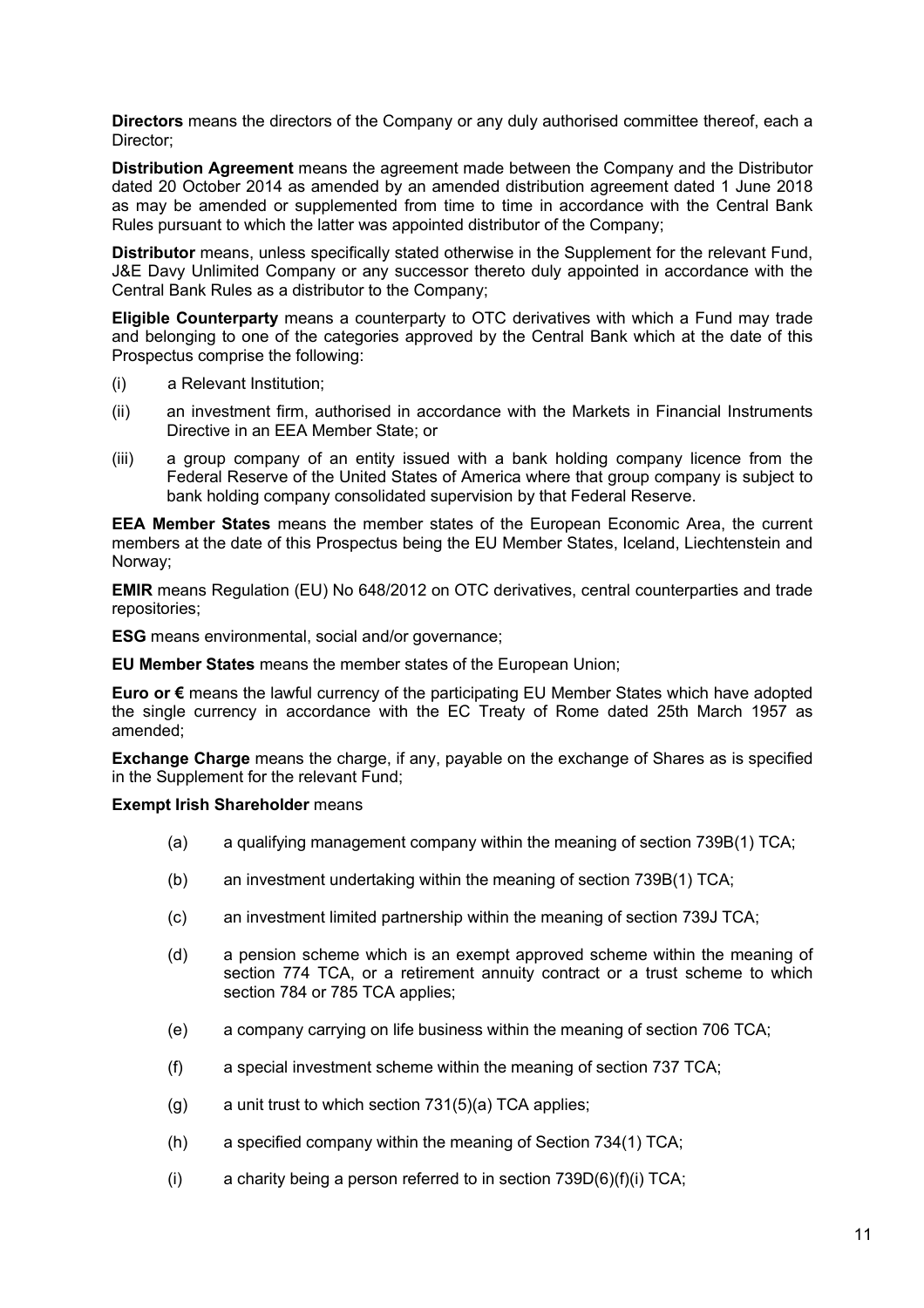- (j) a person who is entitled to exemption from income tax and capital gains tax by virtue of section 784A(2) TCA or section 848B TCA and the Shares held are assets of an approved retirement fund or an approved minimum retirement fund;
- (k) a person who is entitled to exemption from income tax and capital gains tax by virtue of section 787I TCA and the Shares held are assets of a personal retirement savings account as defined in section 787A TCA;
- (l) the National Asset Management Agency;
- (m) the Courts Service;
- (n) a credit union within the meaning of section 2 of the Credit Union Act 1997;
- (o) an Irish resident company, within the charge to corporation tax under Section 739G(2) TCA, but only where the Company is a money market fund;
- (p) a company which is within the charge to corporation tax in accordance with section 110(2) TCA in respect of payments made to it by the Company;
- (q) the Motor Insurers' Bureau of Ireland in respect of an investment made by it of moneys paid to the Motor Insurers' Insolvency Compensation Fund;
- (r) any other person as may be approved by the Directors from time to time provided the holding of Shares by such person does not result in a potential liability to tax arising to the Company in respect of that Shareholder under Part 27, Chapter 1A TCA;
- (s) the National Treasury Management Agency of Ireland, or a fund investment vehicle within the meaning of Section 739D(6)(kb) TCA;

and where necessary the Company is in possession of a Relevant Declaration in respect of that Shareholder;

**Extraordinary Expenses** means the extraordinary expenses defined as such in the section headed "Fees and Expenses";

**FATCA** means (a) sections 1471 to 1474 of the U.S. Internal Revenue Code of 1986 or any associated regulations or other official guidance; (b) any intergovernmental agreement, treaty, regulation, guidance or other agreement between the Government of Ireland (or any Irish government body) and the US or any other jurisdiction (including any government bodies in such jurisdiction), entered into in order to comply with, facilitate, supplement, implement or give effect to the legislation, regulations or guidance described in paragraph (a) above; and (c) any legislation, regulations or guidance in Ireland that give effect to the matters outlined in the preceding paragraphs;

**FDI** means a financial derivative instrument (including an OTC derivative);

**Fund** means a sub-fund of the Company the proceeds of issue of which are pooled separately in a separated portfolio of assets and invested in accordance with the investment objective and policies applicable to such sub-fund and which is established by the Company from time to time with the prior approval of the Central Bank;

**Initial Issue Price** means the price (excluding any Preliminary Charge) per Share at which Shares are initially offered in a Fund during the Initial Offer Period as specified in the Supplement for the relevant Fund;

**Initial Offer Period** means the period during which Shares in a Fund are initially offered at the Initial Issue Price as specified in the Supplement for the relevant Fund;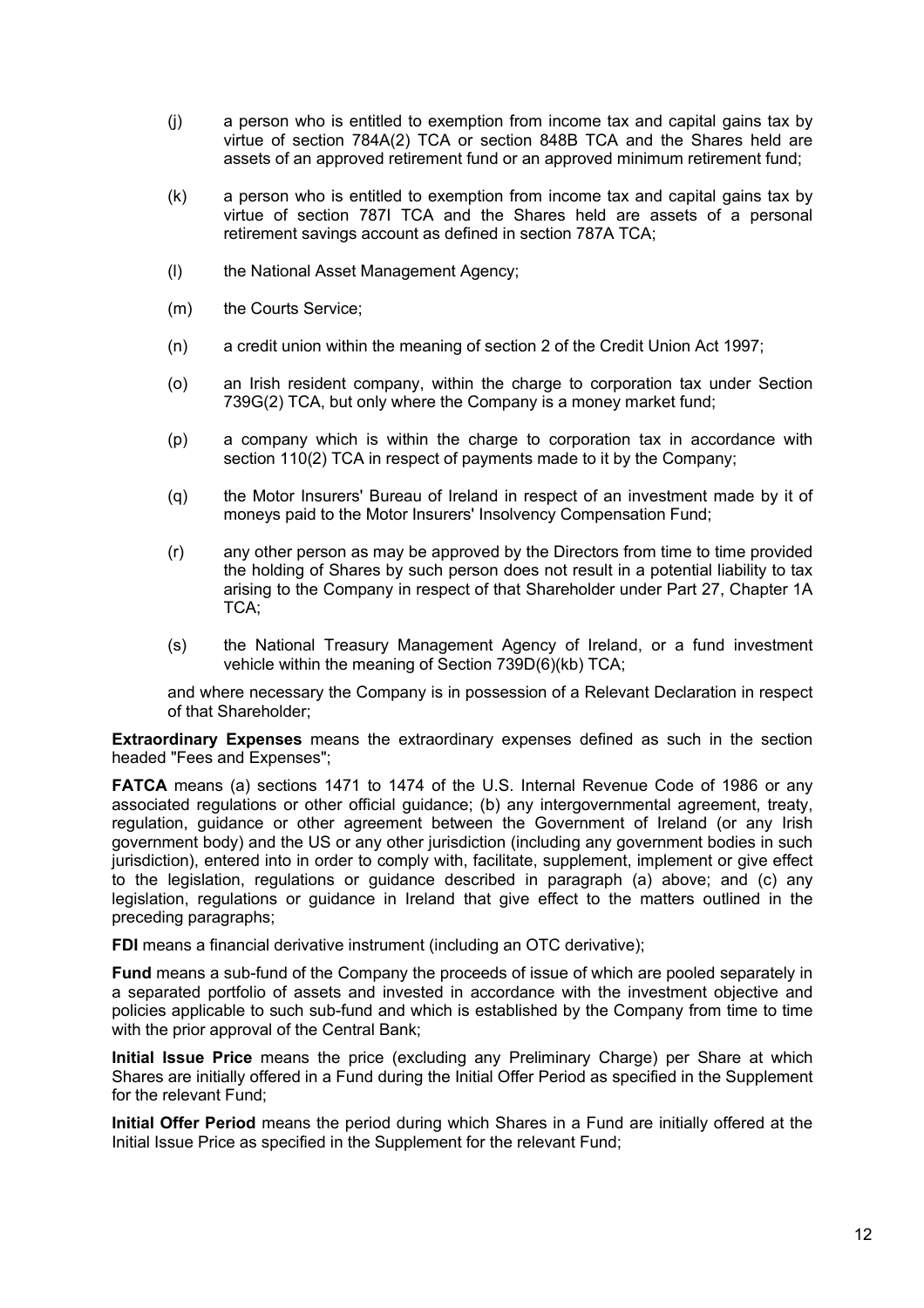**Investment Account** means (i) a separate temporary investment account or (ii) a separate disinvestment account as described in further detail under "Restrictions on Subscriptions";

**Investment Grade** means rating awarded to high quality corporate and government securities that are judged likely to meet their payment obligations by Standard & Poor's (i.e. rated at least BBB-) or Moody's (i.e. rated at Baa3); or if unrated determined by the Investment Manager to be of comparable quality;

**Investment Management Agreement or Investment Management Agreements** means the agreement made between the Company and each of the Investment Managers as may be amended or supplemented from time to time in accordance with the Central Bank Rules pursuant to which the latter was appointed investment manager of the Company;

**Investment Management Fee** means the investment management fee detailed as such in the section headed "Fees and Expenses";

**Investment Manager(s)** means, Davy Global Fund Management Limited and J&E Davy Unlimited Company or such other company as may be appointed to manage the investment and reinvestment of the assets of certain Funds in accordance with the Central Bank Rules, details of which are set out in the relevant Supplement;

**Investor Money Regulations** means the Central Bank (Supervision and Enforcement) Act 2013 (Section 48(1)) Investor Money Regulations 2015 for Fund Service Providers, as may be amended from time to time:

**Irish Resident** means any person resident in Ireland or ordinarily resident in Ireland (as described in the Taxation section of this Prospectus) other than an Exempt Irish Shareholder;

**KIID** means the key investor information document for the relevant Class:

**Manager** means Davy Global Fund Management Limited or such other person as may be designated, in accordance with the Central Bank Rules, as the Company's fund management company;

**Management Agreement** means the agreement between the Company and the Manager pursuant to which the Manager was appointed to provide fund management services to the Company, as may be amended;

**MiFID II Delegated Directive** means Commission Delegated Directive (EU) of 7 April 2016 supplementing Directive 2014/65/EU of the European Parliament and of the Council with regard to safeguarding of financial instruments and funds belonging to clients, product governance obligations and the rules applicable to the provision or reception of fees, commissions or any monetary or non-monetary benefits;

**Minimum Additional Investment Amount** means such minimum cash amount or minimum number of Shares as the case may be (if any) as the Directors may from time to time require to be invested in any Fund by each Shareholder (after investing the Minimum Initial Investment Amount) and as such is specified in the Supplement for the relevant Fund;

**Minimum Fund Size** means such amount (if any) as the Directors may consider for each Fund and as set out in the Supplement for the relevant Fund;

**Minimum Initial Investment Amount** means such minimum initial cash amount or minimum number of Shares as the case may be (if any) as the Directors may from time to time require to be invested by each Shareholder as its initial investment for Shares of each Class in a Fund either during the Initial Offer Period or on any subsequent Dealing Day and as such is specified in the Supplement for the relevant Fund;

**Minimum Repurchase Amount** means such minimum number or minimum value of Shares of any Class as the case may be (if any) which may be repurchased at any time by the Company and as such is specified in the Supplement for the relevant Fund;

**Minimum Share Class Size** means such amount (if any) as the Directors may consider for each Share Class and as set out in the Supplement for the relevant Fund;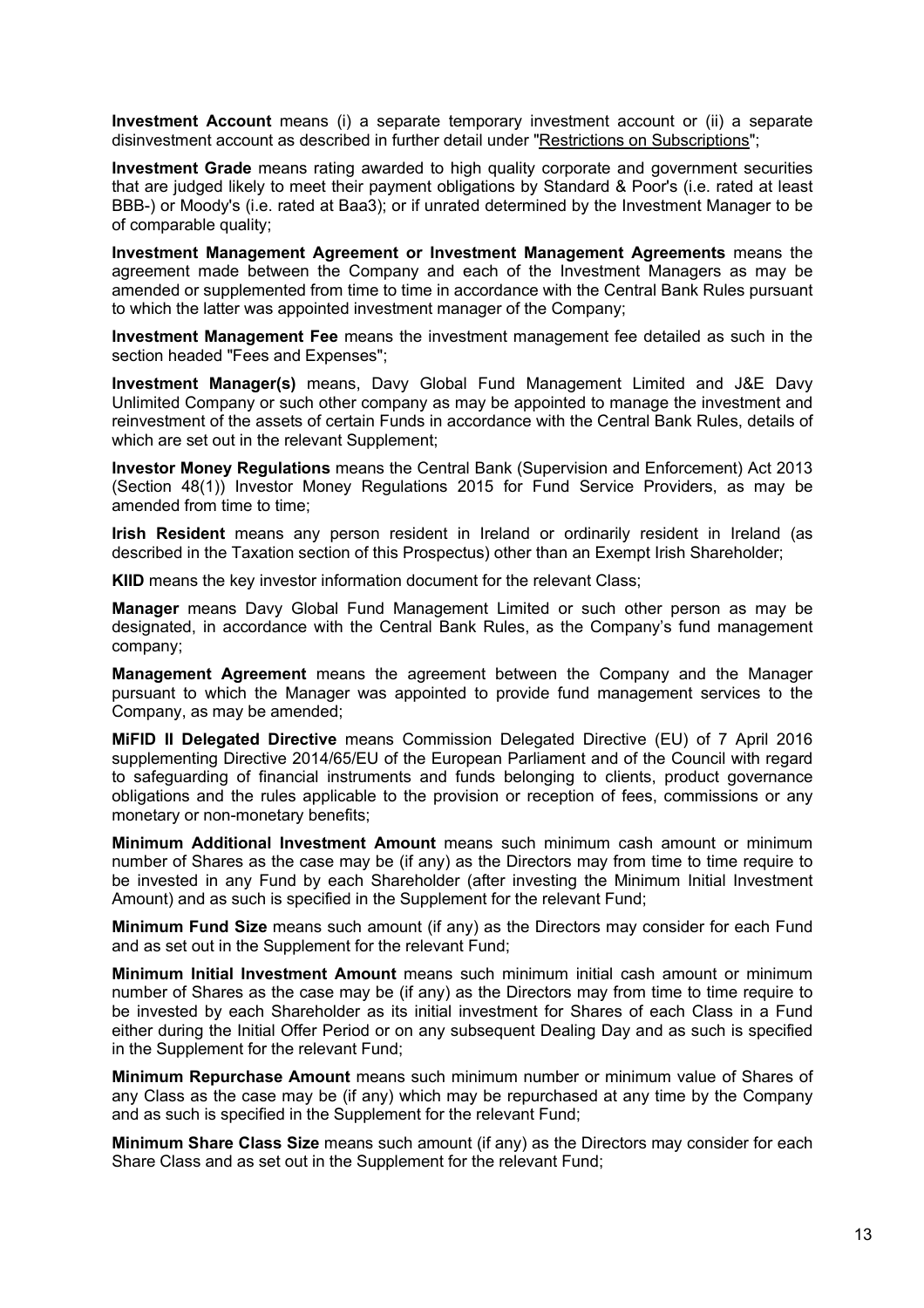**Minimum Shareholding** means such minimum number or minimum value of Shares of any Class as the case may be (if any) which must be held at any time by a Shareholder which shall be greater at all times than the Minimum Repurchase Amount and as such is specified in the Supplement for the relevant Class of Shares within a Fund;

**Money Market Fund Regulation** means Regulation (EU) 2017/1131 of the European Parliament and of the Council as amended or supplemented from time to time, including any delegated act adopted thereunder and any implementing rules or conditions that may from time to time be imposed thereunder by the Central Bank or the European Securities and Markets Authority;

**Money Market Instruments** means instruments normally dealt in on the money markets which are liquid, and have a value which can be accurately determined at any time;

**Month** means a calendar month;

**Net Asset Value** means, in respect of the assets and liabilities of a Fund, a Class or the Shares representing interests in a Fund, the amount determined in accordance with the principles set out in the "Calculation of Net Asset Value" section below as the Net Asset Value of the Fund, the Net Asset Value per Class or the Net Asset Value per Share (as appropriate);

**OECD** means the Organisation for Economic Co-operation and Development;

**OECD Member States** means countries members of the OECD;

**Ordinarily Resident in Ireland** means an individual who has been resident in Ireland for three consecutive tax years (who thus becomes ordinarily resident with effect from the commencement of the fourth tax year). An individual who has been ordinarily resident in Ireland ceases to be ordinarily resident at the end of the third consecutive tax year in which that individual is not resident in Ireland;

**OTC** means over-the-counter and refers to derivatives negotiated between two counterparties;

**Paying Agent** means one or more paying agents including but not limited to representatives, distributors, correspondent banks, or centralising agents appointed to provide services in respect of the Company in certain jurisdictions;

**Preliminary Charge** means the charge, if any, payable to the Distributor on subscription for Shares as described under "Share Dealings – Subscription for Shares" and specified in the relevant Supplement;

**Prospectus** means this prospectus issued on behalf of the Company as amended, supplemented or consolidated from time to time;

**Regulations** means the European Communities (Undertakings for Collective Investment in Transferable Securities) Regulations 2011, (S.I. No. 352 of 2011), as may be amended, consolidated or substituted from time to time and in the content of Authorised Money Market Funds only and where applicable, the Money Market Fund Regulation;

**Relevant Declaration** means the declaration relevant to the Shareholder as set out in Schedule 2B TCA;

**Relevant Institutions** means credit institutions authorised in an EEA Member State, a credit institution authorised within a signatory state, other than an EU Member State or an EEA Member State, to the Basle Capital Convergence Agreement of July 1988 (Switzerland, Canada, Japan, United States and the United Kingdom) or a credit institution authorised in Jersey, Guernsey, the Isle of Man, Australia or New Zealand;

**Repurchase Charge** means the charge, if any, to be paid out of the Repurchase Price which Shares may be subject to, as described under "Important Information" and specified in the relevant Supplement;

**Repurchase Price** means the price at which Shares are repurchased, as described under "Share Dealings - Repurchase of Shares" and as may be specified in the relevant Supplement;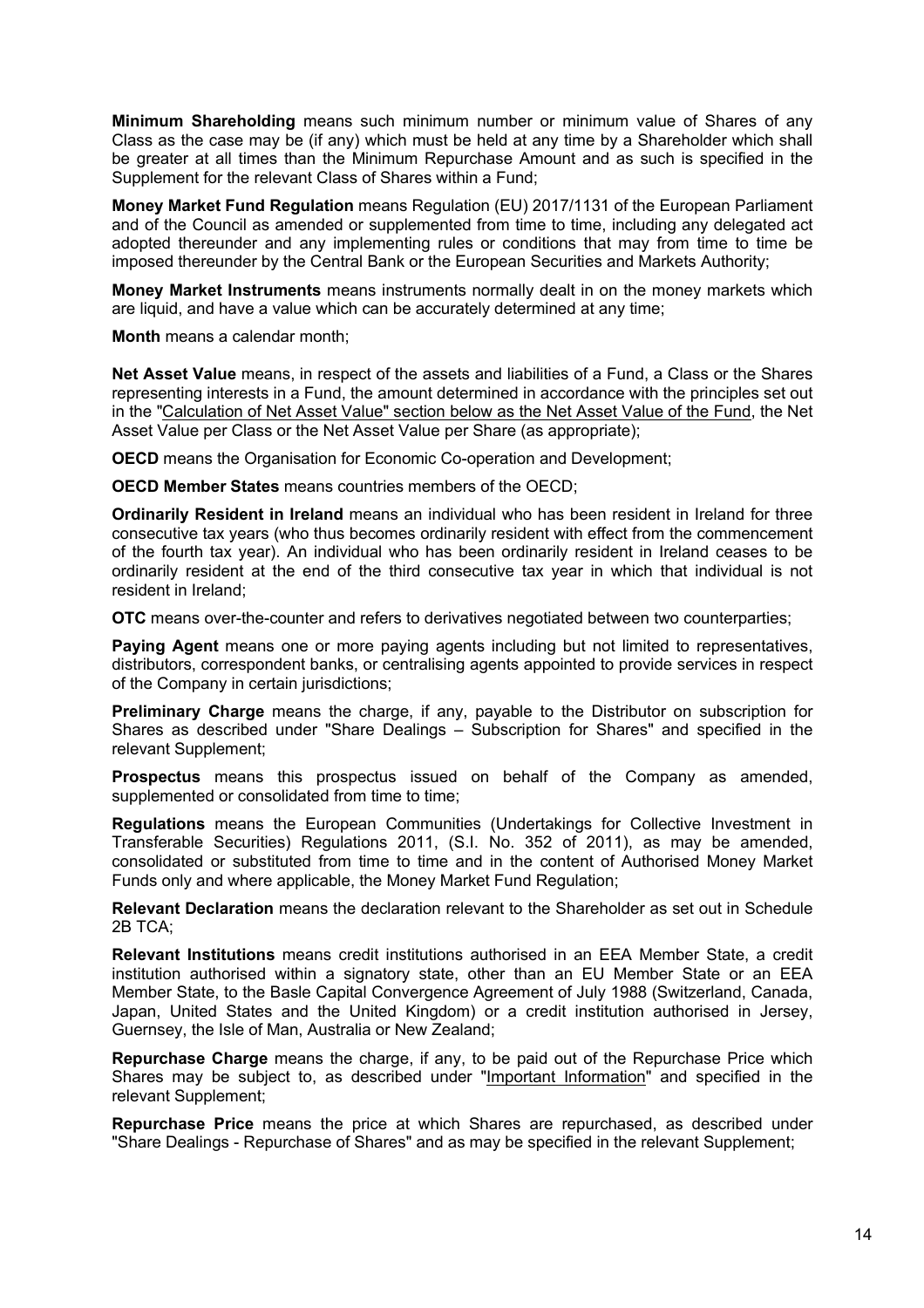**Repurchase Proceeds** means the Repurchase Price less any Repurchase Charge and any charges, costs, expenses or taxes, as described under "Share Dealings – Repurchase of Shares";

**Revenue Commissioners** means the Irish Revenue Commissioners;

**Securities Financing Transactions** means in the case of Funds other than Authorised Money Market Funds repurchase agreements, reverse repurchase agreements, contracts for difference, securities lending agreements and any other transactions within the scope of SFTR that a Fund is permitted to engage in and in the case of Authorised Money Market Funds means repurchase agreements, reverse repurchase agreements and any other transactions within the scope of SFTR that an Authorised Money Market Fund is permitted to engage in accordance with the Money Market Fund Regulation;

**Settlement Date** means, in respect of receipt of monies for subscription for Shares or dispatch of monies for the repurchase of Shares, the date specified in the Supplement for the relevant Fund. In the case of repurchases this date will be no more than ten Business Days after the relevant Dealing Deadline, or if later, the receipt of completed repurchase documentation;

**SFDR** means Regulation (EU) 2019/2088 of the European Parliament and of the Council of 27 November 2019 on sustainability-related disclosures in the financial services sector, as amended and as may be further amended;

**SFT Regulations** or **SFTR** means Regulation 2015/2365 of the European Parliament and of the Council of 25 November 2015 on transparency of securities financing transactions and of reuse and amending Regulation (EU) No 648/2012 as may be amended, supplemented, consolidated, substituted in any form or otherwise modified from time to time;

**Shares** means the participating shares in the Company representing interests in a Fund and where the context so permits or requires any Class of participating shares representing interests in a Fund;

**Shareholders** means persons registered as the holders of Shares in the register of shareholders for the time being kept by or on behalf of the Company, and each a Shareholder;

**State** means the Republic of Ireland;

**Sub-Distributor** means any sub-distributor appointed by the Distributor in accordance with the Central Bank Rules as a sub-distributor to the Company;

**Supplement** means any supplement to the Prospectus issued on behalf of the Company specifying certain information in relation to a Fund and/or one or more Classes from time to time;

**Sustainability Risk** means an environmental, social or governance event or condition that, if it occurs, could cause an actual or a potential material negative impact on the value of an Investment;

**Taxonomy Regulation** means Regulation (EU) 2020/852 of the European Parliament and of the Council of 18 June 2020 on the establishment of a framework to facilitate sustainable investment, and amending Regulation (EU) 2019/2088, as may be amended;

**TCA** means the Irish Taxes Consolidation Act, 1997, as amended;

**Total Return Swap** means a derivative (and a transaction within the scope of SFTR) whereby the total economic performance of a reference obligation is transferred from one counterparty to another counterparty;

**Transferable Securities** shall have the meaning ascribed to that term in the Regulations, which at the date hereof means:

- (a) shares in companies and other securities equivalent to shares in companies which fulfil the applicable criteria specified in Part 1 of Schedule 2 of the Regulations;
- (b) bonds and other forms of securitised debt which fulfil the applicable criteria specified in Part 1 of Schedule 2 of the Regulations;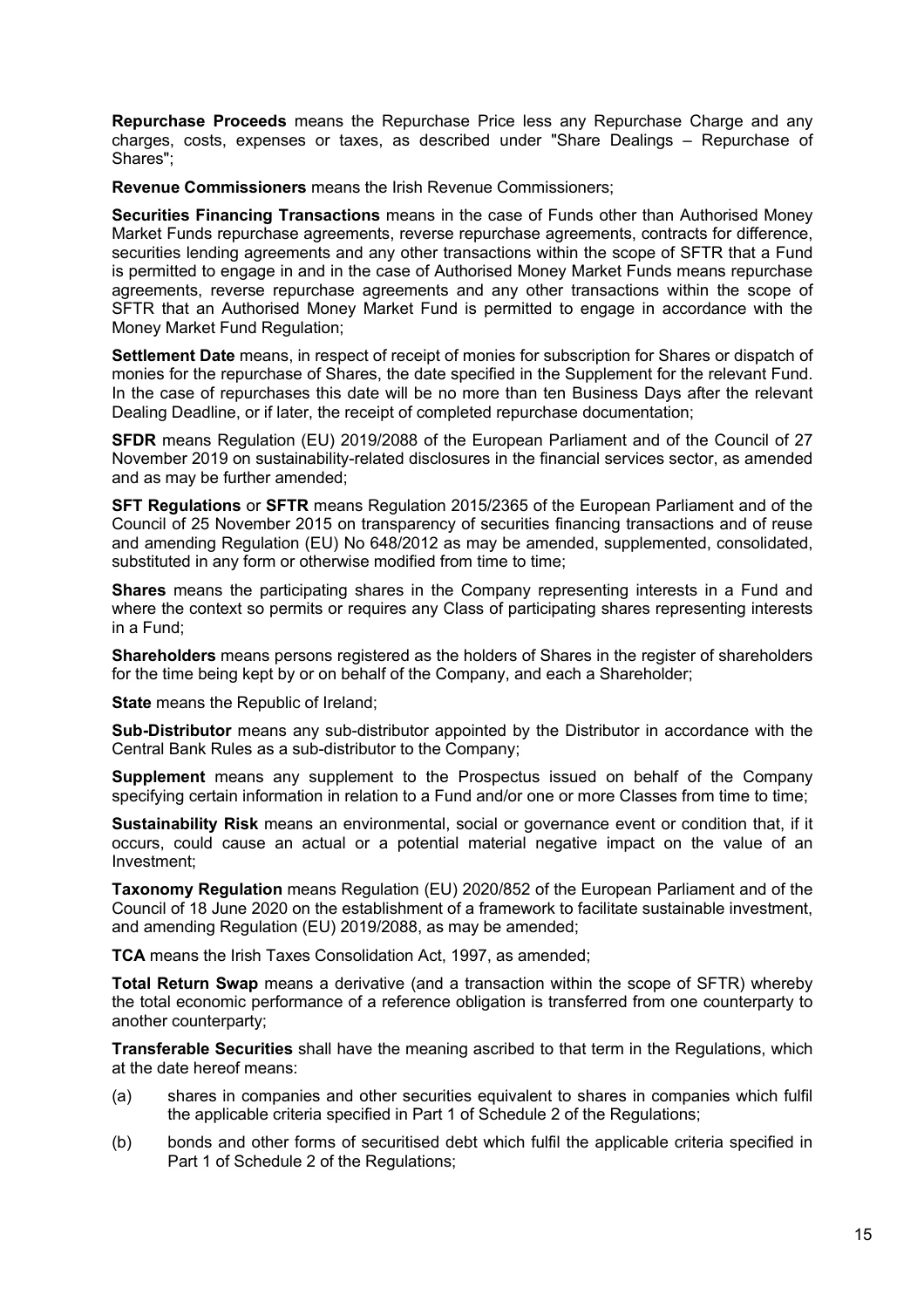- (c) other negotiable securities which carry the right to acquire any securities within (i) or (ii) above by subscription or exchange which fulfil the criteria specified in Part 1 of Schedule 2 of the Regulations; and
- (d) securities specified for this purpose in Part 2 of Schedule 2 of the Regulations.

**UCITS** means an undertaking for collective investment in transferable securities which is authorised under the Regulations or authorised by a competent authority in another member state of the European Union in accordance with Directive 2009/65/EC of the European Parliament and of the Council, as amended, supplemented, consolidated or otherwise modified from time to time:

**UCITS V** means Directive 2014/91/EU of the European Parliament and of the Council of 23 July 2014 amending Directive 2009/65/EC on the coordination of laws, regulations and administrative provisions relating to undertakings for collective investment in transferable securities as regards depositary functions, remuneration and sanctions as amended from time to time and including any supplementing European Commission delegated regulations in force from time to time;

**United States** and **U.S.** means the United States of America (including the States, the District of Columbia and the Commonwealth of Puerto Rico), its territories, possessions and all other areas subject to its jurisdiction;

**U.S. Dollars, Dollars** and **\$** means the lawful currency of the United States;

**U.S. Person** means a U.S. Person as defined in Regulation S under the United States Securities Act of 1933 and CFTC Rule 4.7;

**Valuation Point** means the time on or with respect to the relevant Dealing Day by reference to which the Net Asset Value of a Fund and the Net Asset Value per Share are calculated as is specified in the Supplement for the relevant Fund.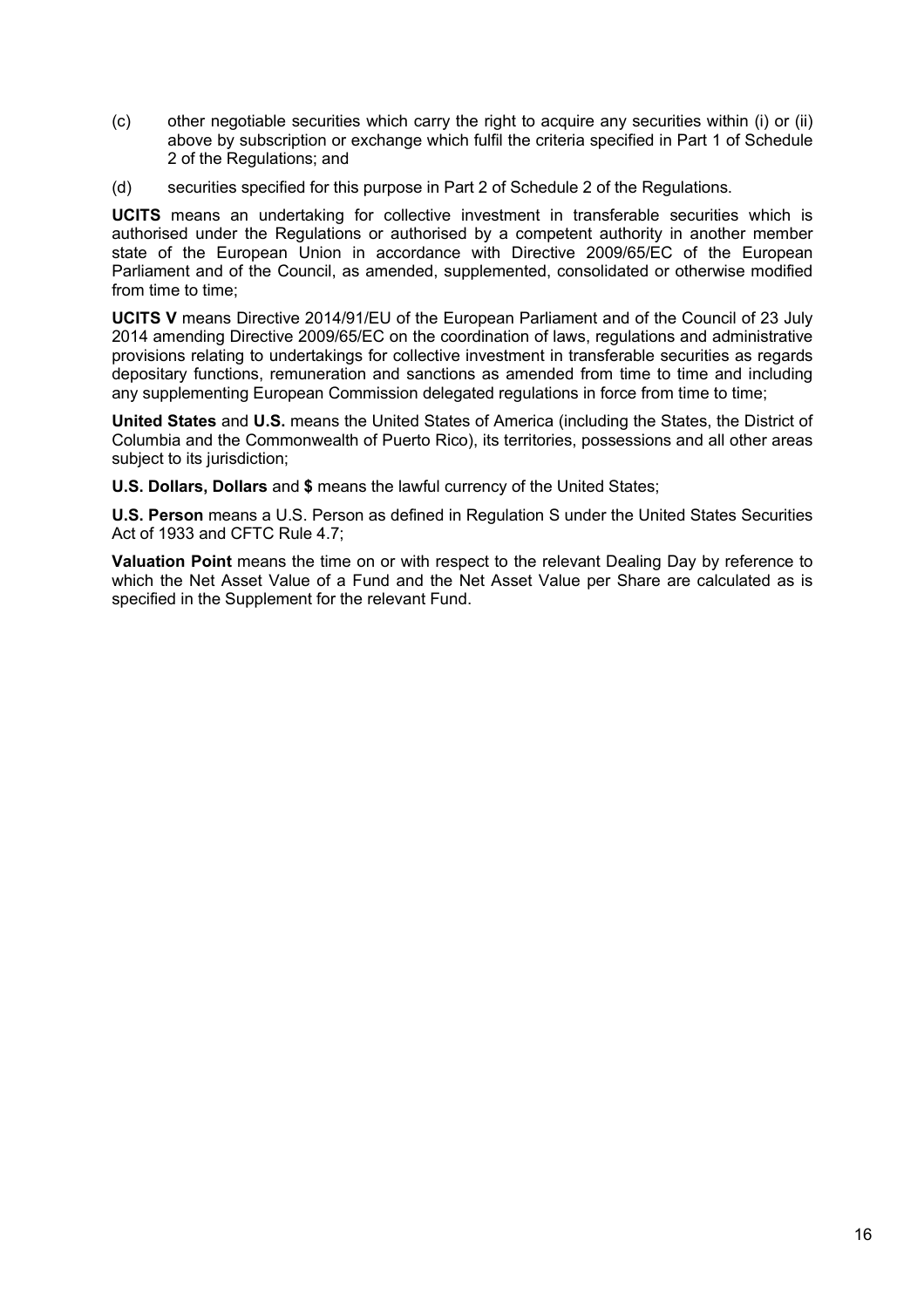### **3 FUNDS**

 $\mathcal{L}_\mathcal{L} = \mathcal{L}_\mathcal{L} = \mathcal{L}_\mathcal{L} = \mathcal{L}_\mathcal{L} = \mathcal{L}_\mathcal{L} = \mathcal{L}_\mathcal{L} = \mathcal{L}_\mathcal{L} = \mathcal{L}_\mathcal{L} = \mathcal{L}_\mathcal{L} = \mathcal{L}_\mathcal{L} = \mathcal{L}_\mathcal{L} = \mathcal{L}_\mathcal{L} = \mathcal{L}_\mathcal{L} = \mathcal{L}_\mathcal{L} = \mathcal{L}_\mathcal{L} = \mathcal{L}_\mathcal{L} = \mathcal{L}_\mathcal{L}$ 

 $\mathcal{L}_\mathcal{L} = \mathcal{L}_\mathcal{L} = \mathcal{L}_\mathcal{L} = \mathcal{L}_\mathcal{L} = \mathcal{L}_\mathcal{L} = \mathcal{L}_\mathcal{L} = \mathcal{L}_\mathcal{L} = \mathcal{L}_\mathcal{L} = \mathcal{L}_\mathcal{L} = \mathcal{L}_\mathcal{L} = \mathcal{L}_\mathcal{L} = \mathcal{L}_\mathcal{L} = \mathcal{L}_\mathcal{L} = \mathcal{L}_\mathcal{L} = \mathcal{L}_\mathcal{L} = \mathcal{L}_\mathcal{L} = \mathcal{L}_\mathcal{L}$ 

#### 3.1 **Structure**

The Company is an open-ended investment company with variable capital and segregated liability between Funds incorporated in Ireland on 7 October, 2013 under the Companies Act with registration number 533779.

The Company has been authorised by the Central Bank as a UCITS pursuant to the Regulations.

The Company is structured as an umbrella fund consisting of different Funds, each comprising one or more Classes.

The assets of each Fund will be invested separately on behalf of each Fund in accordance with the investment objective and policies of each Fund. The investment objective and policies and other details in relation to each Fund are set out in the relevant Supplement. At the date of this Prospectus, the Company has established the Fund(s) as set out in the Fund Schedule Supplement.

Additional Funds (in respect of which a Supplement or Supplements will be issued) may be established by the Directors from time to time with the prior approval of the Central Bank.

The Company may from time to time, with the prior approval of the Central Bank, obtain authorisation of one or more Funds as an Authorised Money Market Fund which shall be designed as a short-term and standard variable net asset value money market fund ("VNAV MMF"), a public debt constant net asset value money market fund ("Public Debt CNAV MMF") or a low volatility net asset value money market fund ("LVNAV MMF"), as specified in the Supplement for the relevant Fund.

Shares may be issued in Classes within each Fund. Classes of Shares in each Fund may differ as to certain matters including currency of denomination, currency hedging strategies if any applied to a particular Class, dividend policy, fees and expenses charged or the Minimum Initial Investment Amount, Minimum Additional Investment Amount, Minimum Shareholding and Minimum Repurchase Amount. The Classes of Shares available for subscription shall be set out in the relevant Supplement. A separate pool of assets shall not be maintained in respect of each Class. Additional Classes in respect of which a Supplement or Supplements will be issued may be established by the Directors and notified to and cleared in advance with the Central Bank or otherwise must be created in accordance with the Central Bank Rules.

### 3.2 **Investment Objective and Policies**

The assets of each Fund will be invested separately in accordance with the investment objectives and policies of the Fund. The specific investment objective and policies of each Fund will be set out in the relevant Supplement and will be formulated by the Directors at the time of creation of the relevant Fund.

The investment objective of a Fund may not be altered, and material changes to the investment policy of a Fund may not be made, without prior approval of Shareholders on the basis of (i) a majority of votes cast at a meeting of the Shareholders of the particular Fund duly convened and held or (ii) with the prior written approval of all Shareholders of the relevant Fund. In the event of a change of the investment objective and/or a material change in the investment policy of a Fund, Shareholders in the relevant Fund will be given reasonable notice of such change to enable them to repurchase their Shares prior to implementation of such a change.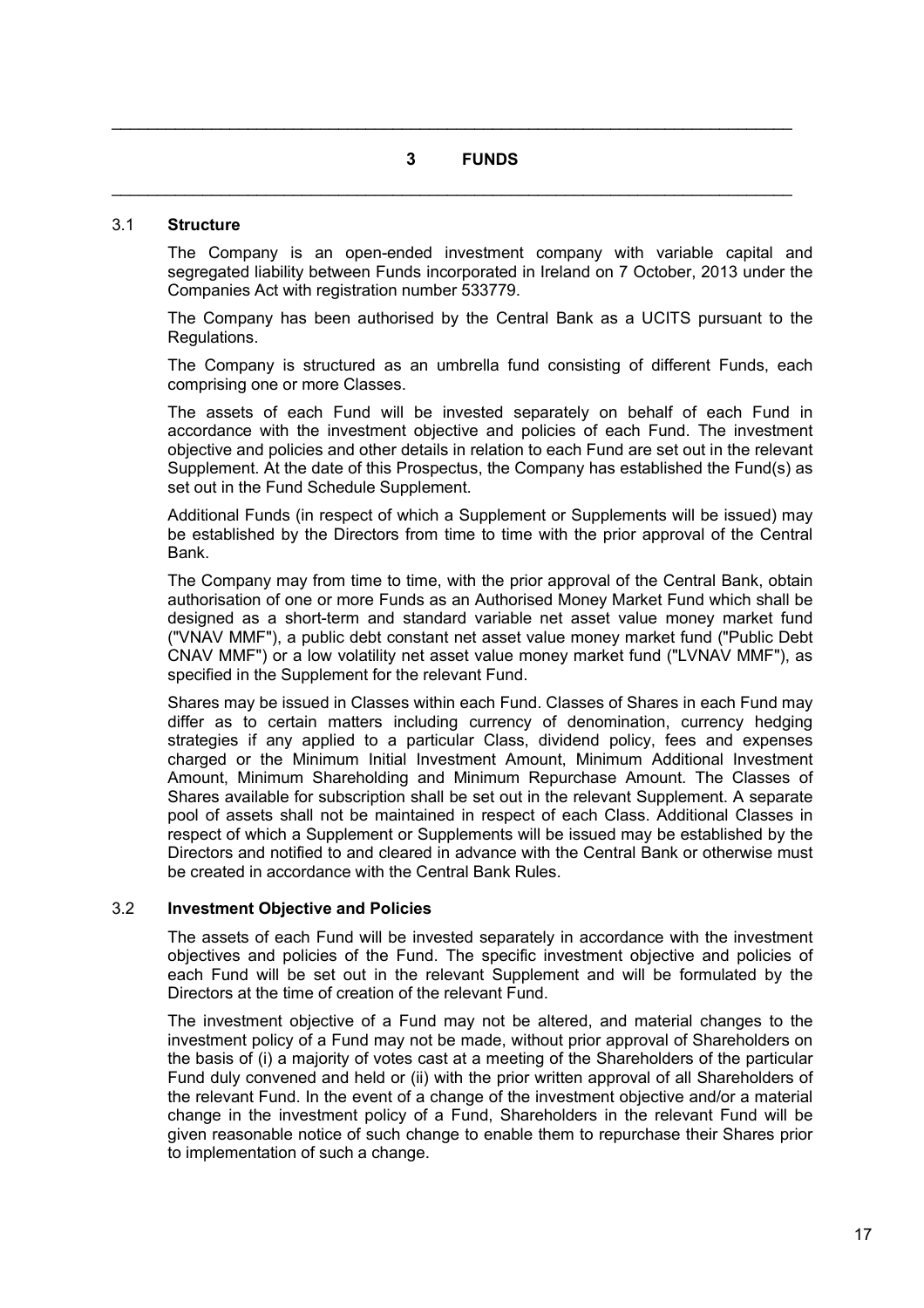Pending investment of the proceeds of a placing or offer of Shares or where market or other factors so warrant, a Fund other than an Authorised Money Market Fund's (except where provided in the Supplement for the Fund) assets may be invested in Money Market Instruments, including but not limited to, certificates of deposit, floating rate notes and fixed rate commercial paper listed or traded on permitted markets and in cash deposits.

Investors should be aware that the performance of certain Funds may be measured against a specified index or benchmark. In this regard, Shareholders are directed towards the relevant Supplement which will refer to any relevant performance measurement criteria. The Company may at any time change that reference index or benchmark where, for reasons outside its control, that index or benchmark has been replaced, or another index or benchmark may reasonably be considered by the Company to have become a more appropriate standard for the relevant exposure. Shareholders would be advised of any change in a reference index or benchmark in the annual or halfyearly report of the Fund issued subsequent to such change.

Where a Fund tracks an index, any material change to the methodology of the particular index that could result in a material variation in terms of eligibility of index constituents or diversification levels, will require the prior approval of Shareholders in the manner outlined above.

### 3.3 **Investment Restrictions**

The investment and borrowing restrictions applying to the Company and each Fund are set out in Appendix I. Each Fund other than an Authorised Money Market Fund may also hold ancillary liquid assets.

The Directors may impose further restrictions in respect of any Fund as shall be outlined in the relevant Supplement.

The limits on investments detailed in Appendix I are deemed to apply at the time of purchase of the investments. If those limits are subsequently exceeded for reasons beyond the control of the relevant Fund or as a result of the exercise of subscription rights, the Fund must adopt as a priority objective the remedying of that situation taking due account of the interests of its Shareholders.

The permitted investments and investment restrictions applying to each Fund, in accordance with the Regulations and the Central Bank Regulations, are reflected in this Prospectus and the relevant Supplement.

With the exception of permitted investment in unlisted investment and OTC FDI, investments by a Fund will be restricted to securities and FDI listed or traded on permitted markets as set out in Appendix II.

It is intended that the Company shall have the power (subject to the prior approval of the Central Bank) to avail itself of any change in the investment and borrowing restrictions specified in the Regulations which would permit investment by a Fund in securities, derivative instruments or in any other forms of investment in which investment is at the date of this Prospectus restricted or prohibited under the Regulations. Any changes to the investment or borrowing restrictions will be disclosed in an updated Prospectus and/or Supplement.

### 3.4 **Borrowing Powers**

The Company may in accordance with the Regulations for the account of a Fund borrow on a temporary basis and the aggregate amount of such borrowings may not exceed 10% of the Net Asset Value of such Fund. In accordance with the provisions of the Regulations, the Company may charge the assets of a Fund as security for borrowings of that Fund.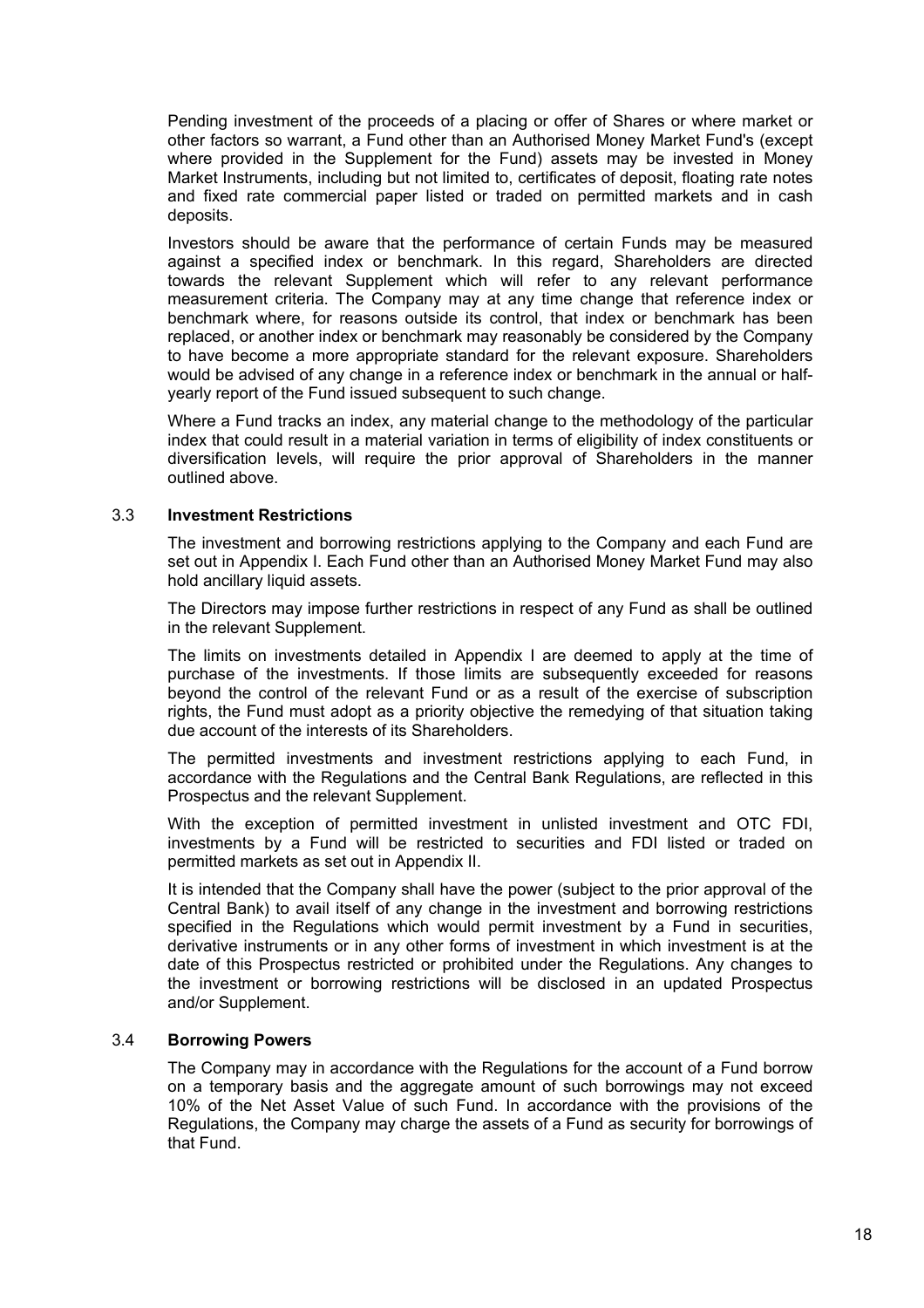The Company may acquire foreign currency by means of a back-to-back loan agreement. Foreign currency obtained in this manner is not classified as borrowing for the purposes of Regulation 103(1) provided that the offsetting deposit (a) is denominated in the Base Currency and (b) equals or exceeds the value of the foreign currency loan outstanding.

### 3.5 **Internal Credit Quality Assessment**

Prior to an Authorised Money Market Fund investing in money market instruments, securitisations and/or asset backed commercial paper ("ABCP") the Company will, in accordance with the requirement of the Money Market Fund Regulation, establish, implement and apply consistently a prudent internal credit quality assessment procedure for determining the credit quality of money market instruments, securitisations and ABCPs in which an Authorised Money Market Fund may invest, taking into account the issuer of the instrument and the characteristics of the instrument itself. The Company ensures that the information used in applying the internal credit quality assessment procedure is of sufficient quality, up-to-date and from reliable sources. The internal assessment procedure shall be based on prudent, systematic and continuous assessment methodologies. The methodologies used shall be subject to validation by the Company based on historical experience and empirical evidence, including back testing. The Company shall ensure that the internal credit quality assessment procedure complies with all of the following general principles:

- (i) an effective process has been established to obtain and update relevant information on the issuer and the instrument's characteristics;
- (ii) adequate measures are adopted and implemented to ensure that the internal credit quality assessment is based on a thorough analysis of the information that is available and pertinent, and includes all relevant driving factors that influence the creditworthiness of the issuer and the credit quality of the instrument;
- (iii) the internal credit quality assessment procedure is monitored on an ongoing basis and all credit quality assessments shall be reviewed at least annually;
- (iv) while there is to be no mechanistic over-reliance on external ratings, the Company shall undertake a new credit quality assessment for money market instruments, securitisations and ABCPs when there is a material change that could have an impact on the existing assessment of the instrument;
- (v) the credit quality assessment methodologies shall be reviewed at least annually by the Company to determine whether they remain appropriate for the current portfolio and external conditions. Where the Company becomes aware of errors in the credit quality assessment methodology or in its application, it shall immediately correct those errors; and
- (vi) when methodologies, models or key assumptions used in the internal credit quality assessment procedure are changed, the Company shall review all affected internal credit quality assessments as soon as possible.

### 3.6 **Cross-Investment**

Investors should note that, subject to the Central Bank Rules, each of the Funds may invest in the other Funds of the Company where such investment is appropriate to the investment objectives and policies of the relevant Fund. Any commission received by the relevant Investment Manager in respect of such investment will be paid into the assets of the relevant Fund. In addition, no Preliminary Charge, Repurchase Charge or Exchange Charge may be charged on the cross-investing Fund's investment.

In order to avoid double-charging of management and/or performance fees, any Fund that is invested in another Fund may not be charged an Investment Management Fee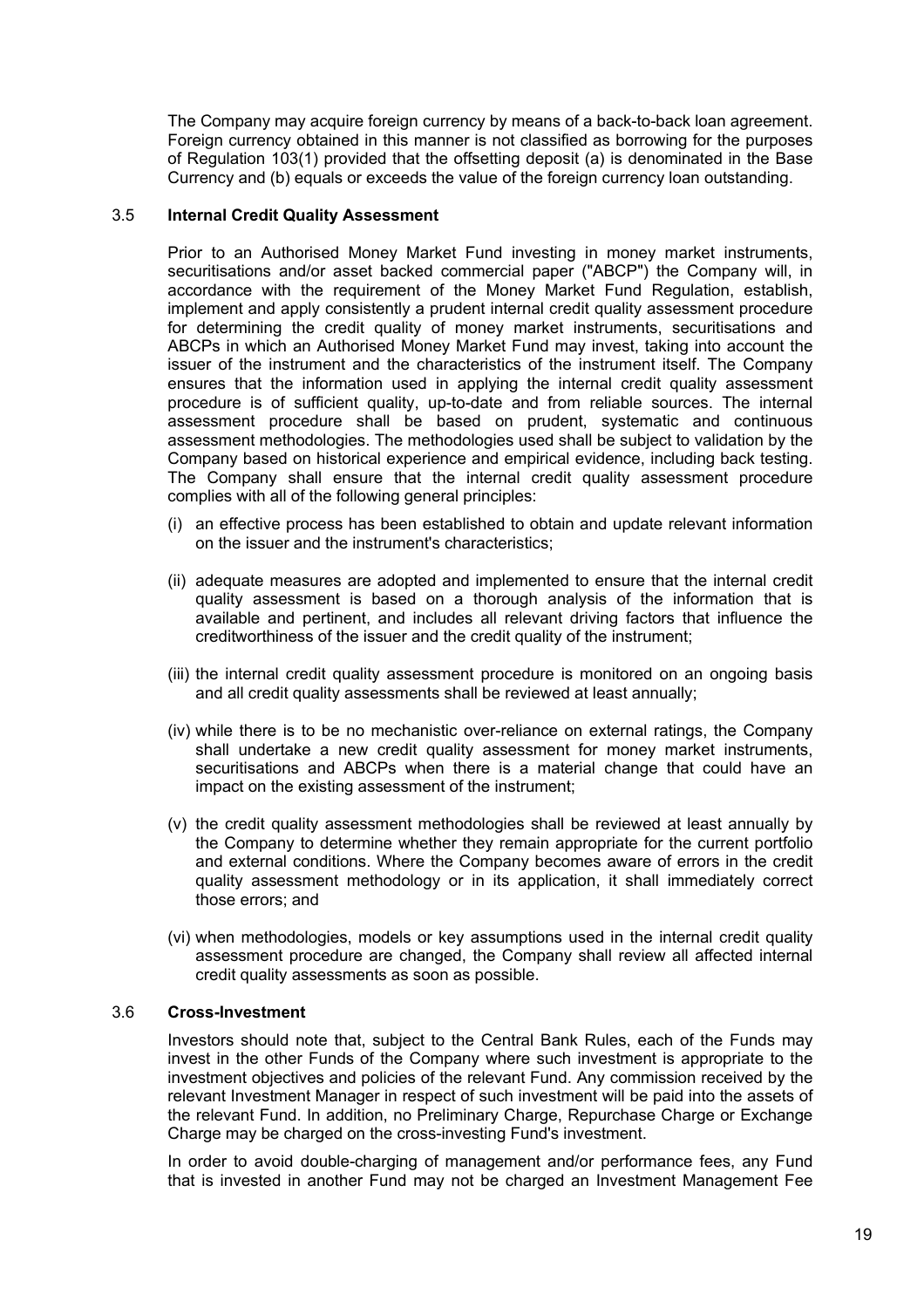and/or performance fee in respect of that part of its assets invested in other Funds unless such investment in another Fund is made into a Class of Shares that does not attract any Investment Management Fee and/or performance fee. Investment may not be made by a Fund in a Fund which itself cross-invests in another Fund within the Company.

If a Fund invests a substantial proportion of its net assets in other CIS or both the maximum level of the Investment Management Fees that may be charged to the Fund by the other CIS or both, as the case may be, will be set out in the relevant Supplement. Details of such fees will also be contained in the Company's annual report. Such fees and expenses, in the aggregate, may exceed the fees and expenses that would typically be incurred by an investor making a direct investment in an underlying fund. In addition, performance based compensation arrangements may create an incentive for the relevant Investment Manager of such underlying funds to make investments that are more risky or more speculative than would be the case if such arrangements were not in effect.

# 3.7 **Use of FDIs**

Each Fund other than an Authorised Money Market Fund may use FDIs for investment purposes and efficient portfolio management purposes. Each Authorised Money Market Fund may use FDI to hedge foreign exchange and interest rate risk in accordance with the Money Market Fund Regulations. Details of the use of FDIs for the relevant Fund are set out in the relevant Supplement.

### 3.8 **Efficient Portfolio Management**

### (a) General

The Company on behalf of a Fund other than an Authorised Money Market Fund may employ techniques and instruments relating to Transferable Securities, Money Market Instruments and/or other financial derivatives instruments in which it invests for efficient portfolio management purposes, a list of which (if any) shall be set out in the relevant Supplement.

Use of such techniques and instruments should be in line with the best interests of Shareholders and will generally be made for one or more of the following reasons:

- (i) the reduction of risk;
- (ii) the reduction of cost; or
- (iii) the generation of additional capital or income for the relevant Fund with an appropriate level of risk, taking into account the risk profile of the Fund and the risk diversification rules set out in the Central Bank Regulations.

In addition, the use of such techniques and instruments must be realised in a cost-effective way and must not result in a change to the investment objective of the Fund or add substantial supplementary risks not covered in this Prospectus. Please refer to the sections of this Prospectus entitled "Risk Factors; EPM Risk" and "Risk Factors; Currency; Risk Currency Hedging" for more details. The risks arising from the use of such techniques and instruments shall be adequately captured in the Manager's risk management process.

Such techniques and instruments may include foreign exchange transactions which alter the currency characteristics of assets held by the relevant Fund or Class.

Assets of a Fund may be denominated in a currency other than the Base Currency of the Fund and changes in the exchange rate between the Base Currency and the currency of the asset may lead to a depreciation of the value of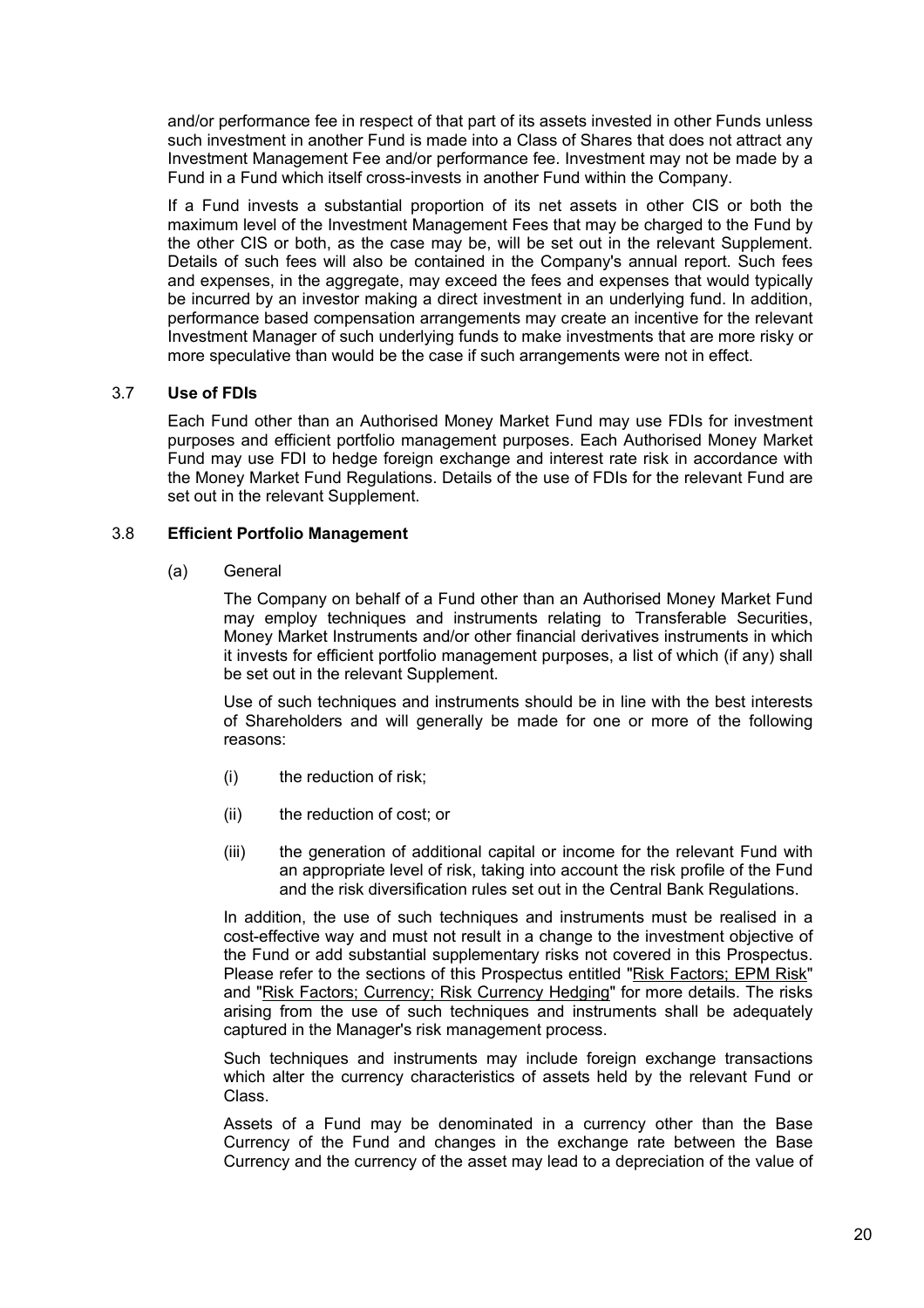the Fund's assets as expressed in the Base Currency. The relevant Investment Manager may seek to mitigate this exchange rate risk by using FDI.

(b) Eligible Counterparties

A Fund may invest in OTC derivatives in accordance with the Central Bank Rules and provided that the counterparties to the OTC derivatives are Eligible Counterparties.

(c) Securities Financing Transactions

A Fund may use Securities Financing Transactions in accordance with normal market practice and subject to the requirements of the SFTR and the Central Bank Rules where provided for in the relevant Supplement. Such Securities Financing Transactions may be entered into for any purpose that is consistent with the investment objective of the relevant Fund, including to generate income or profits in order to increase portfolio returns or to reduce portfolio expenses or risks.

Any type of assets that may be held by each Fund in accordance with its investment objective and policies may be subject to such Securities Financing Transactions. Where provided for in the relevant Supplement, the Fund may also use Total Return Swaps. Subject to each Fund's investment objective and polices, there is no limit on the proportion of assets that may be subject to Securities Financing Transactions and Total Return Swaps and therefore the maximum and expected proportion of a Fund's assets that can be subject to Securities Financing Transactions or Total Return Swaps can be as much as 100%, i.e. all of the assets of the relevant Fund. In any case the most recent semi-annual and annual accounts of the Company will express the amount of the Fund's assets subject to Securities Financing Transactions and Total Return Swaps.

Securities lending means transactions by which one party transfers securities to the other party subject to a commitment that the other party will return equivalent securities on a future date or when requested to do so by the party transferring the securities, that transaction being considered as securities lending for the party transferring the securities. Repurchase agreements are transactions in which one party sells a security to the other party with a simultaneous agreement to repurchase the security at a fixed future date at a stipulated price reflecting a market rate of interest unrelated to the coupon rate of the securities. A reverse repurchase agreement is a transaction whereby a Fund purchases securities from a counterparty and simultaneously commits to resell the securities to the counterparty at an agreed upon date and price.

Any Fund that seeks to engage in securities lending should ensure that it is able at any time to recall any security that has been lent out or terminate any securities lending agreement into which it has entered.

Any Fund other than an Authorised Money Market Fund that enters into a reverse repurchase agreement should ensure that it is able at any time to recall the full amount of cash or to terminate the reverse repurchase agreement on either an accrued basis or a mark-to-market basis. When the cash is recallable at any time on a mark-to-market basis, the mark-to-market value of the reverse repurchase agreement should be used for the calculation of the Net Asset Value of the Fund.

Any Authorised Money Market Fund that enters into a reverse repurchase agreement should ensure that it is able to terminate the agreement at any time upon giving prior notice of no more than two working days.

A Fund other than an Authorised Money Market Fund that enters into a repurchase agreement should ensure that it is able at any time to recall any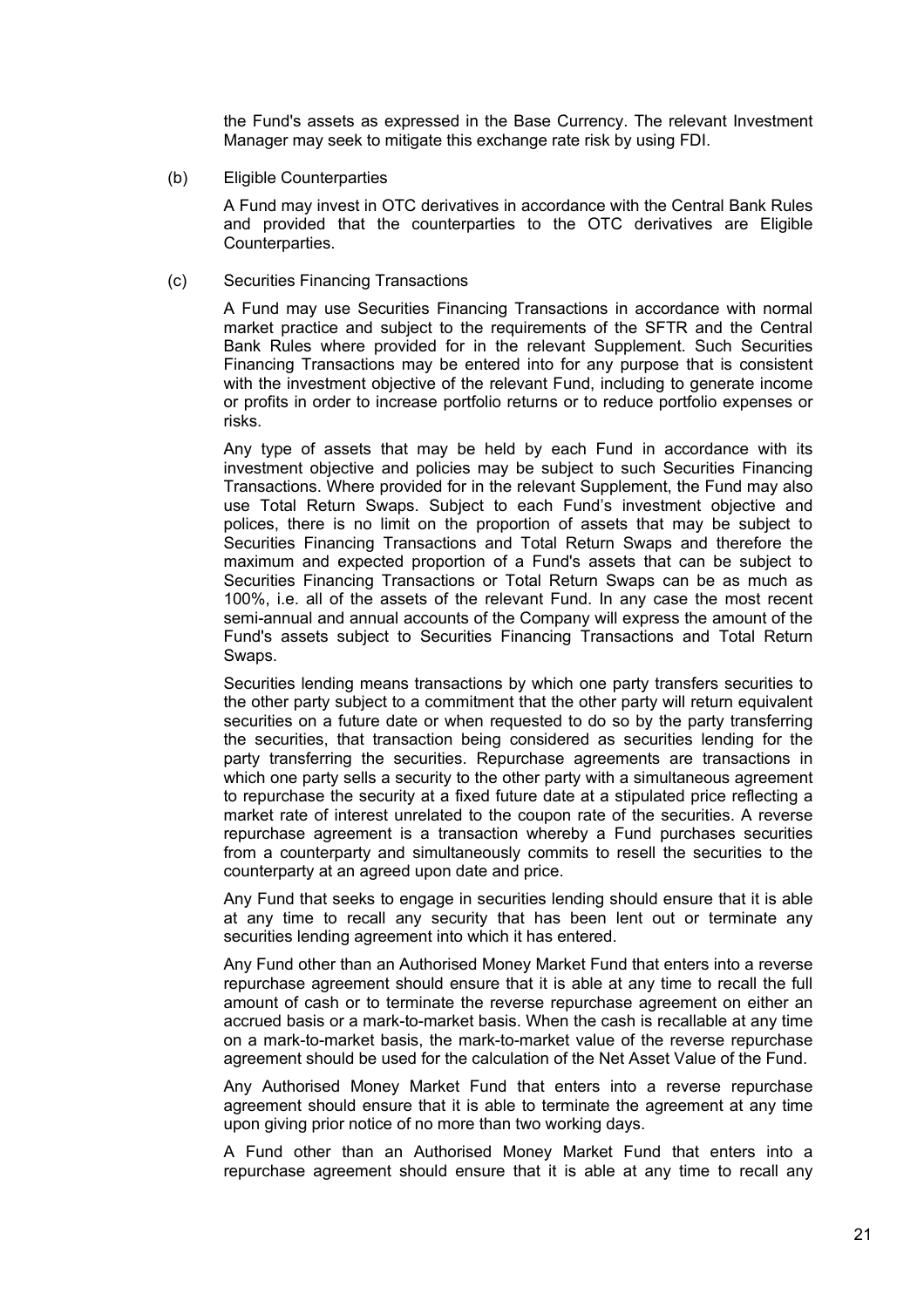securities subject to the repurchase agreement or to terminate the repurchase agreement into which it has entered. Fixed-term repurchase and reverse repurchase agreements that do not exceed seven days should be considered as arrangements on terms that allow the assets to be recalled at any time by the Fund.

Any Authorised Money Market Fund that enters into a repurchase agreement should ensure that (i) it is used on a temporary basis, for no more than seven working days, only for liquidity management purposes and not for investment purposes other than as referred to Article 14 (c) of the Money Market Fund Regulation; (ii) the counterparty receiving assets transferred by an Authorised Money Market Fund as collateral under the repurchase agreement is prohibited from selling, investing, pledging or otherwise transferring those assets without the Authorised Money Market Fund's prior consent; and (iii) the Authorised Money Market Fund has the right to terminate the agreement at any time upon giving prior notice of no more than two working days.

All the revenues arising from Securities Financing Transactions and any other efficient portfolio management techniques shall be returned to the relevant Fund following the deduction of any direct and indirect operational costs and fees arising. Such direct and indirect operational costs and fees (which are all fully transparent), which shall not include hidden revenue, shall include fees and expenses payable to repurchase/reverse repurchase agreements counterparties and/or securities lending agents engaged by the Company from time to time. Such fees and expenses of any repurchase/reverse repurchase agreements counterparties and/or securities lending agents engaged by the Company, which will be at normal commercial rates together with VAT, if any, thereon, will be borne by the Company or the Fund in respect of which the relevant party has been engaged. Details of Fund revenues arising and attendant direct and indirect operational costs and fees as well as the identity of any specific repurchase/reverse repurchase agreements counterparties and/or securities lending agents engaged by the Company from time to time shall be included in the Company's semi-annual and annual reports.

While the Company will conduct appropriate due diligence in the selection of counter parties, including consideration of the legal status, country of origin, credit rating and minimum credit rating (where relevant), it is noted that the Central Bank Rules and the Money Market Fund Regulation (where applicable to a Fund) do not prescribe any pre trade eligibility criteria for counterparties to a Fund's Securities Financing Transactions.

From time to time, a Fund may engage repurchase/reverse repurchase agreements counterparties and/or securities lending agents that are related parties to the Depositary or other service providers of the Company subject to the conditions and limits set out in the Central Bank Rules and the Money Market Fund Regulation (where applicable to a Fund). Such engagement may on occasion cause a conflict of interest with the role of the Depositary or other service provider in respect of the Company. Please refer to the section of the Prospectus entitled "Conflicts of Interest" for further details on the conditions applicable to any such related party transactions. The identity of any such related parties will be specifically identified in the Company's semi-annual and annual reports.

At the date of this Prospectus, it is not anticipated that the Funds will engage in any securities lending or use repurchase agreements/reverse repurchase agreements (i.e. Securities Financing Transactions) or Total Return Swaps and the Supplement of the relevant Fund will be updated in accordance with the Central Bank Rules and the disclosure requirements of the SFTR Regulations in advance of any change in this regard.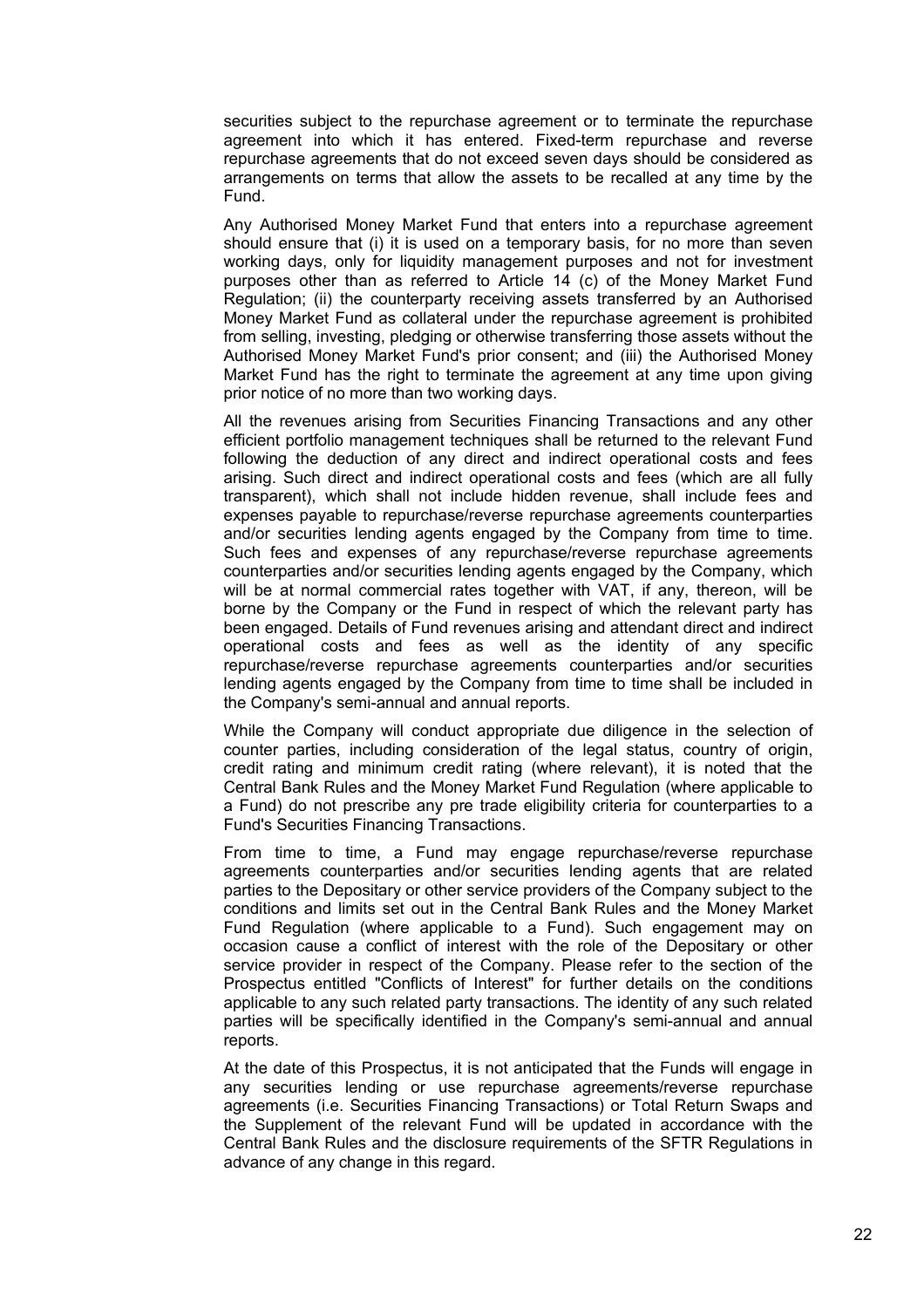Repurchase/reverse repurchase agreements or securities lending do not constitute borrowing or lending for the purposes of Regulation 103 and Regulation 111 of the Regulations respectively.

Please refer to the section of the Prospectus entitled "Risk Factors – Derivatives Risk and Securities Financing Transactions Risk" – for more details. The risks arising from the use of Securities Financing Transactions shall be adequately captured in the Manager's risk management process.

(d) The Manager will employ a risk management process which will enable it to accurately measure, monitor and manage the risks attached to FDIs and Securities Financing Transactions where appropriate and details of this process have been provided to the Central Bank. The Manager will not utilise FDIs which have not been included in the risk management process until such time as a revised risk management process has been submitted by the Central Bank. The Manager will, on request, provide supplementary information to Shareholders relating to the risk management methods employed in respect of the Company including the quantitative limits that are applied and any recent developments in the risk and yield characteristics of the main categories of investments of a Fund.

### 3.9 **Collateral Policy**

In the context of efficient portfolio management techniques, Securities Financing Transactions and/or the use of FDI for hedging or investment purposes, collateral may be received from a counterparty for the benefit of a Fund or posted to a counterparty by or on behalf of a Fund. Any receipt or posting of collateral by a Fund will be conducted in accordance with the Central Bank Rules and the terms of the Company's collateral policy outlined below.

(a) Collateral – received by the Fund

Collateral posted by a counterparty for the benefit of a Fund may be taken into account as reducing the exposure to such counterparty. Each Fund will require receipt of the necessary level of collateral so as to ensure counterparty exposure limits are not breached. Counterparty risk may be reduced to the extent that the value of the collateral received corresponds with the value of the amount exposed to counterparty risk at any given time.

Risks linked to the management of collateral, such as operational and legal risks, shall be identified, managed and mitigated by the Manager's risk management process. A Fund receiving collateral for at least 30% of its assets should have an appropriate stress testing policy in place to ensure regular stress tests are carried out under normal and exceptional liquidity conditions to enable the Fund to assess the liquidity risk attached to the collateral. The liquidity stress testing policy will at least prescribe the components set out in Regulation 24 paragraph (8) of the Central Bank Regulations.

For the purpose of providing margin or collateral in respect of transactions in techniques and instruments, the Fund may transfer, mortgage, pledge, charge or encumber any assets or cash forming part of the Fund in accordance with normal market practice (including the transfer of daily variation margins) and the requirements outlined in the Central Bank's Rules.

All assets received by a Fund in the context of Securities Financing Transactions shall be considered as collateral and must comply with the terms of the Company's collateral policy.

Any non-cash assets received by the Fund from a counterparty on a title transfer basis (whether in respect of a Securities Financing Transaction, an OTC derivative transaction or otherwise) shall be held by the Depositary or a duly appointed sub-custodian. Assets provided by the Fund on a title transfer basis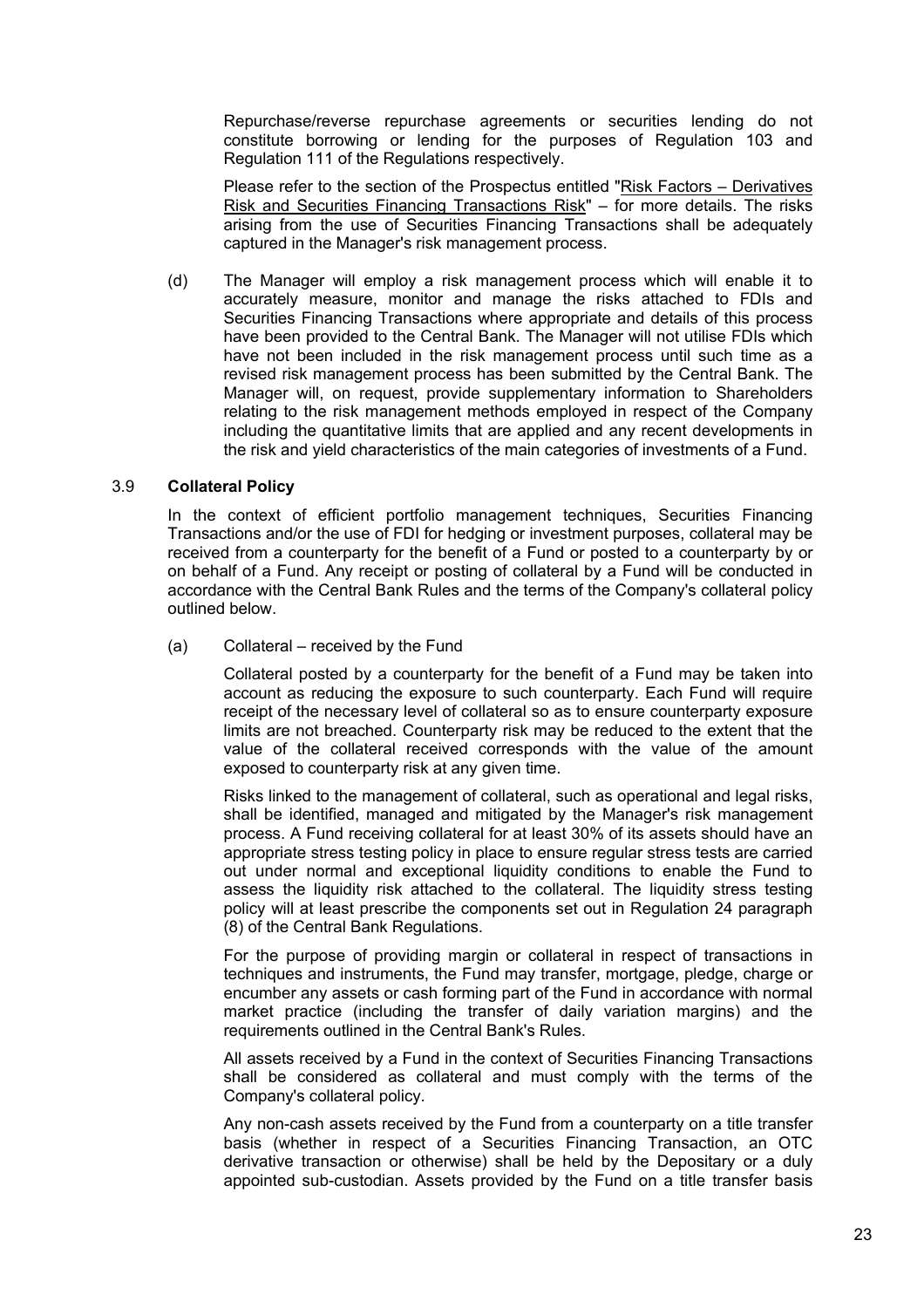shall no longer belong to the Fund and shall pass outside the custodial network. The counterparty may use those assets at its absolute discretion. Assets provided to a counterparty other than on a title transfer basis shall be held by the Depositary or a duly appointed sub-custodian.

### (b) Collateral

Collateral received from a counterparty for the benefit of a Fund may be in the form of cash or non-cash assets and must, at all times, meet with the specific criteria outlined in the Central Bank Regulations, as summarised below, in relation to (i) liquidity; (ii) valuation; (iii) issuer credit quality; (iv) correlation; (v) diversification (asset concentration); and (vi) immediate availability:

- (i) Liquidity: Collateral received other than cash should be highly liquid and traded on a regulated market or multilateral trading facility with transparent pricing in order that it can be sold quickly at a price that is close to pre-sale valuation. Collateral received should also comply with the provisions of Regulation 74 of the Regulations.
- (ii) Valuation: Collateral received should be valued on at least a daily basis and assets that exhibit high price volatility should not be accepted as collateral unless suitably conservative haircuts (as referred to below) are in place.
- (iii) Issuer credit quality: Collateral received should be of high quality.
- (iv) Correlation: Collateral received should be issued by an entity that is independent from the counterparty and is not expected to display a high correlation with the performance of the counterparty.
- (v) Diversification (asset concentration): Collateral should be sufficiently diversified in terms of country, markets and issuers with a maximum exposure to a given issuer of 20% of the Fund's Net Asset Value. When the Fund is exposed to different counterparties, the different baskets of collateral should be aggregated to calculate the 20% limit of exposure to a single issuer.
- (vi) Immediate availability: Collateral received should be capable of being fully enforced by the Fund at any time without reference to or approval from the counterparty.

There are no restrictions on maturity provided the collateral is sufficiently liquid.

Where appropriate, non-cash collateral held for the benefit of a Fund shall be valued in accordance with the valuation policies and principles applicable to the Company. Subject to any agreement on valuation made with the counterparty, collateral posted to a recipient counterparty will be valued daily at mark-to-market value.

Non-cash collateral received by an Authorised Money Market Fund pursuant to a reverse repurchase agreement may, in accordance with the Money Market Fund Regulation, include eligible liquid transferable securities and/or money market instruments.

The rationale for the valuation methodology as described above is to ensure compliance with the requirements in the Central Bank Regulations.

The relevant Investment Manager, on behalf of the relevant Fund, shall apply suitably conservative haircuts to assets being received as collateral where appropriate on the basis of an assessment of the characteristics of the assets such as the credit standing or the price volatility, as well as the outcome of any stress tests in accordance with the requirements of EMIR. EMIR does not require the application of a haircut for cash variation margin. Accordingly any haircut applied to cover currency risk will be as agreed with the relevant counterparty. The relevant Investment Manager has determined that generally if issuer or issue credit quality of the collateral is not of the necessary quality or the collateral carries a significant level of price volatility with regard to residual maturity or other factors, a conservative haircut must be applied in accordance with more specific guidelines as will be maintained in writing by the relevant Investment Manager on an on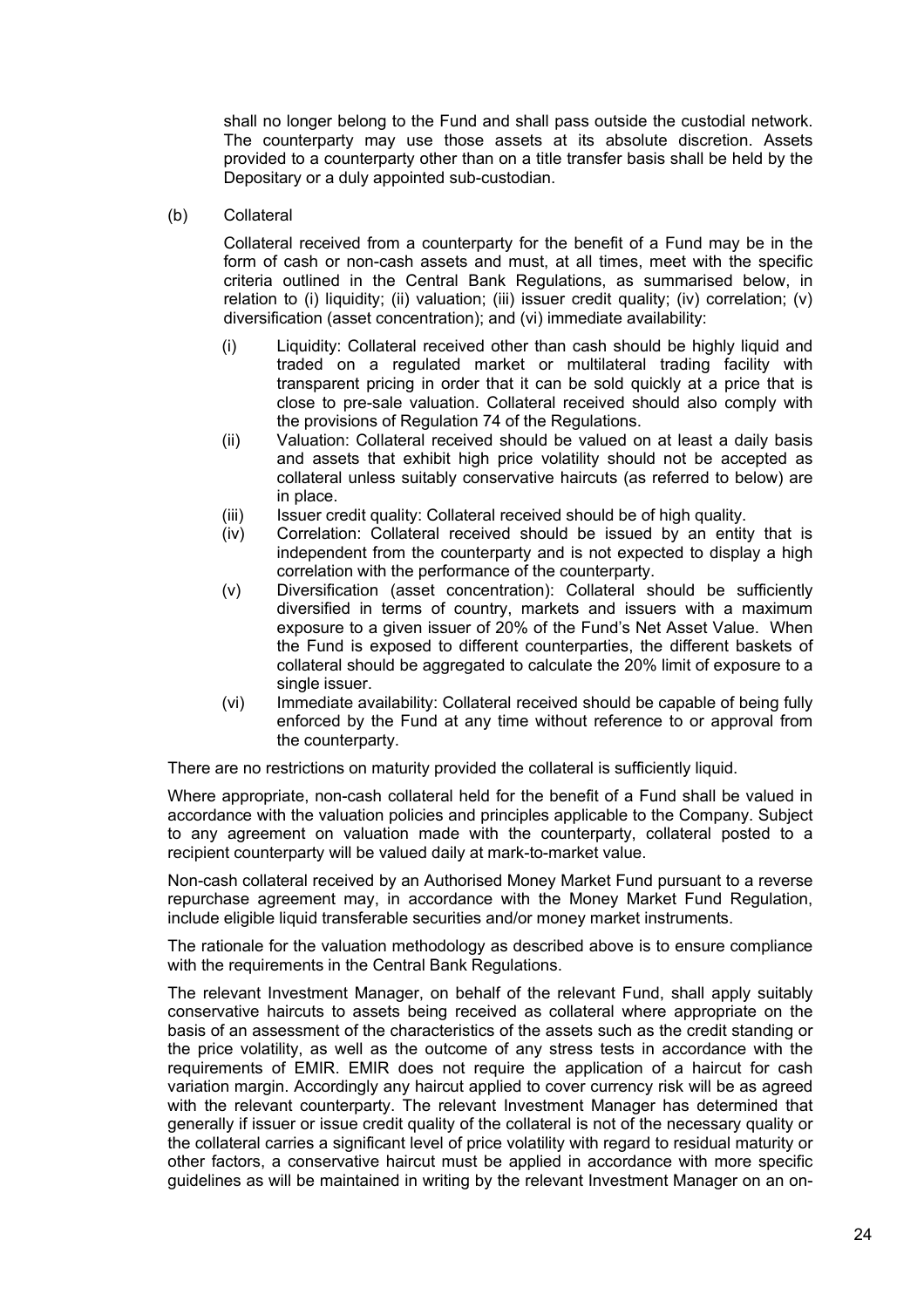going basis. To the extent that a Fund avails of the increased issuer exposure facility in section 5(ii) of Schedule 3 of the Central Bank Regulations, such increased issuer exposure may be to any of the issuers listed in section 2.12 of Appendix I to the Prospectus.

Non-cash collateral cannot be sold, pledged or re-invested.

- (c) Cash collateral
	- (A) Cash received as collateral by a Fund other than an Authorised Money Market Fund may only be invested in the following:
		- (i) deposits with Relevant Institutions;
		- (ii) high-quality government bonds;
		- (iii) reverse repurchase agreements provided the transactions are with credit institutions subject to prudential supervision and the Fund is able to recall at any time the full amount of cash on an accrued basis;
		- (iv) short-term money market funds as defined in the ESMA Guidelines on a Common Definition of European Money Market Funds (ref CESR/10-049).
	- (B) Cash received as collateral by an Authorised Money Market Fund pursuant to a repurchase agreement may only be invested in the following:
		- (i) deposits with a credit institution as defined in point (1) of Article 4(1) of Regulation (EU) No 575/2013; or
		- (ii) eligible liquid transferable securities and/or money market instruments in accordance with the Money Market Fund Regulation.

Re-invested cash collateral should be diversified in accordance with the diversification requirements applicable to non-cash collateral. Cash collateral may not be placed on deposit with the relevant counterparty or a related entity. Exposure created through the reinvestment of collateral must be taken into account in determining risk exposures to a counterparty. Re-investment of cash collateral in accordance with the provisions above can still present additional risk for the Fund. Please refer to the section of this Prospectus entitled "Risk Factors; Reinvestment of Cash Collateral Risk" for more details.

(d) Collateral – posted by the Fund

Collateral posted to a counterparty by or on behalf of the Fund must be taken into account when calculating counterparty risk exposure. Collateral posted to a counterparty and collateral received by such counterparty may be taken into account on a net basis provided the Fund is able to legally enforce netting arrangements with the counterparty.

# 3.10 **Currency Hedged Classes**

A Fund may (but is not obliged to) offer currency hedged Classes whereby the Fund shall enter into certain currency-related transactions in order to seek to hedge out currency risk. The presence of any currency hedged Classes, as well as details of any particular features, shall be clearly disclosed in the Supplement for the relevant Fund.

Unless otherwise disclosed in the relevant Supplement, this will involve a Class designated in a currency other than the Base Currency being hedged (i) against exchange rate fluctuation risks between the designated currency of the Class and the Base Currency of the relevant fund; or (ii) exchange rate fluctuation risks between the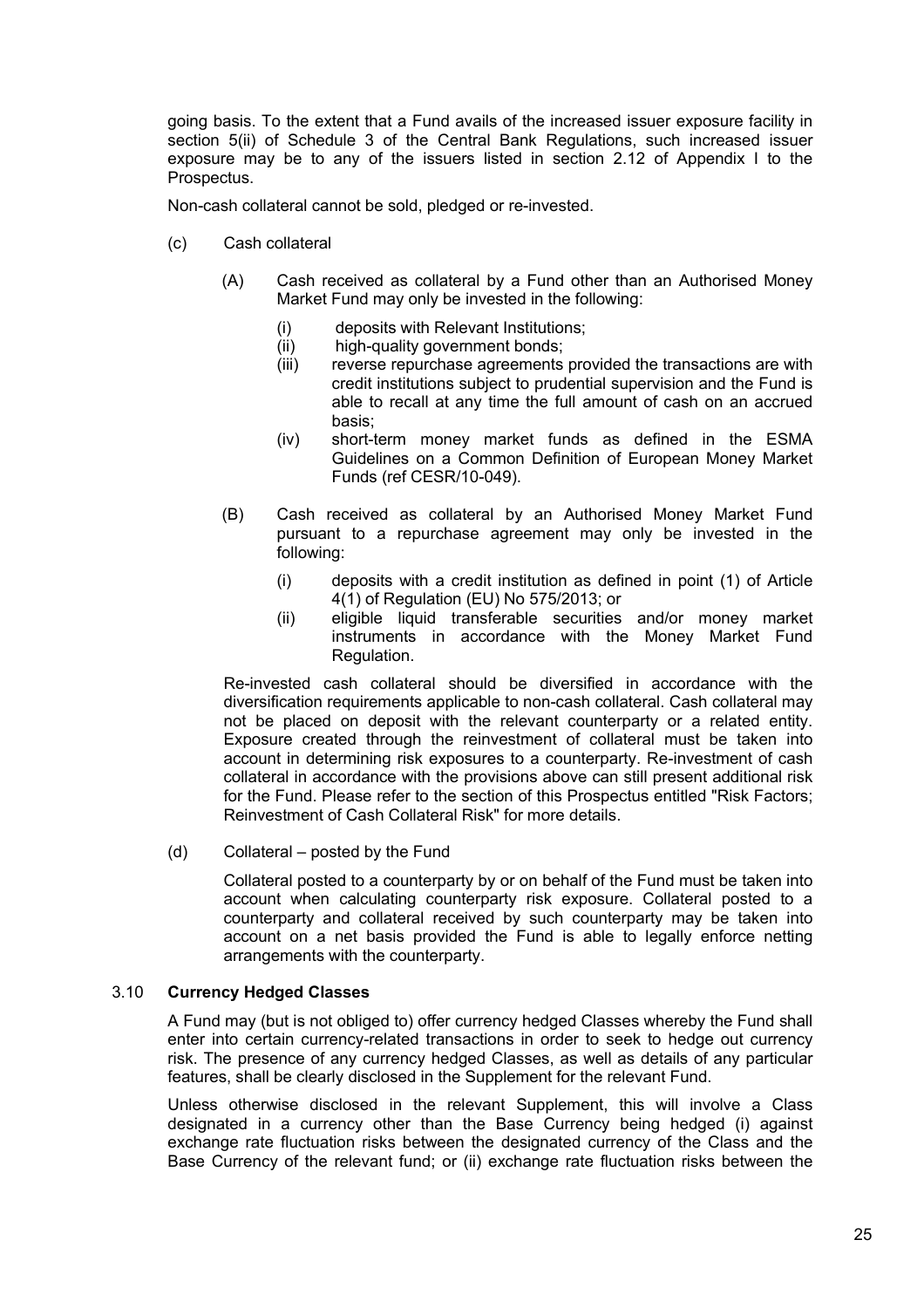designated currency of the Class and the other denominated currencies of the Fund's assets.

To the extent that hedging is successful for a particular Class, the performance of the Class is likely to move in line with the performance of the underlying assets.

Any financial instruments used to implement such currency hedging strategies with respect to one or more Classes shall be assets/liabilities of the Fund but will be attributable to the relevant Class(es) and the profit and loss (realised and unrealised) on, and the costs of, the currency hedging transactions (including any administrative costs arising from additional risk management) will accrue solely to the relevant Class. However, investors should note that there is no segregation of liability between Share Classes. Although the costs profits and losses of the currency hedging transactions will accrue solely to the relevant Class, Shareholders are nonetheless exposed to the risk that hedging transactions undertaken in one Class may impact negatively on the Net Asset Value of another Class. Please refer to Appendix III to this Prospectus section entitled "Risk Factors; Currency Risk; Currency Hedging at Share Class Level Risk" for more details.

Any additional risk introduced to the Fund through the use of currency hedging for a given Share Class should be mitigated and monitored appropriately. Accordingly, in accordance with the Central Bank Rules, the following operational provisions will apply to any currency hedging transactions:

- Counterparty exposure should be managed in accordance with the limits in the Regulations and the Central Bank Rules.
- Over-hedged positions should not exceed 105 per cent. of the net assets of the relevant Class of Shares.
- Under-hedged positions should not fall short of 95 per cent of the portion of the net assets of the relevant Class which is to be hedged against currency risk.
- The currency exposures of different currency Classes may not be combined or offset and currency exposures of assets of the Fund may not be allocated to separate Share Classes.
- Hedged positions will be kept under review on an ongoing basis, at least at the same valuation frequency of the Fund, to ensure that over-hedged or underhedged positions do not exceed/fall short of the permitted levels disclosed above.
- Such review (referred to above) will incorporate a procedure to rebalance the hedging arrangements on a regular basis to ensure that any such position stays within the permitted position levels disclosed above and is not carried forward from month to month.
- The currency exposures of different currency Classes may not be combined or offset and currency exposures of assets of the Fund may not be allocated to separate Share Classes.

Notwithstanding the above, there can be no guarantee that the hedging techniques will be successful and, while not intended, this activity could result in over-hedged or underhedged positions due to external factors outside the control of the Company. Further, these hedging techniques are designed to reduce a Shareholder's exposure to currency risk. The use of such class hedging techniques may therefore substantially limit holders of Shares in the relevant Classes from benefiting if the currency of that Class falls against that of the Base Currency of the relevant Fund and/or the currency in which the assets of the relevant Fund are denominated. Please refer to the section of this Prospectus entitled "Risk Factors; Currency Risk; Currency Hedging" for more details.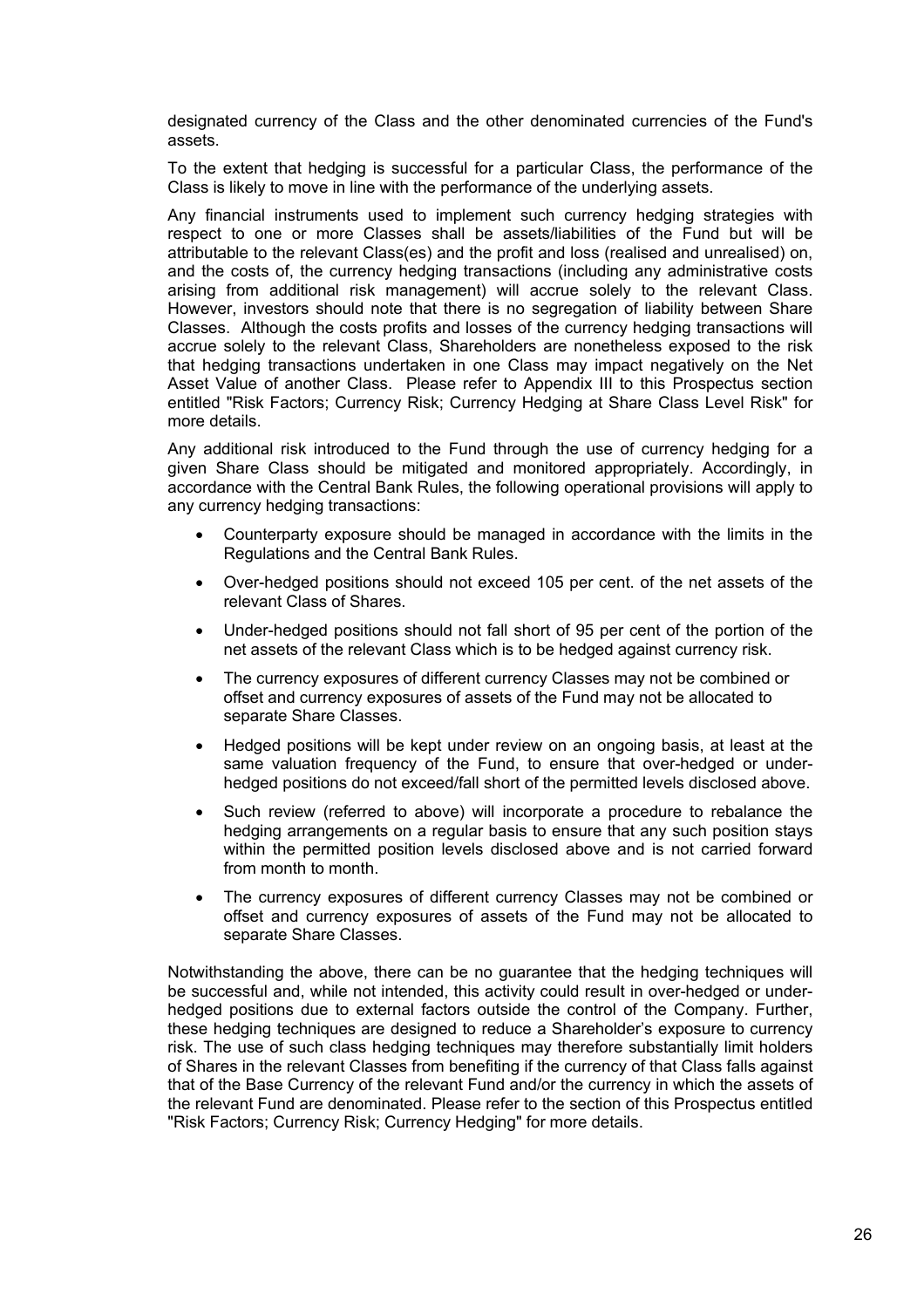### 3.11 **Dividend Policy**

The dividend policy and information on the declaration and payment of dividends for each Fund will be specified in the relevant Supplement. The Constitution empowers the Directors to declare dividends in respect of any Shares in the Company out of the net income of the Company (i.e. income less expenses) (whether in the form of dividends, interest or otherwise) and/or net realised and unrealised gains (i.e. realised and unrealised gains net of all realised and unrealised losses); subject to certain adjustment and, in accordance with the Central Bank Rules, partially or fully out of the capital of the relevant Fund. If dividends are to be paid out of capital then the rationale for distributions out of the capital and the required additional risk warnings and disclosures will be set out in the Supplement for the relevant Fund.

Distributions out of capital may have different tax implications to distributions of income and recommend that investors seek advice in this regard. The likelihood is that the value of future returns would also be diminished.

Any dividends payable to Shareholders will be paid by electronic transfer to the relevant Shareholder's bank account of record on the initial Application Form in the currency of denomination of the relevant Class of Shares, at the expense of the payee. Any dividends paid which are not claimed or collected within six years of payment shall revert to and form part of the assets of the relevant Fund.

Any dividends payable to Shareholders will normally be paid in the denominated currency of the relevant Class. If however, a Shareholder requests to be repaid in any other freely convertible currency, the necessary foreign exchange transaction will be arranged by the Administrator (at its discretion) at prevailing exchange rates on behalf of and for the account, risk and expense of the Shareholder.

Any dividend income being paid out by a Fund and held in the Subscriptions/Redemptions Account shall remain an asset of the relevant Fund until such time as the income is released to the investor and that during this time the investor will rank as a general unsecured creditor of the Company.

### 3.12 **Publication of Net Asset Value per Share and Publication of Holdings**

The Net Asset Value per Share for each Class shall be made available on the internet at www.davy.ie or such other website as the relevant Investment Manager may notify to Shareholders in advance from time to time and updated following each calculation of the Net Asset Value. In addition, the Net Asset Value per Share for each Class may be obtained from the office of the Administrator during normal business hours in Ireland.

In addition to the information disclosed in the periodic reports of the Company, the Company may, from time to time, make available to investors portfolio holdings and portfolio-related information in respect of one or more of the Funds. Any such information will be available to all investors in the relevant Fund on request. Any such information will only be provided on a historical basis and after the relevant Dealing Day to which the information relates.

### 3.13 **Use of a Collections Account**

The Company operates a single, omnibus Collections Account for all of the Funds, in accordance with the Central Bank's guidance relating to umbrella fund cash accounts. Accordingly, monies in the Collections Account are deemed assets of the respective Funds and shall not have the protection of the Investor Money Regulations. It should be noted however that the Depositary will monitor the Collections Account in performing its cash monitoring obligations and ensuring effective and proper monitoring of the Company's cash flows in accordance with its obligations as prescribed under UCITS V. There nonetheless remains a risk for investors to the extent that monies are held by the Company in the Collections Account for the account of a Fund at a point where such Fund (or another Fund of the Company) becomes insolvent. In respect of any claim by an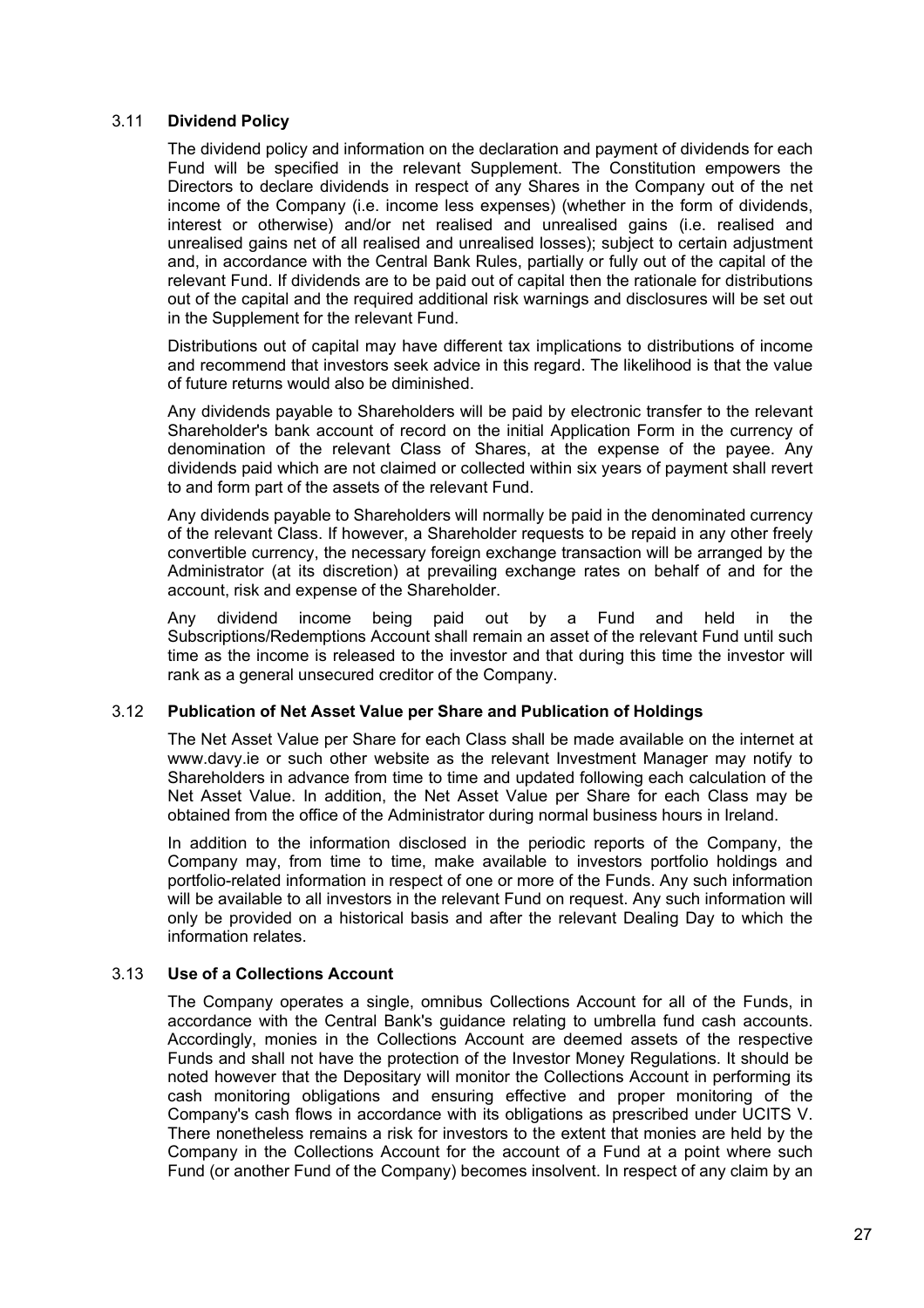investor in relation to monies held in the Collections Account, the investor shall rank as an unsecured creditor of the Company.

The Company in conjunction with Depositary shall establish a policy to govern the operation of the Collections Account, in accordance with the Central Bank's guidance in this area. This policy shall be reviewed by the Company and the Depositary at least annually.

### 3.14 **References to Benchmarks**

Certain Funds may refer to indices within the Supplement of the relevant Fund. These indices may be referenced for various purposes including, but not limited to (i) operating as a reference benchmark which the Fund seeks to outperform; and (ii) relative VaR measurement. The particular purpose of the relevant index shall be clearly disclosed in the relevant Supplement. Where an index is used for the purposes of (i) above this will constitute use of an index within the meaning of Article 3 (1)(7)(e) of the Benchmark Regulation. Other references to indices, including for example for the purposes of relative VaR measurement as outlined at (ii) above, may not constitute use of an index within the meaning of Article 3 (1)(7)(e) of the Benchmark Regulation. Shareholders should note that the Company and/or its distributors may from time to time refer to other indices in marketing literature or other communications purely for financial or risk comparison purposes. However, unless such indices are referred to as such in the Supplement of the Fund they are not formal benchmarks against which the Fund is managed. Where relevant the Company shall put in place written plans, in accordance with Article 28(2) of the Benchmark Regulation, detailing the actions it will take in the event that any index it uses for any Fund in accordance with Article  $3$  (1)(7)(e) of the Benchmark Regulation materially changes or ceases to be provided. These written plans shall detail the steps the Company will take to nominate a suitable alternative index.

### 3.15 **Foreign Exchange Arrangements**

Where provided for in the Supplement, a Fund may enter into forward foreign exchange contracts in the context of its investment activity and/or for efficient portfolio management purposes and this may give rise to variation margin requirements under EMIR. However, it should be noted that the EMIR variation margin rules will not apply to foreign exchange contracts characterised as spot trades in accordance with Commission Delegated Regulation (EU) 2017/565. This includes foreign exchange contracts with up to T+5 settlement terms where the main purpose of the contract is in connection with the sale or purchase of investments by the Fund and this corresponds with the standard settlement period for such investments.

### 3.16 **SFDR-related Disclosures**

# (a) **Sustainability Risk**

### *Integration of Sustainability Risk*

In compliance with its obligations under the SFDR, the Manager has established an iterative and systematic process for the integration of Sustainability Risk within its organisational, risk management and operational structures which provides for the identification, monitoring and ongoing management of Sustainability Risks which may impact the Funds. As the Manager has appointed the Investment Managers as the entities responsible for all investment decisions relating to the Funds, in practice, the Manager will rely upon the investment decision-making processes of the Investment Managers to ensure that Sustainability Risks posed to the Funds are integrated effectively. The policy of the Manager is to rely upon the processes which are adopted by the Investment Managers in relation to the integration of Sustainability Risk in respect of the Funds, as summarised below.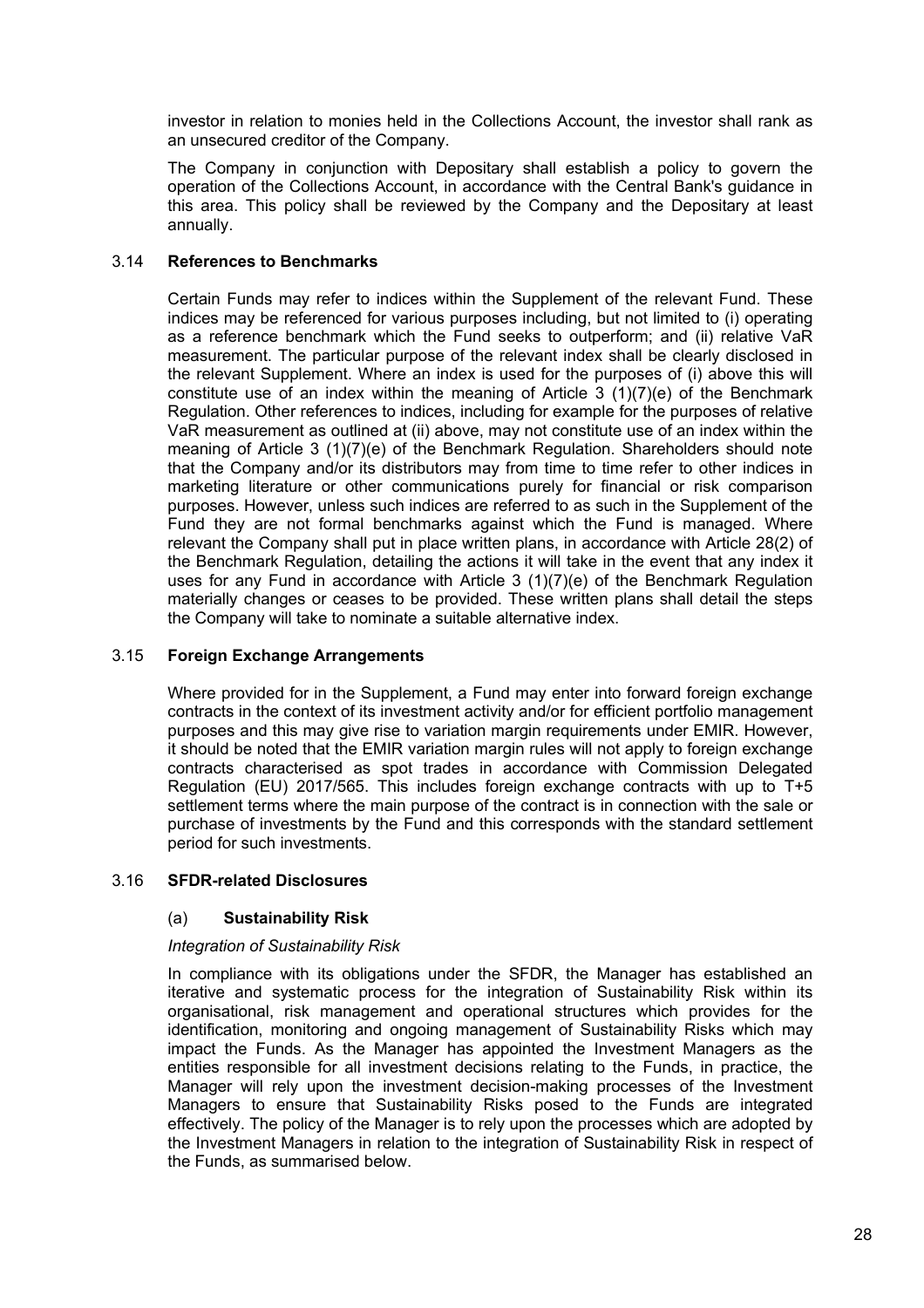The Investment Managers integrate Sustainability Risks into their investment decisions, meaning the Investment Managers assess the Sustainability Risks associated with asset selection by following processes pursuant to which they first endeavour to identify such risks (if any) and, where relevant, monitor and manage any such risks identified in a manner considered appropriate to the particular investment strategy of the Fund and consistent with the best interests of Shareholders. While the integration of Sustainability Risks forms part of the overall investment decision-making process, the manner in which this integration will be achieved will vary between Funds, depending on the degree to which Sustainability Risks are considered relevant to the particular strategy or asset class.

#### *Sustainability Risk Identification*

The risk integration process involves considering the ESG characteristics of an asset to support the identification of Sustainability Risk as part of the investment due diligence and ongoing risk management processes. Assets can be classified for example, but not solely by: (i) asset class e.g. to capture specific ESG-factor sensitivities of different economic activities; (ii) by sector, e.g. to enhance understanding of Funds' exposures vulnerable to transition risks, for instance, in the form of regulatory changes or technological progress affecting those specific sectors; (iii) by issuer/counterparty e.g. to identify entity-specific exposure to ESG factors; (iv) by geography e.g. to identify the asset proportions potentially vulnerable to the impact of physical risks such as higher sea-levels, droughts or other climate-related regional issues; and (v) by maturity or position in the life cycle of the asset. This classification system allows for the enhancement of the list of relevant ESG factors through the use of specific indicators that support the evaluation of ESG risks by the Investment Managers.

Sustainability Risk to assets can be measured by applying one or more risk indicators to help capture ESG risks including the application of market taxonomies, standards and labels along with other information and forward-looking/long-term investment benchmarks.

#### *Sustainability Risk Monitoring & Management*

Once assets have been classified according to their ESG characteristics, a risk-based, exposure assessment is applied in respect of the potential impact of ESG risks, taking due account of the materiality of the ESG risk as driven by the ESG characteristics of its exposure. In order to support an adequate assessment of ESG risks, formal feedback loops operate between the classification and assessment processes to detect any potential errors or inconsistencies in the classification cycle and/or room for improvement (e.g. more granularity) in terms of the data collection and documentation processes as well as on the methodology applied.

The ESG risk assessment methodology may use ESG ratings provided by specialised rating agencies (e.g. Sustainalytics or MSCI), ESG evaluations provided by credit rating agencies, internal evaluation models or publicly available ESG scoring models to evaluate the performance of an investment in terms of ESG. This then may be used to complement the initial and ongoing due diligence to ensure investments are in compliance with the objectives, investment strategy and risk limits of the Funds in accordance with the Investment Managers' risk management framework.

The identification of Sustainability Risks may lead to risk mitigation actions including the implementation of exclusionary policies, proactive divestment and stewardship/investor activism. The risk integration process, however, faces a range of challenges including those set out below. As a result, the assessment of Sustainability Risk may prove inconclusive. The Investment Managers' discretion to make investment decisions is, as such, not constrained by potential Sustainability Risks associated with the relevant investments. Additionally, the Investment Managers' evaluation of relevant data may be subjective and could change over time in light of emerging Sustainability Risks or changing market conditions. Moreover, the approach taken to the integration of Sustainability Risks into investment decision-making processes may evolve over time in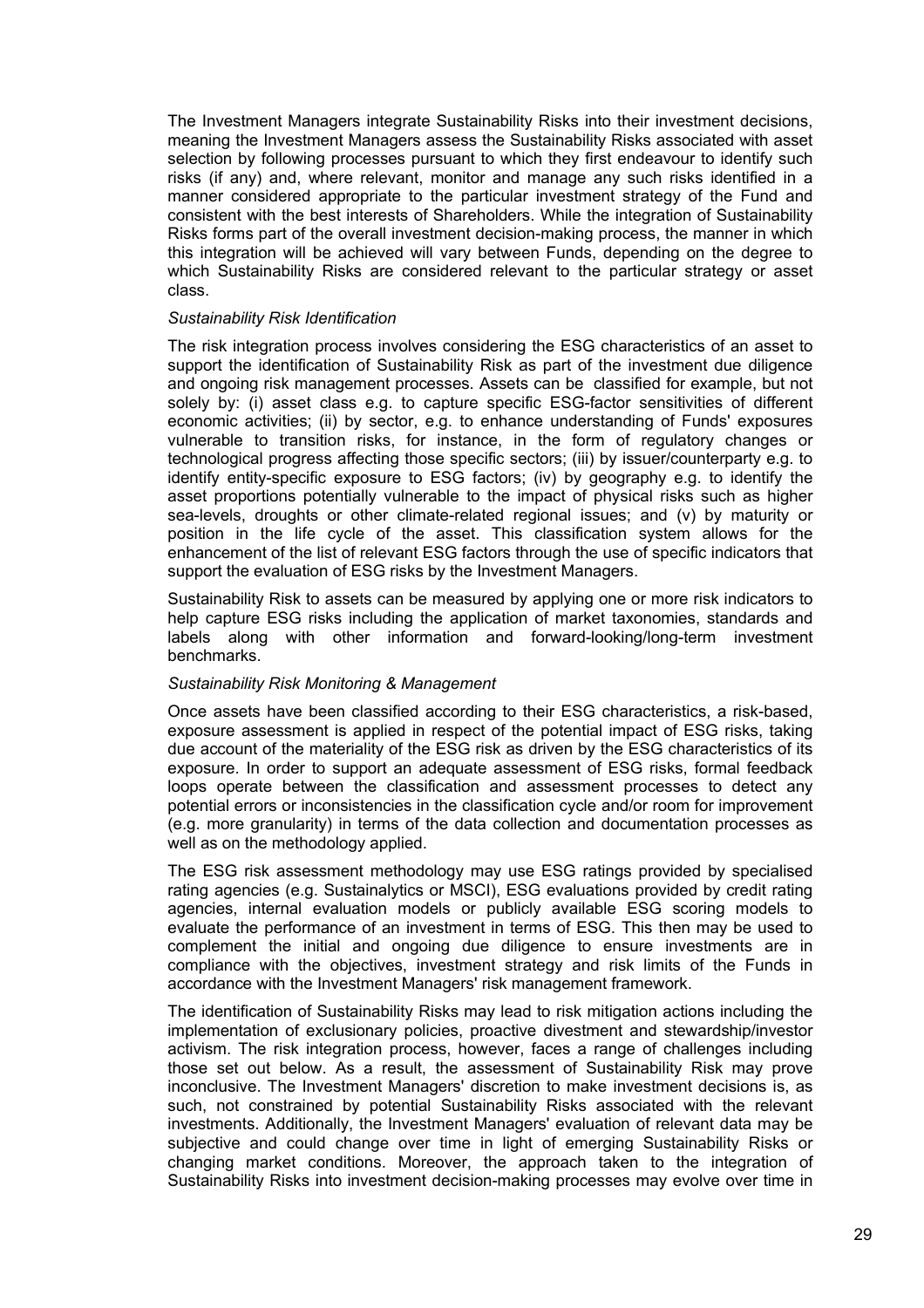line with the continually evolving nature of Sustainability Risks and the availability of relevant data.

### *Sustainability Risk Integration Challenges*

The Sustainability Risk integration process faces a range of challenges including:

- uncertainty: transition risks are inherently challenging to assess as the timing and effect of policies and interventions are driven by regulators and national and EU policymakers, as are physical risks e.g. the financial impact of emissions reduction is an ever evolving question;
- lack of data: the lack of reliable, comparable, available data is a key challenge to assessing ESG risks;
- historical data: while historical data is used to assess ESG risks, its ability to estimate future risks is more limited; and
- time-horizons: ESG risks are generally considered long-term risks likely to materialise beyond the standard time horizons used in tools to assess financial risks impacting the Funds.

### *Sustainability Risk Effect*

Sustainability Risk is an evolving, multi-faceted and multi-point risk category that can drive a multitude of prudential risks relevant to a diverse range of asset classes but perhaps most significantly in the case of corporate and sovereign debt, equities and real estate. Given the systemic and pervasive effects of climate change and other ESG factors, Sustainability Risk is likely to have an impact on the returns of the Funds.

### *ESG Factors & Sustainability Risks*

Environmental risks are driven by the negative impact of environmental factors on investments. Environmental risks are the financial risks arising from a Fund's exposure to assets that may potentially contribute to or be affected by climate change and other forms of environmental degradation such as air pollution, water pollution, scarcity of fresh water, land contamination, biodiversity loss and deforestation.

Social factors are related to the rights, well-being and interests of people and communities, which may have an impact on the activities of investee entities and Fund counterparties. Social factors may give rise to financial risks. For example, various policy actions have been taken in response to social movements demanding equal pay, equal representation and workplace diversity. Such social changes can constitute a risk for entities unable or unwilling to adapt, for example due to a poor corporate culture. Such companies may be the target of complaints, lawsuits and/or market pressure and/or may suffer reputational damage. In addition, significant levels of research have identified a strong positive correlation between female representation within the leadership of organisations and their financial performance. As a result, in turn, an over-representation of one gender within the decision-making body may put a company at a relatively higher risk.

Governance factors cover governance practices of investee entities and Fund counterparties, including the extent to which ESG factors are reflected in such entities' or issuers' policies and procedures. Governance factors can lead to governance risks, that can also impact Shareholder interests in several ways including a poor code of conduct or failure to take action on anti-money laundering which can hamper both its financial and non-financial resources, thus affecting its potential to perform and generate returns.

### *Sustainability Risks & Financial Risks – the transmission channels*

As a fundamental first step, the risk integration process, whilst acknowledging that different sectors have different risk exposures, provides for the identification of material ESG factors which may give rise to Sustainability Risks. The relevant ESG factors are those identified under the SFDR and related European legislation and include: climaterelated and other environmental factors such as greenhouse gas (GHG) emissions and energy use and efficiency; social factors such as diversity and issues related to the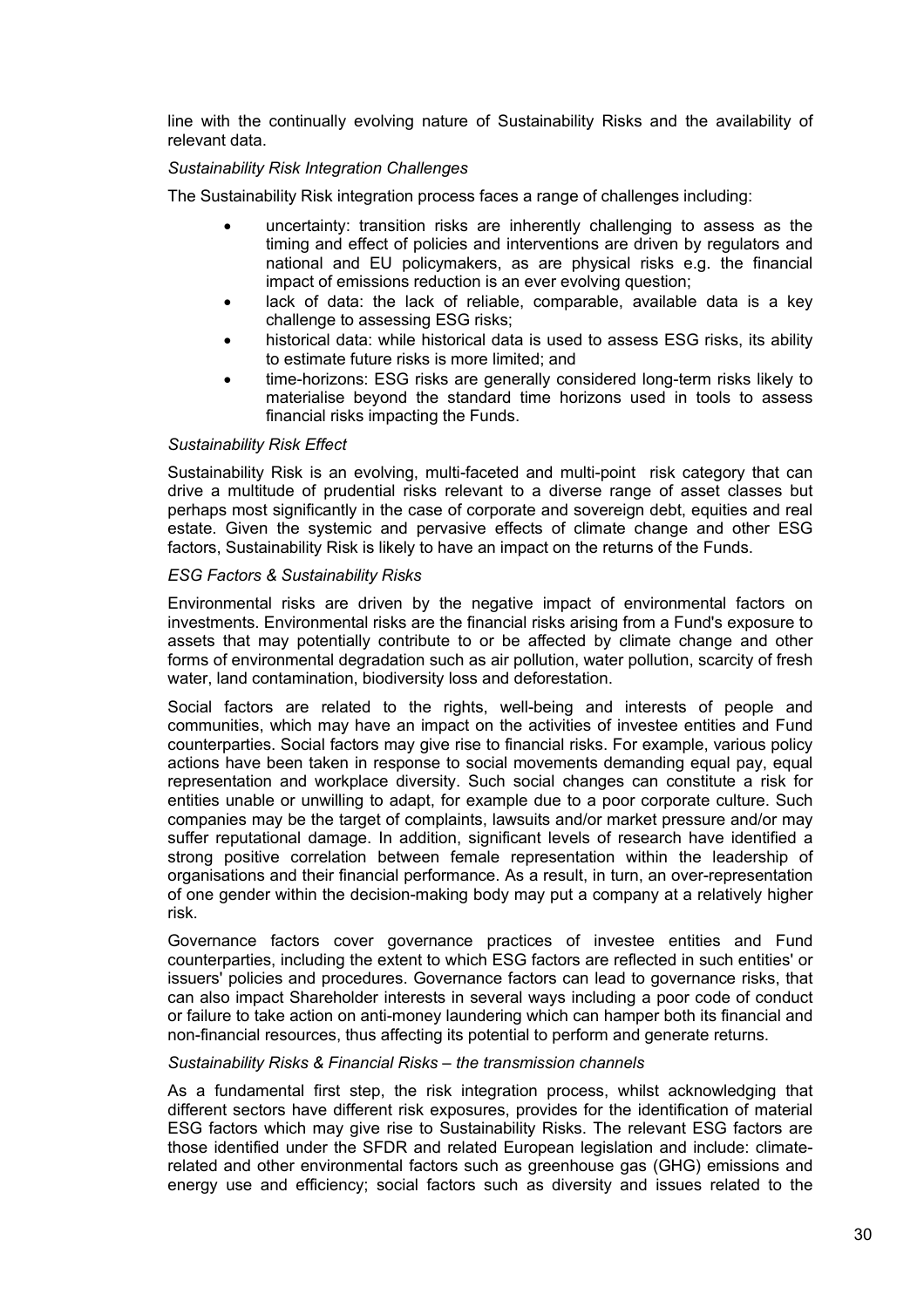management of human capital; and governance factors such as anti-corruption and antibribery.

In accordance with recognised best practice, the risk integration process provides for the assessment of the negative impact of identified ESG factors or Sustainability Risk, not as a principal risk but instead, as a cross-cutting risk type that manifests through established standalone risk types of market, counterparty, operational, liquidity, etc. Therefore, as ESG factors are relevant for all risk types, the risk integration process incorporates an assessment of the interconnections between ESG risks and financial risks as an important step in developing a clear map of ESG factors to risk. Such interconnections are assessed by establishing how a Fund's exposures to ESG factors may be transmitted to financial risks (i.e. the relevant transmission channels). The main transmission channels through which ESG factors can impact on investments are: (i) the physical risk channel, through which physical events such as extreme weather events and gradually deteriorating conditions in climate give rise to financial risks; (ii) the transition risk channel through which exposure to entities negatively affected by the transition to a sustainable economy give rise to financial risks; and (iii) the liability risk channel, where financial risks stem from exposure to entities potentially held accountable for the negative impact of their activities on ESG factors. ESG risks may manifest, through transition, physical and liability channels, as one or more material financial risks including counterparty or credit, liquidity, market and/or operational risk*.* 

#### *Fund-specific disclosures*

In respect of the **Davy ESG Multi-Asset Fund,** in selecting sovereign debt investments, the Investment Manager assesses the ESG profile of the relevant country, using country level ESG-related data which is sourced from providers such as the United Nations, the International Monetary Fund and the World Bank. Utilising data of this nature, the Investment Manager has developed a proprietary model which allows it to rank circa 200 countries in terms of their overall ESG risk-profile, as well as across several other key metrics. This model also allows the Investment Manager to track whether key ESG risks associated with any of the relevant countries are improving or disimproving over time. A more in-depth analysis of the issuer country's ESG risk profile is carried out during the credit analysis phase of the Investment Manager's research process.

In selecting corporate debt investments for the Fund, the Investment Manager assesses the ESG profile of the relevant issuers using independent issuer-specific research, data inputs from CDP, company reports, Bloomberg and sell-side research. The Investment Manager varies the emphasis of its assessment of different ESG factors depending on the sector in which the issuer operates, placing due weight on the types of ESG risks specific to the investment. As part of its research process, the Investment Manager also considers the ESG risks inherent in the countries and regions in which the issuers of corporate debt investments operate (which may constitute a material consideration in the context of certain issuers), using the proprietary model described in the paragraph above.

By taking account of ESG factors when assessing sovereign debt investments, the Investment Manager's understanding of the long-term debt sustainability of a country may be enhanced in a manner not afforded by traditional metrics applied to the assessment of such investments. With respect to corporate debt investments, the Investment Manager's assessment of ESG factors impacting those investments can highlight ESG-related risks or opportunities which are not typically identified by traditional fundamental research.

In selecting equity investments for the Fund, the Investment Manager assesses a company's ESG profile by considering ESG data and ratings provided to it by an outsourced provider. The type of ESG data that is provided to the Investment Manager in this manner includes, but is not limited to, information in relation to a company's (i) environmental policies including its carbon emissions, its climate change policy, raw material sourcing and water policy (ii) its social policies including product safety, privacy and data security and labour management practices focused on company health and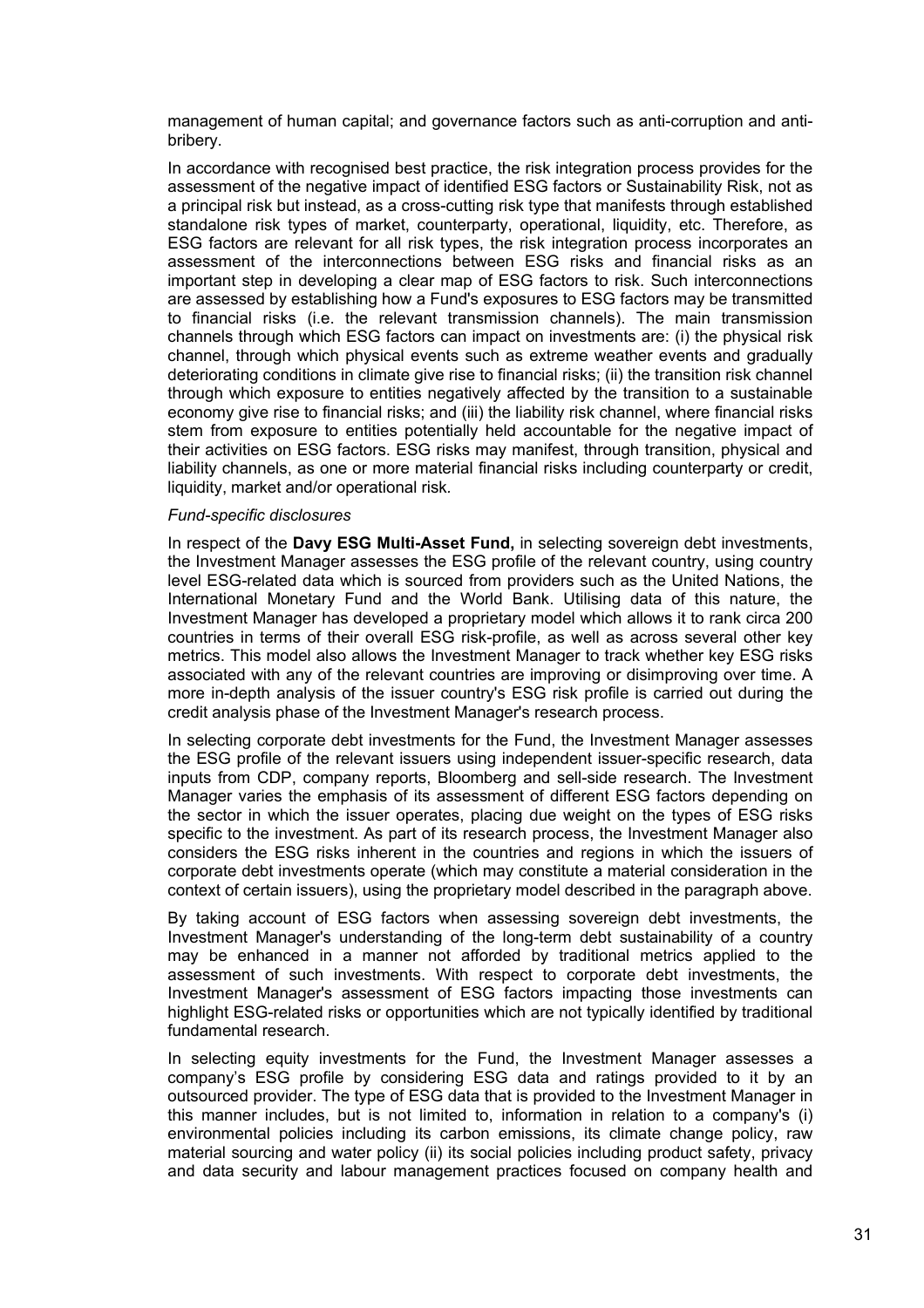safety protocols, employee development and training, and human rights policy, and (iii) its corporate governance, including board diversity, executive compensation, anticompetitive practices and ownership and control. The ESG ratings that are provided to the Investment Manager are on a text- based scale ranging from AAA to CCC, whereby a company receiving an AAA rating has the highest rating and a company receiving a CCC rating has the lowest rating. The ESG ratings aim to measure a company's resilience to long-term, financially relevant ESG risks and companies are rated according to their exposure to ESG risks and how well they manage those risks relative to peers.

The Investment Manager then analyses and seeks to verify the ESG data and ratings that they have received in respect of such companies (the "ESG Information") by using data that they have compiled through their own proprietary in-house research function (the "In-House Research Function"). By way of example, the In-House Research Function will (i) specifically engage with such companies to seek clarification on, and/or further information in relation to, the ESG Information, and (ii) analyse the extent to which such companies publicly report upon their approach to the incorporation of ESG in the management of their business e.g. via their websites or annual reports etc.

In respect of the **Davy Global Bond Fund**, in selecting sovereign debt investments for the Fund, the Investment Manager assesses the ESG profile of the relevant country, using country level ESG-related data which is sourced from providers such as the United Nations, the International Monetary Fund and the World Bank. Utilising data of this nature, the Investment Manager has developed a proprietary model which allows it to rank circa 200 countries in terms of their overall ESG risk profile, as well as across several other key metrics. This model also allows the Investment Manager to track whether key ESG risks associated with any of the relevant countries are improving or disimproving over time. A more in-depth analysis of the issuer country's ESG risk profile is carried out during the credit analysis phase of the Investment Manager's research process.

In selecting corporate debt investments for the Fund, the Investment Manager assesses the ESG profile of the relevant issuers using independent issuer-specific research, data inputs from CDP, company reports, Bloomberg and sell-side research. The Investment Manager varies the emphasis of its assessment of different ESG factors depending on the sector in which the issuer operates, placing due weight on the types of ESG risks specific to the investment. As part of its research process, the Investment Manager also considers the ESG risks inherent in the countries and regions in which the issuers of corporate debt investments operate (which may constitute a material consideration in the context of certain issuers), using the proprietary model described in the paragraph above.

By taking account of ESG factors when assessing sovereign debt investments, the Investment Manager's understanding of the long-term debt sustainability of a country may be enhanced in a manner not afforded by traditional metrics applied to the assessment of such investments. With respect to corporate debt investments, the Investment Manager's assessment of ESG factors impacting those investments can highlight ESG-related risks or opportunities which are not typically identified by traditional fundamental research.

In respect of the **Davy Strategic: Global Quality Equity Fund**, following the consideration of quality factors, consideration will be given to the ESG profile of a potential investment. In selecting investments for the Fund, the Investment Manager assesses a company's ESG profile by considering ESG data and ratings provided to it by an outsourced provider. The type of ESG data that is provided to the Investment Manager in this manner includes, but is not limited to, information in relation to a company's (i) environmental policies including its carbon emissions, its climate change policy, raw material sourcing and water policy (ii) its social policies including product safety, privacy and data security and labour management practices focused on company health and safety protocols, employee development and training, and human rights policy, and (iii) its corporate governance, including board diversity, executive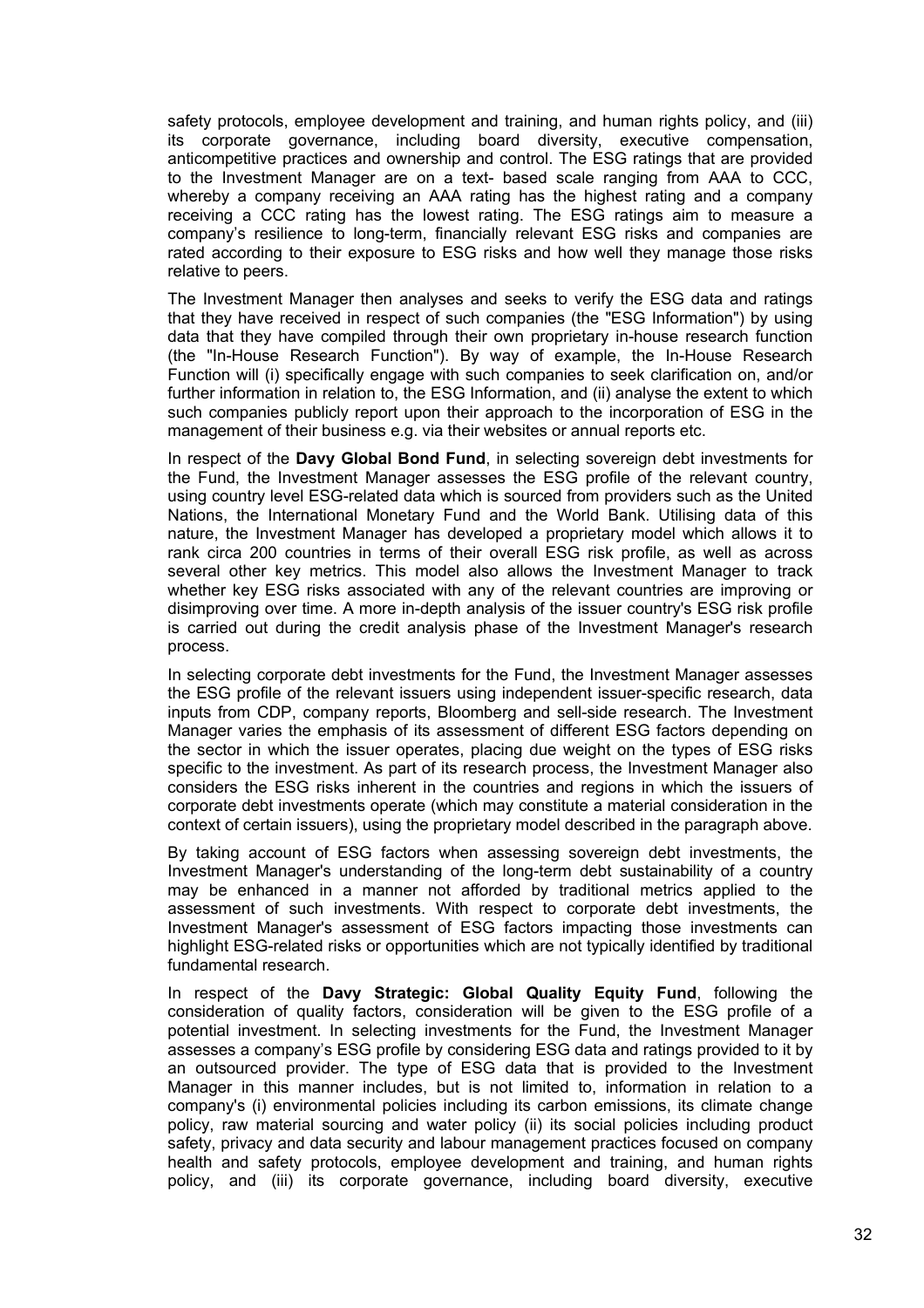compensation, anticompetitive practices and ownership and control. The ESG ratings that are provided to the Investment Manager are on a text based scale ranging from AAA to CCC, whereby a company receiving an AAA rating has the highest rating and a company receiving a CCC rating has the lowest rating. The ESG ratings aim to measure a company's resilience to long-term, financially relevant ESG risks and companies are rated according to their exposure to ESG risks and how well they manage those risks relative to peers.

The Investment Manager then analyses and seeks to verify the ESG data and ratings that they have received in respect of such companies (the "**ESG Information**") by using data that they have compiled through their own proprietary in-house research function (the "In-House Research Function"). By way of example, the In-House Research Function will (i) specifically engage with such companies to seek clarification on, and/or further information in relation to, the ESG Information, and (ii) analyse the extent to which such companies publicly report upon their approach to the incorporation of ESG in the management of their business e.g. via their websites or annual reports etc.

Once the ESG Information has been considered and validated through the In-House Research Function, the Investment Manager can determine the overall ESG profile of the investment and the measure of a company's "quality" will be adjusted, up or down depending on the overall ESG profile of a given company. Companies with a high ESG profile will receive a positive boost to their overall quality, reflecting the fact that these companies are focused on managing their long term business risks. Conversely, companies with a low ESG profile will have their quality reduced reflecting increased risks. The Investment Manager will then use this adjusted quality score to select stocks and adjust weights within the portfolio.

In respect of **Davy Discovery Equity Fund**, **Davy Global Focus Fund**, **Global Equity Income Fund** and **Davy Defensive Equity Income Fund**, in selecting investments for the Fund, the Investment Manager assesses a company's ESG profile by considering ESG data and ratings provided to it by outsourced providers. The type of ESG data that is provided to the Investment Manager in this manner includes, but is not limited to, information in relation to a company's (i) environmental policies including its carbon emissions, its climate change policy, raw material sourcing and water policy (ii) its social policies including product safety, privacy and data security and labour management practices focused on company health and safety protocols, employee development and training, and human rights policy, and (iii) its corporate governance, including board diversity, executive compensation, anticompetitive practices and ownership and control. The ESG ratings that are provided to the Investment Manager are on a text-based scale ranging from AAA to CCC, whereby a company receiving an AAA rating has the highest rating and a company receiving a CCC rating has the lowest rating. The ESG ratings aim to measure a company's resilience to long-term, financially relevant ESG risks and companies are rated according to their exposure to ESG risks and how well they manage those risks relative to peers.

The Investment Manager then analyses and seeks to verify the ESG data and ratings that they have received in respect of such companies (the "**ESG Information**") by using data that they have compiled through their own proprietary in-house research function (the "In-House Research Function"). By way of example, the In-House Research Function will (i) specifically engage with such companies to seek clarification on, and/or further information in relation to, the ESG Information, and (ii) analyse the extent to which such companies publicly report upon their approach to the incorporation of ESG in the management of their business e.g. via their websites or annual reports etc.

### (b) **Adverse Impacts of Investment Decisions on Sustainability Factors**

While details of the processes in place relating to the integration of Sustainability Risks pertaining to the Funds are set out above, taking due account of the nature and scale of its activities and the wide and varied range of financial products it makes available, the Manager has elected for the time being not to consider (in the manner specifically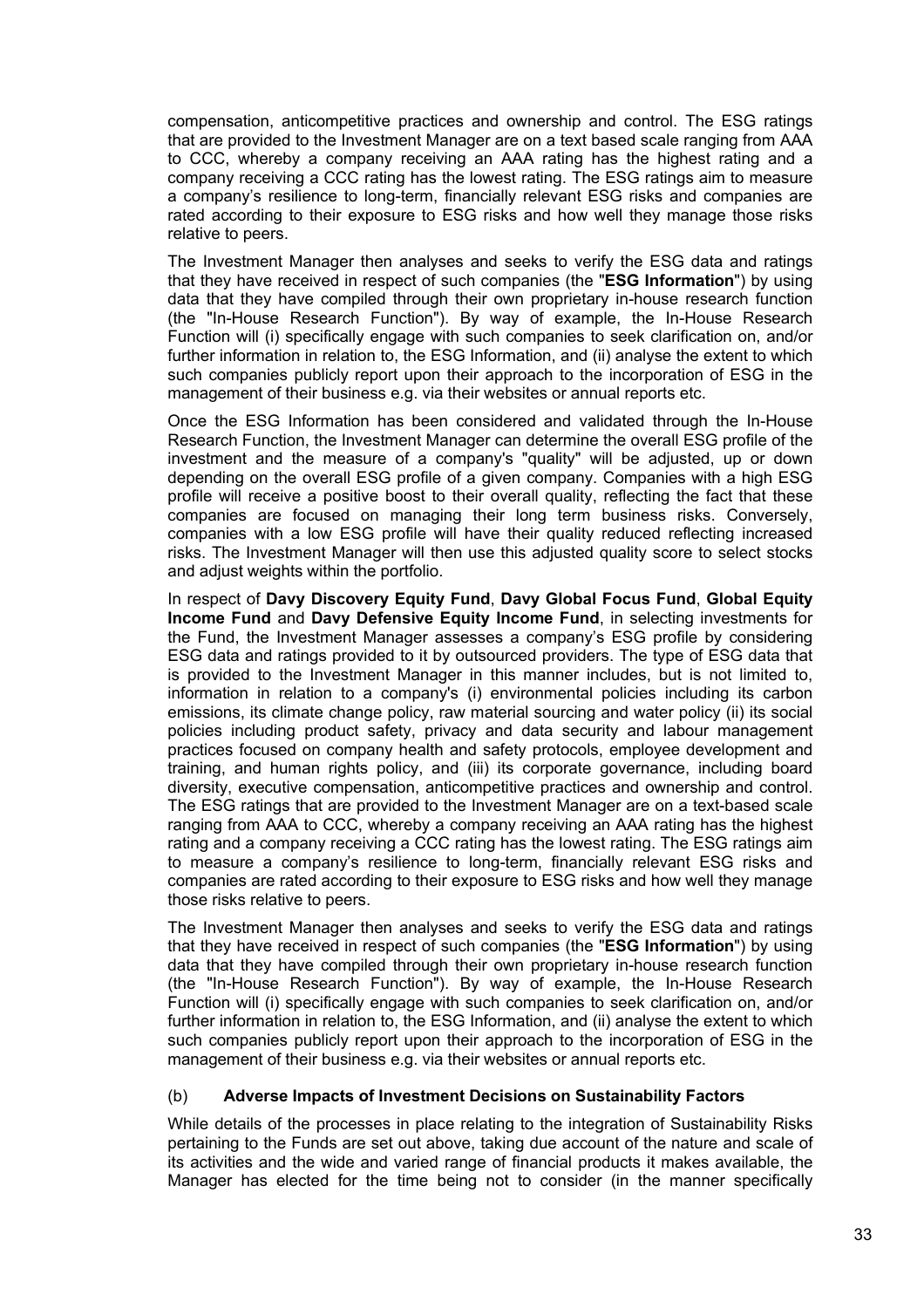contemplated by Article 4(1)(a) of the SFDR) the adverse impacts of investment decisions of the Funds on sustainability factors. The Manager considers this a pragmatic and economical approach to compliance with its obligations under SFDR.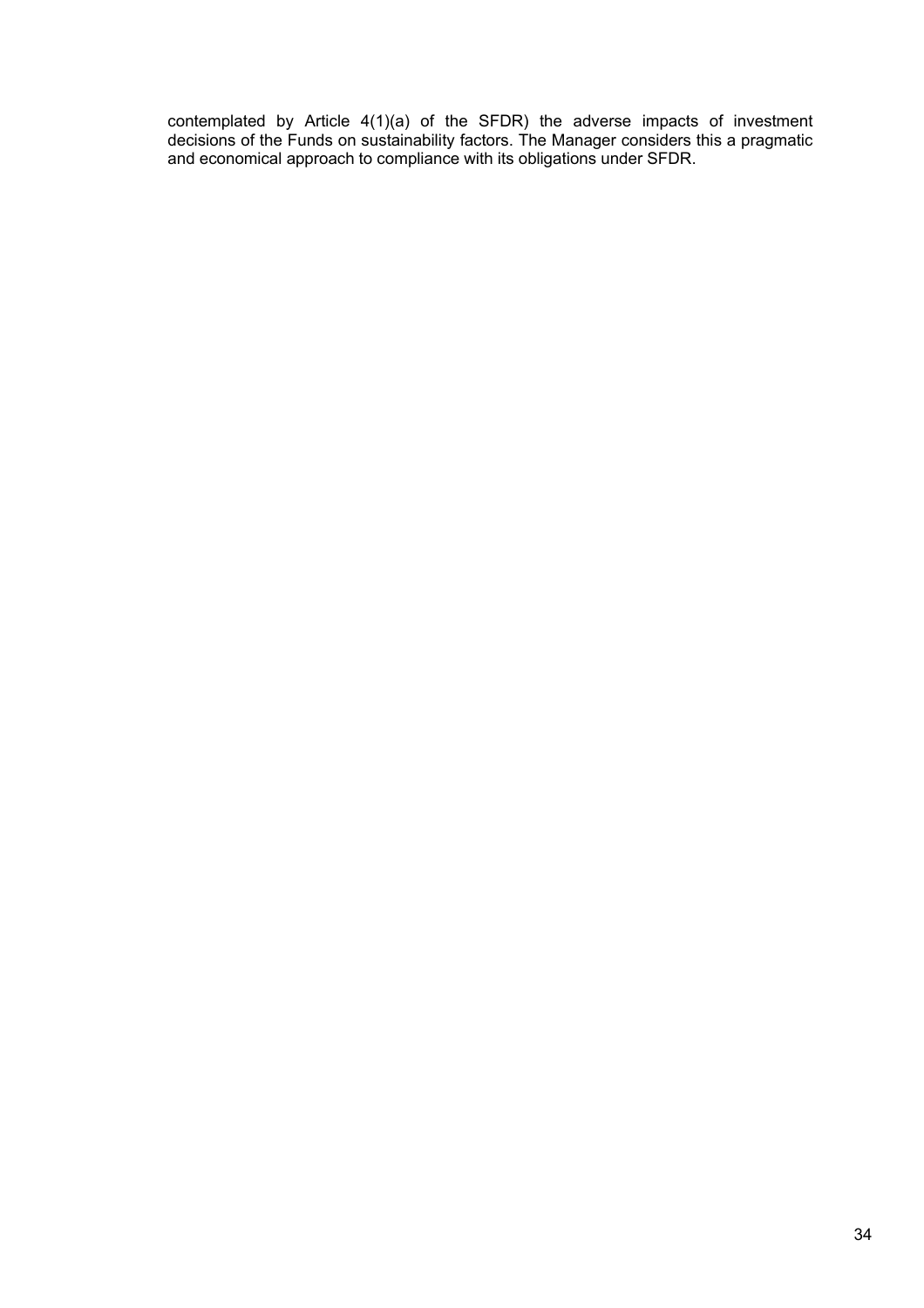# **4 RISK FACTORS**

 $\mathcal{L}_\mathcal{L} = \mathcal{L}_\mathcal{L} = \mathcal{L}_\mathcal{L} = \mathcal{L}_\mathcal{L} = \mathcal{L}_\mathcal{L} = \mathcal{L}_\mathcal{L} = \mathcal{L}_\mathcal{L} = \mathcal{L}_\mathcal{L} = \mathcal{L}_\mathcal{L} = \mathcal{L}_\mathcal{L} = \mathcal{L}_\mathcal{L} = \mathcal{L}_\mathcal{L} = \mathcal{L}_\mathcal{L} = \mathcal{L}_\mathcal{L} = \mathcal{L}_\mathcal{L} = \mathcal{L}_\mathcal{L} = \mathcal{L}_\mathcal{L}$ 

 $\mathcal{L}_\mathcal{L} = \mathcal{L}_\mathcal{L} = \mathcal{L}_\mathcal{L} = \mathcal{L}_\mathcal{L} = \mathcal{L}_\mathcal{L} = \mathcal{L}_\mathcal{L} = \mathcal{L}_\mathcal{L} = \mathcal{L}_\mathcal{L} = \mathcal{L}_\mathcal{L} = \mathcal{L}_\mathcal{L} = \mathcal{L}_\mathcal{L} = \mathcal{L}_\mathcal{L} = \mathcal{L}_\mathcal{L} = \mathcal{L}_\mathcal{L} = \mathcal{L}_\mathcal{L} = \mathcal{L}_\mathcal{L} = \mathcal{L}_\mathcal{L}$ 

### 4.1 **General**

There are risks associated with investment in the Company and in the Shares of each Fund.

The risks described in this Prospectus should not be considered to be an exhaustive list of the risks which potential investors should consider before investing in a Fund. Potential investors should be aware that an investment in a Fund may be exposed to other risks from time to time.

Different risks may apply to different Funds and/or Classes. Details of specific risks attaching to a particular Fund or Class which are additional to those described in this section will be disclosed in the relevant Supplement.

Investors should not treat the contents of this Prospectus as advice relating to legal, taxation, investment or other matters. If you are in any doubt about the contents of this Prospectus, the risks involved in investing in the Company or a Fund or the suitability for you of investing in the Company or a Fund, you should consult your stockbroker, bank manager, solicitor, accountant or other independent financial adviser.

As the price of Shares in each Fund may fall as well as rise, the Company shall not be a suitable investment for an investor who cannot sustain a loss on his investment. A typical investor will be seeking to achieve a return on his investment in the medium to long term. As target investor profile may also be dependent on specific elements relating to a particular Fund, further details in relation to the profile of a typical investor may be set out in the Supplement for the relevant Fund.

Past performance of the Company or any Fund should not be relied upon as an indicator of future performance.

### 4.2 **Investment Risks**

(a) General Investment Risk

The securities and instruments in which the Funds invest are subject to normal market fluctuations and other risks inherent in investing in such investments, and there can be no assurance that any appreciation in value will occur.

There can be no assurance that a Fund will achieve its investment objective. The value of Shares may rise or fall, as the capital value of the securities in which a Fund invests may fluctuate. The investment income of each Fund is based on the income earned on the securities it holds, less expenses incurred. Therefore, the Fund's investment income may be expected to fluctuate in response to changes in such expenses or income.

(b) Risk of Loss

In the case of all Funds, an investment in a Fund is neither insured nor guaranteed by any bank, government, government agency or instrumentality, guarantee scheme or any bank guarantee fund which may protect the holders of a bank deposit. Shares of the Company are not bank deposits or obligations of, or guaranteed or endorsed or otherwise supported by the Company, the relevant Investment Manager, the Distributor or any of their affiliates.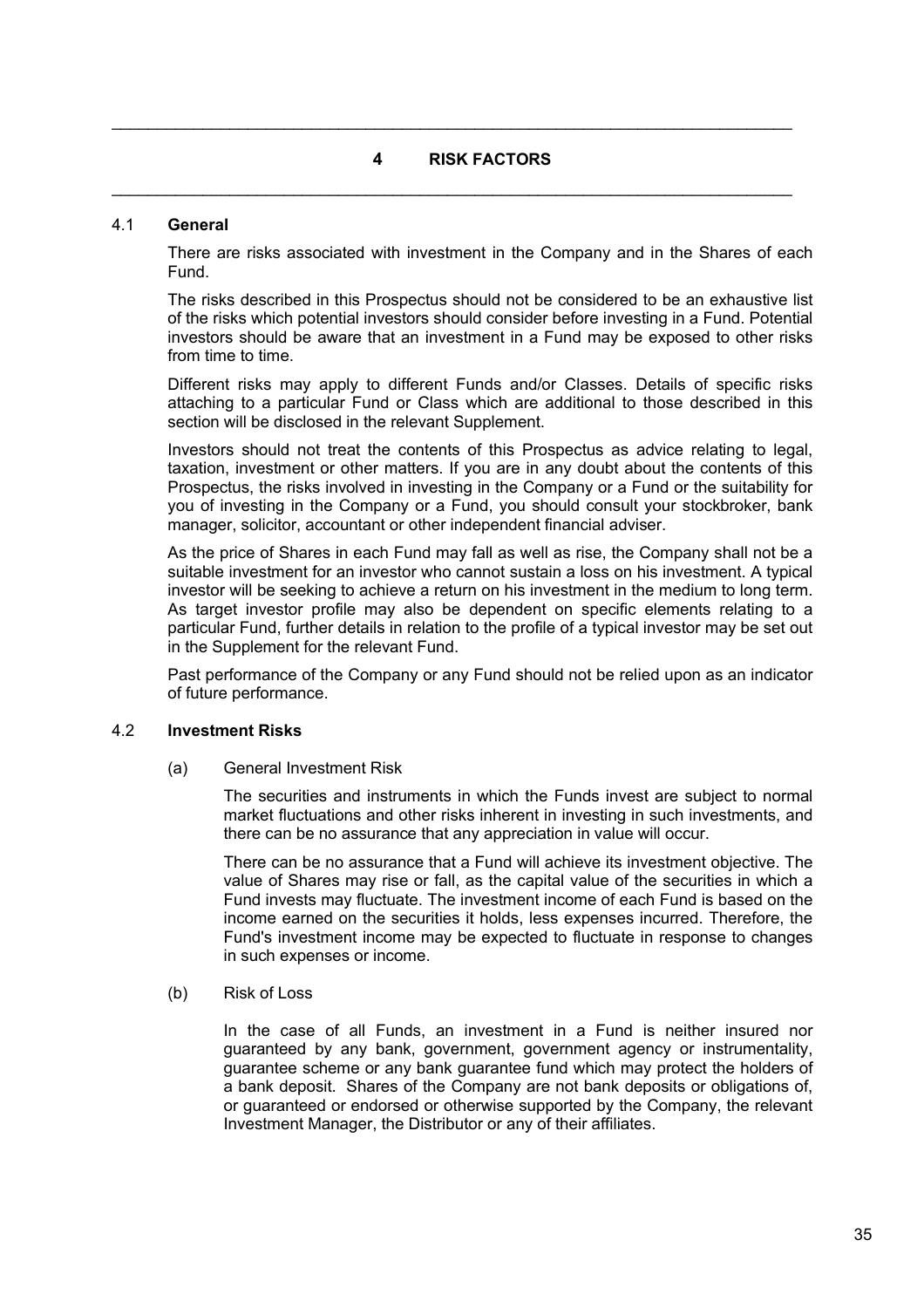### (c) Credit Risk

There can be no assurance that issuers of the securities or other instruments in which a Fund invests will not be subject to credit difficulties leading to the loss of some or all of the sums invested in such securities or instruments or payments due on such securities or instruments (as well as any appreciation of sums invested in such securities).

Bonds or other debt securities involve credit risk to the issuer which may be evidenced by the issuer's credit rating. Securities which are subordinated and/or have a lower credit rating are generally considered to have a higher credit risk and a greater possibility of default than more highly rated securities. However, there is no guarantee of the accuracy of credit ratings. A Fund investing in bonds or other debt securities will be subject to the credit risk of the issuers of the bonds or debt securities in which it invests. In the event that any issuer of bonds or other debt securities in which the assets of a Fund are invested defaults, becomes insolvent or experiences financial or economic difficulties, this may adversely affect the value of the relevant securities (which may be zero) and any amounts paid on such securities (which may be zero), which may in turn adversely affect the Net Asset Value of the Fund. In times of financial instability, there may be increased uncertainty surrounding the creditworthiness of issuers of debt or other securities, including financial derivatives instruments and market conditions may lead to increased instances of default amongst issuers. This may in turn affect the Net Asset Value per Share. The value of a Fund may be affected if any of the financial institutions with which the cash of the Fund is invested or deposited suffers insolvency or other financial difficulties.

There is no certainty in the credit worthiness of issuers of debt securities. Unstable market conditions may mean there are increased instances of default amongst issuers.

(d) Changes in Interest Rates Risk

The value of Shares may be affected by substantial adverse movements in interest rates.

(e) Currency Risk

*Currency Exchange Rates*: Currency exchange rates may fluctuate significantly over short periods of time causing, along with other factors, a Fund's Net Asset Value to fluctuate as well. To the extent that a substantial portion of a Fund's total assets is denominated in the currencies of particular countries, the Fund will be more susceptible to the risk of adverse economic and political developments within those countries.

*Currency Hedging:* A Fund may enter into currency exchange transactions and/or use derivatives (at a Fund level or, in certain circumstances as described in this Prospectus, at a Class level) to seek to protect against fluctuation as a result of changes in currency exchange rates or interest rates. Although these transactions are intended to minimise the risk of loss due to a decline in the value of the hedged currency or interest rate, they also limit any potential gain that might be realised should the value of the hedged currency or interest rate increase. The precise matching of the relevant contract amounts and the value of the securities involved will not generally be possible because the future value of such securities will change as a consequence of market movements in the value of such securities between the date when the relevant contract is entered into and the date when it matures. The successful execution of a hedging strategy cannot be assured. It may not be possible to hedge against generally anticipated exchange or interest rate fluctuations at a price sufficient to protect the assets from the anticipated decline in value as a result of such fluctuations.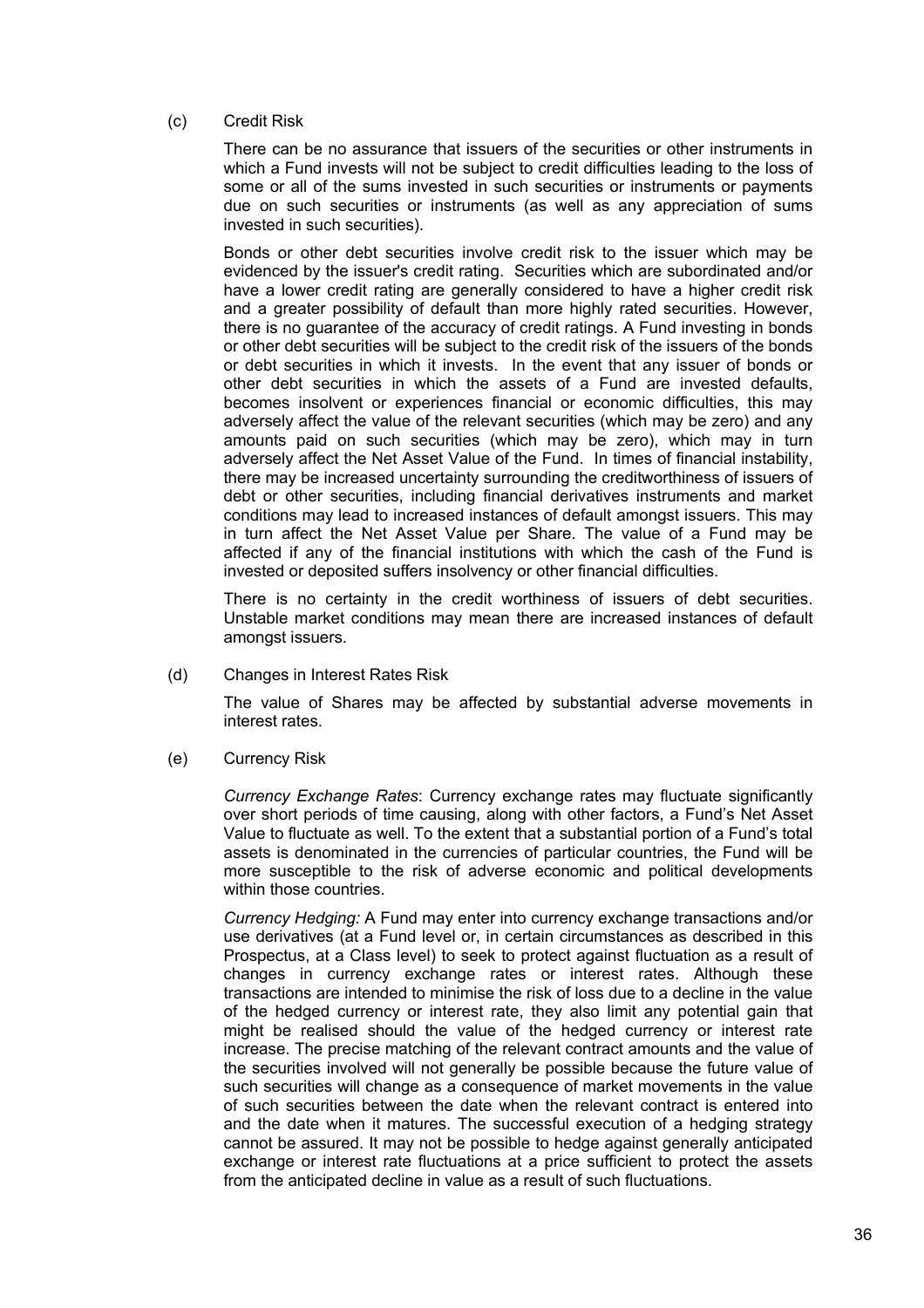(f) Currency Hedging at Share Class Level Risk

Hedging activity at Share Class level may expose the Fund to crosscontamination risk as it may not be possible to ensure (contractually or otherwise) that a counterparty's recourse in any such arrangements is limited to the assets of the relevant Share Class. Although the costs, gains and losses of the currency hedging transactions will accrue solely to the relevant Share Class, investors are nonetheless exposed to the risk that currency hedging transactions undertaken in one Share Class may impact negatively on another Share Class, particularly where (pursuant to EMIR) such currency hedging transactions require the Fund to post collateral (i.e. initial or variation margin). Any such collateral is posted by a Fund and at the Fund's risk (rather than by the Share Class and at the risk of the Share Class only because the Share Class does not represent a segregated portion of the Fund's assets) thus exposing investors in other Share Classes to a proportion of this risk.

(g) Derivatives Risk and Securities Financing Transactions Risk

*General*: The use of derivatives and Securities Financing Transactions may result in greater returns but may entail greater risk for your investment. Derivatives may be used as a means of gaining indirect exposure to a specific asset, rate or index and/or as part of a strategy designed to reduce exposure to other risks, such as interest rate or currency risk. Use of derivatives involves risks different from, or possibly greater than, the risks associated with investing directly in securities and other investments. They also involve the risk of mispricing or improper valuation and the risk that changes in the value of the derivative may not correlate perfectly with the underlying asset, rate or index.

Investing in a derivative instrument could cause the Fund to lose more than the principal amount invested. Also, suitable derivative transactions may not be available in all circumstances and there can be no assurance that the Fund will engage in these transactions to reduce exposure to other risks when that would be beneficial.

The prices of derivative instruments, including futures and options prices, are highly volatile. Price movements of forward contracts, futures contracts and other derivative contracts are influenced by, among other things, interest rates, changing supply and demand relationships, trade, fiscal, monetary and exchange control programmes and policies of governments, national and international political and economic events, changes in local laws and policies. In addition, governments from time to time intervene, directly and by regulation, in certain markets, particularly markets in currencies and interest rate related futures and options. Such intervention often is intended directly to influence prices and may, together with other factors, cause all of such markets to move rapidly in the same direction because of, among other things, interest rate fluctuations. The use of derivatives also involves certain special risks, including (1) dependence on the ability to predict movements in the prices of securities being hedged and movements in interest rates; (2) imperfect correlation between the hedging instruments and the securities or market sectors being hedged; (3) the fact that skills needed to use these instruments are different from those needed to select the Fund's securities; and (4) the possible absence of a liquid market for any particular instrument at any particular time.

Securities Financing Transactions create several risks for the Company and its investors, including counterparty risk if the counterparty to a Securities Financing Transaction defaults on its obligation to return assets equivalent to the ones provided to it by the relevant Fund and liquidity risk if the Fund is unable to liquidate collateral provided to it to cover a counterparty default.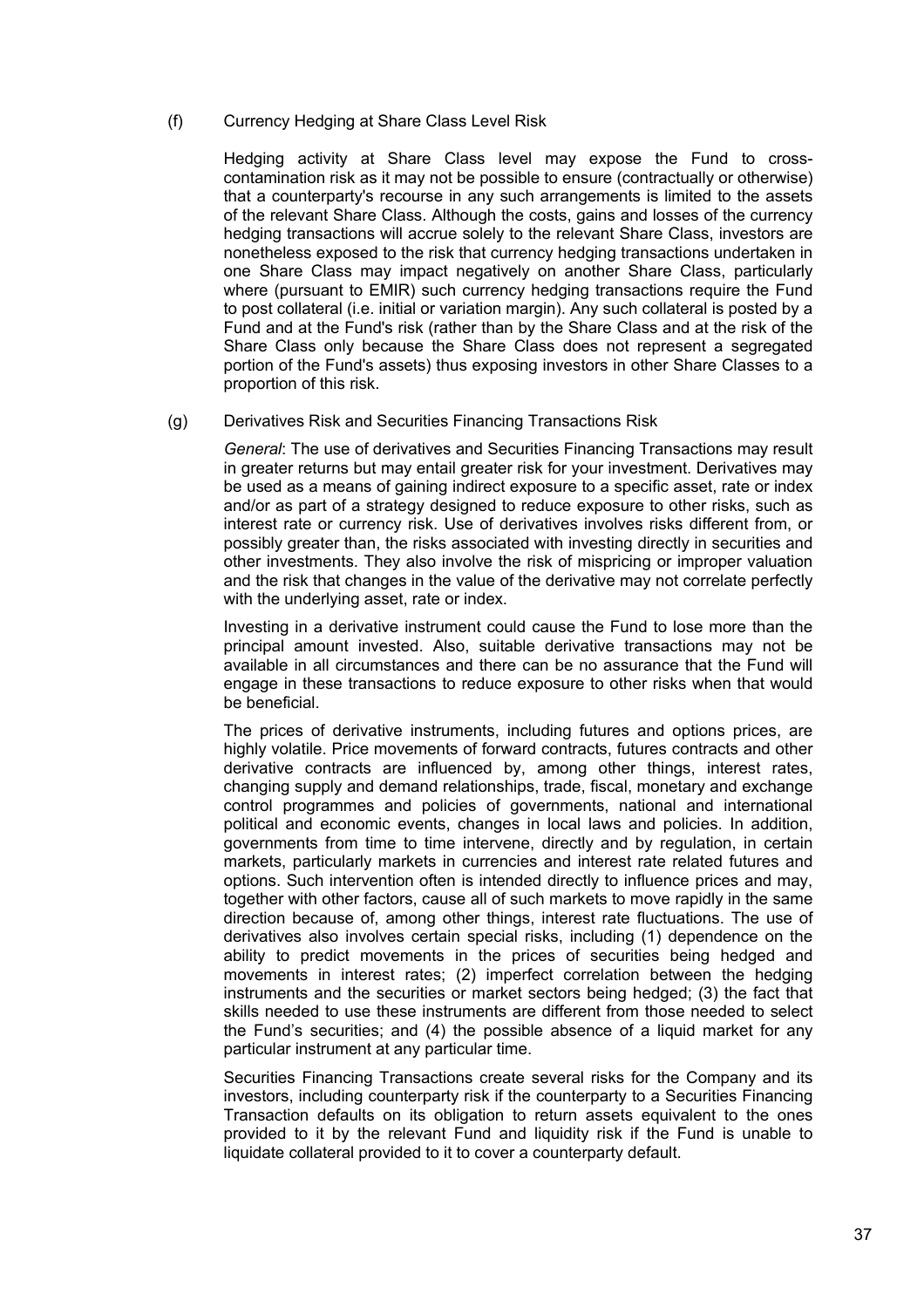*Securities Lending Risk:* As with any extensions of credit, there are risks of delay and recovery. Should the borrower of securities fail financially or default in any of its obligations under any securities lending transaction, the collateral provided in connection with such transaction will be called upon. A securities lending transaction will involve the receipt of collateral. However there is a risk that the value of the collateral may fall and the Fund suffer loss as a result.

*Repurchase Agreements*: A Fund may enter into repurchase arrangements. Accordingly, the Fund will bear a risk of loss in the event that the other party to the transaction defaults on its obligation and the Fund is delayed or prevented from exercising its rights to dispose of the underlying securities. The Fund will, in particular, be subject to the risk of a possible decline in the value of the underlying securities during the period in which the Fund seeks to assert its right to them, the risk of incurring expenses associated with asserting those rights and the risk of losing all or a part of the income from the agreement.

*Absence of Regulation*; Counterparty Risk: In general, there is less government regulation and supervision of transactions in the OTC markets (in which currencies, spot and option contracts, certain options on currencies and swaps are generally traded) than of transactions entered into on recognised exchanges. OTC derivatives lack transparency as they are privately negotiated contracts and any information concerning them is usually only available to the contracting parties. While measures are being introduced under EMIR that aim to mitigate risks involved in investing in OTC derivatives and improve transparency, these types of investments continue to present challenges in clearly understanding the nature and level of risks involved. In addition, many of the protections afforded to participants on some recognised exchanges, such as the performance guarantee of an exchange clearing house, might not be available in connection with OTC transactions.

The counterparty for an OTC derivative will be the specific firm involved in the transaction rather than a recognised exchange and accordingly the bankruptcy or default of a counterparty with which the Fund trades OTC derivatives could result in substantial losses to the Fund. In addition, a counterparty may refrain from settling a transaction in accordance with its terms and conditions because the contract is not legally enforceable or because it does not accurately reflect the intention of the parties or because of a dispute over the terms of the contract (whether or not bona fide) or because of a credit or liquidity problem, thus causing the Fund to suffer a loss. To the extent that a counterparty defaults on its obligation and the Fund is delayed or prevented from exercising its rights with respect to the investments in its portfolio, it may experience a decline in the value of its position, lose income and incur costs associated with asserting its rights. Regardless of the measures the Fund may implement to reduce counterparty credit risk, however, there can be no assurance that a counterparty will not default or that the Fund will not sustain losses on the transactions as a result. Counterparty exposure will be in accordance with the Fund's investment restrictions.

*Credit Risk and Counterparty Risk:* Funds will be exposed to a credit risk in relation to the counterparties with whom they transact or place margin or collateral in respect of transactions in derivative instruments. To the extent that a counterparty defaults on its obligation and the Fund is delayed or prevented from exercising its rights with respect to the investments in its portfolio, it may experience a decline in the value of its position, lose income and incur costs associated with asserting its rights. Regardless of the measures the Fund may implement to reduce counterparty credit risk, however, there can be no assurance that a counterparty will not default or that the Fund will not sustain losses on the transactions as a result.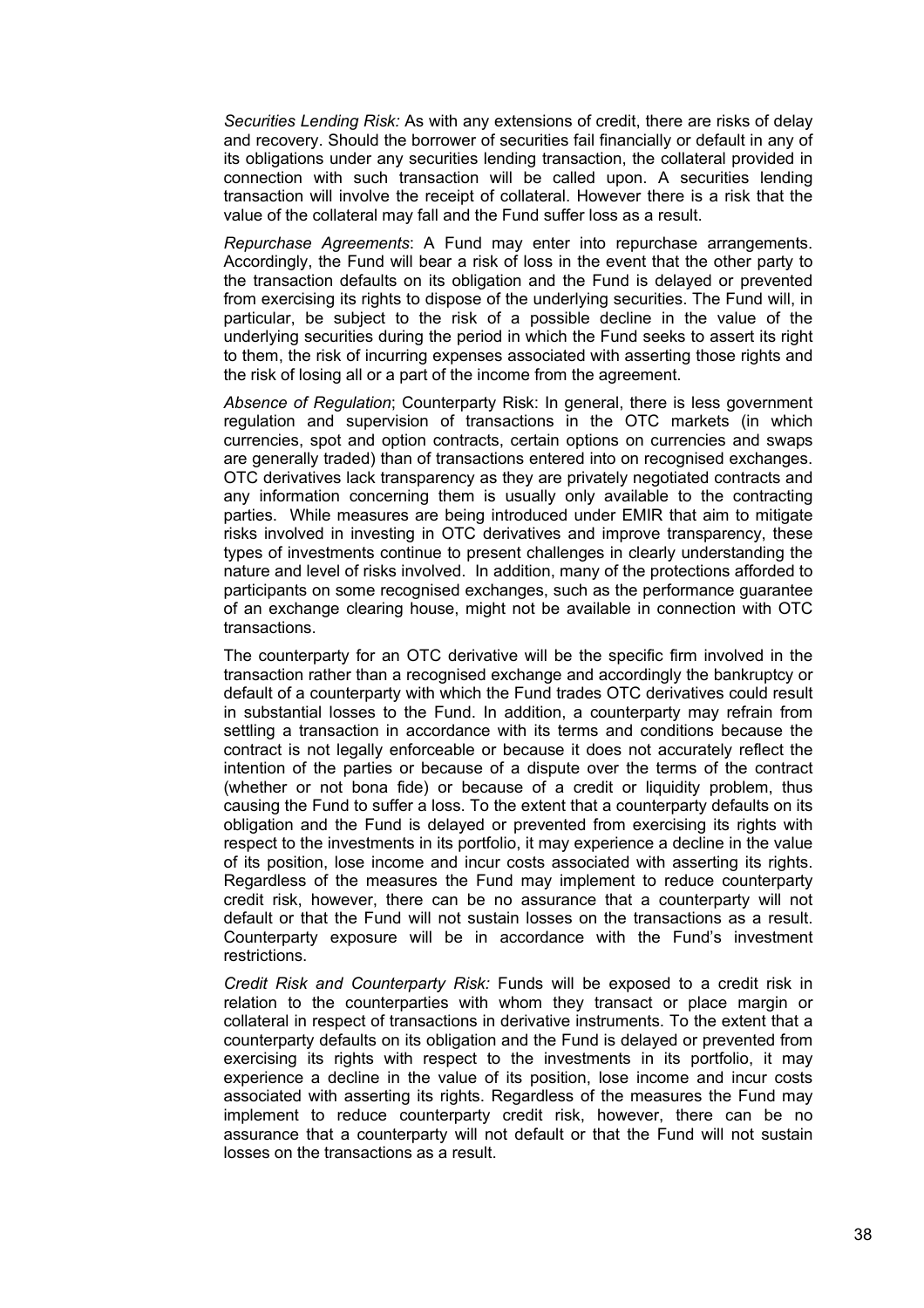*Correlation Risk:* The prices of derivative instruments may be imperfectly correlated to the prices of the underlying securities, for example, because of transaction costs and interest rate movements.

*Collateral Risk:* Collateral or margin may be passed by the Fund to a counterparty or broker in respect of OTC FDI transactions or Securities Financing Transactions. Assets deposited as collateral or margin with brokers may not be held in segregated accounts by the brokers and may therefore become available to the creditors of such brokers in the event of their insolvency or bankruptcy. Where collateral is posted to a counterparty or broker by way of title transfer, the collateral may be re-used by such counterparty or broker for their own purpose, thus, exposing the Fund to additional risk. Risks related to a counterparty's right of re-use of any collateral include that, upon the exercise of such right of re-use, such assets will no longer belong to the relevant Fund and the Fund will only have a contractual claim for the return of equivalent assets. In the event of the insolvency of a counterparty the Fund shall rank as an unsecured creditor and may not recover its assets from the counterparty. More broadly, assets subject to a right of re-use by a counterparty may form part of a complex chain of transactions over which the Fund or its delegates will not have any visibility or control.

*Forward Trading:* Forward contracts and options thereon, unlike futures contracts, are not traded on exchanges and are not standardised. Rather, banks and dealers act as principals in these markets, negotiating each transaction on an individual basis. Forward and "cash" trading is substantially unregulated. There is no limitation on daily price movements and speculative position limits are not applicable. The principals who deal in the forward markets are not required to continue to make markets in the currencies or commodities they trade and these markets can experience periods of illiquidity, sometimes of significant duration. Market illiquidity or disruption could result in major losses to a Fund.

Use of forward currency contracts as a method of protecting the value of the Fund assets against a decline in a value of a currency, establishes a rate of exchange which can be achieved at some future point in time, but does not eliminate fluctuations in the underlying prices of securities. Use of forward currency contracts may also reduce any potential gain which may have otherwise occurred had the currency value increased more above the settlement price of the contract. Successful use of forward contracts depends on the relevant Investment Manager's skill in analysing predicting relevant currency values. Forward contracts alter the Fund's exposure to currency exchange varied activity and could result in losses to the Fund in the event that the currencies do not perform in the manner that the relevant Investment Manager anticipated. The Fund may also incur significant cost from converting assets from one currency to another.

*Foreign Exchange Transactions:* Where a Fund utilises derivatives which alter the currency exposure characteristics of securities held by the Fund the performance of the Fund may be strongly influenced by movements in foreign exchange rates because currency positions held by the Fund may not correspond with the securities positions held.

*Futures and Options Trading is Speculative and Volatile:* Substantial risks are involved in trading futures, forward and option contracts and various other instruments in which a Fund may trade. Certain of the instruments in which a Fund may invest are sensitive to interest rates and foreign exchange rates, which means that their value and, consequently, the Net Asset Value, will fluctuate as interest and/or foreign exchange rates fluctuate. The Fund's performance, therefore, will depend in part on its ability to anticipate and respond to such fluctuations in market interest rates and foreign exchange rates, and to utilise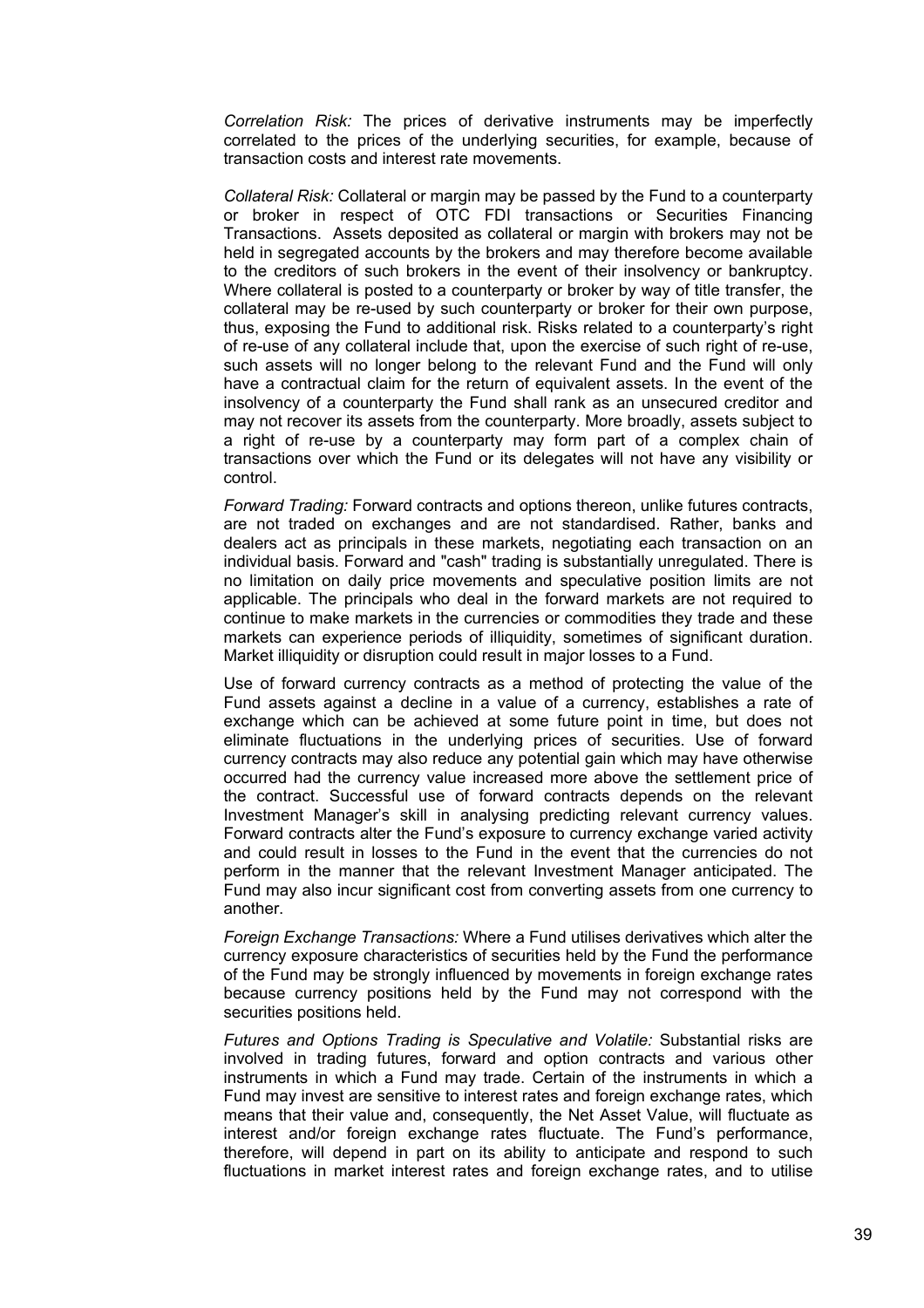appropriate strategies to maximise returns to the Fund, while attempting to minimise the associated risks to its investment capital. Variance in the degree of volatility of the market from the Fund's expectations may produce significant losses to the Fund.

There can be no guarantee that there will be a correlation between price movements in the futures and options instruments used and the securities of the Fund that are being hedged through the use of the instrument. Moreover, there are significant differences between the securities and futures markets that could result in imperfect correlation between the markets, causing the use of a particular technique not to achieve its intended objective. The degree of imperfection of correlation depends upon circumstances such as variations in speculative market demand, and differences between financial instruments being hedged and instruments underlying the standard contracts available for trading in such respects as interest rate levels, maturities and creditworthiness of issuers. A decision as to whether, when and how to hedge involves exercise of skill and judgement and even a well-conceived hedge may be unsuccessful to some degree because of market behaviour or unexpected interest trends.

Futures exchanges may limit the amount of fluctuation permitted in certain futures contract prices during a single trading day. The daily limit establishes the maximum amount that the price of a futures contract may vary either up or down from the previous day's settlement price at the end of the current trading session. Once the daily limit has been reached in a futures contract subject to such a limit, no more trades may be made on that day at a price beyond that limit. The daily limit governs only price movements during a particular trading day and therefore does not limit potential losses because the limit may work to prevent a liquidation of unfavourable positions.

In addition, the ability to establish and close out position in options on futures contracts will be subject to the development and maintenance of a liquid market in the options. There can be no assurance that a liquid market on an exchange would exist for any particular option or for any particular time.

*Legal Risk:* The use of OTC derivatives and Securities Financing Transactions, such as forward contracts, credit derivatives, swap agreements and contracts for difference, will expose the Funds to the risk that the legal documentation of the relevant OTC contract may not accurately reflect the intention of the parties.

*OTC Markets Risk:* Where any Fund acquires securities on OTC markets, there is no guarantee that the Fund will be able to realise the fair value of such securities due to their tendency to have limited liquidity and comparatively high price volatility.

*Premium Risk:* Where a Fund acquires or values securities in the over-thecounter market there is no guarantee that the Fund will be able to realise such securities at a premium due to the nature of the OTC market.

*Liquidity of Futures Contracts:* Futures positions may be illiquid because certain exchanges limit fluctuations in certain futures contract prices during a single day by regulations referred to as "daily price fluctuation limits" or "daily limits". Under such daily limits, during a single trading day no trades may be executed at prices beyond the daily limits. Once the price of a contract for a particular future has increased or decreased by an amount equal to the daily limit, positions in the future can neither be taken nor liquidated unless traders are willing to effect trades at or within the limit. This could prevent a Fund from liquidating unfavourable positions.

*Necessity for Counterparty Trading Relationships*: Participants in the OTC currency market typically enter into transactions only with those counterparties which they believe to be sufficiently creditworthy, unless the counterparty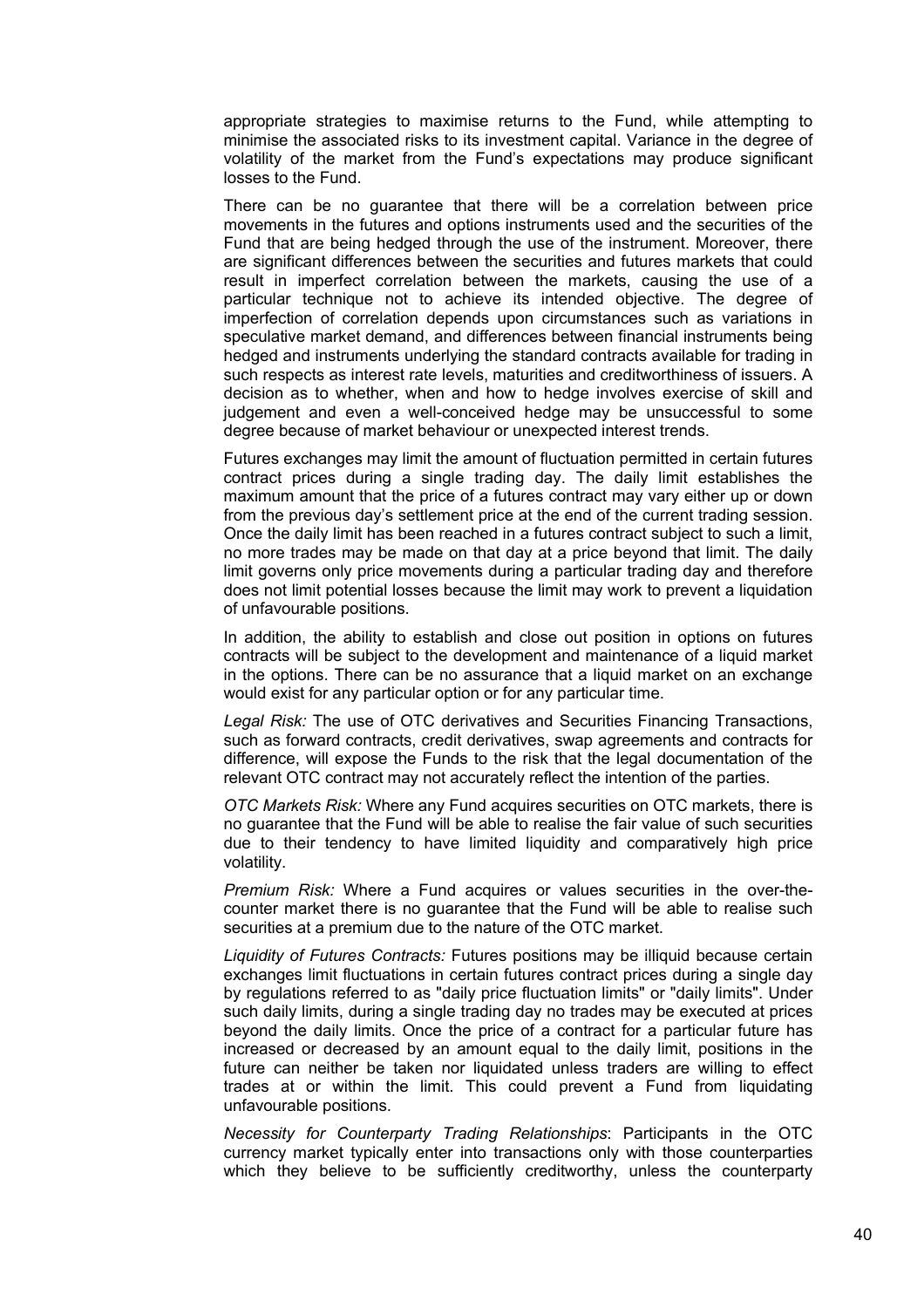provides margin, collateral, letters of credit or other credit enhancements. While the Company believes that it will be able to establish the necessary counterparty business relationships to permit a Fund to effect transactions in the OTC markets, there can be no assurance that it will be able to do so. An inability to establish such relationships would limit a Fund's activities and could require a Fund to conduct a more substantial portion of such activities in the cash or exchange traded markets. Moreover, the counterparties with which a Fund expects to establish such relationships will not be obligated to maintain the credit lines extended to a Fund, and such counterparties could decide to reduce or terminate such credit lines at their discretion.

*Contracts for Differences:* Futures and options contracts can also be referred to, as well as include, contracts for differences. These can be options and futures on any index, as well as currency and interest rate swaps. However, unlike other futures and options, these contracts can only be settled in cash. Investing in a contract for differences carries the same risks as investing in a future or option. Transactions in contracts for differences may also have a contingent liability and an investor should be aware of the implications of this as set out below.

*Contingent Liability Transactions:* Contingent liability transactions which are margined require the Fund to make a series of payments against the purchase price, instead of paying the whole purchase price immediately. If the Fund trades in futures, contracts for differences or sells options, the Fund may sustain a total loss of the margin it deposits with the broker to establish or maintain a position. If the market moves against the Fund, the Fund may be called upon to pay substantial additional margin at short notice to maintain the position. If the Fund fails to do so within the time required, its position may be liquidated at a loss and the Fund will be liable for any resulting deficit. Even if a transaction is not margined, it may still carry an obligation to make further payments in certain circumstances over and above any amount paid when the contract was entered into. Contingent liability transactions which are not traded on or under the rules of a recognised or designated investment exchange may expose you to substantially greater risks.

(h) Emerging Markets Risk

Where a Fund invests in securities in emerging markets, additional risks may be encountered. These include:

*Accounting Standards:* in emerging markets there is an absence of uniform accounting, auditing and financial reporting standards and practices.

*Business Risks:* in some emerging markets, for example Russia, crime and corruption, including extortion and fraud, pose a risk to businesses. Property and employees of underlying investments may become targets of theft, violence and/or extortion.

*Country Risk:* the value of the Fund's assets may be affected by political, legal, economic and fiscal uncertainties. Existing laws and regulations may not be consistently applied.

*Currency Risk:* the currencies in which investments are denominated may be unstable, may be subject to significant depreciation and may not be freely convertible.

*Disclosure:* less complete and reliable fiscal and other information may be available to investors.

*Legal*: the legal infrastructure and accounting, custodial, auditing and reporting standards in certain countries in which investment may be made may not provide the same degree of investor protection or information to investors as would generally apply in major securities markets. Risks associated with many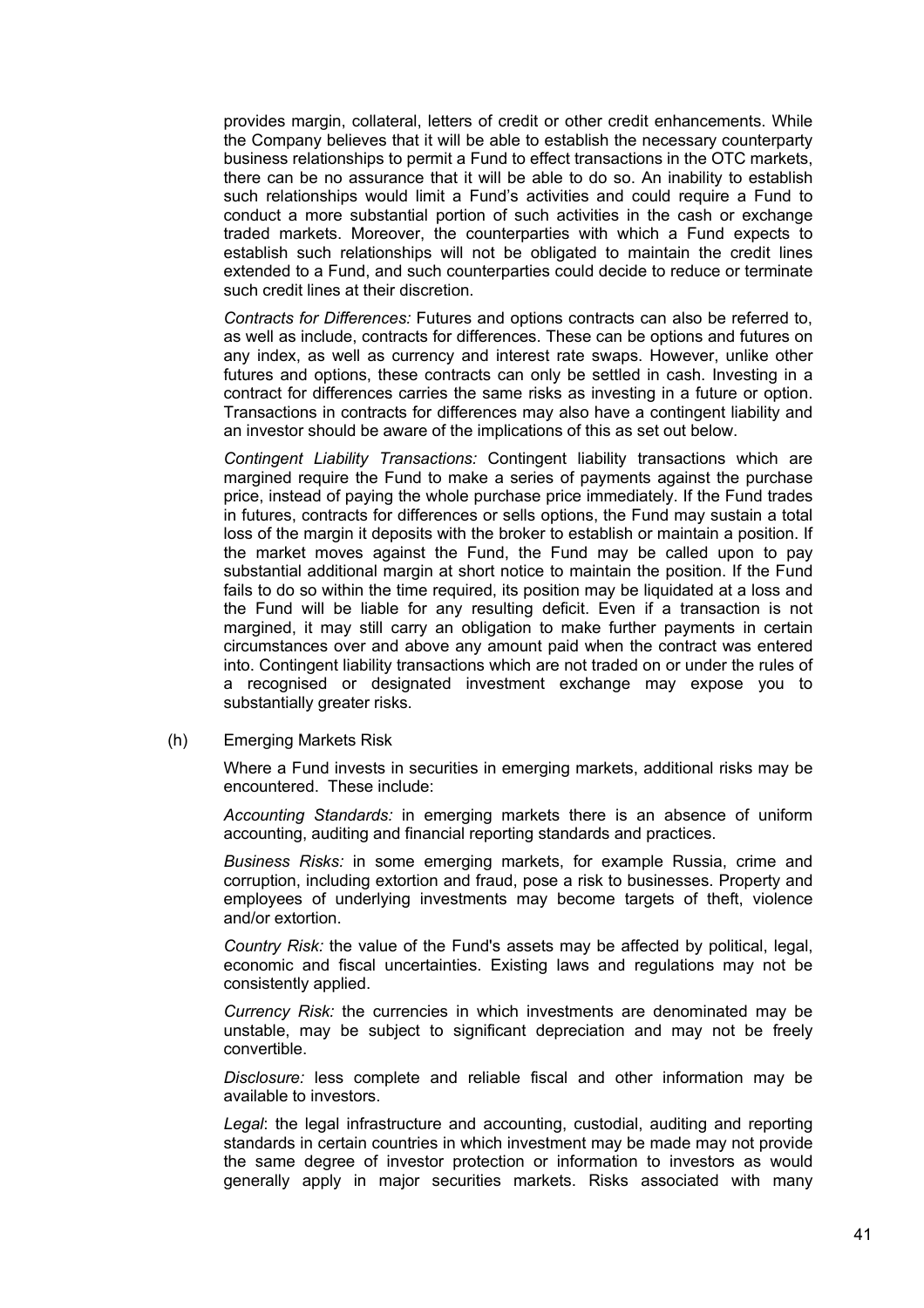emerging market legal systems (for example the Russian legal system) include (i) the untested nature of the independence of the judiciary and its immunity from economic, political or nationalistic influences; (ii) inconsistencies among laws, presidential decrees and governmental and ministerial orders and resolutions; (iii) the lack of judicial and administrative guidance on interpreting applicable laws; (iv) a high degree of discretion on the part of government authorities; (v) conflicting local, regional and federal laws and regulations; (vi) the relative inexperience of judges and courts in interpreting new legal norms; and (vii) the unpredictability of enforcement of foreign judgements and foreign arbitration awards. There is no guarantee that further judicial reform aimed at balancing the rights of private and governmental authorities in courts and reducing grounds for re-litigation of decided cases will be implemented and succeed in building a reliable and independent judicial system.

*Market Characteristics/ Liquidity and Settlement Risks:* in general, emerging markets are still in the early stages of their development, have less volume, are less liquid and experience greater volatility than more established markets and many emerging markets are not highly regulated. When seeking to sell emerging market securities, little or no market may exist for the securities. The combination of price volatility and the less liquid nature of securities markets in emerging markets may, in certain cases, affect a Fund's ability to acquire or dispose of securities at the price and time it wishes to do so, and consequently may have an adverse impact on the investment performance of the Fund. Settlement of transactions may be subject to delay and administrative uncertainties.

*Political Risk:* the risk of government intervention is particularly high in the emerging markets because of both the political climate in many of these countries and the less developed character of their markets and economies. Government actions in the future could have a significant effect on economic conditions in such countries, which could affect private sector companies and the value of securities in a Fund's portfolio.

*Tax*: The taxation system in some emerging market countries is subject to varying interpretations, frequent changes and inconsistent enforcement at the federal, regional and local levels. Tax laws and practices in some emerging market countries are at an initial stage of development and are not as clearly established as in more developed countries.

*Frontier Markets Risk:* Investing in the securities of issuers operating in frontier emerging markets carries a high degree of risk and special considerations not typically associated with investing in more traditional developed markets. In addition, the risks associated with investing in the securities of issuers operating in emerging market countries are magnified when investing in frontier emerging market countries. These types of investments could be affected by factors not usually associated with investments in more traditional developed markets, including risks associated with expropriation and/or nationalisation, political or social instability, pervasiveness of corruption and crime, armed conflict, the impact on the economy of civil war, religious or ethnic unrest and the withdrawal or non-renewal of any licence enabling a Fund to trade in securities of a particular country, confiscatory taxation, restrictions on transfers of assets, lack of uniform accounting, auditing and financial reporting standards, less publicly available financial and other information, diplomatic development which could affect investment in those countries and potential difficulties in enforcing contractual obligations. These risks and special considerations make investments in securities in frontier emerging market countries highly speculative in nature and, accordingly, an investment in a Fund's shares must be viewed as highly speculative in nature and may not be suitable for an investor who is not able to afford the loss of their entire investment. To the extent that a Fund invests a significant percentage of its assets in a single frontier emerging market country, a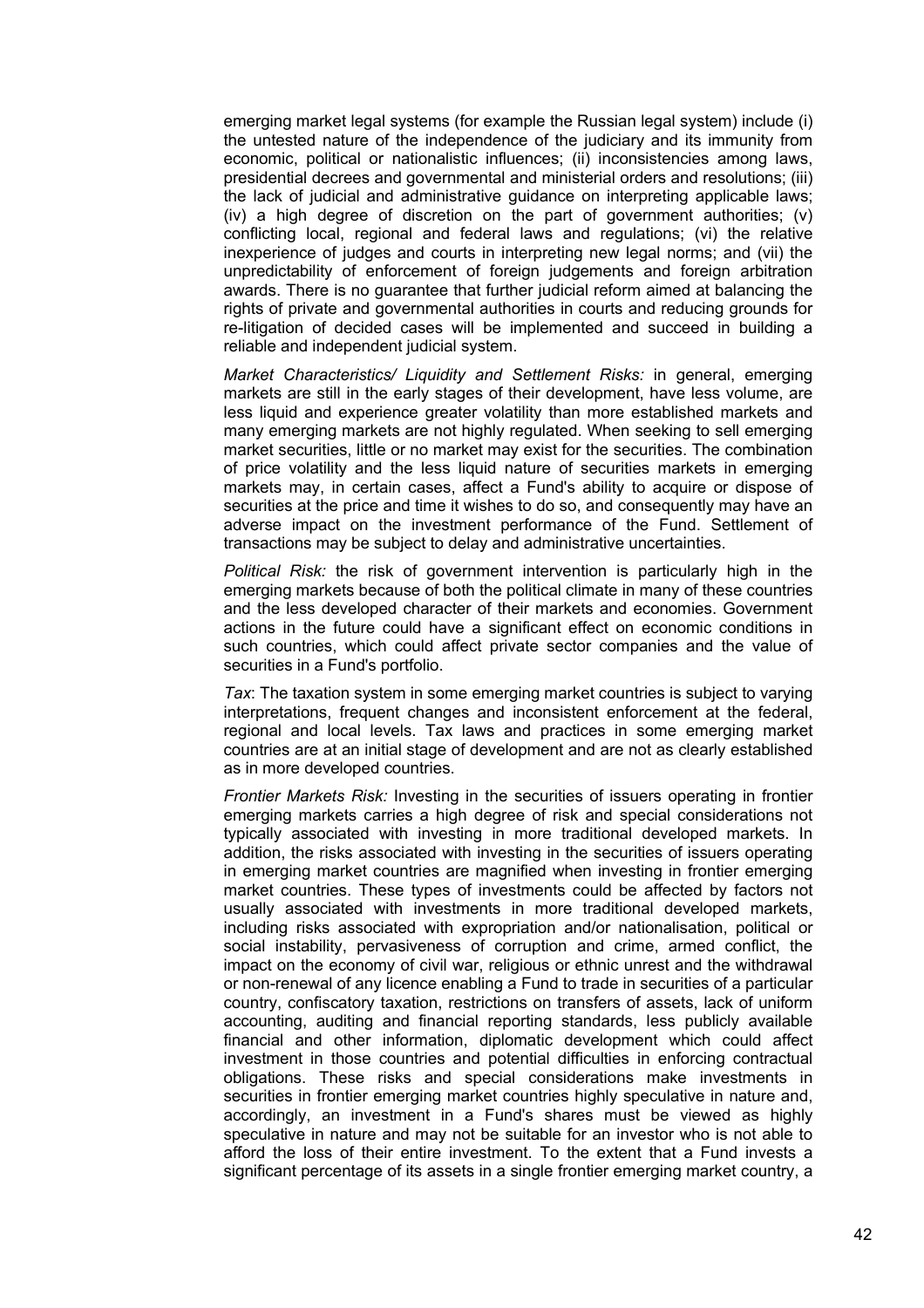Fund will be subject to heightened risk associated with investing in frontier emerging market countries and additional risks associated with that particular country.

(i) Equity Risks

A Fund may invest directly or indirectly in equity securities. The price of equity securities fluctuates based on changes in a company's financial condition and overall market and economic conditions. Prices of equities fluctuate daily dependent on market conditions. Markets can be influenced by a series of factors such as political and economic news, corporate earnings reports, demographic trends, catastrophic events and wider market expectations. The value of equities can fall as well as rise. Potentially a Fund investing in equities could incur significant losses.

Investing in equity securities may offer a higher rate of return than those investing in short term and longer term debt securities. However, the risks associated with investments in equity securities may also be higher, because the investment performance of equity securities depends upon factors which are difficult to predict. As a result, the market value of the equity securities that it invests in may go down and the relevant Fund may suffer losses. Factors affecting the equity securities are numerous, including but not limited to changes in investment sentiment, political environment, economic environment, and the business and social conditions in local and global marketplace. Securities exchanges typically have the right to suspend or limit trading in any security traded on the relevant exchange; a suspension will render it impossible to liquidate positions and can thereby expose the relevant Fund to losses.

(j) EPM Risk

The Company on behalf of a Fund may employ techniques and instruments relating to Transferable Securities, Money Market Instruments and/or other financial instruments in which it invests for efficient portfolio management purposes. Many of the risks attendant in utilising derivatives, as disclosed in the section entitled "Derivatives Risk" above, will be equally relevant when employing such efficient portfolio management techniques. In addition to the sub-section entitled *"General"*, particular attention is drawn to the sub-sections entitled *"Credit Risk and Counterparty Risk"* and *"Collateral Risk"*. Investors should also be aware that from time to time, a Fund may engage with repurchase/reverse repurchase agreements counterparties and/or securities lending agents that are related parties to the Depositary or other service providers of the Company. Such engagement may on occasion cause a conflict of interest with the role of the Depositary or other service provider in respect of the Company. Please refer to section 5.10 "Conflicts of Interest" for further details on the conditions applicable to any such related party transactions. The identity of any such related parties will be specifically identified in the Company's semi-annual and annual reports.

(k) Exchange Control and Repatriation Risk

It may not be possible for Funds to repatriate capital, dividends, interest and other income from certain countries, or it may require government consents to do so. Funds could be adversely affected by the introduction of, or delays in, or refusal to grant any such consent for the repatriation of funds or by any official intervention affecting the process of settlement of transactions. Economic or political conditions could lead to the revocation or variation of consent granted prior to investment being made in any particular country or to the imposition of new restrictions.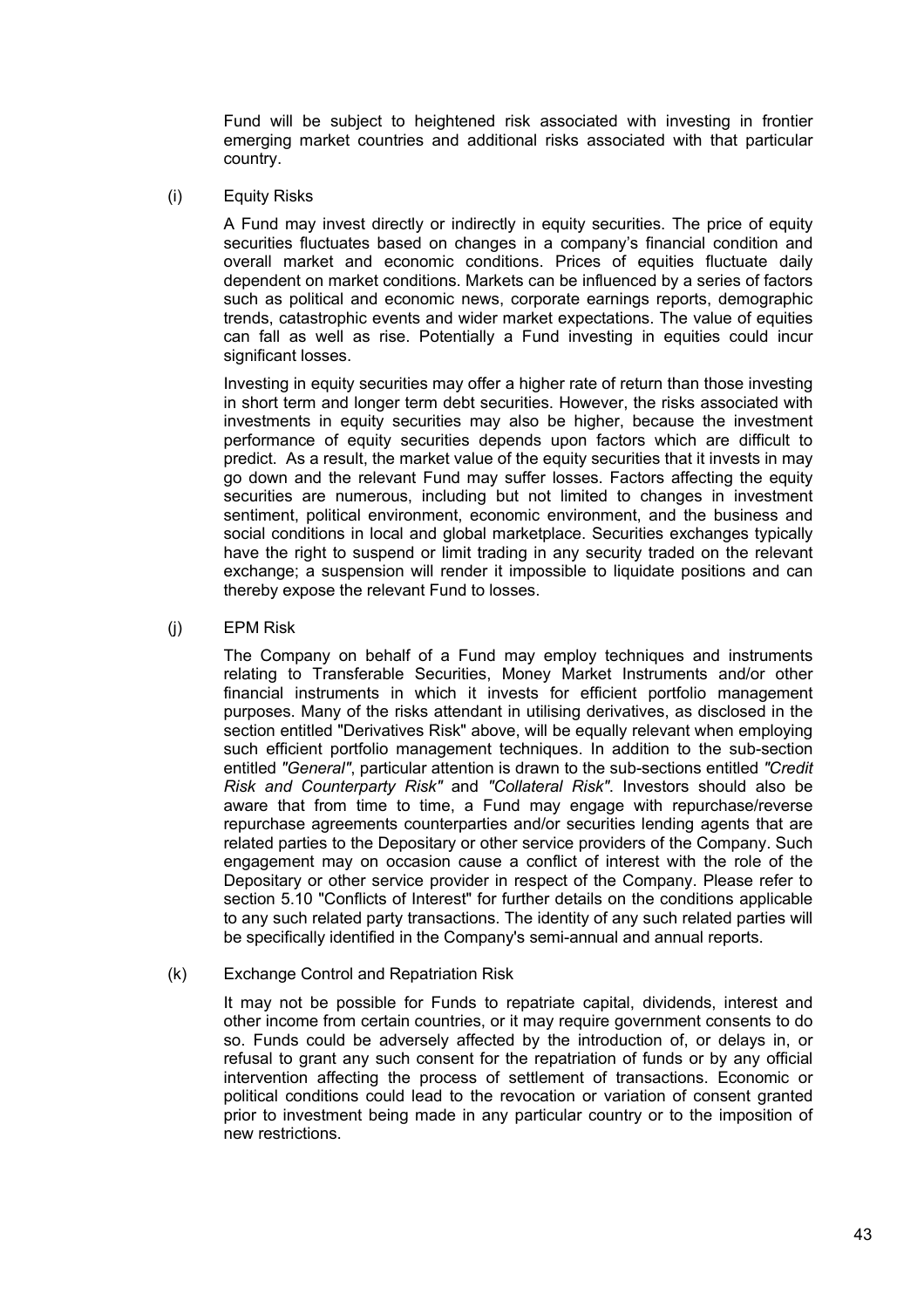#### (l) Investing in Fixed Income Securities Risk

The prices of fixed income securities fluctuate in response to perceptions of the issuer's creditworthiness and also tend to vary inversely with market interest rates. The value of such securities is likely to decline in times of rising interest rates. Conversely, when rates fall, the value of these investments is likely to rise. Typically, the longer the time to maturity the greater are such variations. A Fund investing in fixed income securities will be subject to credit risk (i.e. the risk that an issuer of securities will be unable or unwilling to pay principal and interest when due, or that the value of a security will suffer because investors believe the issuer is less able or willing to pay). This is broadly gauged by the credit ratings of the securities in which a Fund invests. However, ratings are only the opinions of the agencies issuing them and are not absolute guarantees as to quality.

Not all government securities are backed by the full faith and credit of the relevant national government. Some are backed only by the credit of the issuing agency or instrumentality. Accordingly, there is at least a chance of default on these government securities in which the Funds may invest, which may subject a Fund to additional credit risk.

To the extent a Fund invests in medium or low-rated securities and unrated securities of comparable quality, the Fund may realise a higher current yield than the yield offered by higher-rated securities, but investment in such securities involves greater volatility of price and risk of loss of income and principal, including the probability of default by or bankruptcy of the issuers of such securities. Low-rated and comparable unrated securities (collectively referred to as "low-rated" securities) likely have quality and protective characteristics that, in the judgment of a rating organisation, are outweighed by large uncertainties or major risk exposures to adverse conditions, and are predominantly speculative with respect to an issuer's capacity to pay interest and repay principal in accordance with the terms of the obligation.

When economic conditions appear to be deteriorating, these medium or low-rated securities may decline in value due to heightened concern over credit quality, regardless of the prevailing interest rates. Investors should carefully consider the relative risks of investing in high yield securities and understand that such securities are not generally meant for short-term investing.

Adverse economic developments can disrupt the market for low-rated securities, and severely affect the ability of issuers, especially highly leveraged issuers, to service their debt obligations or to repay their obligations upon maturity, which may lead to a higher incidence of default on such securities. Low-rated securities are especially affected by adverse changes in the industries in which the issuers are engaged and by changes in the financial condition of the issuers.

Debt securities rated below BBB- (or its equivalent) and comparable unrated securities are considered below Investment Grade and are commonly known as "junk bonds". They are considered to be of poor standing and mainly speculative, and those in the lowest rating category may be in default and are generally regarded by the rating agency as having extremely poor prospects of attaining any real investment standing. The lower ratings of these debt securities reflect a greater possibility that the issuer may be unable or unwilling to make timely payments of interest and principal and thus default. If this happens, or is perceived as likely to happen, the values of those debt securities will usually be more volatile. A default or expected default could also make it difficult for the Fund to sell the debt securities at prices approximating the values the Fund had previously placed on them. Because junk bonds are traded mainly by institutions, they usually have a limited market, which may at times make it difficult for the Fund to establish their fair value.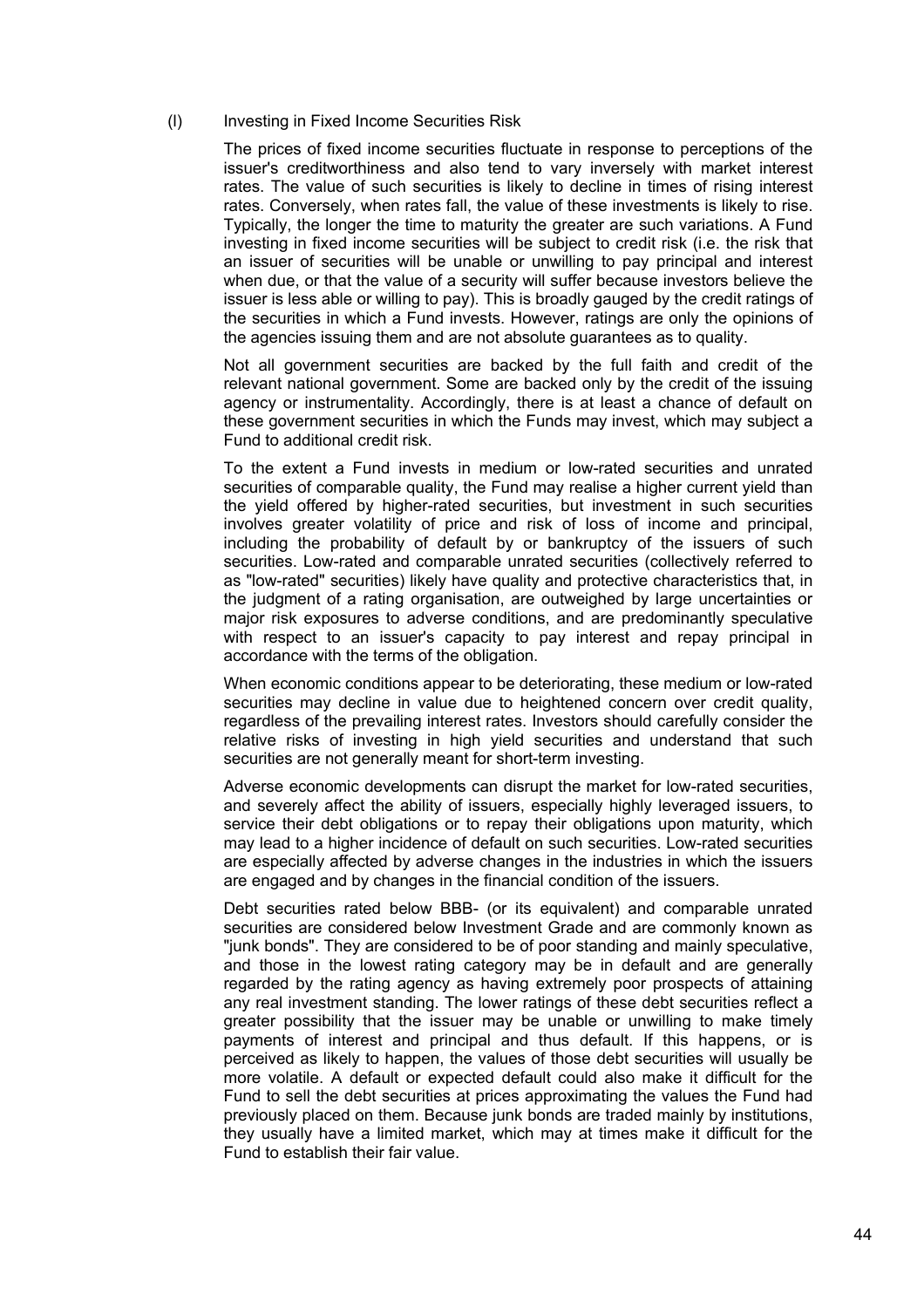Investments in sovereign debt securities involve certain risks. The governmental authority that controls the repayment of the debt may be unwilling or unable to repay the principal and/or interest when due in accordance with the terms of such securities due to a range of factors that may include: the extent of its foreign reserves; the availability of sufficient foreign exchange on the date a payment is due; the relative size of the debt service burden to the economy as a whole; or the government debtor's policy towards the International Monetary Fund and the political constraints to which a government debtor may be subject. If an issuer of sovereign debt defaults on payments of principal and/or interest, a Fund may have limited legal recourse against the issuer and/or guarantor. In certain cases, remedies must be pursued in the courts of the defaulting party itself, and the Fund's ability to obtain recourse may be limited. Historically, certain issuers of the government debt securities in which a Fund may invest have experienced substantial difficulties in meeting their external or local market debt obligations, resulting in defaults on certain obligations and the restructuring of certain indebtedness. Such restructuring arrangements have included obtaining additional credit to finance outstanding obligations and the reduction and rescheduling of payments of interest and principal through the negotiation of new or amended credit agreements.

(m) Leverage Risk

A Fund may engage in leverage for investment purposes or as part of a hedging strategy, as will be outlined in the relevant Supplement, if applicable. The use of leverage creates special risks and may significantly increase the Fund's investment risk. Leverage will create an opportunity for greater yield and total return but, at the same time, will increase the Fund's exposure to capital risk and interest costs. Any investment income and gains earned on investments made through the use of leverage that are in excess of the interest costs associated therewith may cause the Net Asset Value of the Shares to increase more rapidly than would otherwise be the case. Conversely, where the associated interest costs are greater than such income and gains, the Net Asset Value of the Shares may decrease more rapidly than would otherwise be the case.

(n) Liquidity Risk

Not all securities or instruments invested in by the Funds will be listed or rated and consequently liquidity may be low. Moreover, the accumulation and disposal of holdings in some investments may be time consuming and may need to be conducted at unfavourable prices. The Funds may also encounter difficulties in disposing of assets at their fair price due to adverse market conditions leading to limited liquidity.

Some of the markets in which a Fund invests may be less liquid and more volatile than the world's leading stock markets and this may result in the fluctuation in the price of the securities. As a result, the Fund may suffer losses and the Net Asset Value of the Fund may be adversely affected.

Due to market conditions the Funds may from time to time trade in transferable securities dealt on a permitted market that may become illiquid after they have been acquired or it may be difficult for a Fund to liquidate at an amount close to their fair value to meet its liquidity requirements or to respond to specific events such as a temporary disruption of a particular market. Certain securities may therefore be difficult or impossible to sell at the time that the seller would like or at the price that the seller believes the security is currently worth.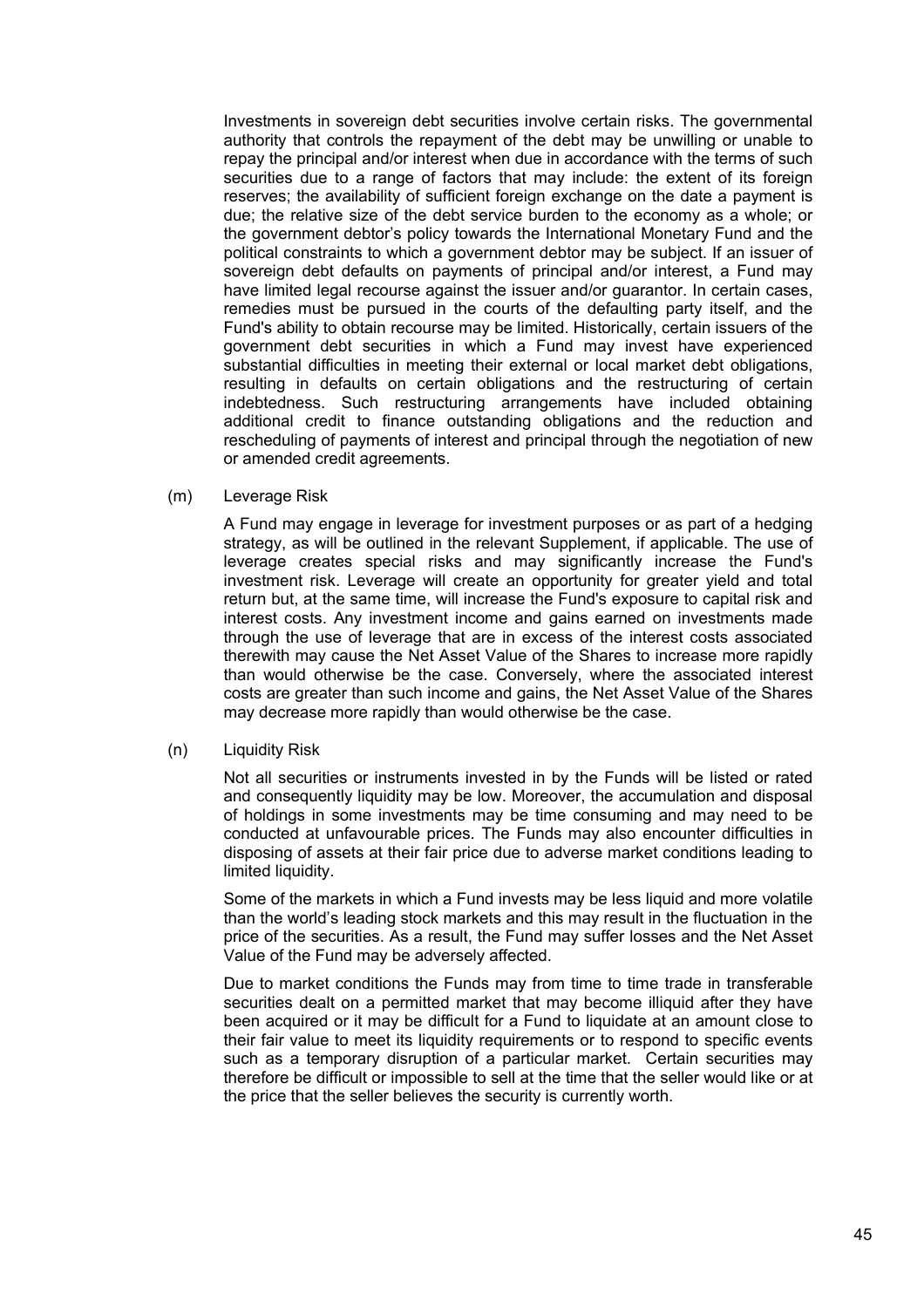## (o) Authorised Money Market Funds Risk

Investors should note that subscription for Shares in an Authorised Money Market Fund is not the same as making a deposit with a bank or other deposit taking body. The value of the Shares in the relevant Authorised Money Market Fund is not insured or guaranteed, and the Fund does not rely on external support for guaranteeing the liquidity of the Fund or stabilising the Net Asset Value per Share. Investment in an Authorised Money Market Fund involves certain investment risks, including the possible fluctuation and/or loss of principal.

(p) Non-Authorised Money Market Funds Risk

Funds that fall outside the scope of the Money Market Fund Regulation may invest in assets that are not as restricted as that of an Authorised Money Market Fund and it may therefore not be suitable for investors seeking the liquidity and return profile of an Authorised Money Market Fund. While such Funds may seek to invest in liquid securities with the aim of achieving stability of capital and income, the amount invested in Shares may fluctuate up or down and an investment in such Funds involves certain investment risks (some of which may not be associated with Authorised Money Market Funds), including the possible loss of principal.

(q) Market Capitalisation Risk

Certain Funds may invest in the securities of small-to-medium-sized (by market capitalisation) companies, or FDI related to such securities. Such securities may have a more limited market than the securities of larger companies. Accordingly, it may be more difficult to effect sales of such securities at an advantageous time or without a substantial drop in price than securities of a company with a large market capitalisation and broad trading market. In addition, securities of small-tomedium-sized companies may have greater price volatility as they are generally more vulnerable to adverse market factors such as unfavourable economic reports. Additional risk factors associated with companies whose market capitalisation is small or mid-cap may include but are not limited to the following: limited or unproven operating history; weak or leveraged balance sheets, limited borrowing capacity; low or negative profit margins; high concentration of sales from limited number of customers; competition from more established companies; and key-man management risk.

(r) No Secondary Market Risk

It is not anticipated that there will be an active secondary market for the Shares, and it is not expected that such a market will develop. Subject to certain conditions outlined herein, including when repurchases or the registration of transfers of Shares are suspended, Shareholders will, however, be able to realise their investment in a Fund by redeeming their Shares or by a transfer to an investor who an eligible transferee.

(s) Financial Markets Risk

In light of market turmoil and any overall weakening of the financial services industry, the Company, the relevant Investment Manager and other financial institutions' financial condition may be adversely affected and they may become subject to legal, regulatory, reputational and other unforeseen risks that could have a material adverse effect on the Company's business and operations.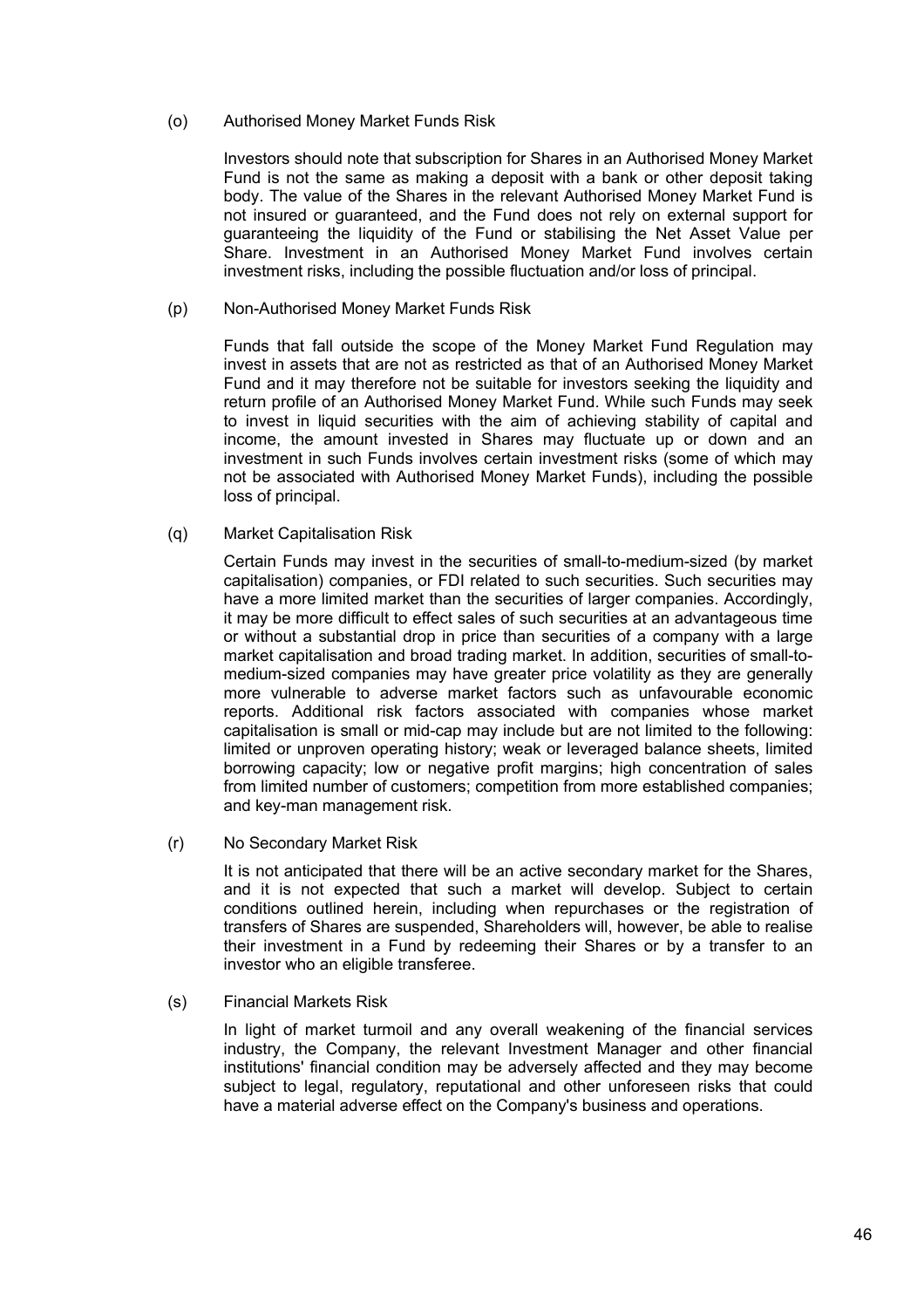# (t) Markets Crises Risk

A crisis of confidence in the markets may cause bond yield spreads (the cost of borrowing in the debt capital markets) and credit default spreads (the cost of purchasing credit protection) to increase. As a result, certain countries may need to accept "bailouts" from banks and lines of credit from supra-governmental agencies such as the International Monetary Fund (the "IMF") and the European Financial Service Facility (the "EFSF"). The European Central Bank (the "ECB") may also intervene to purchase Eurozone debt in an attempt to stabilise markets and reduce borrowing costs.

It is also possible that countries may leave the Eurozone and return to a national currency, and as a result may leave the EU and/or that the Euro, the European single currency, will cease to exist in its current form and/or lose its legal status in one or more countries in which it currently has such status. The effect of such potential events on the Funds which are denominated in Euro or which invest in instruments predominantly tied to Europe is impossible to predict.

(u) Reinvestment of Cash Collateral Risk

As a Fund may reinvest cash collateral received, subject to the conditions and within the limits laid down by the Central Bank, a Fund reinvesting cash collateral will be exposed to the risk associated with such investments, such as failure or default of the issuer of the relevant security.

(v) Repurchase Risk

Large repurchases of Shares in a Fund might result in a Fund being forced to sell assets at a time and price at which it would normally prefer not to dispose of those assets which may be materially adverse to the Fund.

(w) Sovereign Debt Risk

Investments in sovereign debt securities involve certain risks. The governmental authority that controls the repayment of the debt may be unwilling or unable to repay the principal and/or interest when due in accordance with the terms of such securities due to a range of factors that may include: the extent of its foreign reserves; the availability of sufficient foreign exchange on the date a payment is due; the relative size of the debt service burden to the economy as a whole; or the government debtor's policy towards the International Monetary Fund and the political constraints to which a government debtor may be subject. If an issuer of sovereign debt defaults on payments of principal and/or interest, a Fund may have limited legal recourse against the issuer and/or guarantor. In certain cases, remedies must be pursued in the courts of the defaulting party itself, and the Fund's ability to obtain recourse may be limited. Historically, certain issuers of the government debt securities in which a Fund may invest have experienced substantial difficulties in meeting their external or local market debt obligations, resulting in defaults on certain obligations and the restructuring of certain indebtedness. Such restructuring arrangements have included obtaining additional credit to finance outstanding obligations and the reduction and rescheduling of payments of interest and principal through the negotiation of new or amended credit agreements.

(x) OTC Counterparty Rating Downgrade Risk

The Company will enter into OTC transactions only with those counterparties that it believes to be sufficiently creditworthy. If an OTC counterparty (which is not a Relevant Institution) engaged by the Company, in respect of a Fund, is subject to a credit rating downgrade, this could potentially have significant implications for the relevant Fund both from a commercial perspective and a regulatory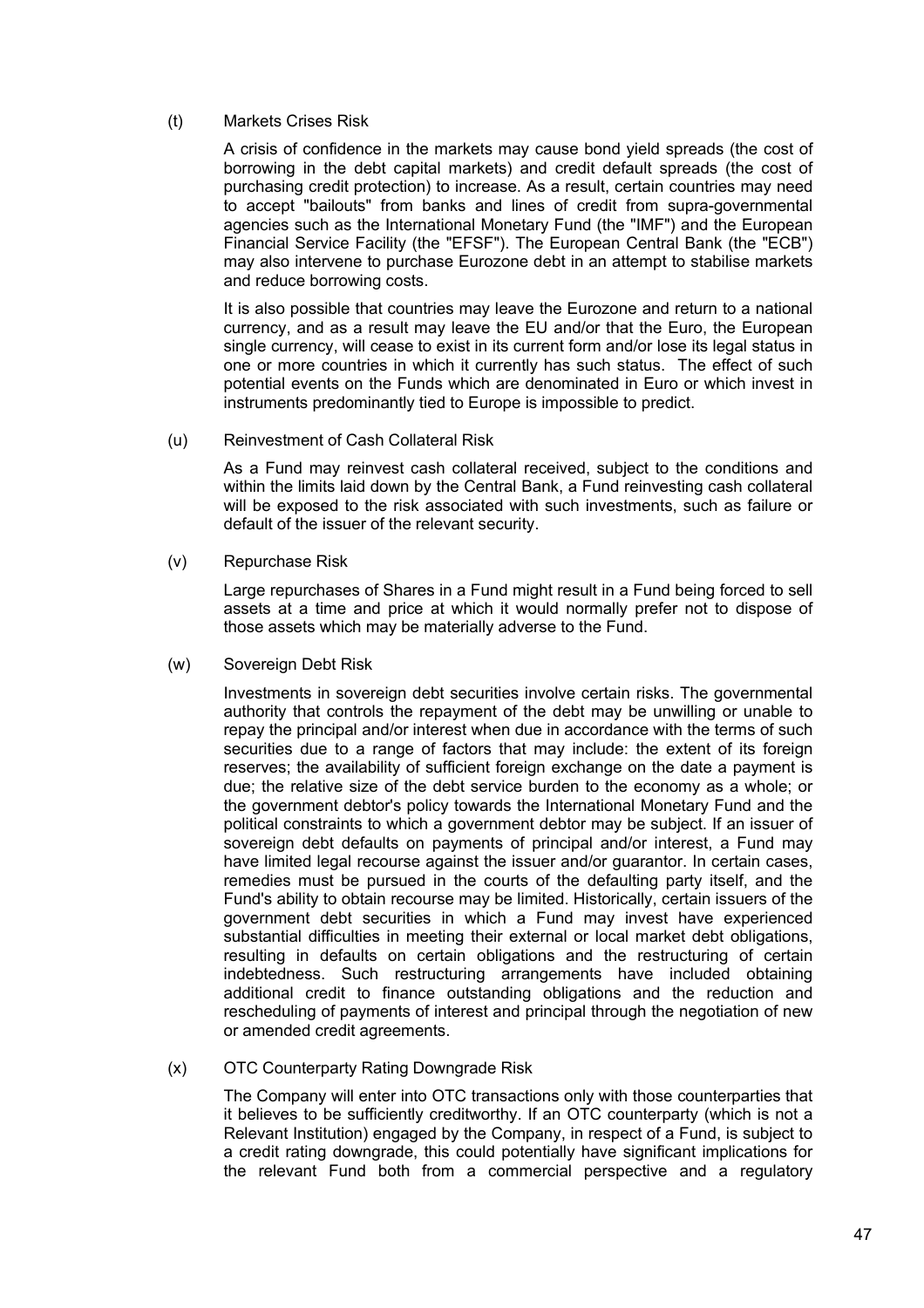perspective. Pursuant to the Central Bank Rules, a rating downgrade for such OTC counterparty to A-2 or below (or a comparable rating) shall require the relevant Fund without delay to conduct a new credit assessment of the OTC counterparty.

Regardless of the measures the Company, in respect of a Fund, may implement to reduce counterparty credit risk, however, there can be no assurance that a counterparty will not default or that the relevant Fund will not sustain losses on the transactions as a result.

(y) Investment in CIS Risk

A Fund may invest in one or more CIS including schemes managed by the relevant Investment Manager or its affiliates. As a shareholder of another CIS, a Fund would bear, along with other shareholders, its pro rata portion of the expenses of the other CIS, including investment management and/or other fees. These fees would be in addition to the relevant Investment Management Fees and other expenses which a Fund bears directly in connection with its own operations.

CIS may have different settlement cycles than that of the Funds. Thus, there may be mismatch between the two settlement cycles causing the Funds to use borrowing on a temporary basis to meet such obligations. This may result in charges being incurred by the relevant Fund. Any such borrowing will comply with the Regulations. Further, each CIS may not be valued at the same time or on the same day as the relevant Fund and accordingly the net asset value of such CIS used in the calculation of the Net Asset Value of the relevant Fund will be the latest available net asset value of such CIS (further details on the calculation of the Net Asset Value are set out under the heading "Valuation of Assets").

At various times, the markets for securities purchased or sold by the underlying funds may be "thin" or illiquid, making purchases or sales at desired prices or in desired quantities difficult or impossible. This may indirectly impact upon the Net Asset Value of the relevant Fund.

CIS may be leveraged. This includes the use of borrowed funds and investments in FDI. Also, they may engage in short sales. While such strategies and techniques increase the opportunity to achieve higher returns on the amounts invested, they also increase the risk of loss. The level of interest rates generally, and the rates at which such funds may be borrowed in particular, could affect the operating results of the relevant Fund.

To the extent that the relevant Fund is invested in CIS, the success of the relevant Fund shall depend upon the ability of the CIS to develop and implement investment strategies that achieve the relevant Funds' investment objective. Subjective decisions made by the CIS may cause the relevant Fund to incur losses or to miss profit opportunities on which it could otherwise have capitalised. In addition, the overall performance of the relevant Fund will be dependent not only on the investment performance of the CIS, but also on the ability of the relevant Investment Manager to select and allocate the Funds' assets among such CIS effectively on an ongoing basis. There can be no assurance that the allocations made by the relevant Investment Manager will prove as successful as other allocations that might otherwise have been made, or as adopting a static approach in which CIS are not changed.

# (z) Depositary Risk

If a Fund invests in assets that are financial instruments that can be held in custody ("Custody Assets"), the Depositary is required to perform full safekeeping functions and will be liable for any loss of such assets held in custody unless it can prove that the loss has arisen as a result of an external event beyond its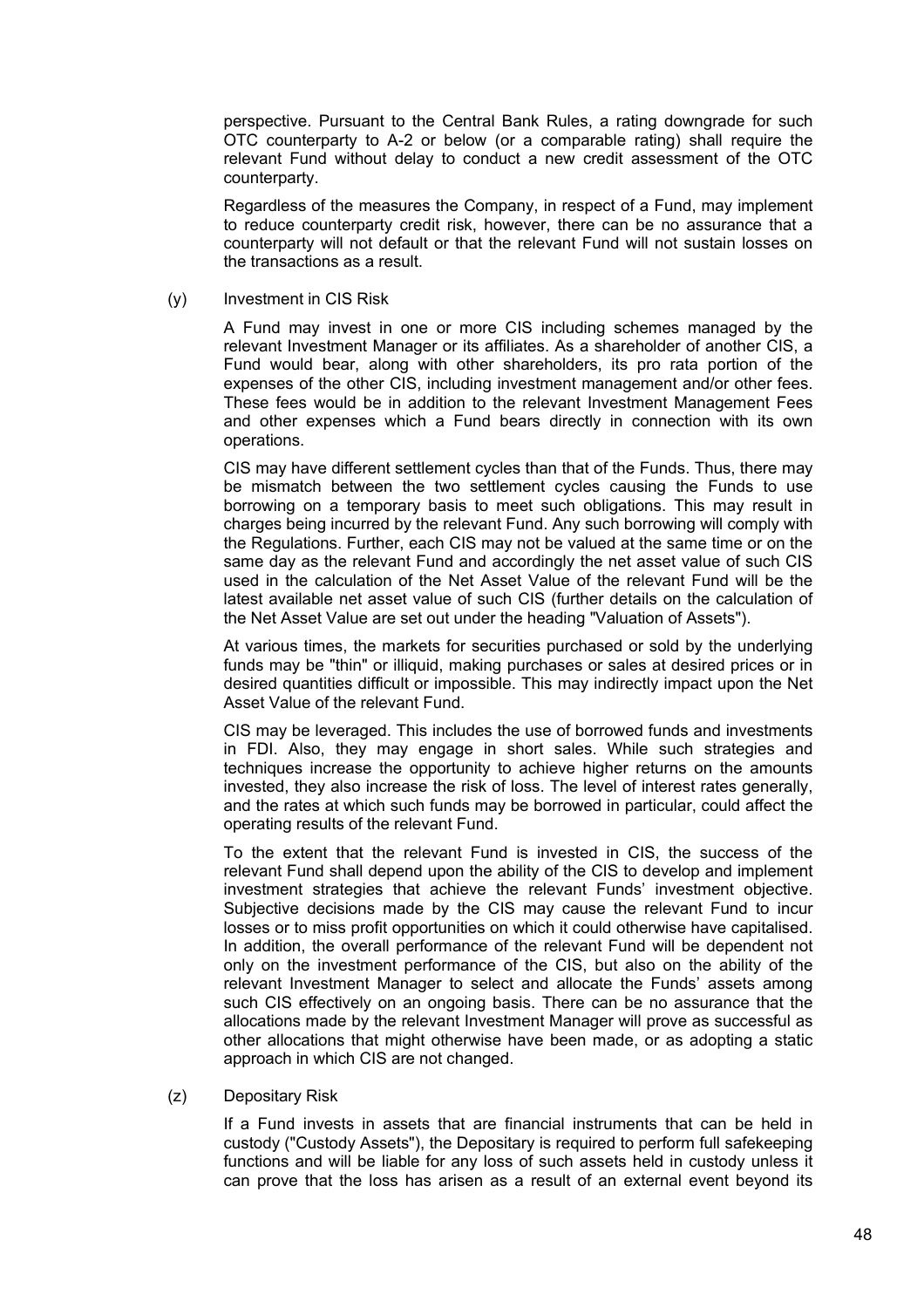reasonable control, the consequences of which would have been unavoidable despite all reasonable efforts to the contrary. In the event of such a loss (and the absence of proof of the loss being caused by such an external event), the Depositary is required to return identical assets to those lost or a corresponding amount to the Fund without undue delay.

If a Fund invests in assets that are not financial instruments that can be held in custody ("Non-Custody Assets"), the Depositary is only required to verify the Fund's ownership of such assets and to maintain a record of those assets which the Depositary is satisfied that the Fund holds ownership of. In the event of any loss of such assets, the Depositary will only be liable to the extent the loss has occurred due to its negligent or intentional failure to properly fulfil its obligations pursuant to the Depositary Agreement.

As it is likely that the Funds may each invest in both Custody Assets and Non-Custody Assets, it should be noted that the safekeeping functions of the Depositary in relation to the respective categories of assets and the corresponding standard of liability of the Depositary applicable to such functions differs significantly.

The Funds enjoy a strong level of protection in terms of Depositary liability for the safekeeping of Custody Assets. However, the level of protection for Non-Custody Assets is significantly lower. Accordingly, the greater the proportion of a Fund invested in categories of Non-Custody Assets, the greater the risk that any loss of such assets that may occur may not be recoverable. While it will be determined on a case-by-case whether a specific investment by the Fund is a Custody Asset or a Non-Custody Asset, generally it should be noted that derivatives traded by a Fund over-the-counter and investment in CIS, other than those treated as Financial Instruments, will be Non-Custody Assets. There may also be other asset types that a Fund invests in from time to time that would be treated similarly. Given the framework of Depositary liability under UCITS V, these Non-Custody Assets, from a safekeeping perspective, expose the Fund to a greater degree of risk than Custody Assets, such as publicly traded equities and bonds.

(aa) Pandemic Risk

Events such as the outbreak of health pandemics/epidemics or disease (for example Covid-19 or other viral outbreaks) may lead to increased short-term market disruptions and volatility and may have adverse long-term effects on world economies and markets generally. The outbreak of such pandemics/epidemics, together with any resulting restrictions on travel or quarantines, could have a negative impact on the economy and business activity in the markets in which the Funds may invest and on global commercial activity generally and thereby adversely affect the performance of the Funds' investments.

Additionally, risks are heightened due to uncertainty as to whether a pandemic/epidemic or its consequences would qualify as a force majeure event. If a force majeure event is determined to have occurred, a counterparty to the Fund or a portfolio investment may be relieved of its obligations under certain contracts to which it is a party, or, if it has not, the Fund and its investments may be required to meet their contractual obligations, despite potential constraints on their operations and/or financial stability. Either outcome could adversely impact investments and the relevant Fund's performance.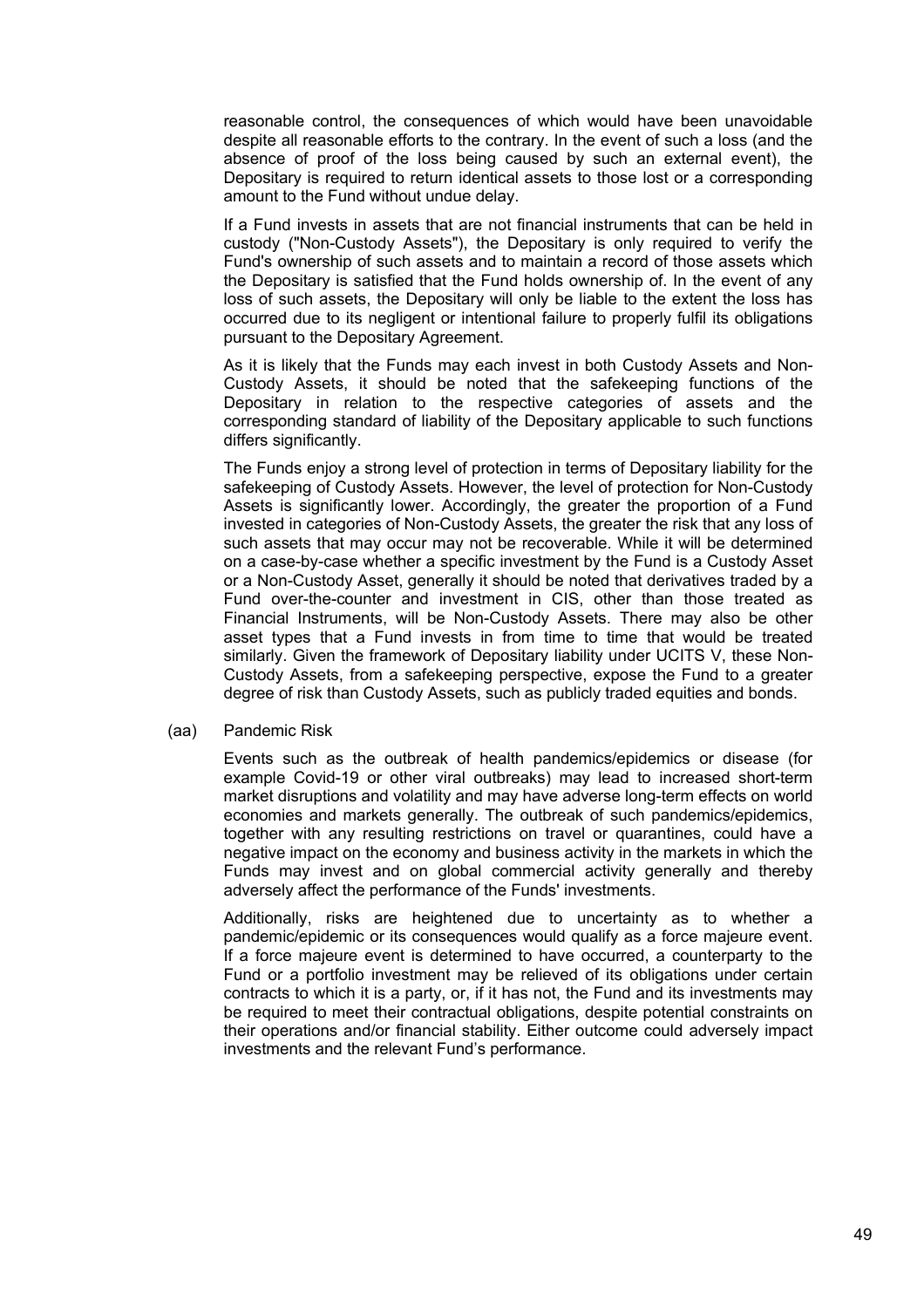# 4.3 **Accounting, Legal, Operational, Valuation and Tax Risks**

(a) Accounting, Auditing and Financial Reporting Standards

The accounting, auditing and financial reporting standards of many of the countries in which a Fund may invest may be less extensive than those applicable in the European Union.

(b) Operational Risks (including Cyber Security and Identity Theft)

An investment in a Fund, like any fund, can involve operational risks arising from factors such as processing errors, human errors, inadequate or failed internal or external processes, failure in systems and technology, changes in personnel, infiltration by unauthorised persons and errors caused by service providers such as the Manager, the relevant Investment Manager or the Administrator. While the Funds seek to minimise such events through controls and oversight, there may still be failures that could cause losses to a Fund.

The Manager, relevant Investment Manager, Administrator and Depositary (and their respective groups) each maintain appropriate information technology systems. However, like any other system, these systems could be subject to cyber security attacks or similar threats resulting in data security breaches, theft, a disruption in the Manager's, Investment Manager's, Administrator's and/or Depositary's service or ability to close out positions and the disclosure or corruption of sensitive and confidential information. Notwithstanding the existence of policies and procedures designed to detect and prevent such breaches and ensure the security, integrity and confidentiality of such information as well as the existence of business continuity and disaster recovery measures designed to mitigate any such breach or disruption at the level of the Company and its delegates, such security breaches may potentially also result in loss of assets and could create significant financial and or legal exposure for the Company.

(c) Custody Risks

Market practices in relation to the settlement of securities transactions and the custody of assets could provide increased risk. In particular, some of the markets in which a Fund may invest do not provide for settlement on a delivery versus payment basis and the risk in relation to such settlements has to be borne by the Fund.

(d) Dependence on Key Personnel

The investment performance of the Funds will be dependent on the services of certain key employees of the relevant Investment Manager and its appointees. While contingency measures may be put in place, in the event of the death, incapacity or departure of any of these individuals, the performance of the Funds may be adversely affected.

## (e) Financial Markets and Regulatory Change

The laws and regulations affecting businesses continue to evolve in an unpredictable manner. Laws and regulations, particularly those involving taxation, investment and trade, applicable to the Company's activities can change quickly and unpredictably, and may at any time be amended, modified, repealed or replaced in a manner adverse to the interests of the Company. The Company and the relevant Investment Manager may be or may become subject to unduly burdensome and restrictive regulation. In particular, in response to significant events in international financial markets, governmental intervention and certain regulatory measures may be adopted in certain jurisdictions. For example, as a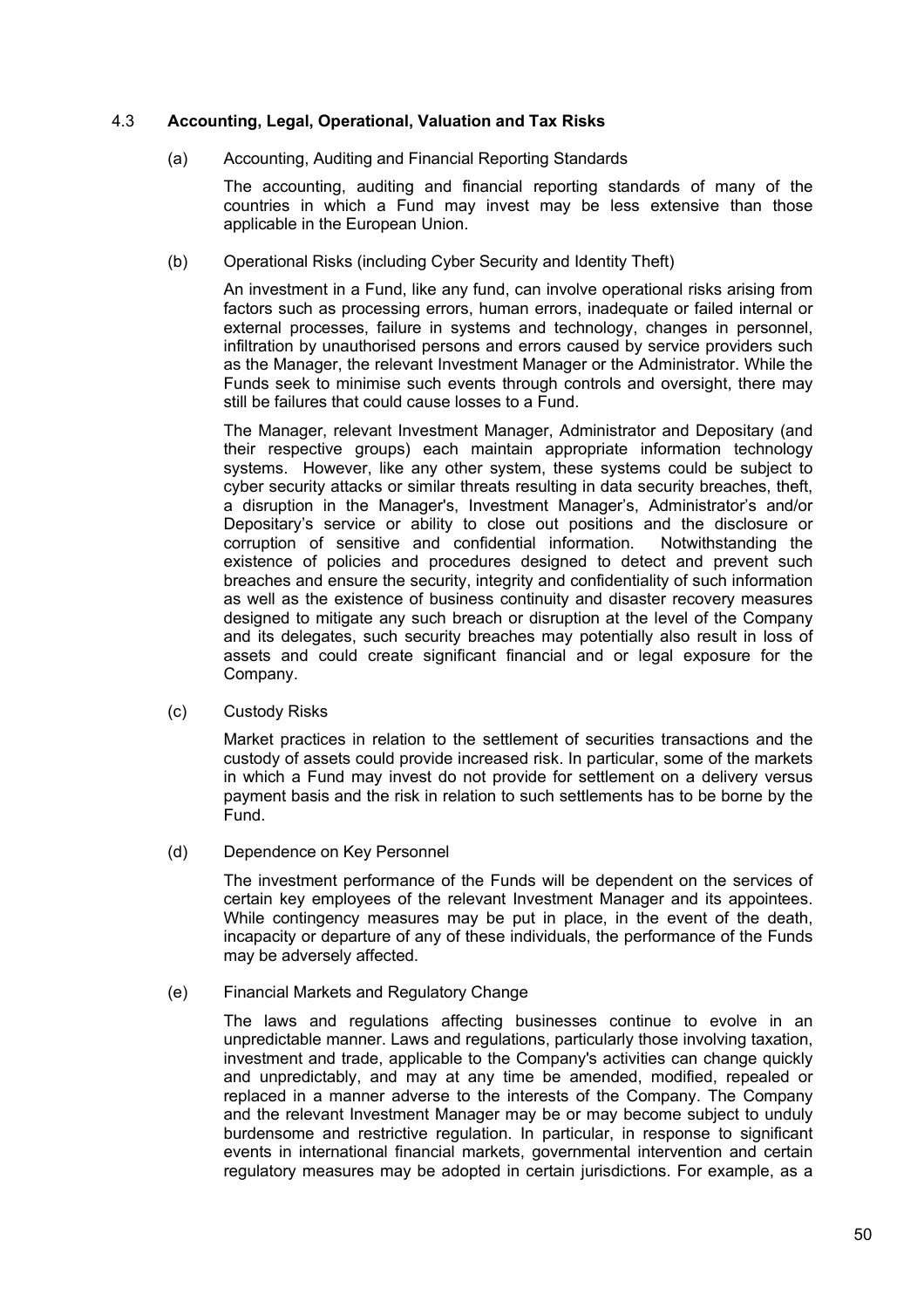result of the global financial crisis arising from 2008, certain measures were introduced including (1) The European Union (Short Selling) Regulations 2012 (SI No. 340/2012) implementing the Regulation (EU) No. 236/2012 of the European Parliament and of the Council of 14 March 2012, on short selling and certain aspects of credit default swaps (the "SSR") and (2) the US piece of legislation, the Dodd-Frank Wall Street Reform and Consumer Protection Act (the "Dodd-Frank Act."). The SSR aims to address certain systemic risk concerns with naked or uncovered short selling by providing for, amongst other things, enhanced transparency relating to significant net short positions in specific financial instruments. Please refer to the section entitled "Short Selling Risk" in this Prospectus for further information. The Dodd-Frank Act contains a range of measures designed to address systemic risk in the financial services sector and increased US regulation of investment funds and managers of investment funds. Similar other significant changes in global financial regulation may present the Company with significant challenges and could result in losses to the Company.

## (f) Investment Manager Valuation Risk

The Administrator may consult the relevant Investment Manager with respect to the valuation of certain investments. Whilst there is an inherent conflict of interest between the involvement of the relevant Investment Manager in determining the valuation price of each Fund's investments and the relevant Investment Manager's other duties and responsibilities in relation to the Funds (particularly as the relevant Investment Manager's fees may increase as the value of assets increases), the relevant Investment Manager has in place pricing procedures which follows industry standard procedures for valuing unlisted investments.

(g) Paying Agent Risk

Shareholders who choose or are obliged under local regulations to pay or receive subscription or repurchase monies or dividends via an intermediate entity rather than directly to the Company or the relevant Fund (e.g. a Paying Agent in a local jurisdiction) bear a credit risk against that intermediate entity with respect to (a) subscription monies prior to the transmission of such monies to the Company or the relevant Fund and (b) repurchase monies payable by such intermediate entity to the relevant Shareholder.

(h) Collections Account

The Company operates a Collection Account for all of the Funds. Monies in the Collection Account are deemed assets of the respective Funds and shall not have the protection of the Investor Money Regulations. There is a risk for investors to the extent that monies are held by the Company in the Collection Account for the account of a Fund at a point where such Fund (or another Fund of the Company) becomes insolvent. In respect of any claim by an investor in relation to monies held in the Collection Account, the investor shall rank as an unsecured creditor of the Company.

(i) Segregated Liability

The Company is an umbrella company with segregated liability between Funds. As a result, as a matter of Irish law, any liability attributable to a particular Fund may only be discharged out of the assets of that Fund and the assets of other Funds may not be used to satisfy the liability of that Fund. In addition, any contract entered into by the Company will by operation of law include an implied term to the effect that the counterparty to the contract may not have any recourse to assets of any of the Funds other than the Fund in respect of which the contract was entered into. These provisions are binding both on creditors and in any insolvency but do not prevent the application of any enactment or rule of law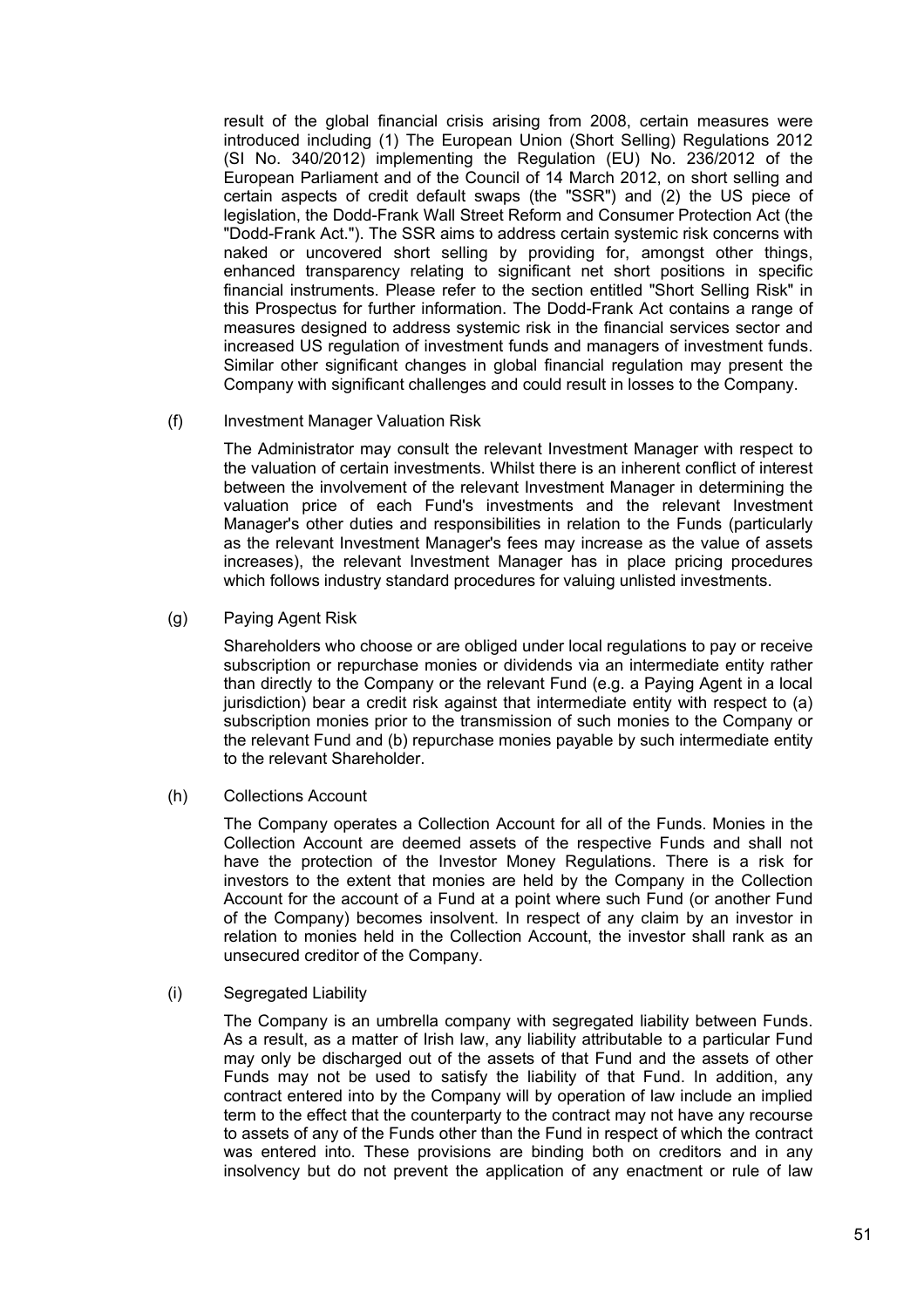which would require the application of the assets of one Fund to discharge some, or all liabilities of another Fund on the grounds of fraud or misrepresentation. In addition, whilst these provisions are binding in an Irish court which would be the primary venue for an action to enforce a debt against the Company, these provisions have not been tested in other jurisdictions, and there remains a possibility that a creditor might seek to attach or seize assets of one Fund in satisfaction of an obligation owed in relation to another Fund in a jurisdiction which would not recognise the principle of segregation of liability between Funds.

Due to the lack of asset segregation between Share Classes, the derivatives used in the currency hedging of a given Share Class become part of the common pool of assets which introduces potential counterparty and operational risk for all investors in the Fund. This could lead to a risk of contagion (also known as spillover) to other Share Classes, some of which might not have any currency hedging in place. Whilst all measures will be taken to mitigate this contagion risk, it cannot be fully eliminated i.e. through the default of a derivative counterparty or through the losses relating to Share Class specific assets exceeding the value of the respective Share Class.

(j) Valuation Risk

A Fund may invest some of its assets in unquoted securities or instruments. Such investments or instruments will be valued at their probable realisation value estimated with care and good faith by the Directors or a competent person, firm or corporation (including the relevant Investment Manager) selected by the Directors and approved for the purpose by the Depositary. Such investments are inherently difficult to value and are the subject of substantial uncertainty. There is no assurance that the estimates resulting from the valuation process will reflect the actual sales or "close-out" prices of such securities.

(k) Tax Risks

Where a Fund invests in assets that are not subject to withholding tax at the time of acquisition, there can be no assurance that tax may not be withheld in the future as a result of any change in applicable laws, treaties, rules or regulations or the interpretation thereof. The Fund may not be able to recover such withheld tax and so any change may have an adverse effect on the Net Asset Value of the Shares.

The attention of potential investors is drawn to the taxation risks associated with investing in the Company. Please refer to the section of this Prospectus entitled "Taxation".

## (l) FATCA

The United States and Ireland have entered into an intergovernmental agreement to implement FATCA (the "IGA"). Under the IGA, an entity classified as a Foreign Financial Institution (an "FFI") that is treated as resident in Ireland is expected to provide the Revenue Commissioners with certain information in respect of its "account" holders (i.e. Shareholders). The IGA provides for the automatic reporting and exchange of information between the Revenue Commissioners and the IRS in relation to accounts held in Irish FFIs by U.S. persons, and the reciprocal exchange of information regarding U.S. financial accounts held by Irish residents. Provided the Company complies with the requirements of the IGA and the Irish legislation, it should not be subject to FATCA withholding on any payments it receives and should not be required to impose FATCA withholding on payments which it makes.

Although the Company will attempt to satisfy any obligations imposed on it to avoid the imposition of the FATCA withholding tax, no assurance can be given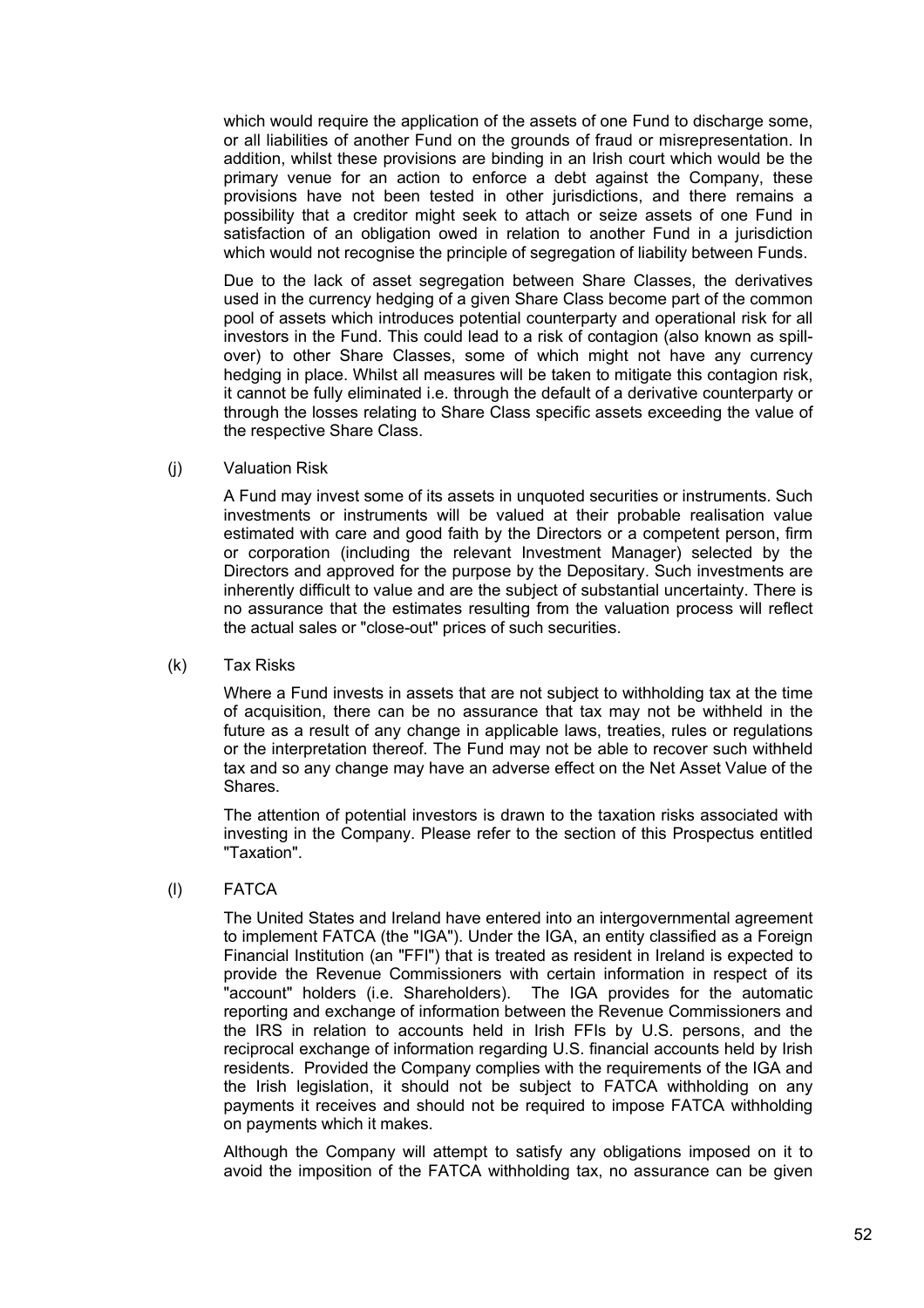that the Company will be able to satisfy these obligations. In order to satisfy its FATCA obligations, the Company will require certain information from investors in respect of their FATCA status. If the Company becomes subject to a withholding tax as a result of the FATCA regime, the value of the Shares held by all Shareholders may be materially affected.

All prospective investors / shareholders should consult with their own tax advisors regarding the possible FATCA implications of an investment in the Company.

(m) CRS

Ireland has provided for the implementation of CRS through section 891F of the TCA and the enactment of the Returns of Certain Information by Reporting Financial Institutions Regulations 2015 (the "CRS Regulations").

The CRS, which has applied in Ireland since 1 January 2016, is a global OECD tax information exchange initiative which is aimed at encouraging a coordinated approach to disclosure of income earned by individuals and organisations.

The Company is a Reporting Financial Institution for CRS purposes and will be required to comply with the Irish CRS obligations. In order to satisfy its CRS obligations, the Company will require its investors to provide certain information in respect of their tax residence and may, in some cases, require information in relation to the tax residence of the beneficial owners of the investor. The Company, or a person appointed by the Company, will report the information required to the Revenue Commissioners by 30 June in the year following the year of assessment for which a return is due. The Revenue Commissioners will share the appropriate information with the relevant tax authorities in participating jurisdictions.

All prospective investors / shareholders should consult with their own tax advisors regarding the possible CRS implications of an investment in the Company.

(n) Short Selling Risk

Although the Regulations prohibit the short selling of physical securities, UCITS are permitted to create synthetic short positions through the use of FDIs. A short sale means any sale of a security which the seller does not own at the time of entering into the agreement to sell including such a sale where at the time of entering into the agreement to sell the seller has borrowed or agreed to borrow the security for delivery at settlement. The seller sells the borrowed or agreed to be borrowed securities in anticipation of a decline in price of the relevant security. The benefit to the seller where the value of the security declines is the difference between the price at which the security is sold and the cost of repurchasing the borrowed security in order to return it to the person from whom it was borrowed. A synthetic short position allows a fund to achieve a similar economic outcome without short selling the physical securities.

Synthetic short selling may be achieved through the use of a variety of FDIs including contracts for differences, futures and options. Please refer to the section 'Derivative Risk' for further details in relation to the risks attached to trading each of these FDIs.

#### *Short Selling Regulations*

Pursuant to the European Union Short Selling Regulations 2012 (SI No. 340/2012) implementing the Regulation (EU) No. 236/2012 of the European Parliament and of the Council of 14 March 2012, on short selling of certain aspects of credit default swaps (the "SSR"), information on net short positions, in shares admitted to trading on a trading venue in the EU (except where the principal trading venue of that instrument is outside the EU) or sovereign debt issued by a Member State or the EU, is required to be notified to the relevant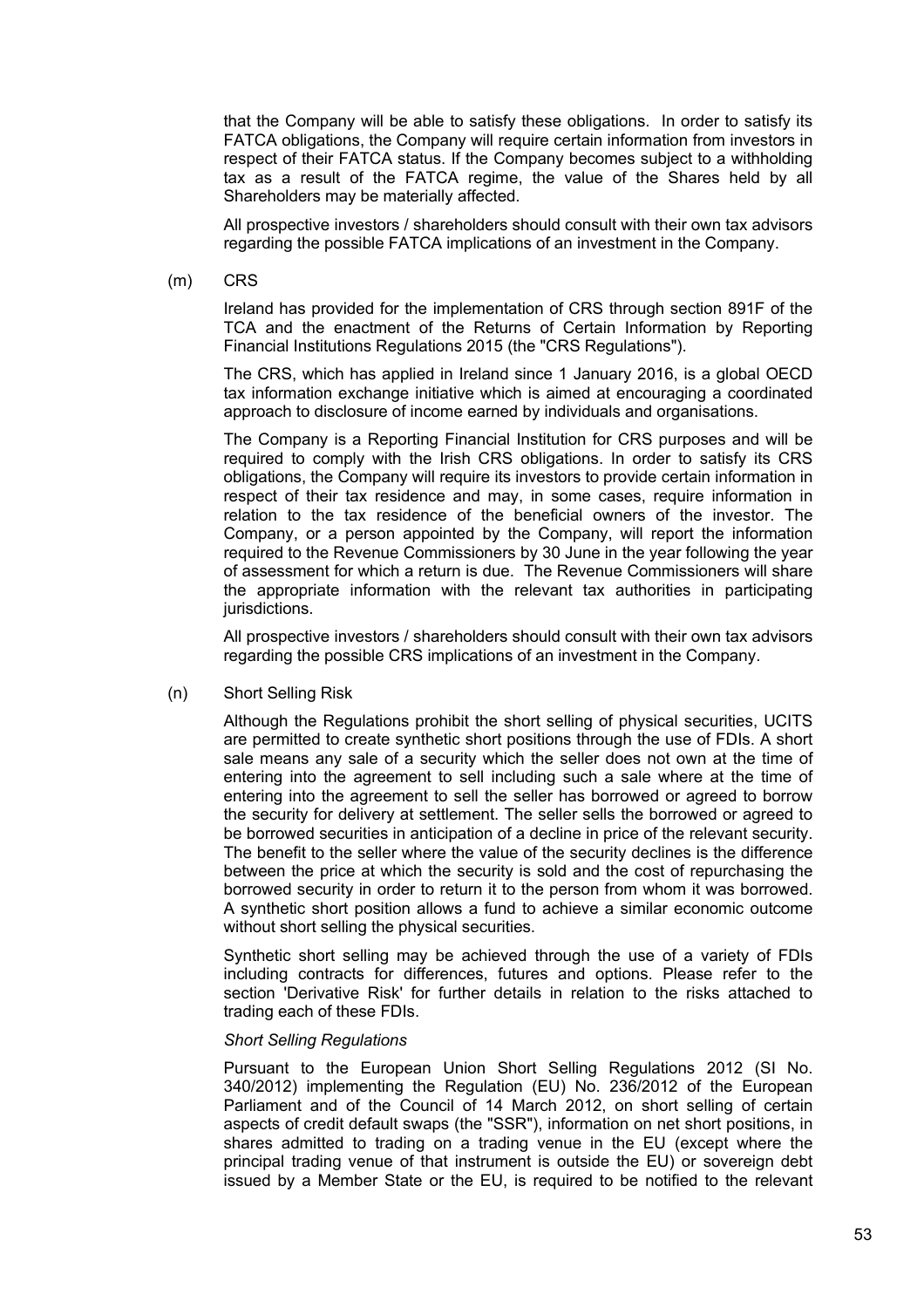competent authority as prescribed in the SSR and the delegated regulations adopted by the European Commission to supplement the SSR. In brief, under the SSR, a short position may be generated either by the short selling of physical shares or sovereign debt or by entering into a transaction relating to a financial instrument, other than shares or sovereign debt, where the effect is to confer a financial advantage on the person entering in to the transaction in the event of a decrease in the price or value of the relevant share or sovereign debt instrument. The term 'financial instrument' is defined by reference to Section C of Annex I to Directive 2004/39/EC ("MiFID") and includes transferable securities, money market instruments, units in collective investment schemes and a broad range of derivatives referencing various underlying investments. Accordingly, the SSR notification requirements cover net short positions created by the use of FDIs such as options, futures, index-related instruments, contracts for differences and spread bets relating to shares or sovereign debt.

The SSR and the delegated regulations set out the deadlines by which notifications of net short positions must be made to the relevant competent authority and the thresholds at which a notification requirement is triggered. The thresholds, in the case of shares, are set by reference to the value of the short position relative to the issued share capital of the issuer and, in the case of sovereign debt, by reference to the total amount of outstanding issued sovereign debt. Depending on the value of the short position, notifications may constitute private notifications to the relevant competent authority or public disclosure where information on net short positions notified will be available to the public.

In order to comply with the SSR, where a Fund is engaging in synthetic shorting of shares or sovereign debt, the Company must be aware of the notification and disclosure obligations under the SSR. Failure to adhere to the notification and disclosure requirements under the SSR could result in losses to the Company.

Compliance with the SSR and the delegated regulations may represent a significant increase in the administrative burden on the Company in respect of Funds impacted by the SSR with inevitable adverse cost implications.

#### 4.4 **Risk Factors Not Exhaustive**

The investment risks set out in this Prospectus do not purport to be exhaustive and potential investors should be aware that an investment in the Company or any Fund may be exposed to risks of an exceptional nature from time to time.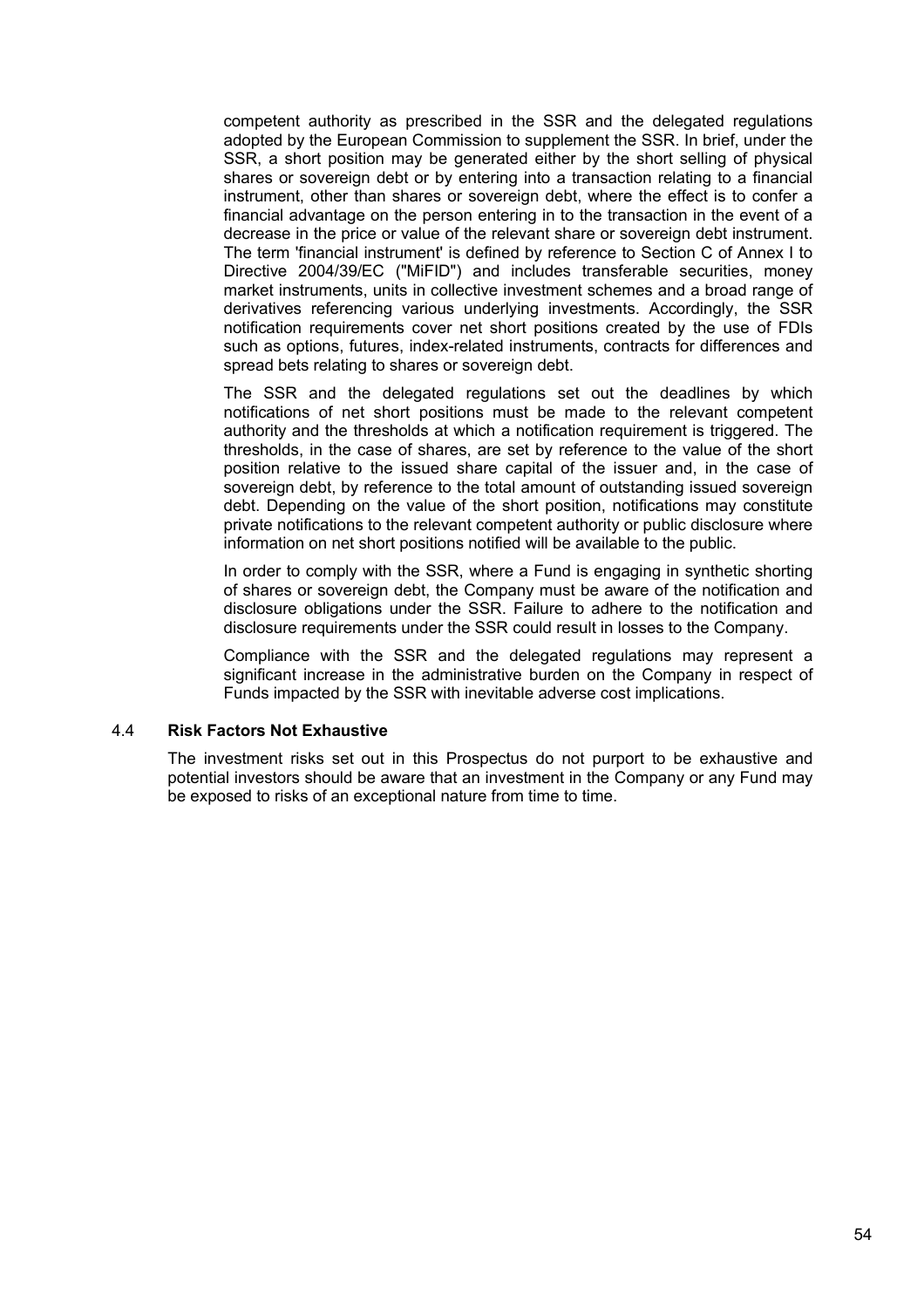# **5 MANAGEMENT OF THE COMPANY**

 $\mathcal{L}_\mathcal{L} = \{ \mathcal{L}_\mathcal{L} = \{ \mathcal{L}_\mathcal{L} = \{ \mathcal{L}_\mathcal{L} = \{ \mathcal{L}_\mathcal{L} = \{ \mathcal{L}_\mathcal{L} = \{ \mathcal{L}_\mathcal{L} = \{ \mathcal{L}_\mathcal{L} = \{ \mathcal{L}_\mathcal{L} = \{ \mathcal{L}_\mathcal{L} = \{ \mathcal{L}_\mathcal{L} = \{ \mathcal{L}_\mathcal{L} = \{ \mathcal{L}_\mathcal{L} = \{ \mathcal{L}_\mathcal{L} = \{ \mathcal{L}_\mathcal{$ 

 $\mathcal{L}_\mathcal{L} = \mathcal{L}_\mathcal{L} = \mathcal{L}_\mathcal{L} = \mathcal{L}_\mathcal{L} = \mathcal{L}_\mathcal{L} = \mathcal{L}_\mathcal{L} = \mathcal{L}_\mathcal{L} = \mathcal{L}_\mathcal{L} = \mathcal{L}_\mathcal{L} = \mathcal{L}_\mathcal{L} = \mathcal{L}_\mathcal{L} = \mathcal{L}_\mathcal{L} = \mathcal{L}_\mathcal{L} = \mathcal{L}_\mathcal{L} = \mathcal{L}_\mathcal{L} = \mathcal{L}_\mathcal{L} = \mathcal{L}_\mathcal{L}$ 

#### 5.1 **General**

The Directors control the affairs of the Company and are responsible for the formulation of investment objectives and policies of each Fund. The Directors have delegated certain of their duties to the Manager, the Administrator, the relevant Investment Manager and the Distributor and have appointed the Depositary.

#### 5.2 **Directors**

The Directors, all of whom are non-executive directors of the Company, are:

#### **Mr. Robert Kelleher (Irish Resident)**

Robert (Robbie) Kelleher has more than forty years of experience in economics and investment markets. He worked as an economist for the ESRI, the Central Bank of Ireland, Irish Life Assurance and Davy. He was a Board member of the Davy group and he was a founding partner of economic consultants Davy Kelleher McCarthy (DKM). He served as Head of Institutional Research at Davy for more than twenty years and was Chief Investment Officer at Davy Wealth Management for more than ten years. He retired from Davy in March 2017 and has served as Board Director for a number of companies since then.

#### **Mr. John (Bob) Craddock (Irish Resident)**

John (Bob) Craddock is an Independent Non-Executive Director and Chairman of a number of Irish authorised investment funds. Bob has over 35 years' working experience in the investment business 25 in the investment management business and with 10 overseeing middle office services, fund administration which includes overseeing UK, Cayman and Irish funds. For the past 10 years Bob has operated as an independent director and chairman of investment funds.

Bob was COO and a member of the management team for Bank of Ireland Asset Management business from 1983 to 1993. Bob also worked in Stock Broking in both London and Dublin.

#### **Mr. Ian Healy (Irish Resident)**

Director Head of Real Estate

Ian joined Davy Group in 2005 and has extensive experience of real estate investment funds both in Ireland and overseas. In his time with Davy, Ian has been involved in all aspects of real estate operations from forward funding and development projects to the acquisition and sale of large retail centres and in this time he has built extensive relationships with a wide variety of service providers and industry peers. He also continues to serve as a Director for a number of regulated funds. Ian graduated from University College Cork with a Bachelor Degree in Economics and is a Certified Investment Fund Director.

The address of the Directors is the registered office of the Company.

Pursuant to the Constitution, each of the Directors shall be indemnified and secured harmless out of the assets and profits of the Company from and against all actions, costs, debts, claims, demands, suits, proceedings, judgements, decrees, charges, losses, damages, expenses, liabilities or obligations of any kind which he or his heirs, administrators or executors shall or may incur or sustain by reason of any contract entered into or any act done, concurred in, or omitted to be done by virtue of his being or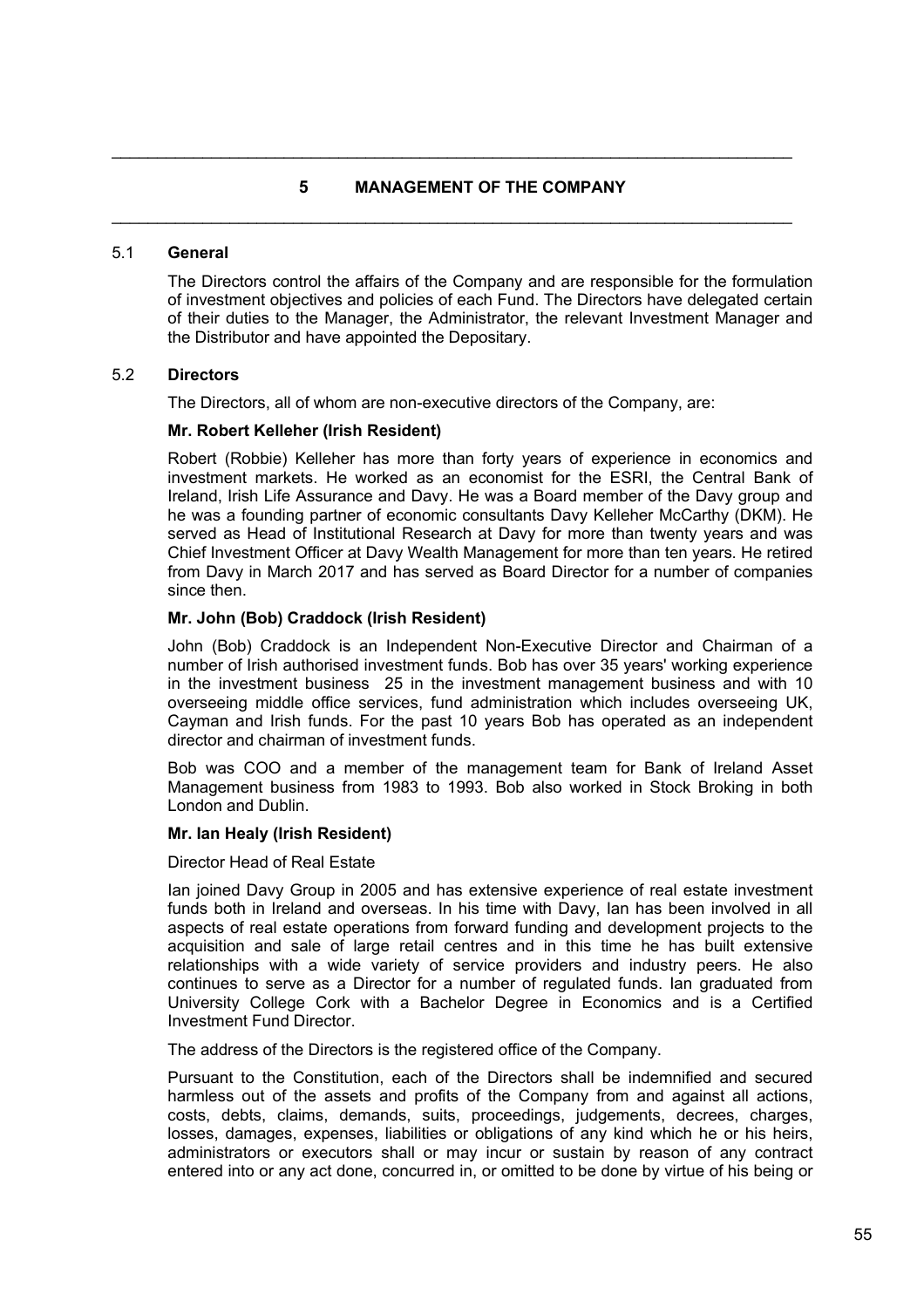having been a Director, provided that, as permitted by the Companies Act such indemnity shall not extend to any of the foregoing sustained or incurred as a result of any negligence, default, breach of duty or breach of trust by him in relation to the Company and the amount for which such indemnity is provided shall immediately attach as a lien on the property of the Company and have priority as between the Shareholders over all other claims.

# 5.3 **Manager**

The Company has appointed Davy Global Fund Management Limited as its Manager pursuant to the Management Agreement. The Manager is part of the Davy Group and is a wholly owned subsidiary of J&E Davy Holdings. The Manager was incorporated on 3 August 1989. The secretary of the Manager is Mr Ian Healy. The Manager has been authorised by the Central Bank to carry on the regulated activity of managing investment funds. The Manager holds professional indemnity insurance against liability arising from professional negligence which is appropriate to the risks covered.

The Directors, all of whom are non-executive directors of the Manager, are:

# **Mr. Paul O'Shea (Irish Resident)**

Paul O'Shea joined Davy from Bank of Ireland Asset Management Limited (BIAM) in 2006 where he worked for eleven years. He was Head of the Global Support team and joined BIAM from Bank of Ireland Group's Treasury Division, where he spent seven years specializing in derivative and bond analysis and reporting. He is a Commerce graduate and holds a Master's degree in Business Studies from University College Dublin. He is also a member of the ACCA.

# **Mr. Tom Berrigan (Irish Resident)**

Tom is the CEO of Davy Global Fund Management Limited having joined Davy Group in 1999. Tom has over 30 years' experience in the financial services sector and has extensive knowledge of the investment funds sector. Tom is a Certified Investment Fund Director and a member of the Institute of Bankers. His current activities include consulting on the regulatory, structuring and management aspects of European regulated and unregulated investment funds.

## **Ms. Brenda Buckley (Irish Resident)**

Brenda is an independent and certified investment fund director. She has over 20 years' experience in the investment funds industry providing administration, custody, banking and financing; and specialising in alternative investment funds servicing, operations, risk management and compliance. Brenda worked with Fortis/ABN AMRO Prime Fund Solutions ("PFS") for 16 years in the role of Ireland country manager. During this time, Brenda was also a member of the global management team where she held the position of chief risk officer of the PFS group for 10 years. Brenda was granted the designation of Certified Investment Fund Director in 2013 and is a member of the Institute of Directors.

## **Mr. Edward Ward (Irish Resident)**

Edward is a highly experienced risk and governance professional with 38 years' experience in international and domestic banking. He retired from AIB in 2019 where he held various senior executive positions since 2007, including Divisional Chief Credit Officer Prior to joining AIB, he held senior executive positions in corporate banking and risk management with Citigroup over a period of 22 years, started his banking career with The Investment Bank of Ireland. He holds a Bachelor of Commerce degree and a Master of Business Studies degree from University College Dublin and completed the Chartered Secretary qualification with the UK Chartered Governance Institute.

## **Ms. Marie O'Connor (Irish Resident)**

Marie is an experienced Chair and Non-Executive Director and was an audit partner for 30 years at PwC Ireland until 2017. She has extensive knowledge of the investment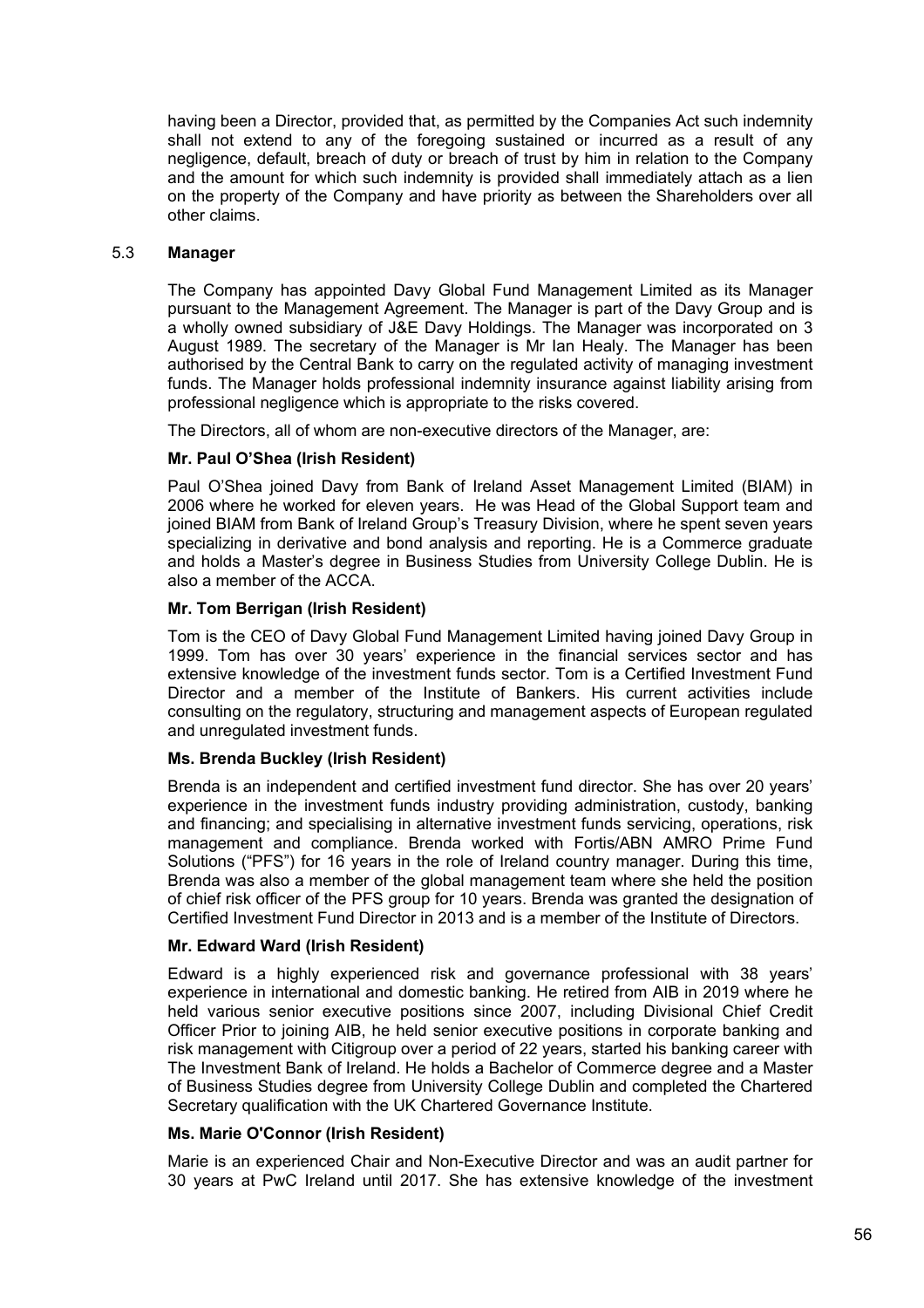management industry which she developed over the many years when she lead PwC's Irish asset management and financial services practices, and also as a member of PwC's Global Investment Management Leadership Executive. Marie has worked extensively with US companies expanding into Europe and has business experience in the US, UK, Canada and throughout Europe. She is Chair of the Governing Authority of University College Dublin and is an advisory board member of the 30% Club in Ireland, which she co-founded and led for its first three years. Marie has previously been a board member of various organisations including BNY Mellon Markets Europe, Dublin Airport Authority, IDA Ireland and Irish Life. She is a Barrister at Law, a Certified Accountant (FCCA), a member of the Institute of Directors and has completed the Harvard Business Executive Education programme, Women on Corporate Boards.

#### **Mr. Paul Giblin (Irish Resident)**

Paul has been working in the financial services industry since 1995.

He started his career at Merrill Lynch as a director in the global equity trading business, focusing on equity derivatives. Paul joined Davy Private Clients in 2003 to focus on alternatives investments and was Head of Alternative Investments until 2010 when he was appointed Head of Global Investment Selection. Paul became Chief Executive Officer of Davy Asset Management in 2014 and is now Managing Director of Davy Global Fund Management Limited. He is a CFA Charterholder and a member of the CFA Institute. He is a graduate of University College Dublin where he received a Bachelor of Commerce and a Masters degree in Financial Services.

The Central Bank Regulations refer to the responsible person, being the party responsible for compliance with the relevant requirements of the Central Bank Regulations on behalf of a particular Irish authorised UCITS. The Manager assumes this role.

Potential conflicts of interest may arise because the Manager itself or an employee of the Manager, or a person linked by control (including a delegate) to the Manager:

- (a) is likely to make a financial gain (or avoid a loss) at the expense of a Fund or a client or group of clients or an investor in such a Fund that is contrary to the interest of that investor or that Fund;
- (b) appoints a delegate who has control over the Manager and/or such delegate itself has control over an investor in a Fund;
- (c) carries out the same activities for a Fund as it does for another Fund, client or clients which are not Funds;
- (d) has an interest in the outcome of (i) a service/activity provided to a Fund or its investors or a client or (ii) a transaction carried out on behalf of a Fund or a client or an investor, which is distinct from that Fund's interest in that outcome;
- (e) is in receipt of inducements in the form of monies, goods or services from a person other than a Fund or its investors, other than the standard commission or fee for that service; or
- (f) has a financial or other incentive to favour the interest of one investor or one Fund or a client or group of clients over another.

In the event that a conflict of interest does arise, the Manager will endeavour, so far as it is reasonably able, to ensure that such conflict of interest is resolved fairly and in the best interests of Shareholders.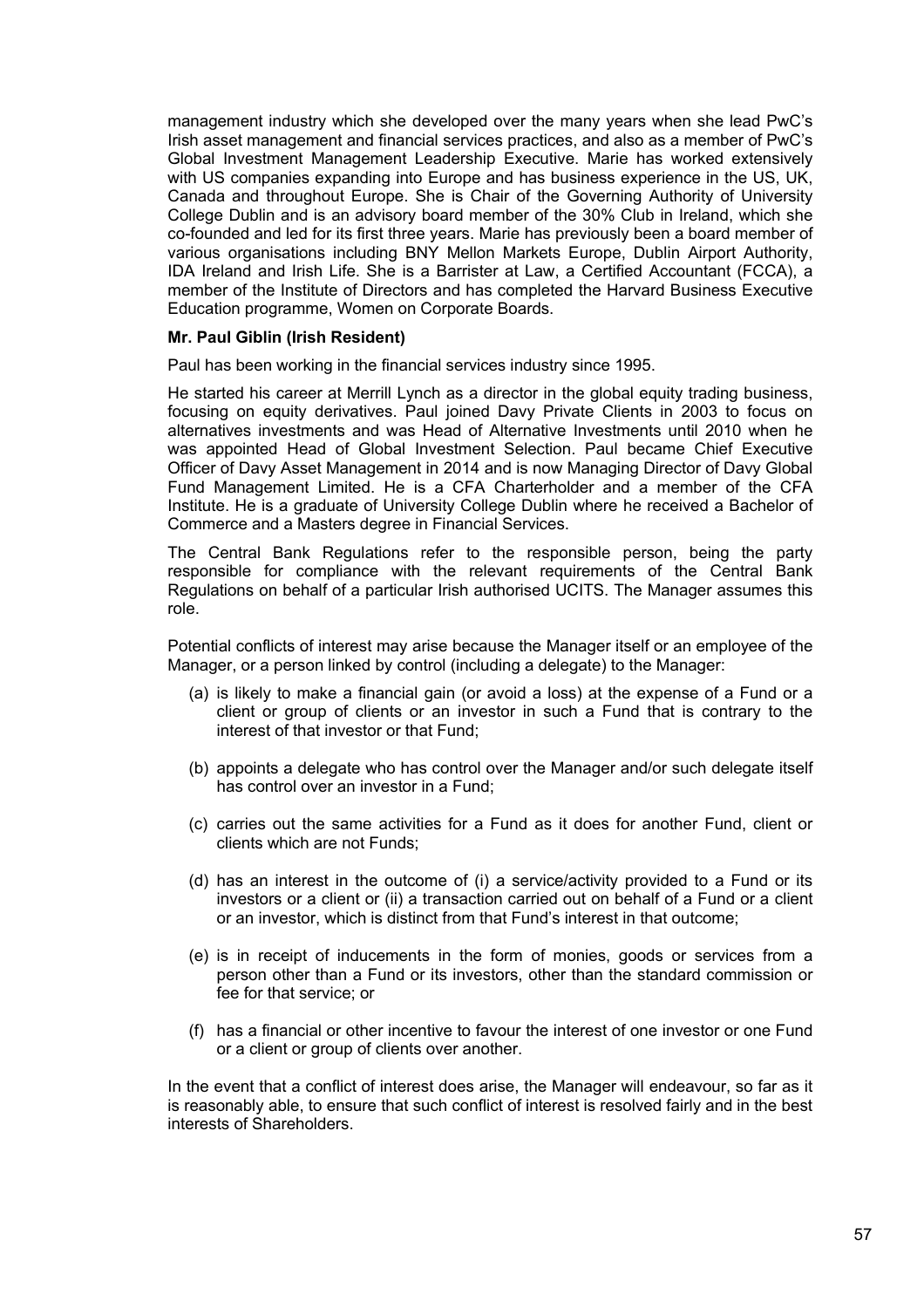# 5.4 **Investment Managers and Distributor**

The Manager has appointed Davy Global Fund Management Limited and J&E Davy Unlimited Company as investment managers with discretionary powers and responsibility for managing the portfolio of assets of the relevant Fund or Funds of the Company which have been allocated to them from time to time ("the Portfolio") pursuant to the Investment Management Agreements. Under the terms of the Investment Management Agreements, each Investment Manager is responsible, subject to the overall supervision and control of the Manager and/ or the Board as relevant, for managing the assets and investments of the relevant Fund or Funds in accordance with the investment objective and policies of such Fund or Funds.

The Investment Managers are limited liability companies organised under the laws of Ireland and regulated by the Central Bank as authorised investment firms in the conduct of financial services and investment management activities.

The principal business of Davy Global Fund Management Limited is the provision of discretionary asset management services and the principal business of J&E Davy Unlimited Company is the provision of stock broking, wealth management services and financial service.

The relevant Investment Manager may delegate the discretionary investment management functions in respect of the assets of the Portfolio to a sub-investment manager in accordance with the requirements of the Central Bank Rules. Where a subinvestment manager is appointed but not paid directly out of the assets of the relevant Fund, disclosure of such entity will be provided to the Shareholders on request and details thereof will be disclosed in the Company's periodic reports. Where a subinvestment manager is appointed and paid directly out of the assets of a Fund, this will be set out in the supplement for the relevant Fund.

The relevant Investment Manager may also appoint non-discretionary investment advisers, in each case in accordance with the requirements of the Central Bank Rules. Where an investment adviser is paid directly out of the assets of the relevant Fund, details of such investment adviser, including details of fees shall be set out in this Prospectus.

J&E Davy Unlimited Company shall act as distributor of Shares in each Fund pursuant to the Distribution Agreement with authority to delegate some or all of its duties as distributor to sub-distributors in accordance with the requirements of the Central Bank Rules.

J&E Davy Unlimited Company is the entity that primarily promotes the Company.

## 5.5 **Administrator**

The Manager has appointed Northern Trust International Fund Administration Services (Ireland) Limited as administrator, registrar and transfer agent of the Company pursuant to the Administration Agreement with responsibility for the day to day administration of the Company's affairs. The duties and functions of the Administrator include, inter alia, the calculation of the Net Asset Value and the Net Asset Value per Share, the keeping of all relevant records in relation to the Company as may be required with respect to the obligations assumed by it pursuant to the Administration Agreement, the preparation and maintenance of the Company's books and accounts, liaising with the Auditor in relation to the audit of the financial statements of the Company and the provision of certain Shareholder registration and transfer agency services in respect of shares in the Company.

The Administrator is a private limited liability company incorporated in Ireland on 15 June 1990 and is an indirect wholly owned subsidiary of Northern Trust Corporation. The Northern Trust Corporation and its subsidiaries comprise the Northern Trust Group, one of the world's leading providers of global custody and administration services to institutional and personal investors. As at 31 March 2021 total assets under custody and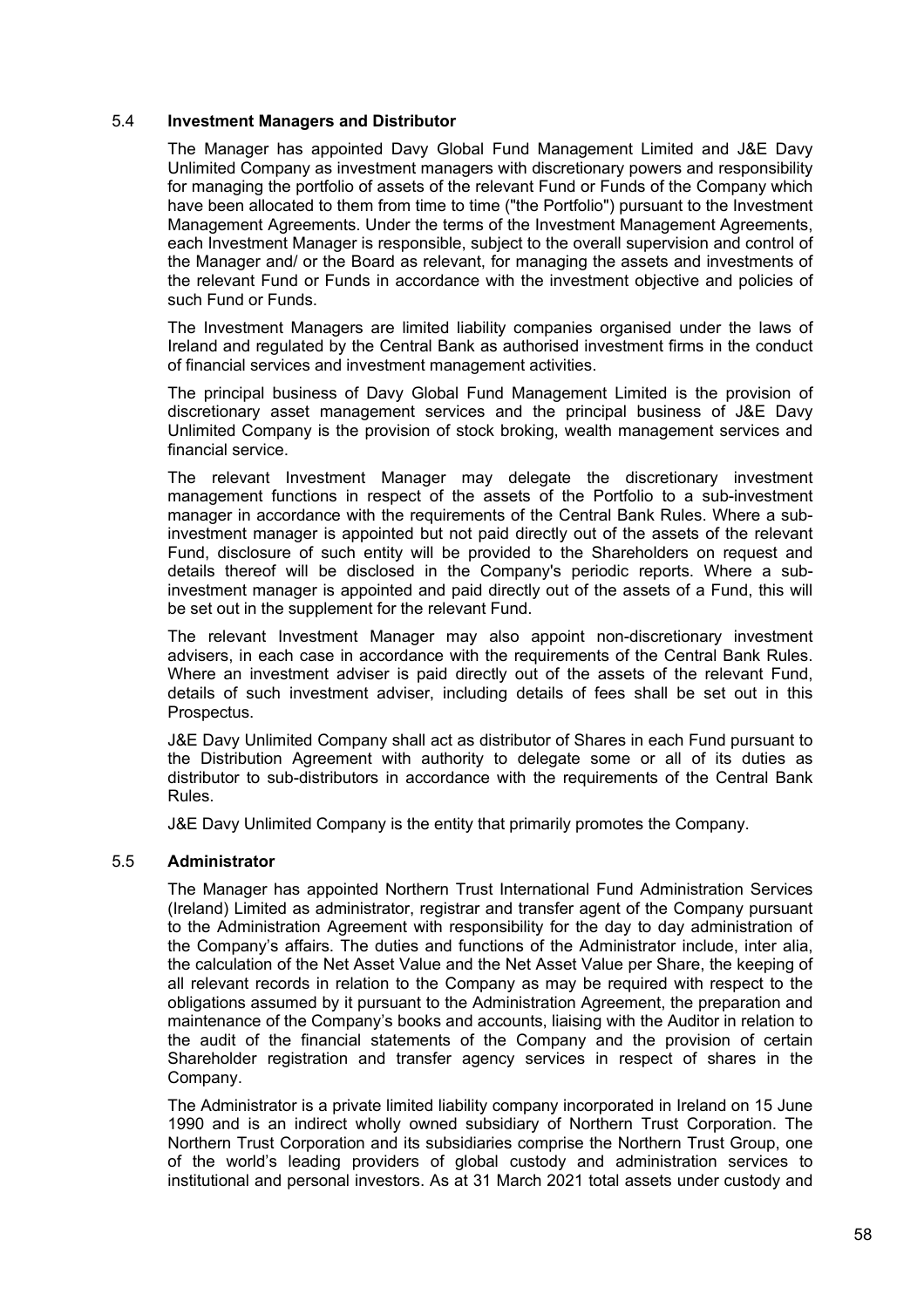administration in excess of US\$14.8 trillion. The principal business activity of the Administrator is the administration of collective investment schemes. The registered office of the Administrator is Georges Court, 54-62 Townsend Street, Dublin 2, Ireland.

The Administrator's principal business is the provision of fund administration, accounting, registration, transfer agency and related shareholder services to collective investment schemes and investment funds.

As at the date of this Prospectus, the Administrator is not aware of any conflicts of interest in respect of its appointment as administrator to the Company. If a conflict of interest arises, the Administrator will ensure it is addressed in accordance with the Administration Agreement, applicable laws and in the best interests of the Shareholders.

# 5.6 **Depositary**

The Company has appointed Northern Trust Fiduciary Services (Ireland) Limited as depositary of the Company pursuant to the Depositary Agreement with responsibility for acting as depositary and trustee of the assets of each Fund. The Depositary is a private limited liability company incorporated in Ireland on 5 July 1990. Its registered office is as specified in the directory. The Depositary is an indirect wholly-owned subsidiary of Northern Trust Corporation. Northern Trust Corporation and its subsidiaries comprise the Northern Trust Group, one of the world's leading providers of global custody and administration services to institutional and personal investors. As at 31 March 2021 total assets under custody and administration in excess of US\$11.5 trillion. Its main activity is the provision of custodial services to collective investment schemes.

The Depositary shall carry out functions in respect of the Company including but not limited to the following:

- (a) the Depositary shall hold in custody all financial instruments capable of being registered or held in a financial instruments account opened in the Depositary's books and all financial instruments capable of being physically delivered to the Depositary;
- (b) the Depositary shall verify the Company's ownership of all any assets (other than those referred to in (a) above) and maintain and keep up-to-date a record of such assets it is satisfied are owned by the Company;
- (c) the Depositary shall ensure effective and proper monitoring of the Company's cash flows;
- (d) the Depositary shall be responsible for certain oversight obligations in respect of the Company – see "Summary of Oversight Obligations" below.

Duties and functions in relation to (c) and (d) above may not be delegated by the Depositary.

Summary of Oversight Obligations:

The Depositary is obliged to ensure, among other things, that:

- (i) the sale, issue, redemption and cancellation of Shares effected on behalf of the Company are carried out in accordance with the Companies Act, the conditions imposed by the Central Bank and the Constitution;
- (ii) the value of Shares is calculated in accordance with the Companies Act and the Constitution;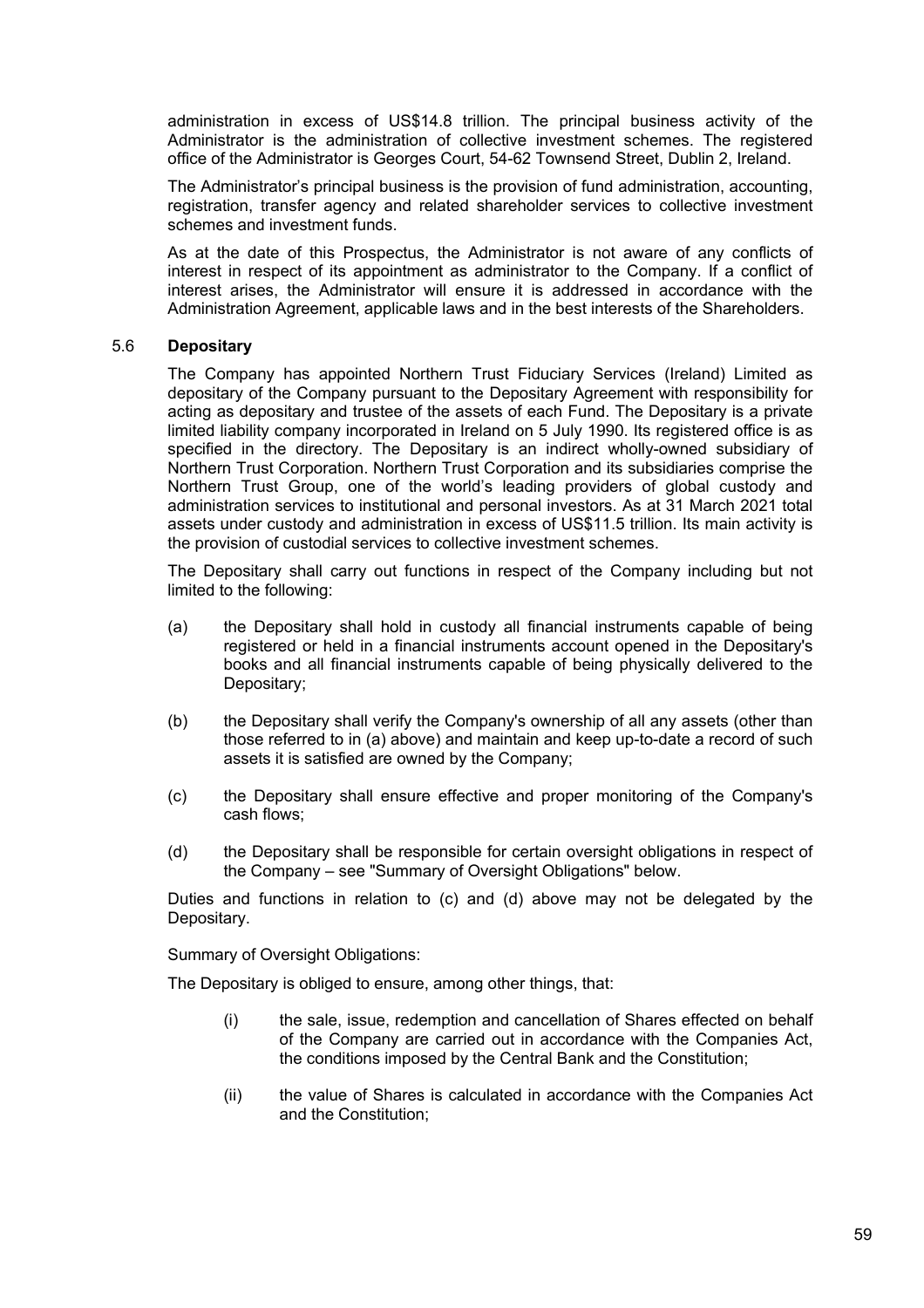- (iii) in transactions involving the Company's assets, any consideration is remitted to it within time limits which are acceptable market practice in the context of a particular transaction;
- (iv) the Company and each Fund's income is applied in accordance with the Companies Act and the Constitution;
- (v) the instructions of the Company are carried out unless they conflict with the Companies Act or the Constitution; and
- (vi) it has enquired into the conduct of the Company in each Accounting Period and reports thereon to the Shareholders. The Depositary's report will be delivered to the Company in good time to enable the Directors to include a copy of the report in the annual report of each Fund. The Depositary's report will state whether in the Depositary's opinion each Fund has been managed in that period:
	- (A) in accordance with the limitations imposed on the investment and borrowing powers of the Fund imposed by the Constitution and/or the Central Bank under the powers granted to the Central Bank under the Companies Act; and
	- (B) otherwise in accordance with the provisions of the Companies Act and the Constitution.

If the Company has not complied with (A) or (B) above, the Depositary will state why this is the case and will outline the steps that the Depositary has taken to rectify the situation. The duties provided for above may not be delegated by the Depositary to a third party.

In discharging its role, the Depositary shall act honestly, fairly, professionally, independently and in the interests of the Company and the Shareholders.

## 5.7 **Auditor**

KPMG has been appointed to act as the auditor for the Company. The responsibility of the Auditor is to audit and express an opinion on the financial statements of the Company/ its Funds in accordance with Irish law and International Financial Reporting Standards ("IFRS").

## 5.8 **Paying Agents/Representatives/Distributors**

Local laws or regulations in certain EEA jurisdictions may require that the Company or the Manager appoints a local Paying Agent and/or other local representatives. The role of the Paying Agent may entail, for example maintaining accounts through which subscription and repurchase proceeds and dividends are paid. Investors who choose or are obliged under local regulations to pay/receive subscription/redemption monies via the intermediary entity rather than directly to the Administrator or the Company/Manager bear a credit risk against that entity with respect to a) subscription monies prior to the transmission of such monies to the Depositary for the account of the Company and b) redemption monies payable by such intermediate entity to the relevant investor. The appointment of a Paying Agent (including a summary of the agreement appointing such Paying Agent) may be detailed in a Country Supplement.

Fees and expenses of Paying Agents and/or other local representatives, which will be at normal commercial rates, will be borne by the relevant Fund(s). Fees payable to the Paying Agents and/or other local representatives which are based on Net Asset Value will be payable only from the Net Asset Value of the relevant Fund(s) attributable to the relevant Class(es), all Shareholders of which Class(es) are entitled to avail of the services of the Paying Agents and/or other local representatives.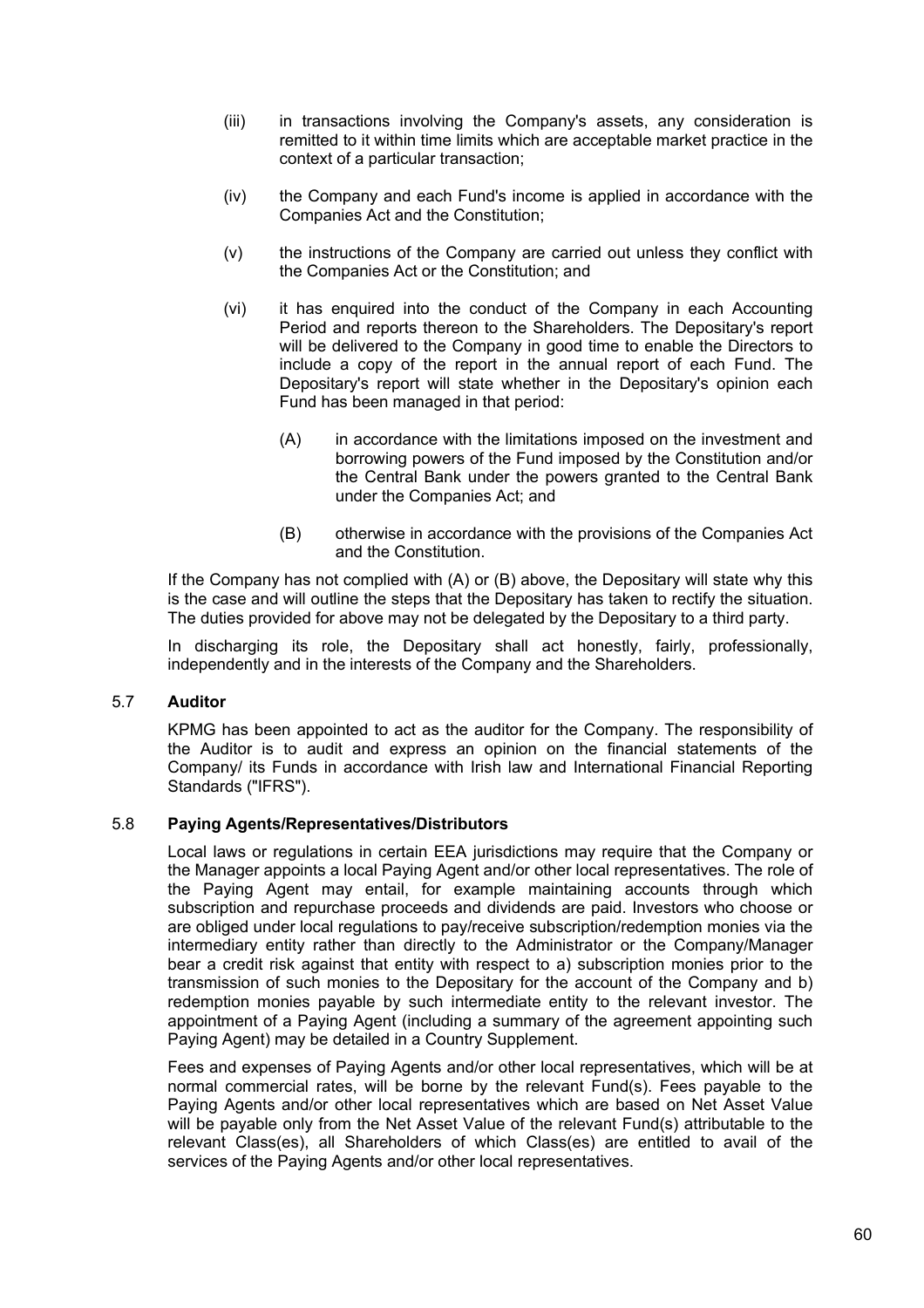Investors who do not themselves wish to be registered as Shareholders may use the services of a nominee. Where Shares are held through a nominee, those underlying investors who avail of the services of such nominee may be obliged to pay a fee directly to it in relation to the subscription, repurchase or conversion of Shares, details of which will be provided by the nominee. Regard must be had to the anti-money laundering requirements set out in the section entitled "Share Dealings".

# 5.9 **Company Secretary**

The company secretary of the Company is Wilton Secretarial Limited.

## 5.10 **Conflicts of Interest**

The Directors, the Manager, the relevant Investment Manager, the Administrator and the Depositary and their respective affiliates, officers, directors and shareholders, employees and agents (collectively the "Parties") are or may be involved in other financial, investment and professional activities (for example provision of securities lending agent services) which may on occasion cause a conflict of interest with the management of the Company and/or their respective roles with respect to the Company. These activities may include managing or advising other funds, purchases and sales of securities, banking and investment management services, brokerage services and serving as directors, officers, advisers or agents of other funds or companies, including funds or companies in which the Company may invest. Each of the Parties will use its reasonable endeavours to ensure that the performance of their respective duties will not be impaired by any such involvement that they may have and that any conflicts which may arise will be resolved fairly. The appointment of the Manager, relevant Investment Manager, Administrator and Depositary in their primary capacity as service providers to the Company are excluded from the scope these Connected Party requirements.

In particular, the relevant Investment Manager may advise or manage other funds and other collective investment schemes in which a Fund may invest or which have similar or overlapping investment objectives to or with the Company or its Funds. Also, a conflict of interest may arise where the competent person valuing unlisted securities and/or OTC derivatives held by a Fund is the relevant Investment Manager or a sub-investment manager or any other related party to the Company. For example, because the relevant Investment Manager's fees are calculated on the basis of a percentage of a Fund's Net Asset Value, such fees increase as the Net Asset Value of the Fund increases. When valuing securities owned or purchased by a Fund, the relevant Investment Manager (or any other related party to the Company) will, at all times, have regard to its obligations to the Company and the Fund and will ensure that such conflicts are resolved fairly.

There is no prohibition on transactions with the Company, the Manager, the relevant Investment Manager, the Administrator, the Depositary or entities related to the Manager, the relevant Investment Manager, the Administrator or the Depositary including, without limitation, holding, disposing or otherwise dealing with Shares issued by or property of the Company and none of them shall have any obligation to account to the Company for any profits or benefits made by or derived from or in connection with any such transaction provided that such transactions are in the best interests of Shareholders and dealings are carried out as if effected on normal commercial terms negotiated on an arm's length basis and

- (a) a certified valuation by a person approved by the Depositary as independent and competent (or in the case of a transaction involving the Depositary, the Directors) has been obtained; or
- (b) the relevant transaction is executed on best terms on an organised investment exchange in accordance with its rules; or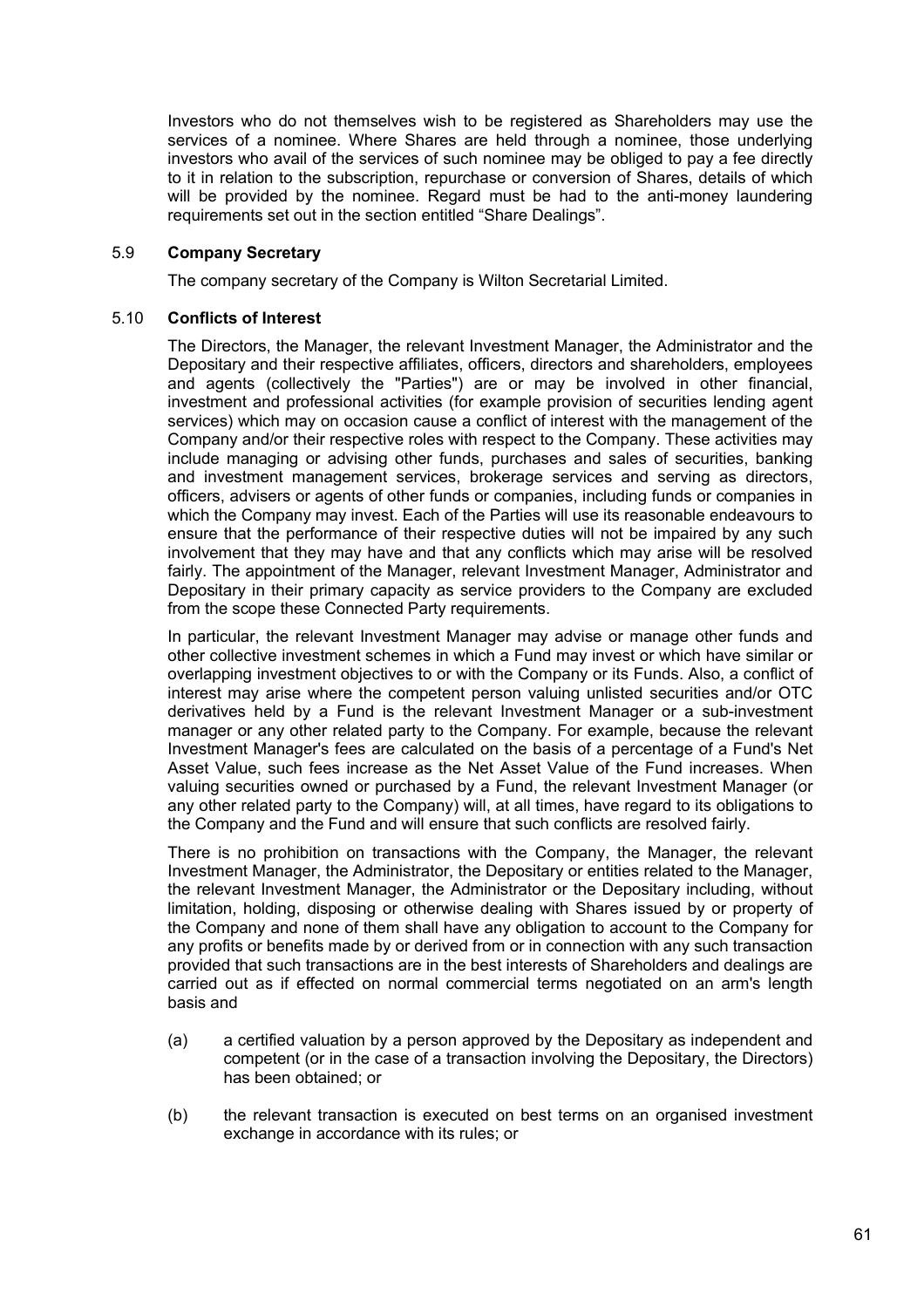(c) where the conditions set out in (a) and (b) above are not practical, the relevant transaction is executed on terms which the Depositary is (or in the case of a transaction involving the Depositary, the Directors are) satisfied conform with the principle that such transactions be carried out as if negotiated at arm's length and in the best interests of Shareholders.

The Depositary (or in the case of a transaction involving the Depositary, the Directors) shall document how it complied with paragraphs (a), (b) and (c) above and where transactions are conducted in accordance with paragraph (c), the Depositary (or in the case of a transaction involving the Depositary, the Directors), must document the rationale for being satisfied that the transaction conformed to the principles outlined above.

Potential conflicts of interest may arise from time to time from the provision by the Depositary and/or its affiliates of other services to the Company and/or other parties. For example, the Depositary and/or its affiliates may act as the depositary, trustee, depositary and/or administrator of other funds. It is therefore possible that the Depositary (or any of its affiliates) may in the course of its business have conflicts or potential conflicts of interest with those of the Company and/or other funds for which the Depositary (or any of its affiliates) act.

Where a conflict or potential conflict of interest arises, the Depositary will have regard to its obligations to the Company and will treat the Company and the other funds for which it acts fairly and such that, so far as is practicable, any transactions are effected on terms which are not materially less favourable to the Company than if the conflict or potential conflict had not existed. Such potential conflicts of interest are identified, managed and monitored in various other ways including, without limitation, the hierarchical and functional separation of the Depositary's functions from its other potentially conflicting tasks and by the Depositary adhering to its "Conflicts of Interest Policy" (a copy of which can be obtained on request from the head of compliance for the Depositary).

Each Connected Party will provide the Company with relevant details of each transaction (including the name of the party involved and where relevant, fees paid to that party in connection with the transaction) in order to facilitate the Company discharging its obligation to provide the Central Bank with a statement within the relevant Fund's annual and semi-annual reports in respect of all Connected Party transactions.

The preceding list of potential conflicts of interest does not purport to be a complete enumeration or explanation of all of the conflicts of interest that may be involved in an investment in the Company.

In order to facilitate the Company discharging its obligation to provide the Central Bank with a report within its annual and semi-annual report in respect of all related party transactions, the relevant Party will disclose details of each related party transaction to the Company upon completion thereof (including the name of the related party involved and where relevant, fees paid to that party in connection with the transaction).

## 5.11 **Investment Manager Investment in Shares**

The relevant Investment Manager or an associated company or key employee of the relevant Investment Manager may invest in Shares of a Fund for general investment purposes or for other reasons including so that a Fund or Class may have a viable minimum size or is able to operate more efficiently. In such circumstances the relevant Investment Manager or its associated company may hold a high proportion of the Shares of a Fund or Class in issue.

## 5.12 **Soft Commissions**

The relevant Investment Manager may effect transactions with or through the agency of another person with whom the relevant Investment Manager or an entity affiliated to the relevant Investment Manager has arrangements under which that person will, from time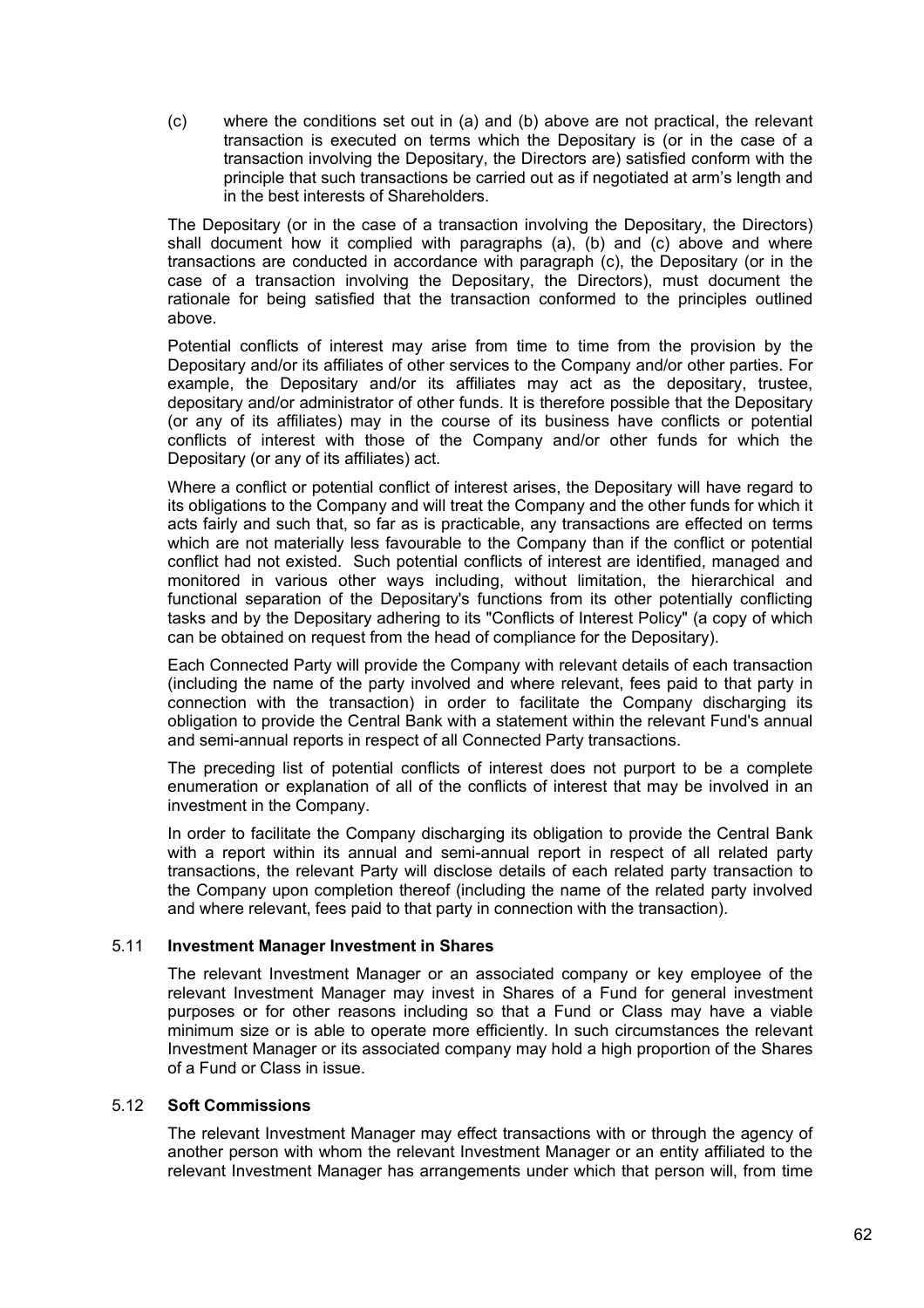to time, provide to or procure for the relevant Investment Manager and/or an affiliated party goods, services or other benefits such as research and advisory services, specialised computer hardware or software. No direct payment may be made for such goods or services but the relevant Investment Manager may undertake to place business with that person provided that person has agreed to provide best execution with respect to such business and the services provided must be of a type which assists in the provision of investment services to the Company. A report will be included in the Company's annual and half-yearly reports describing the relevant Investment Manager's soft commission practices. Where appropriate, any such arrangements will comply with the requirements of Article 11 of the MiFID II Delegated Directive.

# 5.13 **Cash Commission/ Rebates and Fee Sharing**

Where the relevant Investment Manager, or any of its delegates, successfully negotiates the recapture of a portion of the commissions charged by brokers or dealers in connection with the purchase and/or sale of securities or FDI for a Fund, the rebated commission shall be paid to the relevant Fund. The relevant Investment Manager or its delegates may be paid/reimbursed out of the assets of the relevant Fund for reasonable properly vouched costs and expenses directly incurred by the relevant Investment Manager or its delegates in this regard. Full details of the arrangements, including fees payable to the Investment Manager relating to these arrangements will be set out in the Supplement of the relevant Fund.

# 5.14 **Common Counsel**

William Fry is Irish counsel to the Company. William Fry may also act as counsel to the Manager and/ or the relevant Investment Manager in matters not involving the Company, and may also represent the Davy Group and its affiliates. Consequently, certain conflicts of interest may arise. William Fry is not representing any prospective purchasers of the Shares in connection with this offering and will not be representing the Shareholders. Prospective investors and Shareholders are advised to consult their own independent counsel (and not William Fry) with respect to the legal and tax implications of an investment in the Shares. In preparing and reviewing this Prospectus, William Fry has relied on information furnished to it by the Manager and/ or the relevant Investment Manager and has not investigated or verified the accuracy and completeness of such information.

# 5.15 **Other Conflicts**

Any other potential conflicts may be disclosed in the relevant Supplement.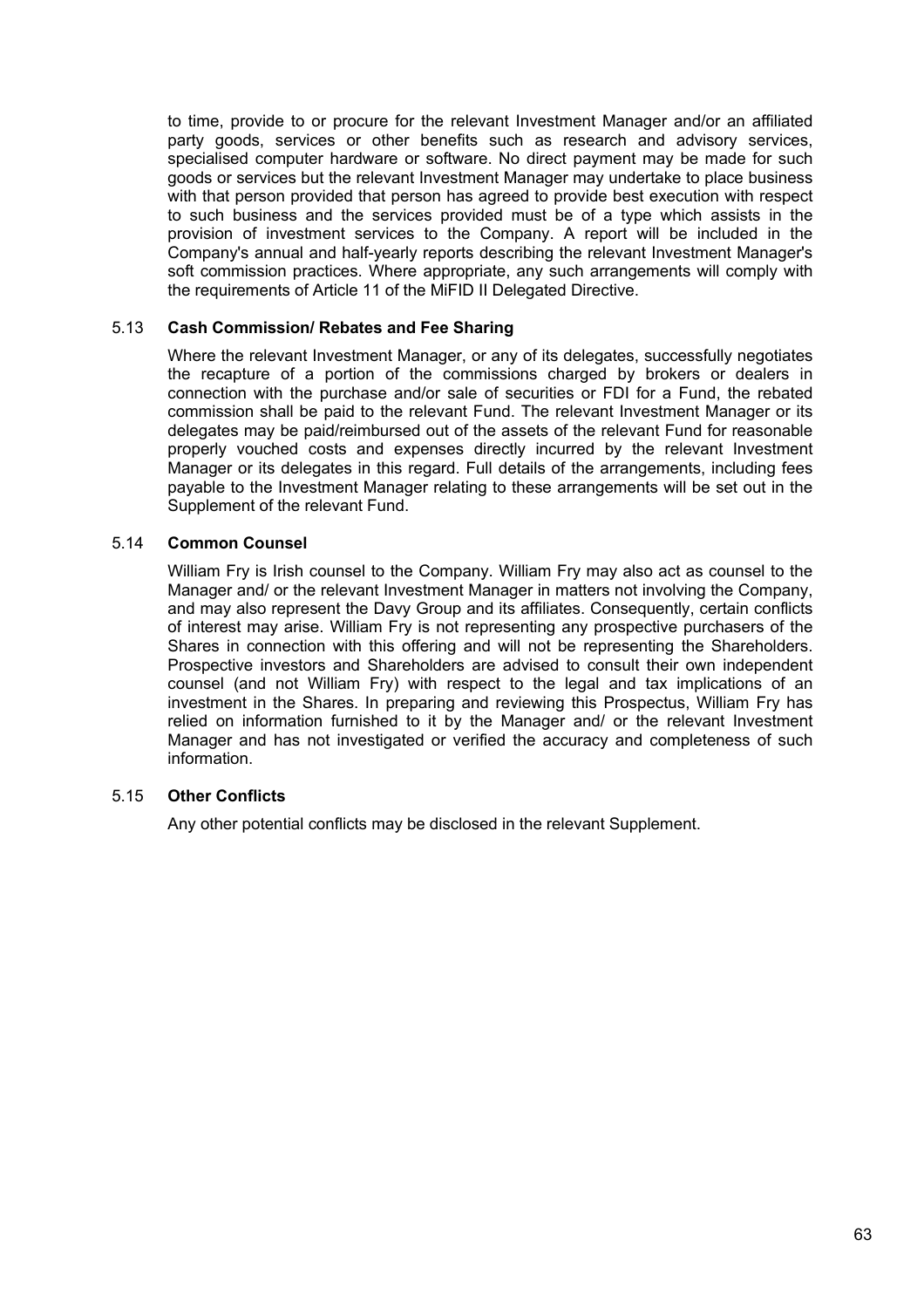# **6 SHARE DEALINGS**

 $\mathcal{L}_\mathcal{L} = \mathcal{L}_\mathcal{L} = \mathcal{L}_\mathcal{L} = \mathcal{L}_\mathcal{L} = \mathcal{L}_\mathcal{L} = \mathcal{L}_\mathcal{L} = \mathcal{L}_\mathcal{L} = \mathcal{L}_\mathcal{L} = \mathcal{L}_\mathcal{L} = \mathcal{L}_\mathcal{L} = \mathcal{L}_\mathcal{L} = \mathcal{L}_\mathcal{L} = \mathcal{L}_\mathcal{L} = \mathcal{L}_\mathcal{L} = \mathcal{L}_\mathcal{L} = \mathcal{L}_\mathcal{L} = \mathcal{L}_\mathcal{L}$ 

 $\mathcal{L}_\mathcal{L} = \mathcal{L}_\mathcal{L} = \mathcal{L}_\mathcal{L} = \mathcal{L}_\mathcal{L} = \mathcal{L}_\mathcal{L} = \mathcal{L}_\mathcal{L} = \mathcal{L}_\mathcal{L} = \mathcal{L}_\mathcal{L} = \mathcal{L}_\mathcal{L} = \mathcal{L}_\mathcal{L} = \mathcal{L}_\mathcal{L} = \mathcal{L}_\mathcal{L} = \mathcal{L}_\mathcal{L} = \mathcal{L}_\mathcal{L} = \mathcal{L}_\mathcal{L} = \mathcal{L}_\mathcal{L} = \mathcal{L}_\mathcal{L}$ 

## 6.1 **Subscription for Shares**

(a) General

Shares will first be issued on the first Dealing Day after expiry of the Initial Offer Period specified in the relevant Supplement at the Initial Issue Price as specified in the relevant Supplement. Thereafter Shares shall be issued at the Net Asset Value per Share (plus any Preliminary Charge and duties and charges)) on any Dealing Day.

The Directors may, in their absolute discretion and subject to the prior approval of the Depositary, agree to designate additional Dealing Days for the purchase of Shares relating to any Fund which will be open to all Shareholders, provided that all Shareholders will be notified in advance.

Where a Class of Shares is denominated in a currency other than the Base Currency of a Fund, that Class may be identified as hedged or unhedged as disclosed in the relevant Supplement. Where a Class is to be hedged, the Company shall employ the hedging policy as more particularly set out in the section entitled "Hedged Classes" above.

(b) Initial Account Opening Procedure

Prior to an initial application for Shares being made, an account must be opened with the Administrator. In order to open an account, an account opening form together with all required supporting documentation including in relation to antimoney laundering due diligence checks must be submitted to, reviewed and accepted by the Administrator. A signed account opening form together with all required supporting documentation must be returned to the Administrator. Once received, duly assessed and processed by the Administrator, the Administrator will provide confirmation of the account number to the authorised contact(s), following which dealing instructions may be placed. Subscription instructions and proceeds must not be forwarded until the account number is confirmed by the Administrator (which may take up to five (5) Business Days). Any subscription deal received as part of the account opening form will be rejected. Incomplete account opening forms (including where compulsory information and/or antimoney laundering verification documents have not been provided in advance) will be rejected and any subscription monies will be returned as the risk and cost of the investor.

(c) Applications for Shares

Applications for Shares may be made through the Administrator. Once the Administrator has provided confirmation of the account number, an application for Shares may be submitted by completing the Application Form along with all required anti-money laundering documentation which may be submitted in original form, by electronic means or by facsimile to the Administrator prior to the Dealing Deadline. Failure to provide the Application Form along with all required anti-money laundering documentation by such time may, at the discretion of the Directors, result in the compulsory redemption of the relevant Shares. The account number must be specified on all Application Forms.

Applications received by the Administrator prior to the Dealing Deadline for any Dealing Day will be processed on that Dealing Day. Any applications received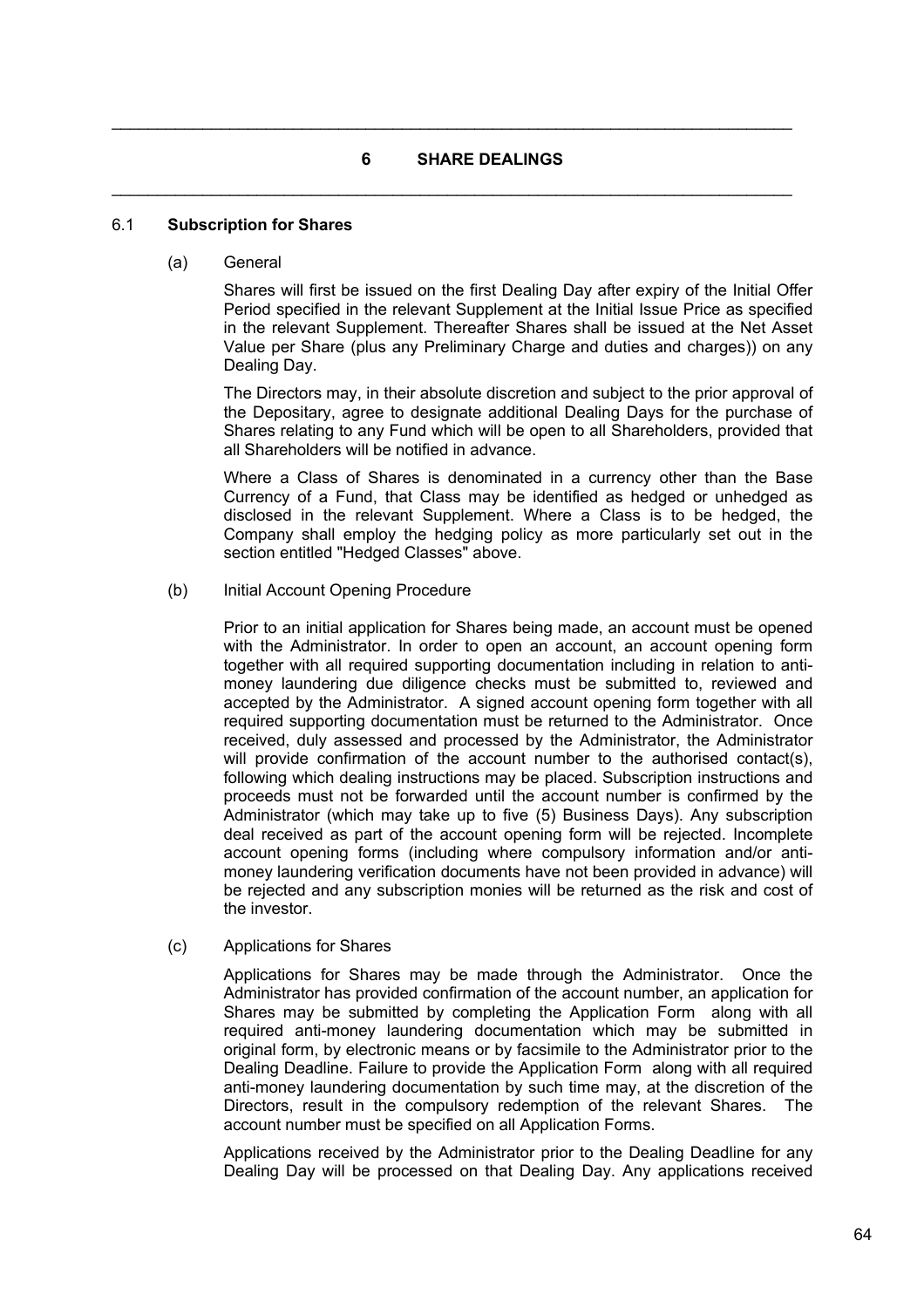after the Dealing Deadline for a particular Dealing Day will be processed on the following Dealing Day unless the Directors, in their absolute discretion, in exceptional circumstances, otherwise determine to accept one or more applications received after the Dealing Deadline for processing on that Dealing Day provided that such application(s) have been received prior to the Valuation Point for the particular Dealing Day (specifically before the close of business in the relevant market that closes first on the relevant Dealing Day).

Initial applications should be made using an Application Form obtained from the Administrator which may be submitted in original form, any other means at the discretion of the Directors, by electronic means or by fax or with the original form to follow promptly and signed.

All initial applications shall be subject to prompt transmission to the Administrator of such other papers (such as documentation relating to money laundering prevention checks) as may be required by the Directors or their delegate. In the case of subsequent applications submitted by electronic means or by fax, it shall not be necessary for the Company to subsequently receive the original Application Form provided that the Directors are satisfied that the appropriate controls and procedures are in place to comply with applicable anti-money laundering legislation and to ensure that any risk of fraud associated with the processing of transactions based on such means are adequately mitigated.

Amendments to a Shareholder's registration details and payment instructions will only be made following receipt of written or electronic instructions and appropriate original documentation from the relevant Shareholder.

Any applications submitted by electronic means must be in a form and method agreed by the Directors and the Administrator.

Applications will be irrevocable unless the Directors, or a delegate, otherwise agree.

The Application Form contains certain conditions regarding the application procedure for Shares in the Company and certain indemnities in favour of the Company, the relevant Fund, the Administrator, the Depositary and the other Shareholders for any loss suffered by them as a result of certain applicants acquiring or holding Shares.

(d) Fractions

Fractions of Shares will be issued where any part of the subscription monies for Shares represents less than the subscription price for one Share, provided however, that fractions shall not be less than 0.0001 of a Share. Subscription monies representing less than 0.0001 of a Share will be retained by the Company in order to defray administration costs.

## (e) Method of Payment and Collections Accounts

Subscription payments net of all bank charges should be paid by SWIFT or electronic transfer to the Collection Accounts. Other methods of payment are subject to the prior approval of the Directors or their delegates.

No interest will be paid in respect of payments received in circumstances where the application is received in advance of a Dealing Day or held over until a subsequent Dealing Day.

Upon receipt into the Collections Account, subscription monies will become the property of the relevant Fund and accordingly an investor will be treated as a general creditor of the relevant Fund during the period between receipt of subscription monies into the Collections Account and the issue of Shares.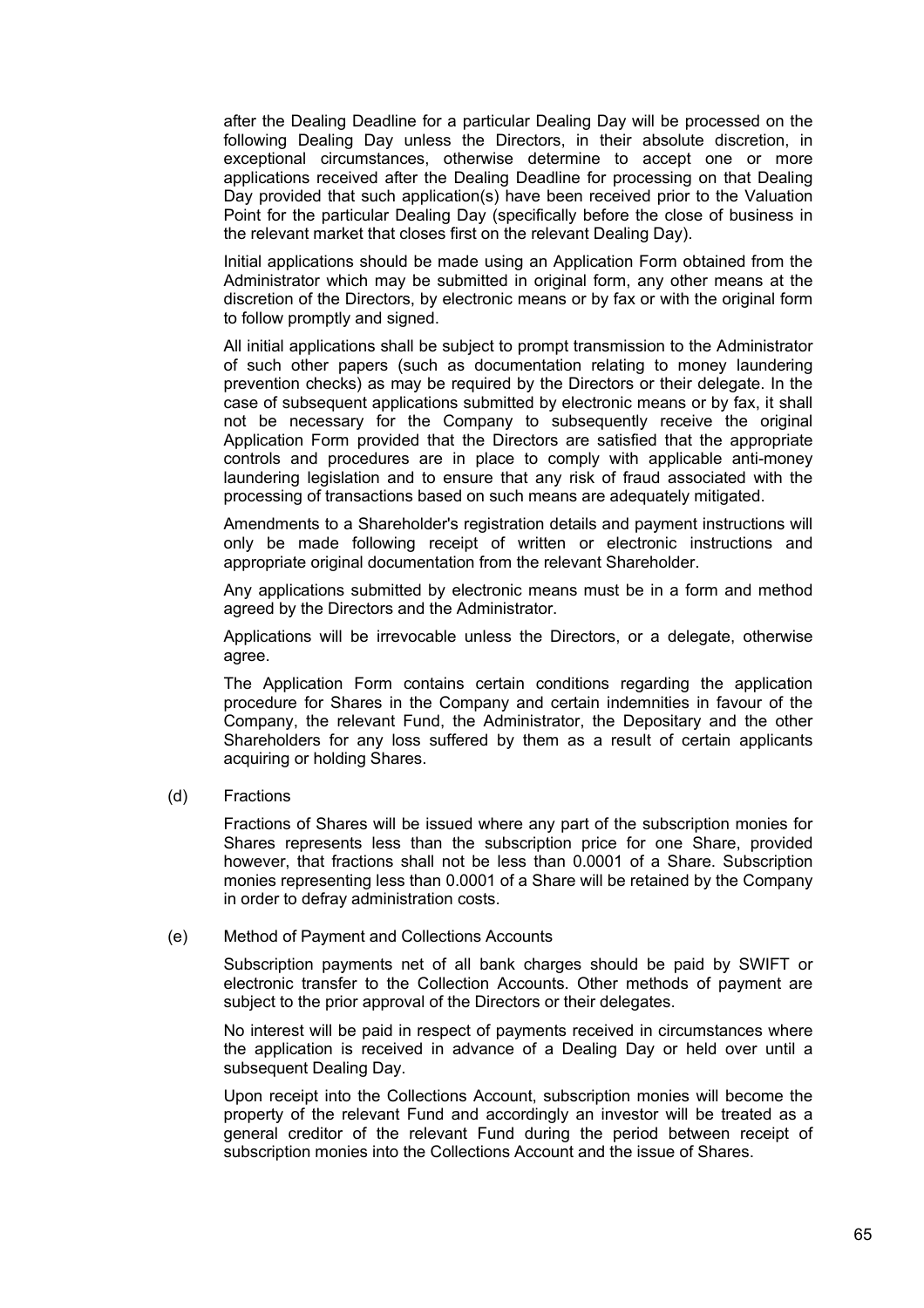(f) Currency of Payment

Subscription monies are payable in the denominated currency of the Share Class. However, the Company may accept payment in such other currencies as the Directors may agree at the prevailing exchange rate available to the Administrator. The cost and risk of converting currency will be borne by the investor.

In the case of Classes that are denominated in a currency other than the Base Currency and are identified as unhedged, a currency conversion will take place on subscription and also on redemptions, exchanges and distributors at prevailing exchange rates and the value of the Shares in the relevant Class will be subject to exchange rate risk in relation to the Base Currency. Please refer to the section of this Prospectus entitled "Risk Factors; Currency Risk" for more details.

(g) Timing of Payment

Payment in respect of subscription must be received in cleared funds into the Collections Account on or before the Settlement Date as outlined in the Supplement for the relevant Fund.

If payment in full in respect of the issue of Shares has not been received by the relevant time on the relevant Settlement Date, or in the event of non-clearance of funds, the allotment of Shares made in respect of such application may, at the discretion of the Directors, be cancelled, or, alternatively, the applicant may be charged interest together with an administration fee. In addition the Directors will have the right to sell all or part of the applicant's holdings of Shares in the Fund or any other Fund of the Company in order to meet those charges.

(h) Form of Shares and Confirmation of Ownership

Confirmation of each purchase of Shares will normally be sent to Shareholders within 5 Business Days of the purchase being made. Shares shall be issued in registered form only and title to Shares will be evidenced by written confirmation of entry of the investor's name on the Company's register of Shareholders and no certificates will be issued.

(i) In Specie Subscriptions

The Directors may, at their discretion, accept payment for Shares in a Fund by a transfer in specie of assets, the nature of which must comply with the investment objective, policy and restrictions of the relevant Fund and the value of which shall be determined by the Directors or their delegate, in accordance with the valuation principles governing the Company. Any prospective investor wishing to subscribe for Shares by a transfer in specie of assets will be required to comply with any administrative and other arrangements for the transfer specified by the Company, the Depositary or the Administrator. Any in specie transfer will be at the specific investor's risk and the costs of such a transfer will be borne by the specific investor. Shares will not be issued until the investments have been vested or arrangements are made to vest the investments with the Depositary or its subcustodian to the Depositary's satisfaction and the number of Shares to be issued will not exceed the amount that would be issued if the cash equivalent of the investments had been invested and the Depositary is satisfied that the terms of such exchange shall not be such as are likely to result in any material prejudice to the existing Shareholders.

(j) Minimum Initial and Additional Investment Amount and Minimum Shareholding **Requirements**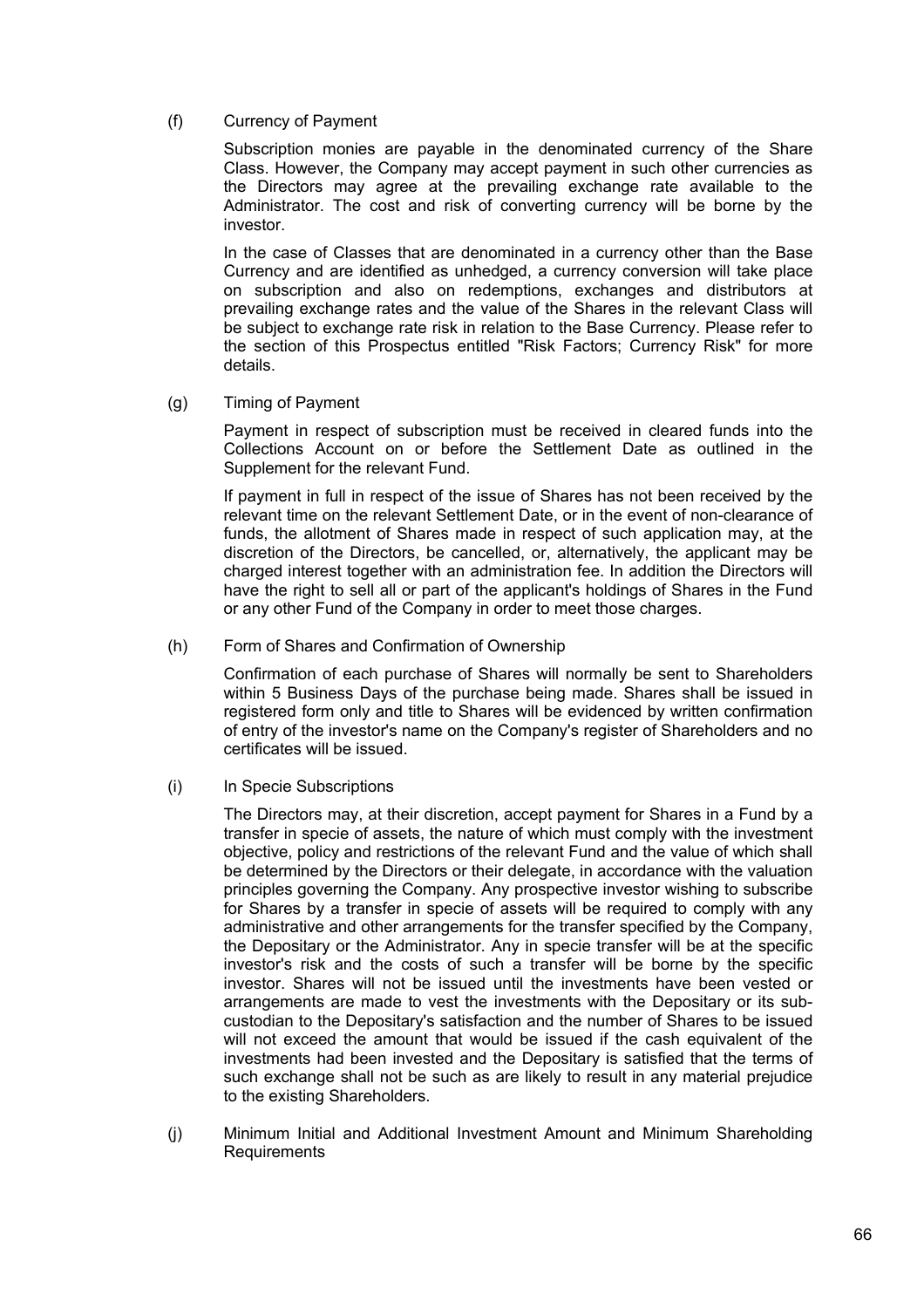The Minimum Initial Investment Amount, the Minimum Additional Investment Amount and the Minimum Shareholding of Shares of each Class of a Fund, if any, may vary and are set out in the Supplement for the relevant Fund. The Directors reserve the right from time to time to waive any requirements relating to the Minimum Initial Investment Amount, the Minimum Additional Investment Amount and the Minimum Shareholding as and when they determine at their reasonable discretion.

(k) Restrictions on Subscriptions

The Directors may reject any application in whole or in part without giving any reason for such rejection in which event the subscription monies or any balance thereof will, subject to applicable law, be returned without interest, expenses or compensation to the applicant by transfer to the applicant's designated account or by post at the applicant's cost and risk. For the avoidance of doubt, no interest will be payable on such amount before its return to the applicant.

The Directors may, in their sole and absolute discretion, determine that in certain circumstances, it is detrimental for existing Shareholders to accept an application for Shares in cash or in specie, representing more than 5% of the Net Asset Value of a Fund. In such case, the Directors may postpone the application and, in consultation with the relevant investor, either require such investor to stagger the proposed application over an agreed period of time, or establish an Investment Account outside the structure of the Company in which to invest the investor's subscription monies. Such Investment Account will be used to acquire the Shares over a pre-agreed time schedule. The investor shall be liable for any transaction costs or reasonable expenses incurred in connection with operating and monitoring any such Investment Account. Any applicable Preliminary Charge will be deducted from the subscription monies before the investment of the subscription monies commences.

Shares may not be issued or sold by the Company during any period when the calculation of the Net Asset Value of the relevant Fund is suspended in the manner described under "Suspension of Calculation of Net Asset Value" below.

(l) Anti-Dilution Levy

The Directors reserve the right to impose an Anti-Dilution Levy on a transaction basis in the case of net subscriptions as a percentage adjustment (to be communicated to the Administrator) on the value of the relevant subscription calculated for the purposes of determining a subscription price to reflect the impact of dealing costs relating to the acquisition or disposal of assets and to preserve the value of the underlying assets of the relevant Fund where they consider such a provision to be in the best interests of a Fund. Such amount will be added to the price at which Shares will be issued in the case of net subscription requests. Any such sum will be paid into the account of the relevant Fund.

(m) Ownership Restrictions

Any person who holds Shares in contravention of restrictions imposed by the Directors or, by virtue of his holding, is in breach of the laws and regulations of any applicable jurisdiction (for example, by reason of the Company becoming liable in the relevant jurisdiction of the Shareholder) or whose holding could, in the opinion of the Directors, cause the Company to incur any liability to taxation or to suffer any pecuniary disadvantage which it or the Shareholders or any or all of them might not otherwise have incurred or sustained or otherwise in circumstances which the Directors believe might be prejudicial to the interests of the Shareholders, shall indemnify the Company, the Manager, the relevant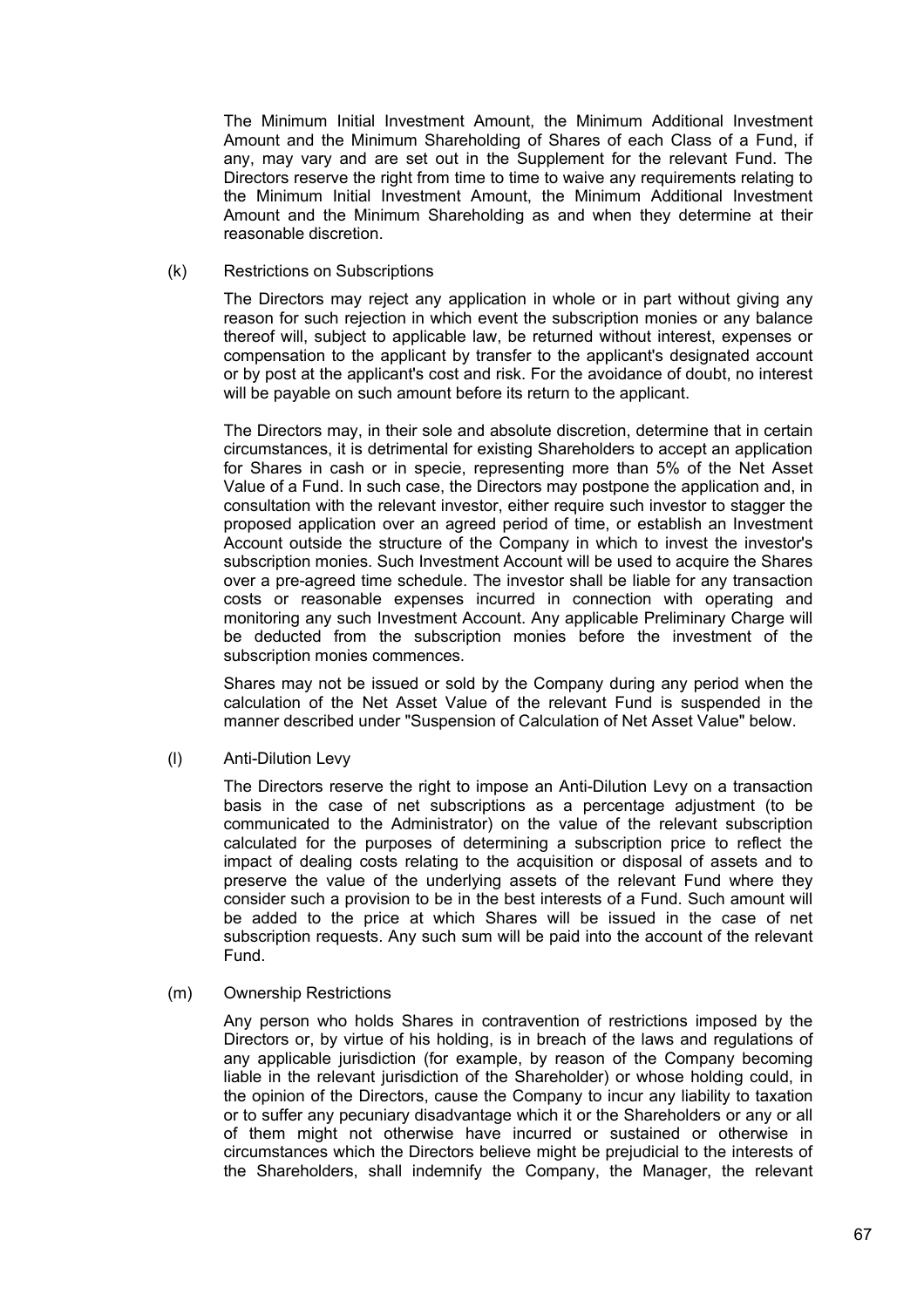Investment Manager, the Depositary, the Administrator and Shareholders for any loss suffered by it or them as a result of such person or persons acquiring or holding Shares in any Fund.

The Directors have power under the Constitution to compulsorily repurchase and/or cancel any Shares held or beneficially owned in contravention of any restrictions imposed by them or in breach of any law or regulation.

While Shares will generally not be issued or transferred to any U.S. Person, the Directors may authorise the purchase by or transfer to a U.S. Person in their discretion. The Directors will seek reasonable assurances that such purchase or transfer does not violate United States securities laws, e.g., will not require the Shares to be registered under the United States Securities Act of 1933 or the Company or any Fund to be registered under the United States Investment Company Act of 1940 or result in adverse tax consequences to the Company or to the non-US Shareholders. Each investor who is a U.S. Person will be required to provide such representations, warranties or documentation as may be required to ensure that these requirements are met prior to the issue of Shares.

The Company may reject in their discretion any application for Shares by or any transfer of Shares to any persons whose holding would result in "Benefit Plan Investors" as defined in Section 3(42) of the U.S. Employee Retirement Income Security Act of 1974, as amended ("ERISA") holding 25 per cent or more of the total value of any Fund or Class.

#### (n) Anti-Money Laundering and Counter Terrorist Financing Measures

Measures aimed at the prevention of money laundering and terrorist financing may require a detailed verification of the investor's identity, address and source of funds and where applicable the beneficial owner on a risk sensitive basis and the ongoing monitoring of the business relationship in order to comply with Irish law anti-money laundering obligations. Politically exposed persons ("PEPs"), an individual who is or has, at any time in the preceding year, been entrusted with prominent public functions, and immediate family members, or persons known to be close associates of such persons, must also be identified.

By way of example an individual may be required to produce an original certified copy of a passport or identification card together with evidence of his/her address such as one certified copy of evidence of his/her address dated within the last 3 months, i.e. utility bills or bank statements, date of birth and tax residence. In the case of corporate investors, such measures may require production of a certified copy of the certificate of incorporation (and any change of name), memorandum and articles of association (or equivalent), a certified copy of the corporate investor's authorised signatory list, the names, occupations, dates of birth and resident and business address of all directors. Depending on the circumstances of each application, a detailed verification might not be required where, for example, the application is made through a regulated financial intermediary located in a jurisdiction recognised by Ireland as having equivalent anti-money laundering protections.

The Administrator is regulated by the Central Bank, and must comply with the measures provided for in the Criminal Justice (Money Laundering and Terrorist Financing) Acts 2010 to 2021 which is aimed towards the prevention of money laundering. In order to comply with these anti-money laundering regulations, the Administrator will require from any subscriber or Shareholder a detailed verification of the identity of such subscriber or Shareholder, the identity of the beneficial owners of such subscriber or Shareholder, the source of funds used to subscribe for Shares, or other additional information which may be requested from any subscriber or Shareholder for such purposes from time to time. The Administrator reserves the right to request such information as is necessary to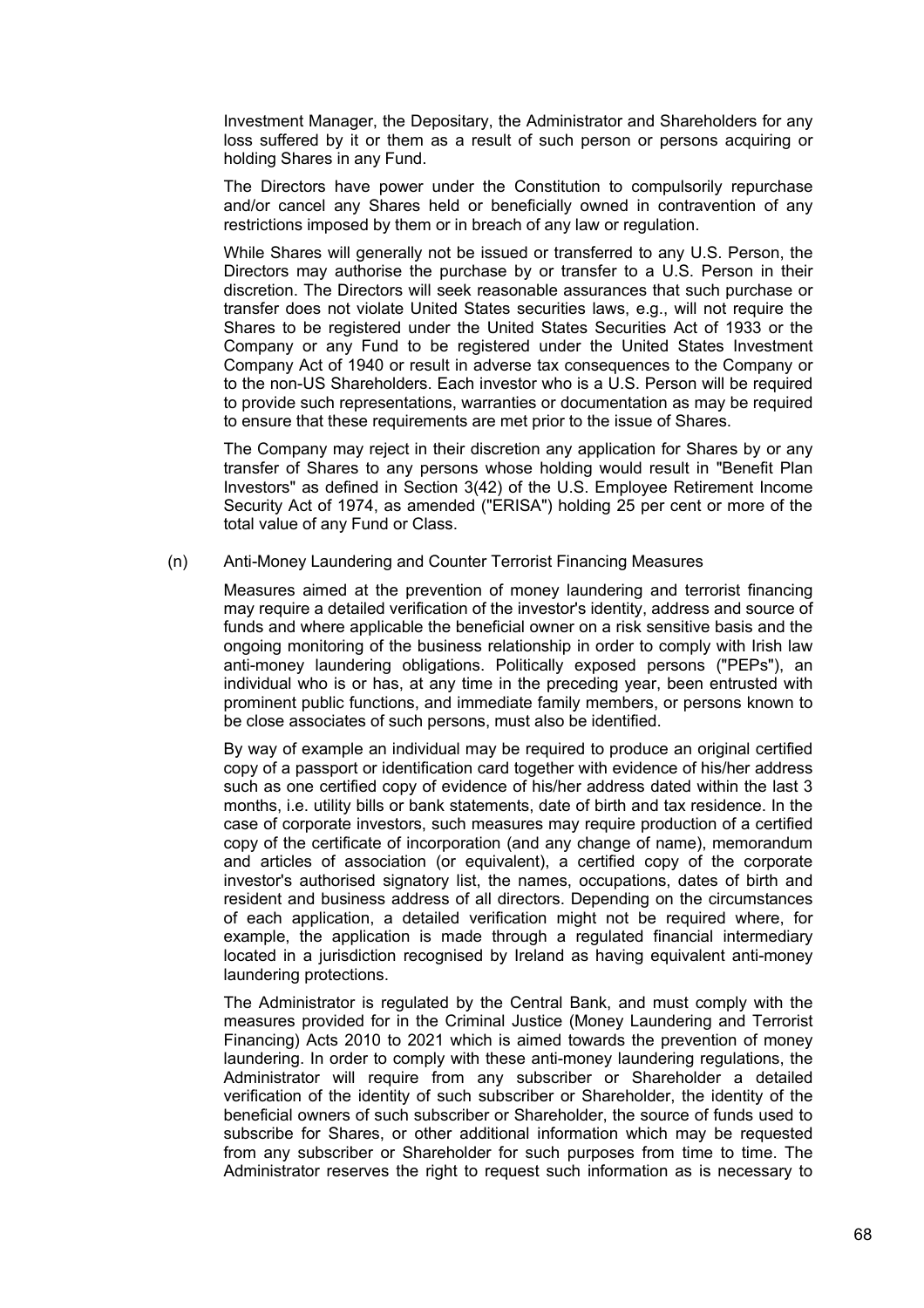verify the identity of an applicant and where applicable, the beneficial owner. The subscriber or Shareholder should note that the Administrator, in accordance with its anti-money laundering ("AML") procedures reserves the right to prohibit the movement of any monies if all due diligence requirements have not been met, or, if for any reason feels that the origin of the funds or the parties involved are suspicious. In the event that the movement of monies is withheld in accordance with the Administrator's AML procedures, the Administrator will strictly adhere to all applicable laws, and shall notify the Company as soon as professional discretion allows or as otherwise permitted by law.

None of the Company, the Directors, the Manager, the relevant Investment Manager or the Administrator shall be liable to the subscriber or Shareholder where an application for Shares is not processed or Shares are compulsorily repurchased or payment of repurchase proceeds is delayed in such circumstances.

(o) Data Protection

Prospective investors should note that, by virtue of making an investment in the Company and the associated interactions with the Company and its affiliates and delegates (including completing the Application Form, and including the recording of electronic communications or phone calls where applicable), or by virtue of providing the Company with personal information on individuals connected with the investor (for example directors, trustees, employees, representatives, shareholders, investors, clients, beneficial owners or agents) such individuals will be providing the Company and its affiliates and delegates with certain personal information which constitutes personal data within the meaning of the Data Protection Legislation.

The Company has prepared a Data Protection Disclosure Statement ("DPDS") outlining the Company's data protection obligations and the data protection rights of individuals under the Data Protection Legislation.

All new investors shall receive a copy of the DPDS as part of the process to subscribe for Shares in the Company.

The DPDS contains information on the following matters in relation to data protection:

- that investors will provide the Company with certain personal information which constitutes personal data within the meaning of the Data Protection Legislation;
- that the Company shall act as a data controller in respect of this personal data and the fact that affiliates and delegates, such as the Manager, the Administrator, the Investment Managers and the Distributor may act as data processors;
- a description of the lawful purposes for which the personal data may be used, namely (i) where this is necessary for the performance of the contract to purchase Shares in the Company; (ii) where this is necessary for compliance with a legal obligation to which the Company is subject; and/or (iii) where this is necessary for the purposes of the legitimate interests of the Company or a third party and such legitimate interests are not overridden by the individual's interests, fundamental rights or freedoms;
- details on the transmission of personal data, including (if applicable) to entities located outside the EEA;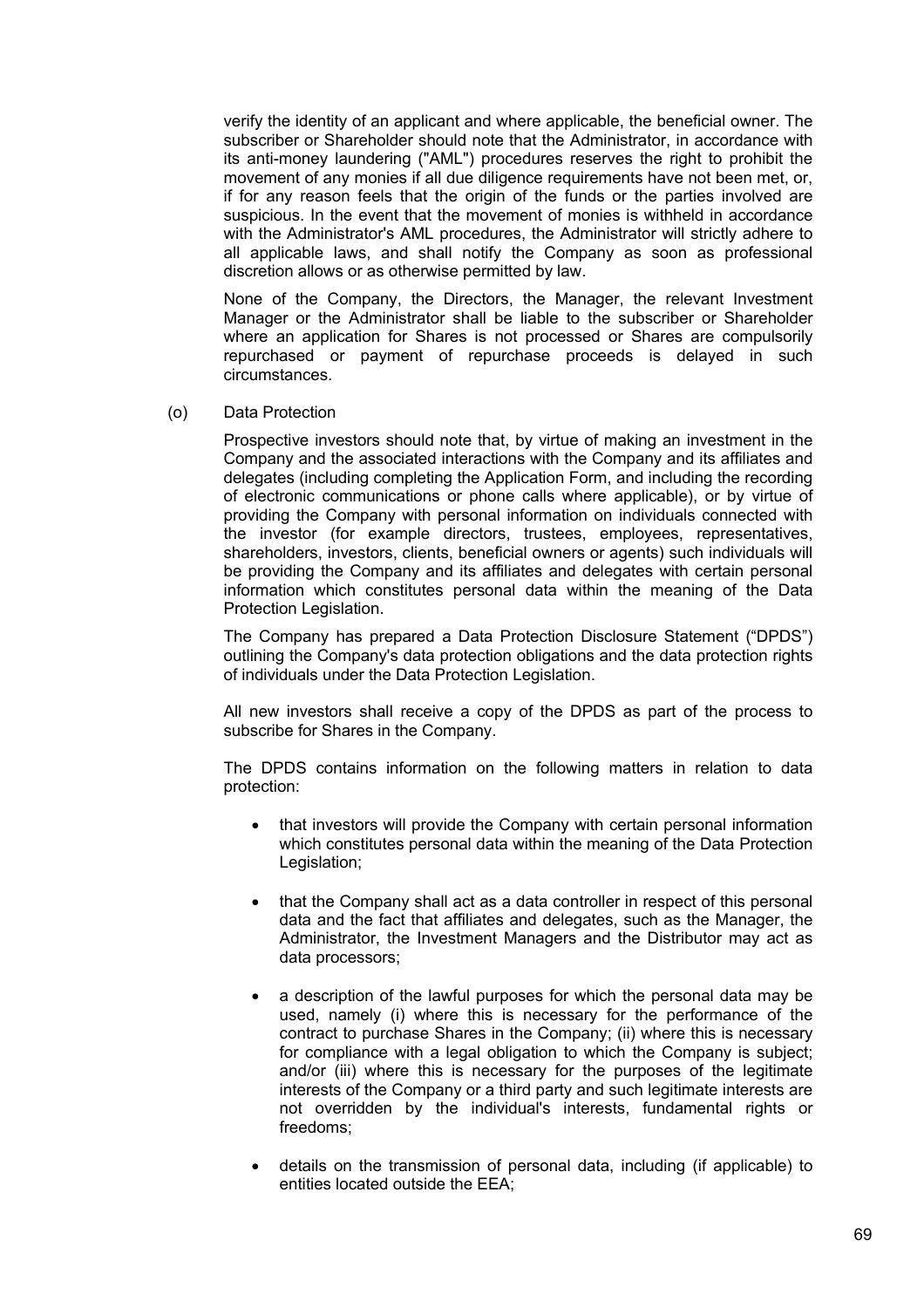- details of data protection measures taken by the Company;
- an outline of the various data protection rights of individuals as data subjects under the Data Protection Legislation;
- information on the Company's policy for retention of personal data;
- contact details for further information on data protection matters.

Given the specific purposes for which the Company envisages using personal data, under the provisions of the Data Protection Legislation, it is not anticipated that individual consent will be required for such use. However, as outlined in the DPDS, individuals have the right to object to the processing of their data where the Company has considered this to be necessary for the purposes of its or a third party's legitimate interests.

# 6.2 **Abusive Trading Practices**

The Company generally encourages Shareholders to invest in the Funds as part of a medium to long-term investment strategy.

The relevant Investment Manager, on behalf of the Company, seeks to deter and prevent certain trading practices, such as excessive short-term trading, sometimes referred to as "market timing" which may have a detrimental effect on the Funds and their Shareholders. To the extent that there is a delay between a change in the value of a Fund's investments, and the time when that change is reflected in the Net Asset Value of the Fund's Shares, the relevant Fund is exposed to the risk that investors may seek to exploit this delay by purchasing or redeeming Shares at Net Asset Values that do not reflect appropriate fair value prices. The relevant Investment Manager shall seek to deter and prevent this activity.

The relevant Investment Manager seeks to monitor Shareholder account activities in order to detect and prevent excessive and disruptive trading practices. The Company reserves the right to restrict or refuse any subscription or switching transaction if it considers the transaction may adversely affect the interests of a Fund or its Shareholders. If an application is rejected, the Administrator, at the risk of the applicant, will return the application monies or the balance thereof, at the cost and risk of the applicant and without interest, by bank transfer to the account from which it was paid

## 6.3 **Repurchase of Shares**

(a) General

Shareholders may redeem their Shares on a Dealing Day at the Repurchase Price which shall be the Net Asset Value per Share, less Repurchase Charge, if any and any applicable duties and charges (save during any period when the calculation of the Net Asset Value is suspended).

(b) Repurchase Requests

Requests for the repurchase of Shares should be made to the Administrator on behalf of the Company and may be submitted by any means required by the Directors or the Administrator, by electronic means or by fax with the original to follow promptly where so directed by the Administrator, and must be signed and should include such information as may be specified from time to time by the Directors or their delegate. Requests for the repurchase of Shares can be accepted by telephone. Requests for repurchase received prior to the Dealing Deadline for any Dealing Day will be processed on that Dealing Day. Any requests for repurchase received after the Dealing Deadline for a Dealing Day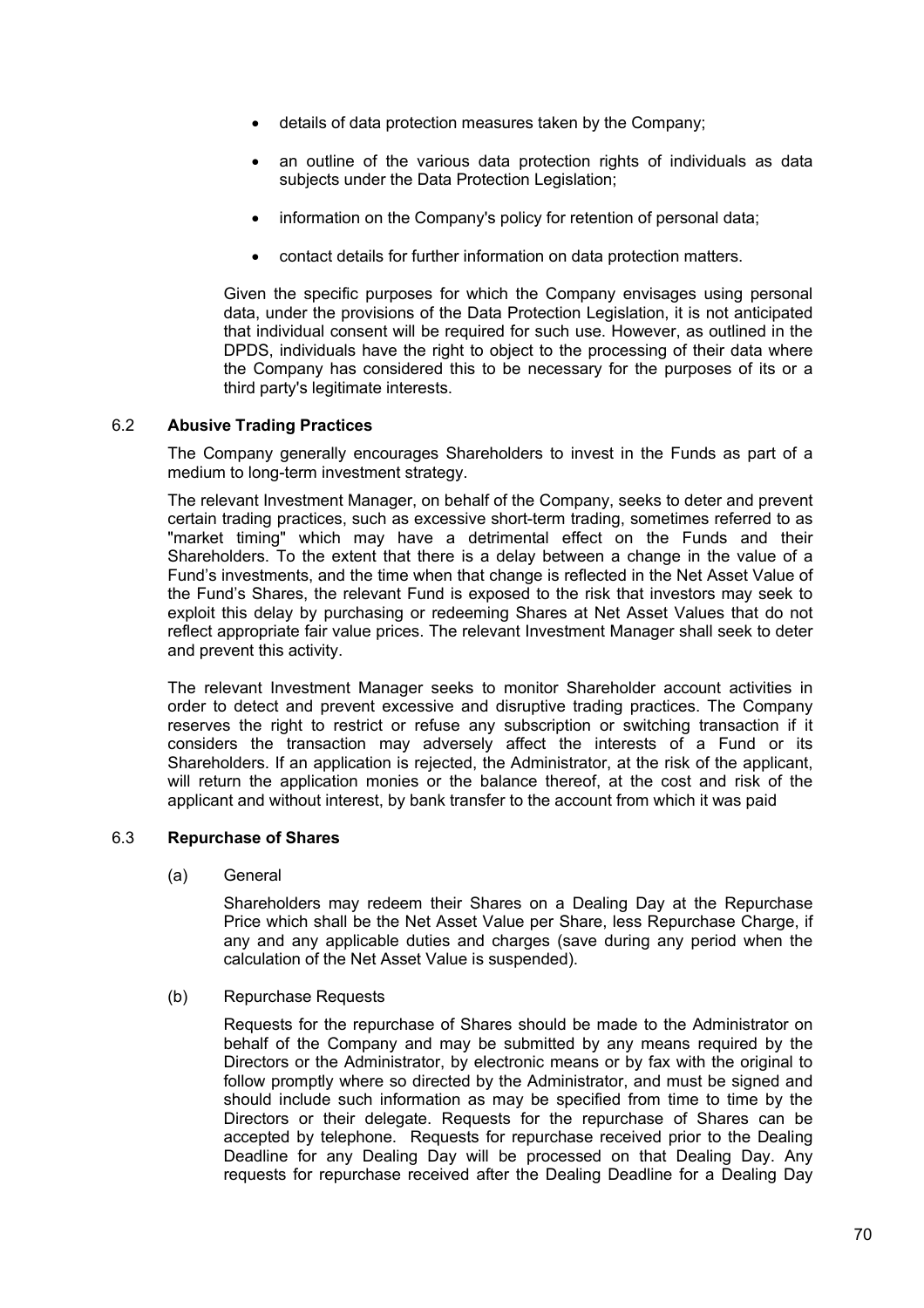will be processed on the next Dealing Day unless the Directors in their absolute discretion in exceptional circumstances, otherwise determine to accept one or more applications received after the Dealing Deadline for processing on that Dealing Day provided that such request(s) have been received prior to the Valuation Point for the particular Dealing Day (specifically before the close of business in the relevant market that closes first on the relevant Dealing Day).

Any requests for the repurchase of Shares submitted by electronic means must be in a form and method agreed by the Directors with the Administrator.

In the event of a Shareholder requesting a repurchase which would, if carried out, leave the Shareholder holding Shares having a Net Asset Value less than the Minimum Shareholding, the Company may, if it thinks fit, repurchase the whole of the Shareholder's holding.

If requested, the Directors may, in their absolute discretion and subject to the prior approval of the Depositary, agree to designate additional Dealing Days for the repurchase of Shares relating to any Fund which will be open to all Shareholders. Any such additional Dealing Days and Valuation Points designated shall be notified to all Shareholders in the relevant Fund in advance.

#### 6.4 **Liquidity Management Procedures**

The Company implements a range of liquidity risk management processes and procedures as set out below.

- (a) In accordance with the requirements of the Money Market Fund Regulation, the Company shall establish, implement and consistently apply prudent and rigorous liquidity management procedures for any Fund established as a Public Debt CNAV MMF or an LNAV MMF to ensure compliance with any liquidity thresholds applicable to such Funds. In particular, the Company shall consider applying (in the circumstances set out in Article 34(1) of the Money Market Fund Regulation) one or more of the measures permitted by Article 34(1) of the Money Market Fund Regulation, which (depending on the circumstances and notwithstanding anything else to the contrary in this Prospectus) may include:
	- (i) imposing liquidity fees on redemptions that adequately reflect the cost to the relevant Fund of achieving liquidity and ensure that Shareholders who remain in the relevant Fund are not unfairly disadvantaged when other Shareholders redeem their Shares during the period;
	- (ii) imposing restrictions on repurchases that limit the amount of Shares to be redeemed on any one Dealing Day to a maximum of 10% of the Shares in the relevant Fund for any period up to 15 Business Days;
	- (iii) imposing a suspension of redemptions for any period up to 15 Business Days; or
	- (iv) taking no immediate action other than fulfilling the obligation laid down in Article 24(2) of the Money Market Fund Regulation.
- (b) Method of Payment

The amount due on repurchase of Shares will be paid by electronic transfer to the relevant Shareholder's account of record on the initial Application Form in the currency of denomination of the relevant Class of Shares of the relevant Fund (or in such other currency as the Directors shall determine) by the Settlement Date.

In no event shall Repurchase Proceeds be paid until such papers as may be required by the Directors have been received from the investor and all of the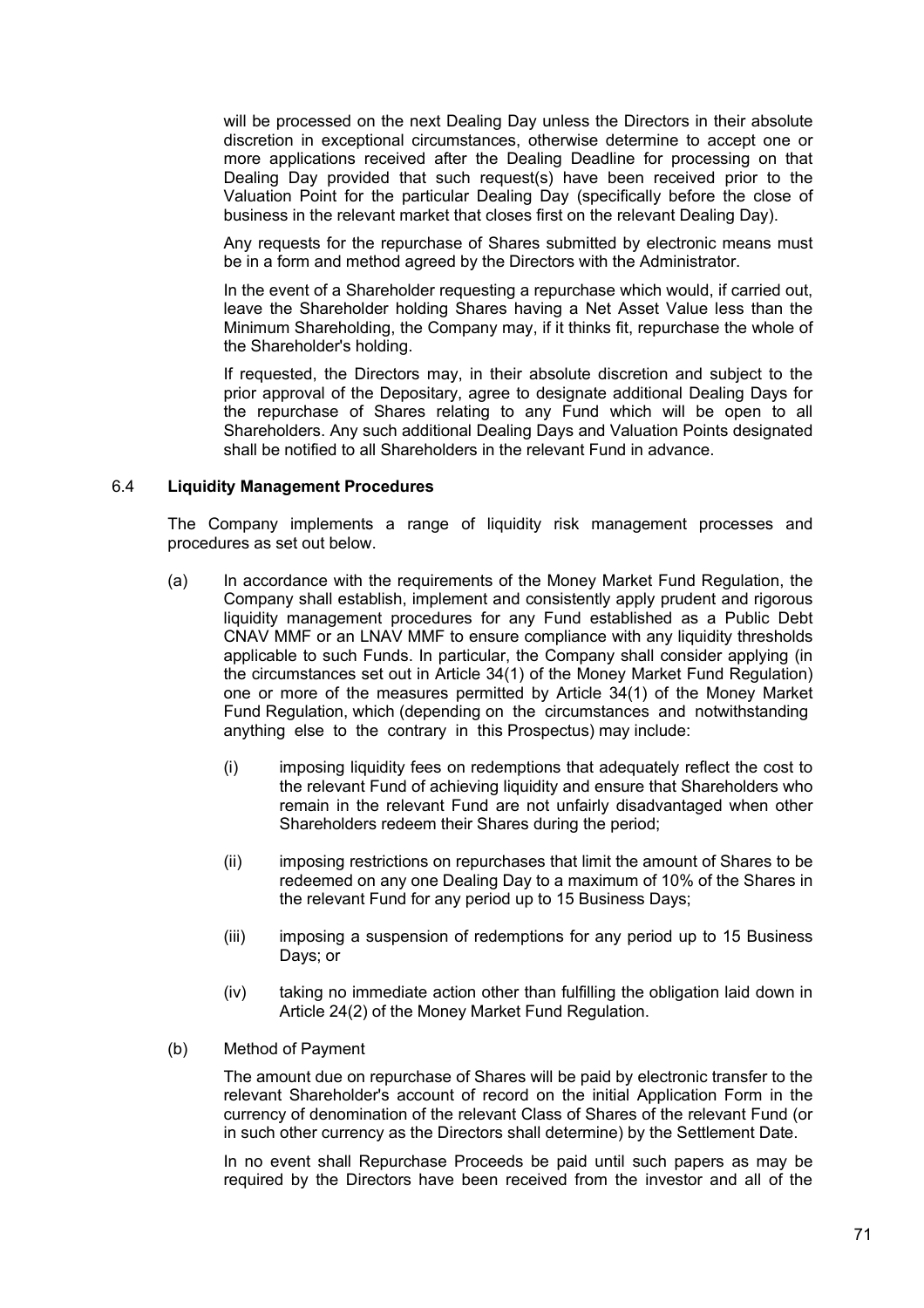necessary anti-money laundering checks have been carried out, verified and received in such form as required by the Administrator.

Amendments to a Shareholder's registration details and payment instructions will only be made following receipt of written instructions and appropriate documentation from the relevant Shareholder.

(c) Currency of Payment

Shareholders will normally be repaid in the denominated currency of the relevant Class. If however, a Shareholder requests to be repaid in any other freely convertible currency, the necessary foreign exchange transaction may be arranged by the Administrator (at its discretion) at prevailing exchange rates on behalf of and for the account, risk and expense of the Shareholder.

In the case of Classes that are denominated in a currency other than the Base Currency and are identified as unhedged, a currency conversion will take place on repurchase at prevailing exchange rates. Please refer to the section of this Prospectus entitled "Risk Factors; Currency Risk" for more details.

(d) Timing of Payment and Collections Account

Repurchase Proceeds will be paid in accordance with the provisions specified in the relevant Supplement.

Investors should note that any redemption proceeds being paid out by a Fund and held for any time in the Collections Account shall remain an asset of the relevant Fund until such time as the proceeds are released to the investor. This would include, for example, cases where redemption proceeds are temporarily withheld pending the receipt of any outstanding identity verification documents as may be required by the Company or the Administrator – enhancing the need to address these issues promptly so that the proceeds may be released. It should also be noted that the investor shall have ceased being considered a Shareholder and instead will rank as a general unsecured creditor of the Company.

(e) Withdrawal of Repurchase Requests

Requests for repurchase may not be withdrawn save with the written consent of the Directors or their delegate.

(f) Deferred Repurchases

If the number of Shares to be repurchased on any Dealing Day equals one tenth or more of the total number of Shares of a Fund in issue on that Dealing Day or one tenth or more of the Net Asset Value of a Fund the Directors or their delegate may at their discretion refuse to repurchase any Shares in excess of one tenth of the total number of Shares in issue or one tenth of the Net Asset Value as aforesaid and, if they so refuse, the requests for repurchase on such Dealing Day shall be reduced pro rata and Shares which are not repurchased by reason of such refusal shall be treated as if a request for repurchase had been made in respect of each subsequent Dealing Day until all Shares to which the original request related have been repurchased. Repurchase requests which have been carried forward from an earlier Dealing Day shall (subject always to the foregoing limits) be complied with in priority to later requests.

(g) In Specie Repurchases

The Directors may, with the consent of the individual Shareholders, satisfy any request for repurchase of Shares by the transfer to those Shareholders of assets of the relevant Fund having a value equal to the Repurchase Price for the Shares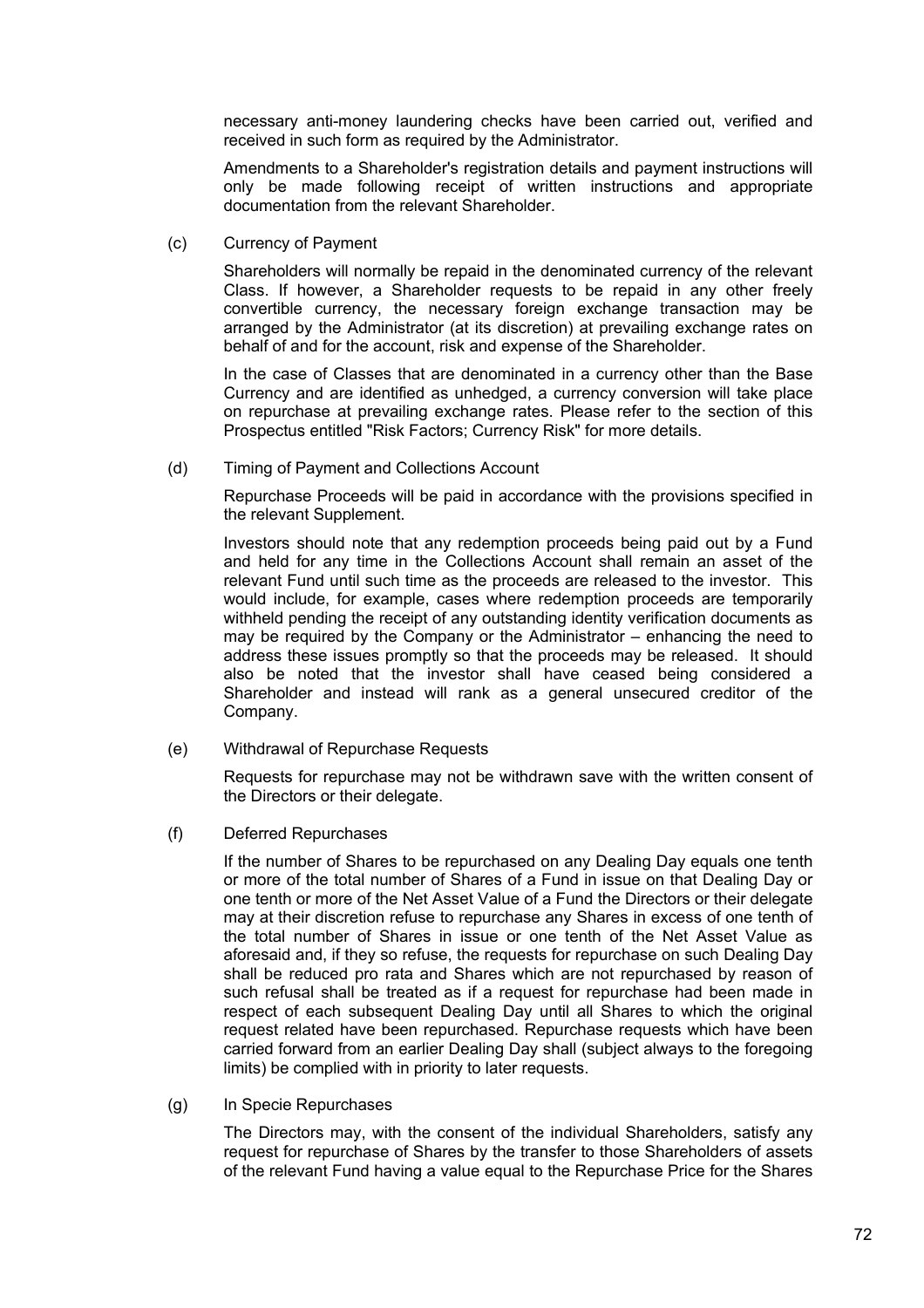repurchased as if the Repurchase Proceeds were paid in cash less any Repurchase Charge and other expenses of the transfer.

A determination to provide repurchase in specie may be solely at the discretion of the Directors where the repurchasing Shareholder requests repurchase of a number of Shares that represents 5% or more of the Net Asset Value of the relevant Fund provided that any such Shareholder requesting repurchase shall be entitled to request the sale of any asset or assets proposed to be distributed in specie and the distribution to such Shareholder of the cash proceeds of such sale less the costs of such sale which shall be borne by the relevant Shareholder.

The nature and type of assets to be transferred in kind to each Shareholder shall be determined by the Directors (subject to the approval of the Depositary as to the allocation of assets) on such basis as the Directors in their discretion shall deem equitable and not prejudicial to the interests of the remaining Shareholders in the relevant Fund or Class.

(h) Anti-Dilution Levy

The Directors reserve the right to impose an Anti-Dilution Levy in the case of net repurchases on a transaction basis as a percentage adjustment (to be communicated to the Administrator) on the value of the relevant repurchase calculated for the purposes of determining a Repurchase Price to reflect the impact of dealing costs relating to the acquisition or disposal of assets and to preserve value of the underlying assets of the Fund where they consider such a provision to be in the best interests of a Fund. Such amount will be deducted from the price at which Shares will be repurchased in the case of net repurchase requests. Any such sum will be paid into the account of the Fund.

#### (i) Compulsory Repurchase of Shares/Deduction of Tax

Shareholders are required to notify the Administrator immediately if they become U.S. Persons or persons who are otherwise subject to restrictions on ownership as set out in this Prospectus and such Shareholders may be required to sell or transfer their Shares. The Company may repurchase any Shares which are or become owned, directly or indirectly, by or for the benefit of any person in breach of any restrictions on ownership from time to time as set out in this Prospectus or if the holding of Shares by any person is unlawful or is likely to result or results in any tax, fiscal, legal, regulatory, pecuniary liability or disadvantage or material administrative disadvantage to the Company, the Shareholders as a whole or any Fund or Class. The Company may also repurchase any Shares held by any person who holds less than the Minimum Shareholding or who does not, within seven days of a request by or on behalf of the Directors, supply any information or declaration required under the terms hereof to be furnished. The Company may apply the proceeds of such compulsory redemption in the discharge of any taxation or withholding tax arising as a result of the holding or beneficial ownership of Shares by a Shareholder including any interest or penalties payable thereon.

When a repurchase request has been submitted by an investor who is or is deemed to be an Irish Resident or a person Ordinarily Resident in Ireland or is acting on behalf of an Irish Resident or person Ordinarily Resident in Ireland, the Company shall deduct from the Repurchase Proceeds an amount which is equal to the tax payable by the Company to the Revenue Commissioners in respect of the relevant transaction. The attention of investors in relation to the section of this Prospectus entitled "Taxation" and in particular the section headed "Irish Taxation" which details circumstances in which the Company shall be entitled to deduct from payments to Shareholders who are Irish Resident or Irish Ordinarily Resident amounts in respect of liability to Irish taxation including any penalties and interest thereon and/or compulsorily repurchase Shares to discharge such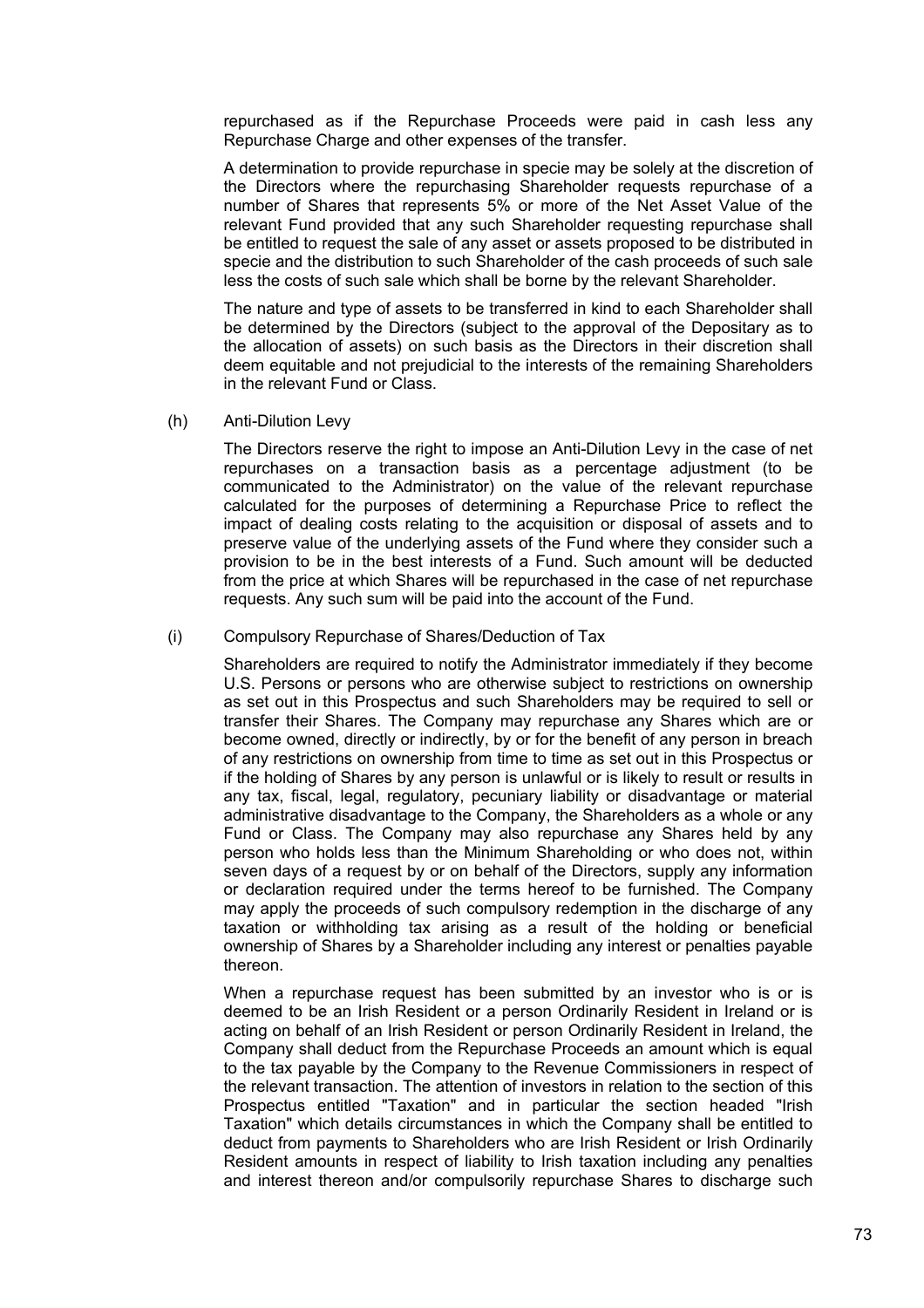liability. Relevant Shareholders will be required to indemnify and keep the Company indemnified against loss arising to the Company by reason of the Company becoming liable to account for such tax on the happening of an event giving rise to a charge to taxation.

(j) Total Repurchase of Shares/Termination of Funds

All of the Shares of any Class or any Fund may be repurchased:

- (i) if at any time the Net Asset Value of the relevant Fund shall be less than the Minimum Fund Size or the Minimum Share Class Size (if any) determined by the Directors in respect of that Fund or Class and set out in the relevant Supplement; or
- (ii) on the giving by the Company of not less than twenty-one Clear Days' notice expiring on a Dealing Day to Shareholders of the relevant Fund or Class of its intention to repurchase such Shares; or
- (iii) if the holders of 75% in value of the relevant Class or Fund resolve at a meeting of the Shareholders duly convened and held that such Shares should be repurchased.

The Directors may resolve in their absolute discretion to retain sufficient monies prior to effecting a total repurchase of Shares to cover the costs associated with the subsequent termination of a Fund or Class or the liquidation of the Company.

Please refer also to section 10.3(o) for a summary of provisions in the Constitution in relation to the circumstances where a Fund may be terminated in relation to procedures for the winding up of the Company.

### 6.5 **Exchange of Shares**

(a) Exchanges

Shareholders will be able to apply to exchange on any Dealing Day all or part of their holding of Shares of any Class of any Fund (the "Original Class") for Shares of another Class which are being offered at that time (the "New Class") (such Class being of the same Fund or another Fund), provided that all the criteria for applying for Shares in the New Class have been met and that notice is given to the Administrator on or prior to the Dealing Deadline for the relevant Dealing Day. The Directors may however at their discretion in exceptional circumstances agree to accept requests for exchange received after the relevant Dealing Deadline provided they are received prior to the relevant Valuation Point (specifically before the close of business in the relevant market that closes first on the relevant Dealing Day). The general provisions and procedures relating to the issue and repurchase of Shares will apply equally to exchanges, save in relation to charges payable, details of which are set out below and in the relevant Supplement.

When requesting the exchange of Shares as an initial investment in a Fund, Shareholders should ensure that the value of the Shares exchanged is equal to, or exceeds, the Minimum Initial Investment Amount for the relevant New Class specified in the Supplement for the relevant Fund. In the case of an exchange of a partial holding only, the value of the remaining holding must also be at least equal to the Minimum Shareholding for the Original Class.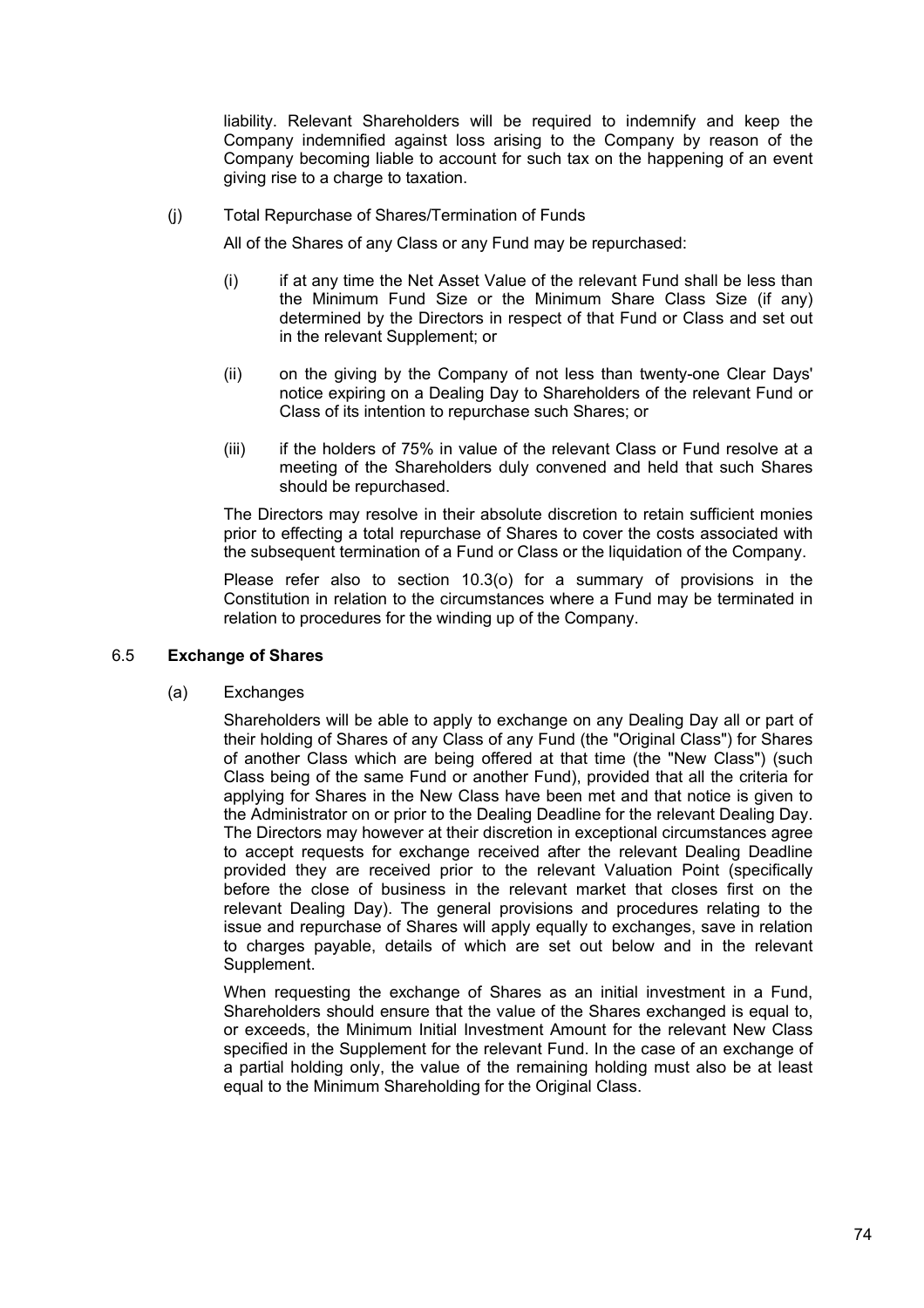The number of Shares of the New Class to be issued will be calculated in accordance with the following formula:

# **S = [R x (RP x ER)] – F**

 **SP** 

where:

- **R** = the number of Shares of the Original Class to be exchanged;
- **S** = the number of Shares of the New Class to be issued;
- **RP** = the Repurchase Price per Share of the Original Class as at the Valuation Point for the relevant Dealing Day;
- **ER** = in the case of an exchange of Shares designated in the same Base Currency, the value of ER is 1. In any other case, the value of ER is the currency conversion factor determined by the Directors at the Valuation Point for the relevant Dealing Day as representing the effective rate of exchange applicable to the transfer of assets relating to the Original and New Classes of Shares after adjusting such rate as may be necessary to reflect the effective costs of making such transfer;
- **SP** = the subscription price per Share of the New Class as at the Valuation Point for the applicable Dealing Day; and
- **F** = the Exchange Charge (if any) payable on the exchange of Shares.

Where there is an exchange of Shares, Shares of the New Class will be allotted and issued in respect of and in proportion to the Shares of the Original Class in the proportion S to R.

An Exchange Charge of up to 2% of the Repurchase Price of the Shares being exchanged may be charged by the Company on the exchange of Shares. Details of any Exchange Charge will be set out in the relevant Supplement.

Exchange requests may not be withdrawn save with the written consent of the Company or its authorised agent.

(b) Restrictions on Exchange

Shares may not be exchanged for Shares of a different Class during any period when the calculation of the Net Asset Value of the relevant Fund or Funds is suspended in the manner described under "Suspension of Calculation of Net Asset Value" below. Applicants for exchange of Shares will be notified of such postponement and, unless withdrawn, their applications will be considered as at the next Dealing Day following the ending of such suspension. Applicants exchanging Shares via the Distributor or a Sub-Distributor (as the case may be) must contact directly the Distributor or the Sub-Distributor for arrangements regarding exchanges to be made or pending during such suspension period. Applications made or pending during such suspension period via the Distributor or a Sub-Distributor as the case may be, unless withdrawn, will be considered as at the next Dealing Day following the end of such suspension.

The Directors may, at their discretion, refuse to effect an exchange request without giving any reason for such refusal. In addition, restrictions may apply on making exchanges between certain Classes as may be set out in the relevant Supplement(s).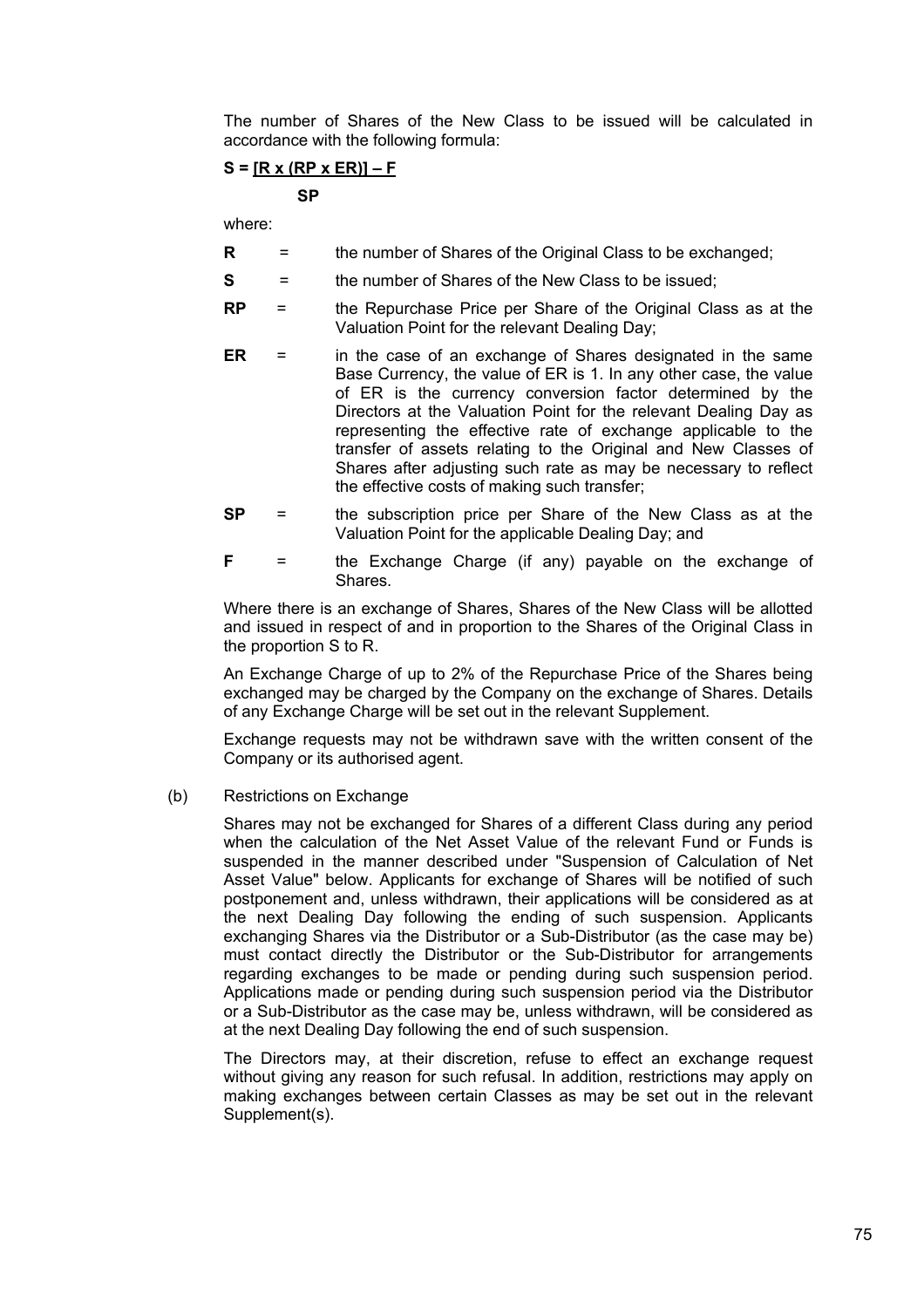### 6.6 **Transfer of Shares**

Shares are freely transferable and may be transferred in writing in a form approved by the Directors and signed by (or, in the case of a transfer by a body corporate, signed on behalf of or sealed by) the transferee and the transferor. Prior to the registration of any transfer, transferees, who are not existing Shareholders, must complete an Application Form and provide any other documentation (e.g. as to identity) reasonably required by the Company or the Administrator. In the case of the death of one of joint Shareholders, the survivor or survivors will be the only person or persons recognised by the Company as having any title to or interest in the Shares registered in the names of such joint Shareholders.

The Directors in their absolute discretion and without assigning any reason therefor may decline to register any transfer of a Share to (i) a U.S. Person (unless permitted under certain exceptions under the laws of the United States) or; (ii) any person who does not clear such money laundering checks as the Directors may determine; or (iii) any person who appears to be in breach of any law or requirement of any country or government authority or by virtue of which such person is not qualified to hold such Shares; or (iv) any person or persons in circumstances (whether directly or indirectly affecting such person or persons, and whether taken alone or in conjunction with any other person or persons, connected or not, or any other circumstances appearing to the Directors to be relevant) which, in the opinion of the Directors, might result in the Company incurring any liability to taxation or suffering any other pecuniary legal or material administrative disadvantages or being in breach of any law or regulation which the Company might not otherwise have incurred, suffered or breached; or  $(v)$  an individual under the age of 18 (or such other age as the Directors may think fit) or of unsound mind; or (vi) any person unless the transferee of such Shares would, following such transfer, be the holder of Shares equal to or greater than the Minimum Initial Investment Amount (where relevant); or (vii) any person in circumstances where as a result of such transfer the transferor or transferee would hold less than the Minimum Shareholding; or (viii) any person where in respect of such transfer any payment of taxation remains outstanding.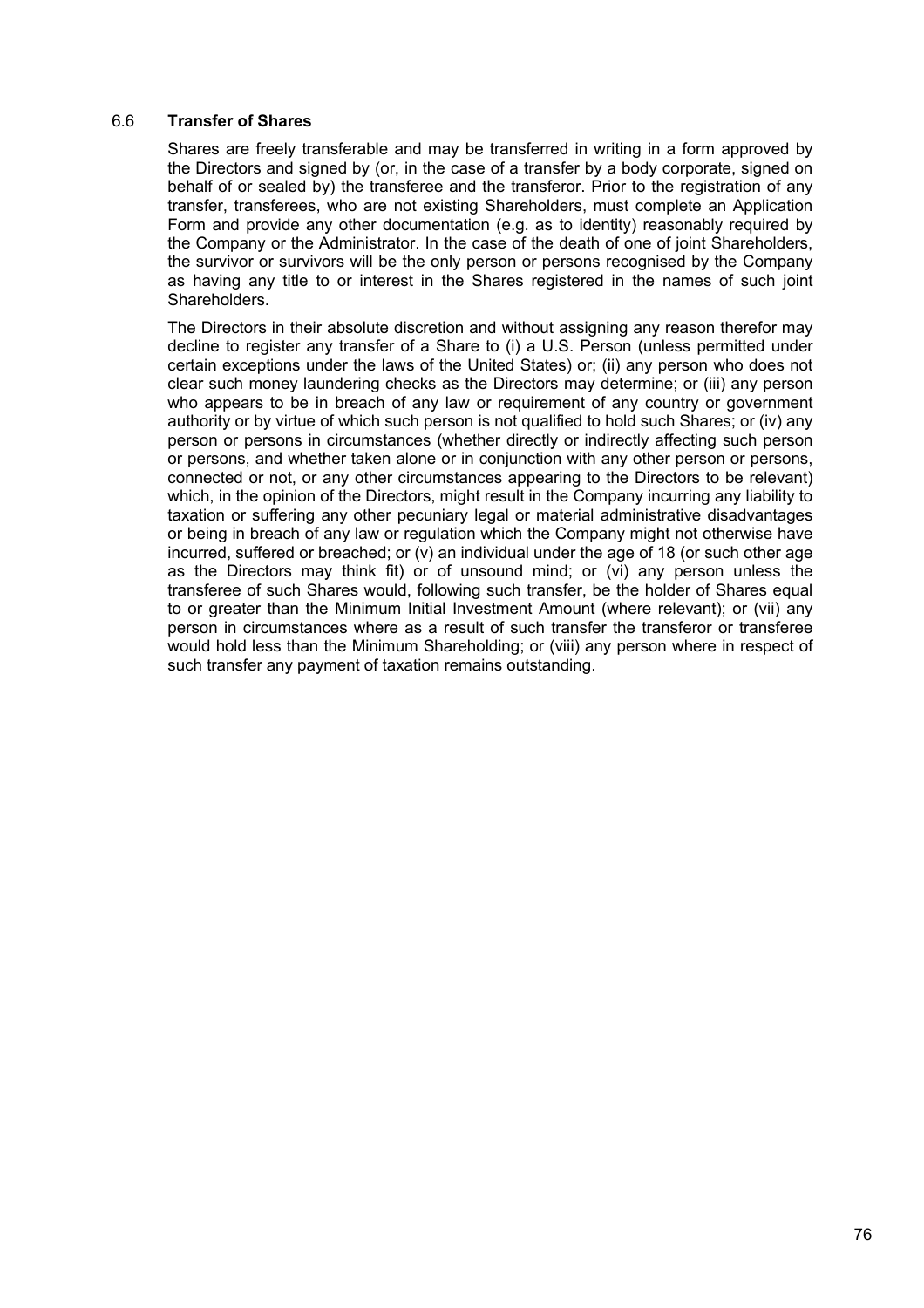# **7 VALUATION OF ASSETS**

 $\mathcal{L}_\mathcal{L} = \mathcal{L}_\mathcal{L} = \mathcal{L}_\mathcal{L} = \mathcal{L}_\mathcal{L} = \mathcal{L}_\mathcal{L} = \mathcal{L}_\mathcal{L} = \mathcal{L}_\mathcal{L} = \mathcal{L}_\mathcal{L} = \mathcal{L}_\mathcal{L} = \mathcal{L}_\mathcal{L} = \mathcal{L}_\mathcal{L} = \mathcal{L}_\mathcal{L} = \mathcal{L}_\mathcal{L} = \mathcal{L}_\mathcal{L} = \mathcal{L}_\mathcal{L} = \mathcal{L}_\mathcal{L} = \mathcal{L}_\mathcal{L}$ 

 $\mathcal{L}_\mathcal{L} = \mathcal{L}_\mathcal{L} = \mathcal{L}_\mathcal{L} = \mathcal{L}_\mathcal{L} = \mathcal{L}_\mathcal{L} = \mathcal{L}_\mathcal{L} = \mathcal{L}_\mathcal{L} = \mathcal{L}_\mathcal{L} = \mathcal{L}_\mathcal{L} = \mathcal{L}_\mathcal{L} = \mathcal{L}_\mathcal{L} = \mathcal{L}_\mathcal{L} = \mathcal{L}_\mathcal{L} = \mathcal{L}_\mathcal{L} = \mathcal{L}_\mathcal{L} = \mathcal{L}_\mathcal{L} = \mathcal{L}_\mathcal{L}$ 

# 7.1 **Calculation of Net Asset Value**

The Net Asset Value of a Fund shall be expressed in the Base Currency or in such other currency as the Directors may determine either generally or in relation to a particular Class or in a specific case, and shall be calculated by ascertaining the value of the assets of the Fund and deducting from such value the liabilities of the Fund as at the Valuation Point for such Dealing Day.

In the event that the Shares of any Fund are further divided into Classes, the Net Asset Value per Class shall be determined by notionally allocating the Net Asset Value of the Fund amongst the Classes making such adjustments for subscriptions, redemptions, fees, dividend accumulation or distribution of income and the expenses, liabilities or assets attributable to each such Class (including the profit and loss (realised and unrealised) on and the costs of the currency hedging transactions (including any administrative costs arising from additional risk management) will accrue solely to that Class) and any other factor differentiating the Classes determined by the Directors. The Net Asset Value of the Fund, as allocated between each Class, shall be divided by the number of Shares of the relevant Class which are in issue or deemed to be in issue and rounding the result mathematically to four decimal places as determined by the Directors or such other number of decimal places as may be determined by the Directors from time to time.

The Net Asset Value per Share of a Fund or Class will be calculated by dividing the Net Asset Value of the Fund or Class as appropriate by the number of Shares in the Fund then in issue or deemed to be in issue as at the Valuation Point for such Dealing Day and rounding the result mathematically to four decimal places or such other number of decimal places as may be determined by the Directors from time to time.

The Constitution provides for the correct allocation of assets and liabilities amongst each Fund. The Constitution provides for the method of valuation of the assets and liabilities of each Fund and of the Net Asset Value of each Fund. The assets and liabilities of a Fund will be valued at the Valuation Point as follows:-

- (a) Assets listed or traded on a recognised exchange (other than those referred to at (e) below) for which market quotations are readily available shall be valued at the last traded price. Where a security is listed or dealt in on more than one recognised exchange, the relevant exchange or market shall be the principal or main stock exchange or market on which the security is listed or dealt on or the exchange or market which the Directors determine provides the fairest criteria in determining a value for the relevant investment. Assets listed or traded on a recognised exchange, but acquired or traded at a premium or at a discount outside or off the relevant exchange or market may be valued taking into account the level of premium or discount at the Valuation Point provided that the Depositary shall be satisfied that the adoption of such a procedure is justifiable in the context of establishing the probable realisation value of the security.
- (b) The value of any instrument or security which is not quoted, listed or dealt in on a recognised exchange, or which is so quoted, listed or dealt but for which no such quotation or value is available, or the available quotation or value is not representative of the fair market value, shall be the probable realisation value as estimated with care and good faith by (i) the Directors or (ii) a competent person, firm or corporation (including the relevant Investment Manager) selected by the Directors and approved for the purpose by the Depositary or (iii) any other means provided that the value is approved by the Depositary and in the case of an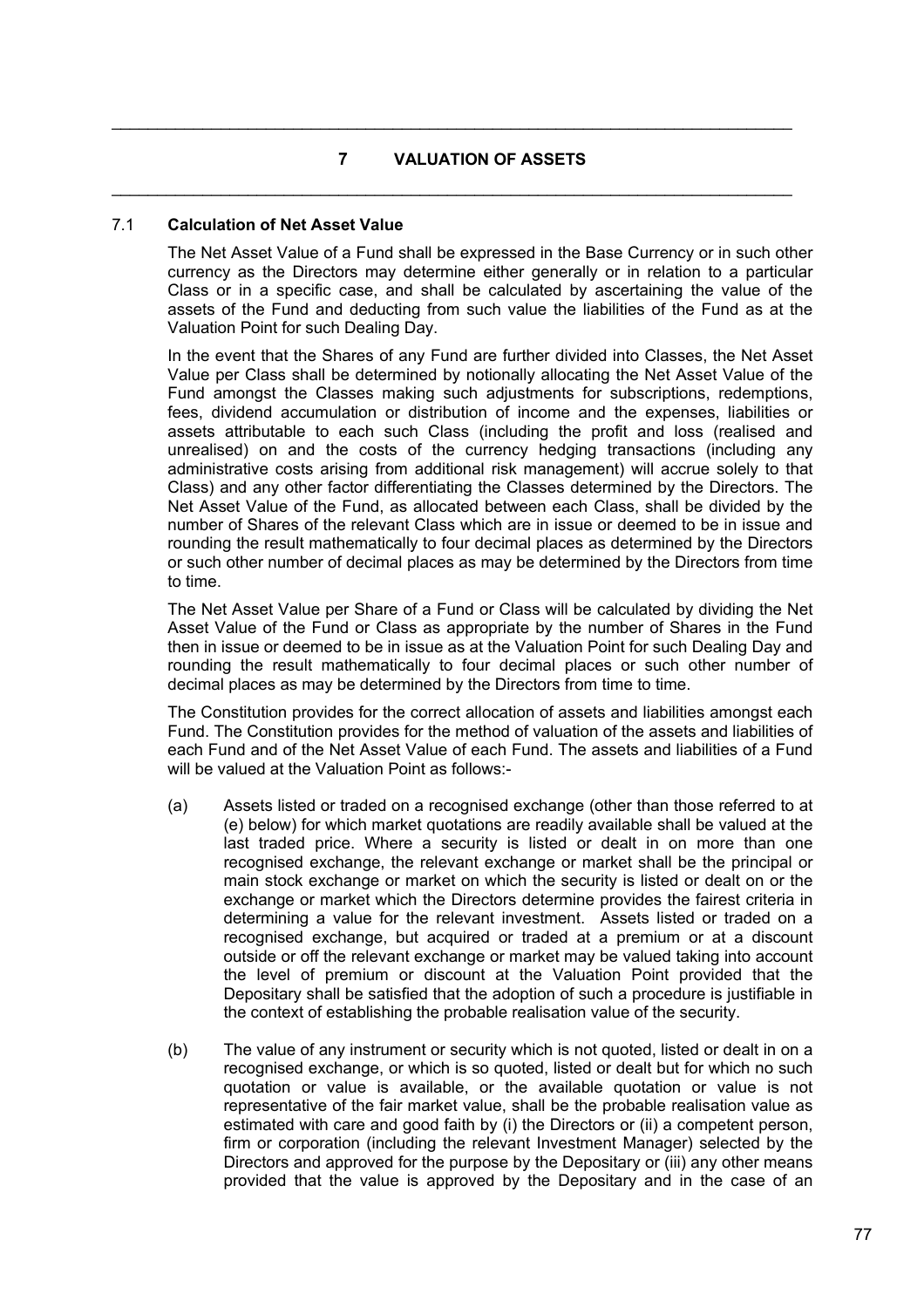Authorised Money Market Fund, such probably realisation value shall be determined in accordance with Article 29(4) of the Money Market Fund Regulation. Where reliable market quotations are not available for fixed income securities, the value of such securities may be determined using matrix methodology compiled by the Directors or competent person (as approved by the Depositary) whereby such securities are valued by reference to the valuation of other securities which are comparable in rating, yield, due date and other characteristics.

- (c) Cash (in hand or on deposit) will be valued at its nominal/face value plus accrued interest or less debit interest, where applicable, to the end of the relevant day on which the Valuation Point occurs.
- (d) Notwithstanding paragraph (a) above, units in collective investment schemes shall be valued at the latest available net asset value per unit or latest bid price as published by the relevant collective investment scheme or, if listed or traded on a recognised exchange, in accordance with (a) above.
- (e) Exchange-traded derivative instruments will be valued based on the settlement price as determined by the market where the instrument is traded. If such settlement price is not available, such value shall be calculated in accordance with (b) above, i.e. being the probable realisation value estimated with care and in good faith by a competent person appointed by the Directors (and approved for such purpose by the Depositary).
- (f) Notwithstanding the provisions of paragraphs (a) to (e) above the Directors may, in order to achieve a constant Net Asset Value per Share, value investments as follows:
	- (i) for a Fund which is authorised as a Public Debt CNAV MMF, using the amortised cost method in accordance with Article 29(6) of the Money Market Fund Regulation; and
	- (ii) for a Fund which is authorised as a LVNAV MMF, using amortised cost method in accordance with Article 29(7) of the Money Market Fund Regulation. The Directors may, in accordance with Article 33(2) of the Money Market Fund Regulation, use such values to calculate the subscription price and repurchase price.
- (g) Notwithstanding the generality of the foregoing, the Directors may with the approval of the Depositary adjust the value of any investment if they consider that such adjustment is required to reflect the fair value in the context of currency, marketability, dealing costs and/or such other considerations which are deemed relevant. The rationale for adjusting the value must be clearly documented.
- (h) If the Directors deem it necessary, a specific investment may be valued under an alternative method of valuation approved by the Depositary and the rationale/methodologies used must be clearly documented.
- (i) Any value expressed otherwise than in the Base Currency of the relevant Fund shall be converted into the Base Currency of the relevant Fund at the prevailing exchange rate which the Directors or their delegate shall determine to be appropriate.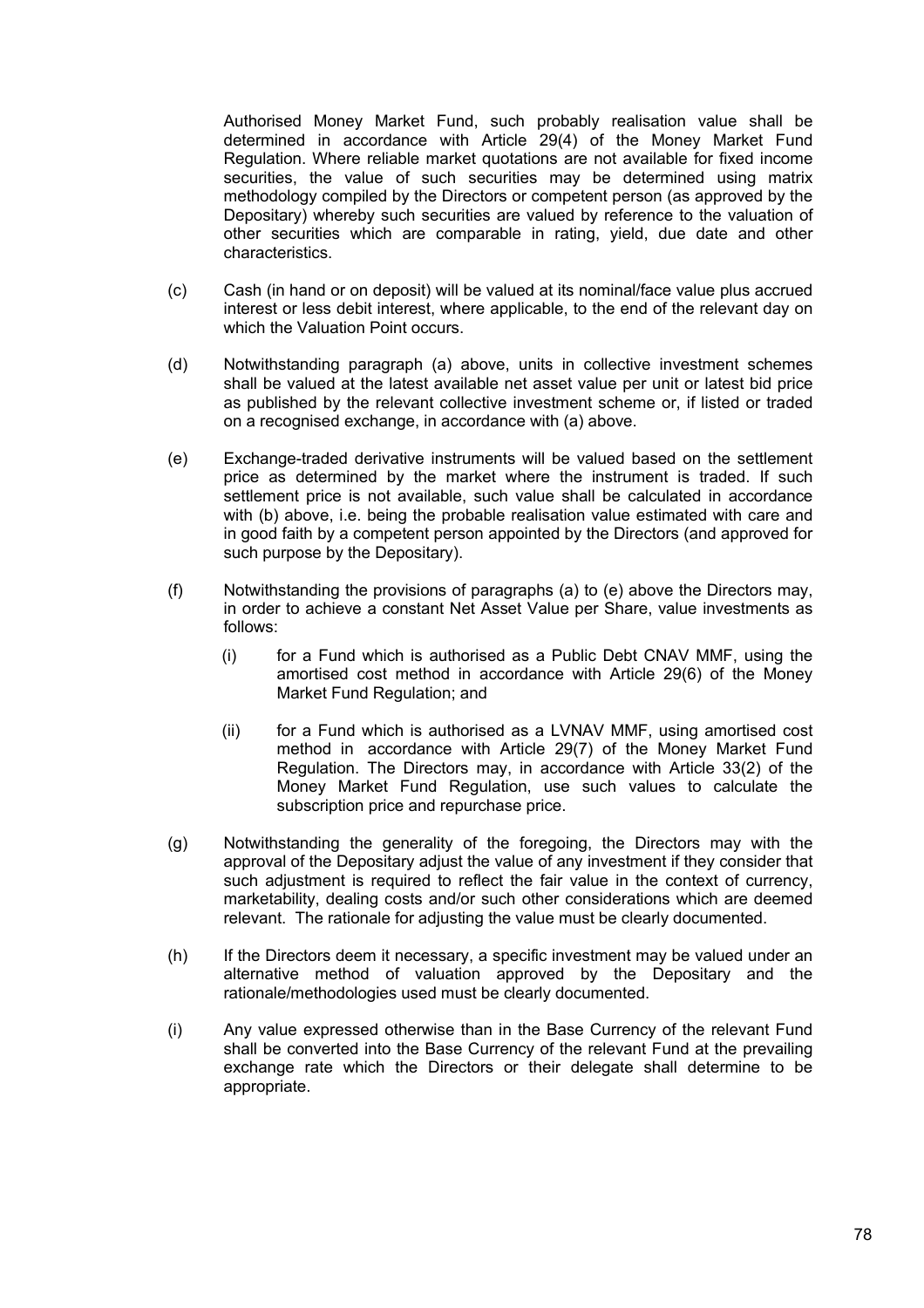## 7.2 **Suspension of Calculation of Net Asset Value**

The Directors may at any time temporarily suspend the calculation of the Net Asset Value of any Fund and the subscription, repurchase and exchange of Shares and the payment of Repurchase Proceeds:

- (a) during any period when any of the markets on which a substantial portion of the assets of the relevant Fund are quoted, listed or dealt in is closed, otherwise than for ordinary holidays, or during which dealings therein are restricted or suspended; or
- (b) during any period when, as a result of political, economic, military or monetary events or any circumstances outside the control, responsibility and power of the Directors, disposal or valuation of a substantial portion of the assets of the relevant Fund is not reasonably practicable without this being seriously detrimental to the interests of Shareholders of the relevant Fund or if, in the opinion of the Directors, the Net Asset Value of the Fund cannot be fairly calculated; or
- (c) during any breakdown in the means of communication normally employed in determining the price of a substantial portion of the assets of the relevant Fund, or when, for any other reason the current prices on any market of any of the assets of the relevant Fund cannot be promptly and accurately ascertained; or
- (d) during any period during which any transfer of funds involved in the realisation or acquisition of assets or payments due on the repurchase of Shares of the relevant Fund cannot, in the opinion of the Directors, be effected at normal prices or rates of exchange; or
- (e) during any period when the Directors are unable to repatriate funds required for the purpose of making payments due on the repurchase of Shares in the relevant Fund or making any transfer of funds involved in the realisation or acquisition of investments or when payments due on the repurchase of Shares from Shareholders cannot in the opinion of the Directors be effected at normal rates of exchange; or
- (f) during any period when in the opinion of the Directors such suspension is justified having regards to the best interests of the Company and/or the relevant Fund; or
- (g) following the circulation to Shareholders of a notice of a general meeting at which a resolution proposing to wind up the Company or terminate the relevant Fund is to be considered; or
- (h) during any period during which any reason makes it impossible or impracticable to determine the value of a major portion of the assets of the relevant Fund.

All reasonable steps will be taken to bring any period of suspension to an end as soon as possible.

Shareholders who have requested subscriptions or repurchases of Shares of any Class in any Fund or exchanges of Shares of one Class in any Fund to another will be notified of any such suspension in such manner as may be directed by the Directors and, unless withdrawn but subject to the limitation referred to above, their requests will be dealt with on the first relevant Dealing Day after the suspension is lifted. Any such suspension will be notified immediately without delay to the Central Bank as well as, where appropriate, the competent authorities in the jurisdictions in which the Shares are marketed. Details of any such suspension will also be notified to all Shareholders and will be published in a newspaper circulating in an appropriate jurisdiction, or such others as the Directors may determine if, in the opinion of the Directors, it is likely to exceed 14 days.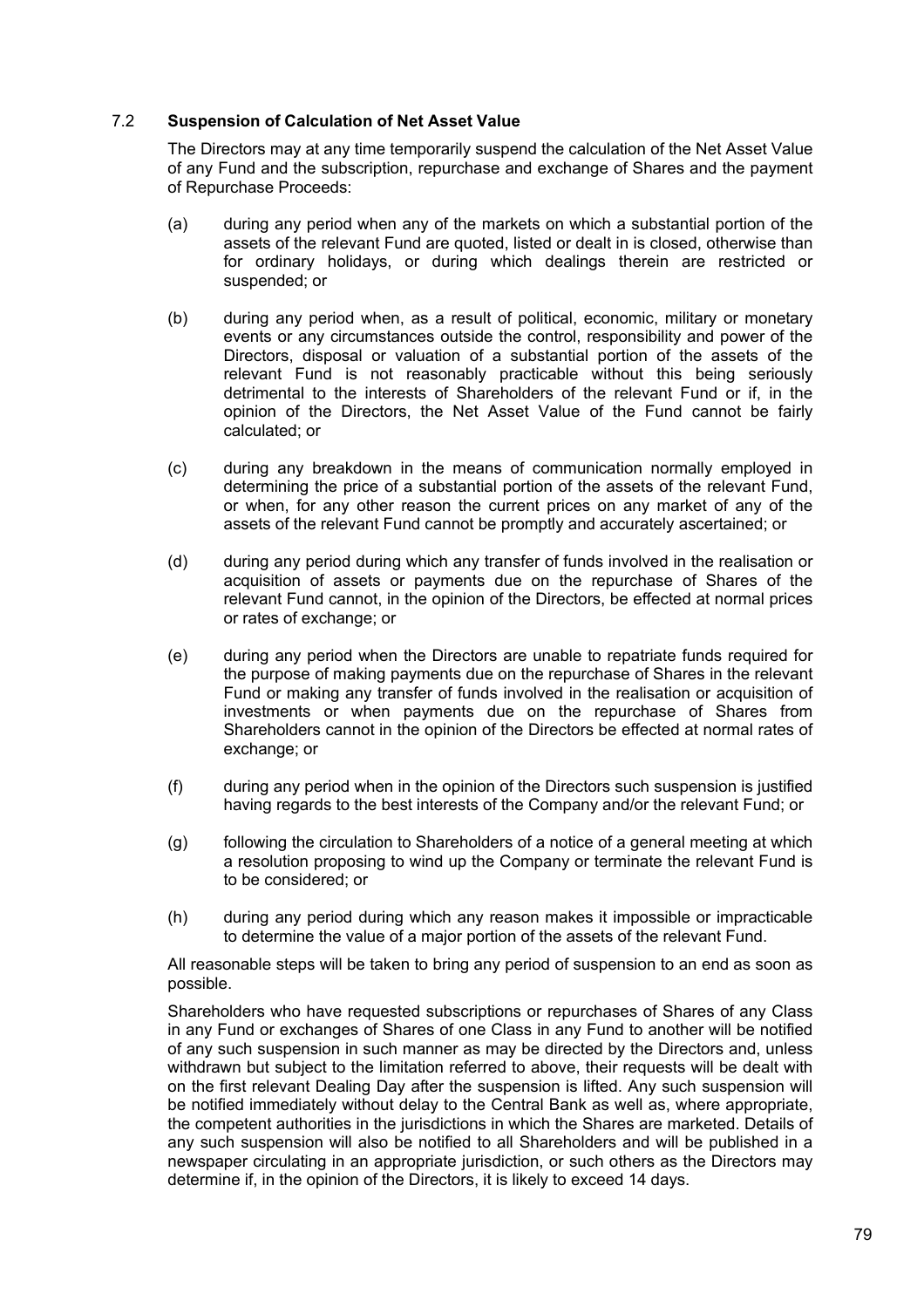# **8 FEES AND EXPENSES**

 $\mathcal{L}_\mathcal{L} = \mathcal{L}_\mathcal{L} = \mathcal{L}_\mathcal{L} = \mathcal{L}_\mathcal{L} = \mathcal{L}_\mathcal{L} = \mathcal{L}_\mathcal{L} = \mathcal{L}_\mathcal{L} = \mathcal{L}_\mathcal{L} = \mathcal{L}_\mathcal{L} = \mathcal{L}_\mathcal{L} = \mathcal{L}_\mathcal{L} = \mathcal{L}_\mathcal{L} = \mathcal{L}_\mathcal{L} = \mathcal{L}_\mathcal{L} = \mathcal{L}_\mathcal{L} = \mathcal{L}_\mathcal{L} = \mathcal{L}_\mathcal{L}$ 

 $\mathcal{L}_\mathcal{L} = \mathcal{L}_\mathcal{L} = \mathcal{L}_\mathcal{L} = \mathcal{L}_\mathcal{L} = \mathcal{L}_\mathcal{L} = \mathcal{L}_\mathcal{L} = \mathcal{L}_\mathcal{L} = \mathcal{L}_\mathcal{L} = \mathcal{L}_\mathcal{L} = \mathcal{L}_\mathcal{L} = \mathcal{L}_\mathcal{L} = \mathcal{L}_\mathcal{L} = \mathcal{L}_\mathcal{L} = \mathcal{L}_\mathcal{L} = \mathcal{L}_\mathcal{L} = \mathcal{L}_\mathcal{L} = \mathcal{L}_\mathcal{L}$ 

The Company may pay out of the assets of each Fund the fees and expenses as described below.

### 8.1 **Fees of the Manager**

The Company shall pay to the Manager a fee of  $\epsilon$ 150,000 per annum (plus any applicable taxes), payable quarterly in arrears apportioned from the assets of the Funds in such manner as deemed appropriate by the Board.

The Manager shall be entitled to be reimbursed for all reasonable and properly vouched out-of-pocket expenses incurred by the Manager in the performance of its duties and responsibilities under the Management Agreement.

## 8.2 **Investment Management Fees**

The relevant Investment Manager shall be entitled to receive from the Company such fees and expenses in relation to each Fund or Class as specified in the relevant Supplement.

The relevant Investment Manager may from time to time, at its sole discretion and out of its own resources, decide to rebate intermediaries and/or Shareholders part or all of its Investment Management Fee and/or performance fee. Any such rebates may be applied by issuing additional Shares to Shareholders or in cash.

Details of any fees payable out of the assets of any Fund to a duly appointed subinvestment manager will be disclosed in the relevant Supplement.

# 8.3 **Distributor's Fees**

The Distributor shall be entitled to receive from the Company such fees and expenses in relation to each Fund or Class as specified in the relevant Supplement.

Fees payable to any Sub-Distributor may be paid out of the Distributor's fees.

### 8.4 **Administrator's and Depositary's Fees**

The Administrator and the Depositary shall be entitled to receive from the Company such fees and expenses in relation to each Fund or Class as specified in the relevant Supplement.

# 8.5 **Directors' Fees**

Unless and until otherwise determined from time to time by the Company in a general meeting, the ordinary remuneration of each Director shall be determined from time to time by resolution of the Directors. At the date of this Prospectus, the maximum fee per Director shall be €40,000 plus VAT, if any, per annum (adjusted on an ongoing basis for inflation by reference to the Irish Consumer Price Index). Directors who are employees of the relevant Investment Manager or the Manager will not receive a fee. Any additional fees necessitated by the addition of new Funds shall be apportioned equally among the new Funds and, to the extent they do not impact on Shareholders in existing Funds (on the basis that such additional fees are attributed to new Funds only), will not be subject to existing Shareholder approval. To the extent that any such additional fees do impact existing Shareholders, such existing Shareholders will be notified in advance of any such additional fees. In addition, any such additional fees shall be disclosed in the relevant Supplement. All Directors will be entitled to reimbursement by the Company of expenses properly incurred in connection with the business of the Company or the discharge of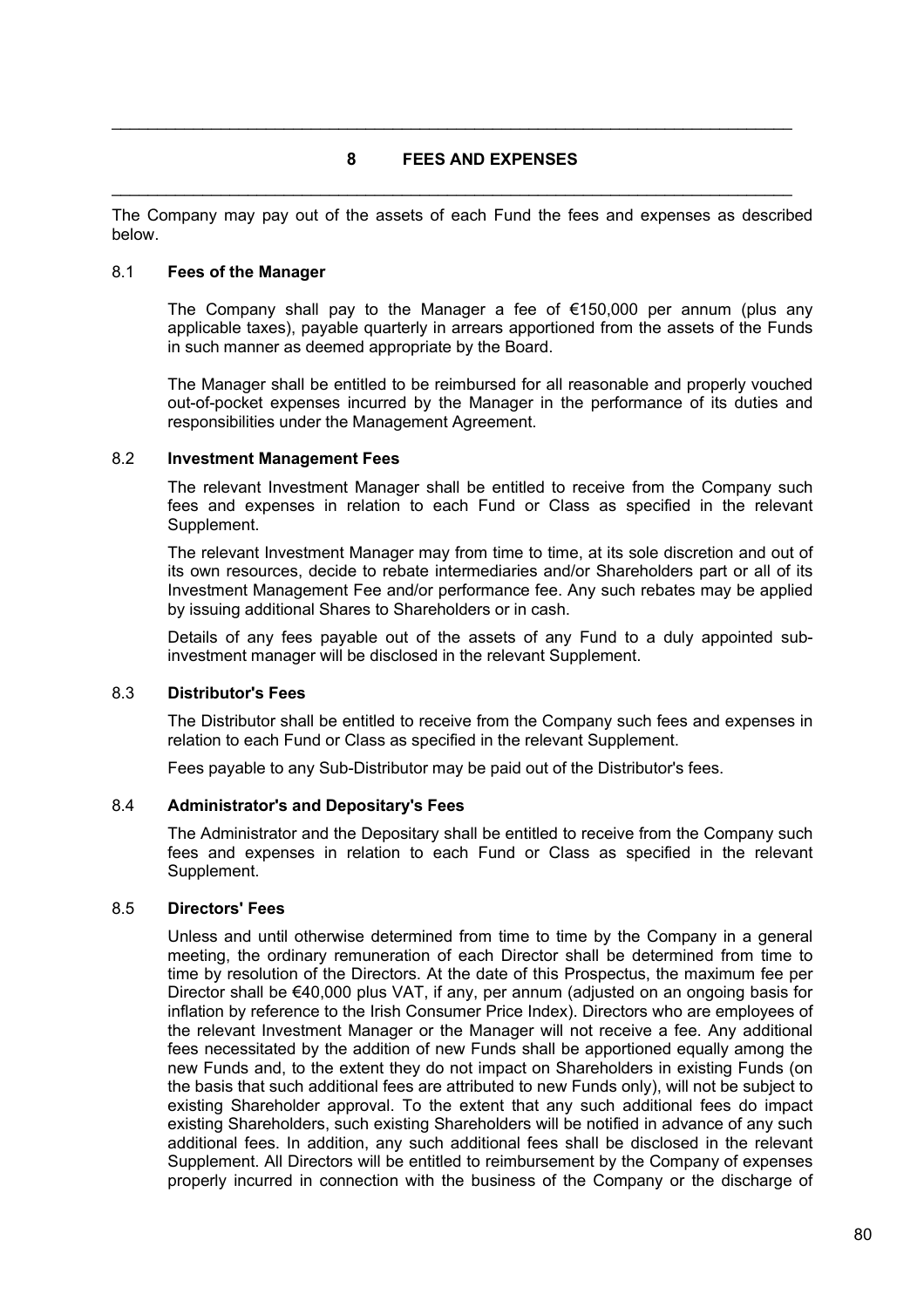their duties. Directors' fees shall be payable semi-annually in arrears and shall be apportioned equally among the Funds.

## 8.6 **Paying Agent Fees**

Fees and expenses of any Paying Agents appointed in respect of the Company, which will be at normal commercial rates together with VAT, if any, thereon, will be borne by the Company or the Fund in respect of which a Paying Agent has been appointed.

# 8.7 **Establishment Expenses**

All fees and expenses relating to the establishment and organisation of the Company and the initial Funds including the fees of the Company's professional advisers (including legal, accounting, tax, regulatory, compliance, fiduciary and other professional advisors) was borne by the Company out of the assets of the initial Funds and amortised over the first five Accounting Periods of the Company or such other period as the Directors may determine and in such manner as the Directors, in their absolute discretion, deem fair. The cost of establishing subsequent funds will be charged to the relevant Fund.

## 8.8 **Operating Expenses and Fees**

The Company and/or each Fund and, where expenses or liabilities are attributable specifically to a Class, such Class shall bear the following expenses and liabilities or, where appropriate, its pro rata share thereof subject to adjustment to take account of expenses and/or liabilities attributable to one or more Classes:

- (a) all fees and expenses payable to or incurred by the Manager, the Administrator, the Depositary, the relevant Investment Manager, the Company Secretary, any sub-investment manager, adviser, Distributor, dealer, Paying Agent, or local representative correspondent bank, fiscal representative or other supplier of services to the Company appointed by or on behalf of the Company or with respect to any Fund or Class and their respective delegates plus any VAT (if any) thereon;
- (b) all duties, taxes or government charges which may be payable on the assets, income or expenses of the Company;
- (c) all brokerage fees, bank fees, charges and commissions incurred by or on behalf of the Company in the course of its business and any payments to a research payment account in accordance with Article 13 of the MiFID II Delegated Directive:
- (d) all regulatory and compliance consultancy fees and other professional advisory fees incurred by the Company or by or on behalf of its delegates;
- (e) all transfer fees, registration fees and other charges whether in respect of the constitution or increase of the assets or the creation, exchange, sale, purchase or transfer of Shares or the purchase or sale or proposed purchase or sale of assets or otherwise which may have become or will become payable in respect of or prior to or upon the occasion of any transaction, dealing or valuation, but not including commission payable on the issue and/or repurchase of Shares;
- (f) all expenses incurred in connection with the operation and management of the Company, including, without limitation to the generality of the foregoing, all Directors' fees and expenses, all costs incurred in organising Directors' meetings and in obtaining proxies in relation to such meetings, all insurance premiums including any policy in respect of directors' and officers' liability insurance cover and association membership dues and all non-recurring and extraordinary items of expenditure as may arise;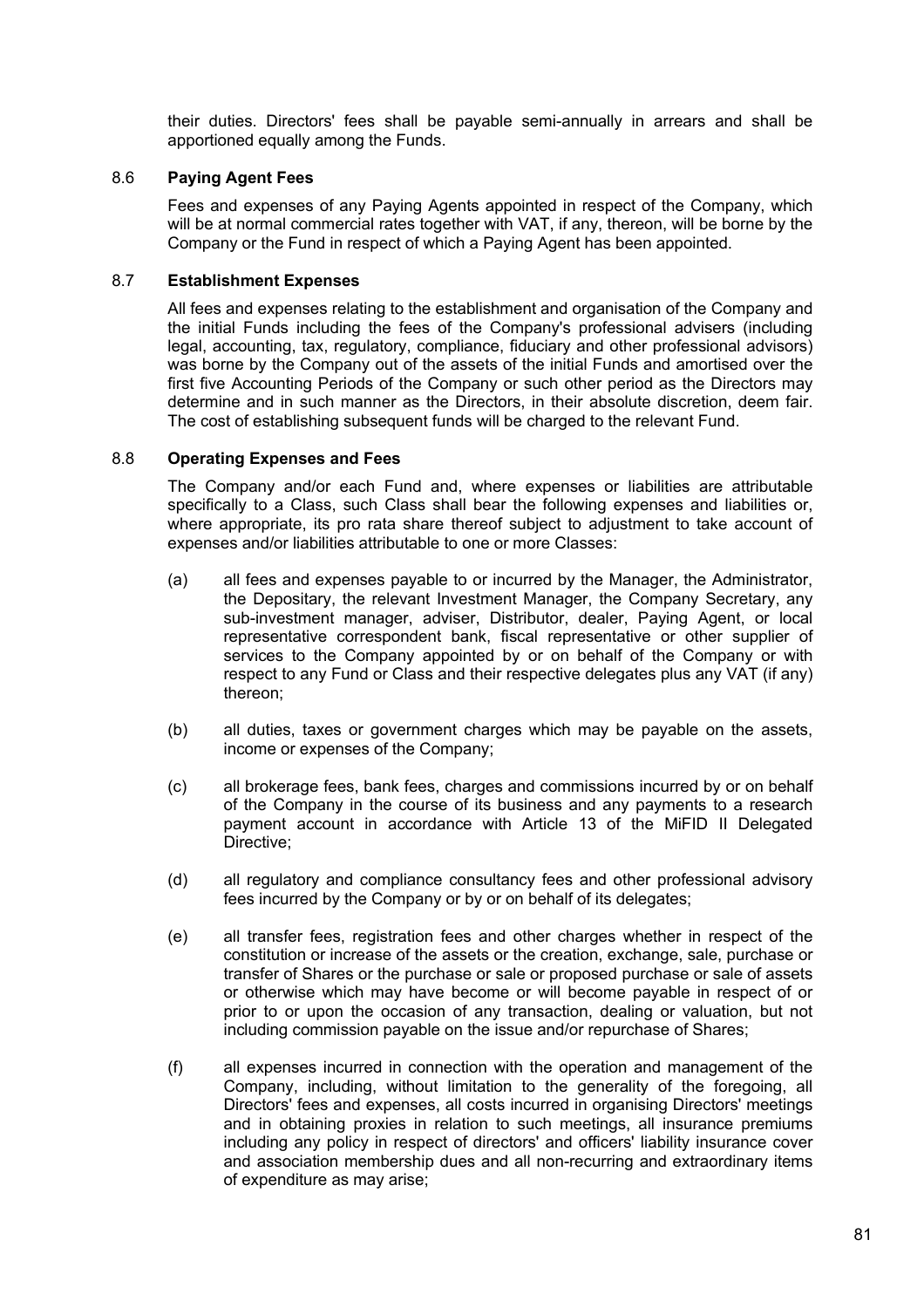- (g) the remuneration, commissions and expenses incurred or payable in the marketing, promotion and distribution of Shares including without limitation commissions payable to any person in consideration of his subscribing or agreeing to subscribe or procuring or agreeing to procure subscriptions for any Shares in the Company and the costs and expenses of preparation and distribution of all marketing material and advertisements;
- (h) all fees and expenses connected with the preparation, publication and supply of information to Shareholders and the public including, without limitation, the cost of preparing, translating, printing, distributing the Prospectus and any addenda or supplements, key investor information document and any periodic updates thereof, marketing literature, any report to the Central Bank or any other regulatory authority, the annual audited report and any other periodic reports and the calculation, publication and circulation of the Net Asset Value per Share, certificates, confirmations of ownership and of any notices given to Shareholders in whatever manner;
- (i) all fees and expenses incurred in connection with the convening and holding of Shareholders' meetings;
- (j) all fees and expenses incurred or payable in registering and maintaining a Fund or Class registered with any and all government agencies and/or regulatory authority and/or rating agencies, clearance and/or settlement systems and/or any exchanges in any various countries and jurisdictions including, but not limited to, filing and translation expenses:
- (k) all fees and expenses incurred or payable in listing and in maintaining or complying with the requirements for the listing of the Shares on the Irish Stock Exchange (or other exchange to which Shares may be admitted);
- (l) all legal and other professional fees and expenses incurred by the Company or by or on behalf of its delegates in any actions taken or proceedings instituted or defended to enforce, protect, safeguard, defend or recover the rights or property of the Company;
- (m) all other liabilities and contingent liabilities of the Company of whatsoever kind and all fees and expenses incurred in connection with the Company's operation and management including, without limitation, interest on borrowings, all company secretarial expenses and all Companies Registration Office filings and statutory fees and all regulatory fees;
- (n) all expenses involved in obtaining and maintaining a credit rating for the Company from any rating agency;
- (o) all fees and expenses of the Auditors, tax, legal and other professional advisers and any valuer or other supplier of services to the Company;
- (p) the costs of any amalgamation or restructuring of the Company or any Fund;
- (q) the costs of liquidation or winding up the Company or terminating any Fund;
- (r) the total amount of any actual or estimated liabilities properly payable out of the assets of any Funds including any outstanding borrowings of a Fund and all accrued interest, fees and expenses payable thereon (but excluding liabilities taken into account in determining the value of the assets of the relevant Fund) and any estimated liability for tax on unrealised capital gains;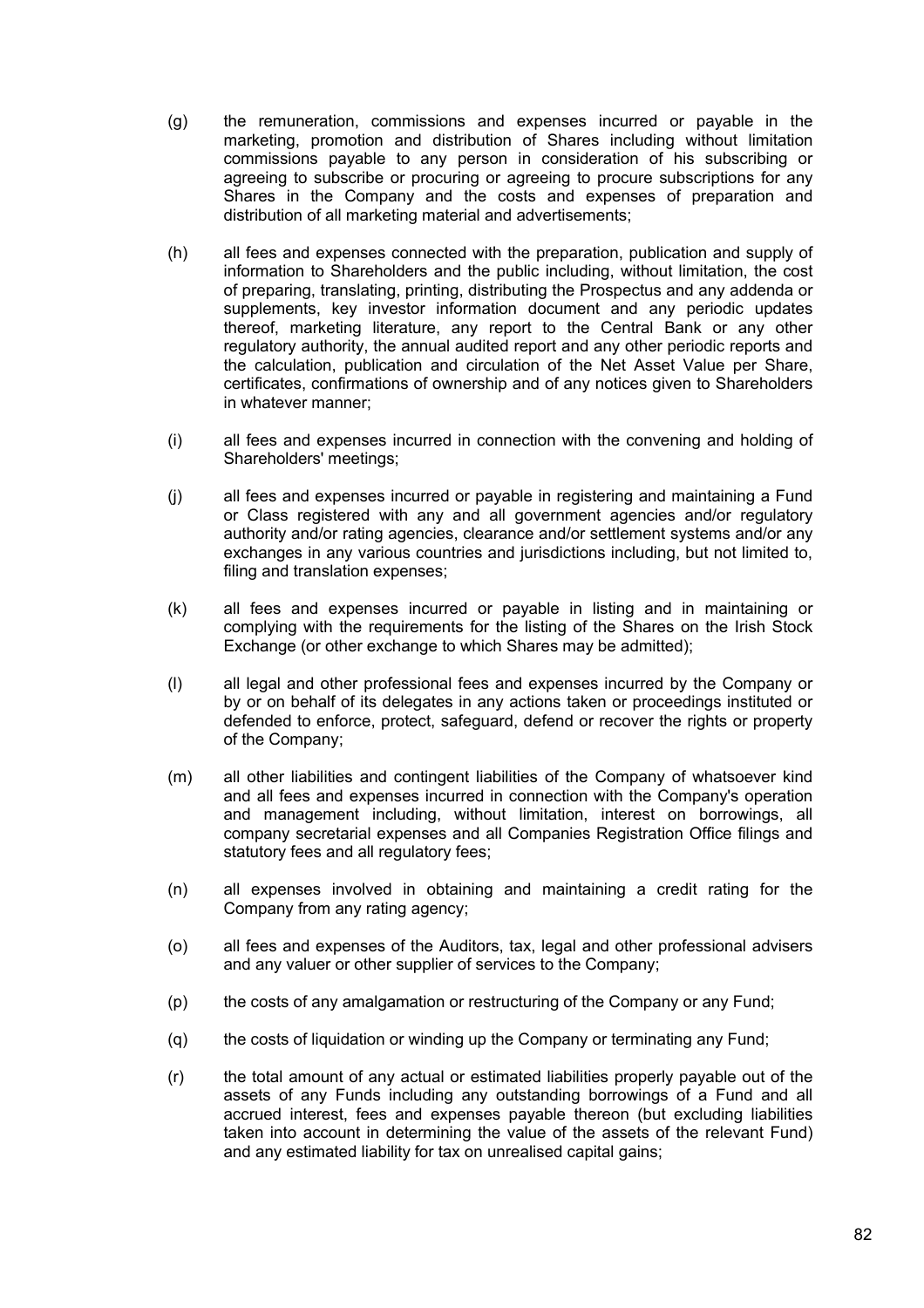- (s) such sum in respect of tax (if any) on net capital gains realised during the current Accounting Period prior to the valuation being made as in the estimate of the Directors will become payable;
- (t) the amount (if any) of any distribution declared by the Directors in respect of the last preceding Accounting Period but not distributed in respect thereof;
- (u) the total amount (whether actual or estimated by the Directors) of any liabilities for taxation leviable on income including income tax and corporation tax, if any, (but not taxes leviable on capital or on realised or unrealised capital gains);
- (v) the total amount of any actual or estimated liabilities for withholding tax (if any) payable on any of the investments of a Fund in respect of the current Accounting Period;
- (w) during any period during which any reason makes it impossible or impracticable to determine the value of a major portion of the assets of the relevant Fund; or
- (x) all other fees and all expenses incurred in connection with the Company's operation and management;

in each case together with any applicable value added tax.

Any such expenses may be deferred and amortised by the Company in accordance with standard accounting practice, at the discretion of the Directors and any such deferral of fees shall not be carried forward to subsequent accounting periods. An estimated accrual for operating expenses of the Company will be provided for in the calculation of the Net Asset Value of each Fund. Operating expenses and the fees and expenses of service providers which are payable by the Company shall be borne by all Funds in proportion to the Net Asset Value of the relevant Fund or attributable to the relevant Class provided that fees and expenses directly or indirectly attributable to a particular Fund or Class shall be borne solely by the relevant Fund or Class.

Where an expense is not considered by the Directors to be attributable to any one Fund, the expense will normally be allocated to all Funds in proportion to the Net Asset Value of the Funds or otherwise on such basis as the Directors deem fair and equitable.

### 8.9 **Entry/Exit Charges**

(a) Preliminary Charge

Shareholders may be subject to a Preliminary Charge of up to a maximum of 5% of subscription monies. Such charge may be applied as a preliminary once-off charge or as a contingent deferred sales charge. Details of any Preliminary Charge payable shall be specified in the relevant Supplement.

(b) Repurchase Charge

Shareholders may be subject to a Repurchase Charge up to a maximum of 3% of repurchase monies, as specified in the relevant Supplement.

(c) Exchange Charge

Shareholders may be subject to an Exchange Charge on the exchange of any Shares up to a maximum of 2% of the Net Asset Value of the Shares in the original Fund, as specified in the relevant Supplement.

(d) Anti-Dilution Levy

The Directors reserve the right to impose an Anti-Dilution Levy in the case of net subscriptions and/or net repurchases on a transaction basis as a percentage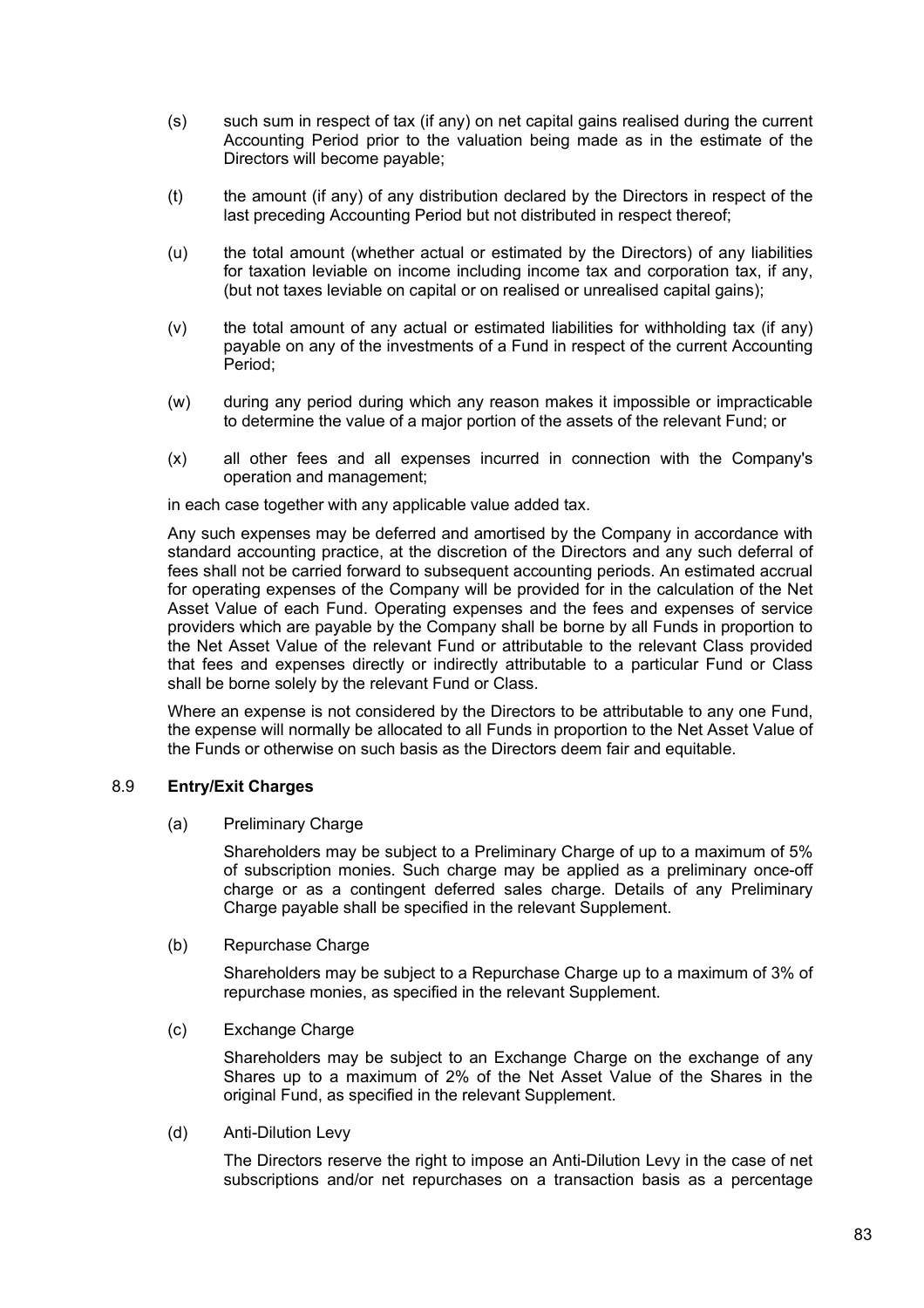adjustment (to be communicated to the Administrator) on the value of the relevant subscription/repurchase calculated for the purposes of determining a subscription price or repurchase price to reflect the impact of dealing costs relating to the acquisition or disposal of assets and to preserve the value of the underlying assets of the relevant Fund where they consider such a provision to be in the best interests of a Fund. Such amount will be added to the price at which Shares will be issued in the case of net subscription requests and deducted from the price at which Shares will be repurchased in the case of net repurchase requests. Any such sum will be paid into the account of the Fund.

#### 8.10 **Extraordinary Expenses**

The Company shall be liable for Extraordinary Expenses including, without limitation, expenses relating to litigation costs and any tax, levy, duty or similar charge imposed on the Company or its assets that would otherwise not qualify as ordinary expenses. Extraordinary Expenses are accounted for on a cash basis and are paid when incurred or invoiced on the basis of the Net Asset Value of each Fund to which they are attributable. Extraordinary Expenses are allocated across each Class of Shares on a pro-rata basis.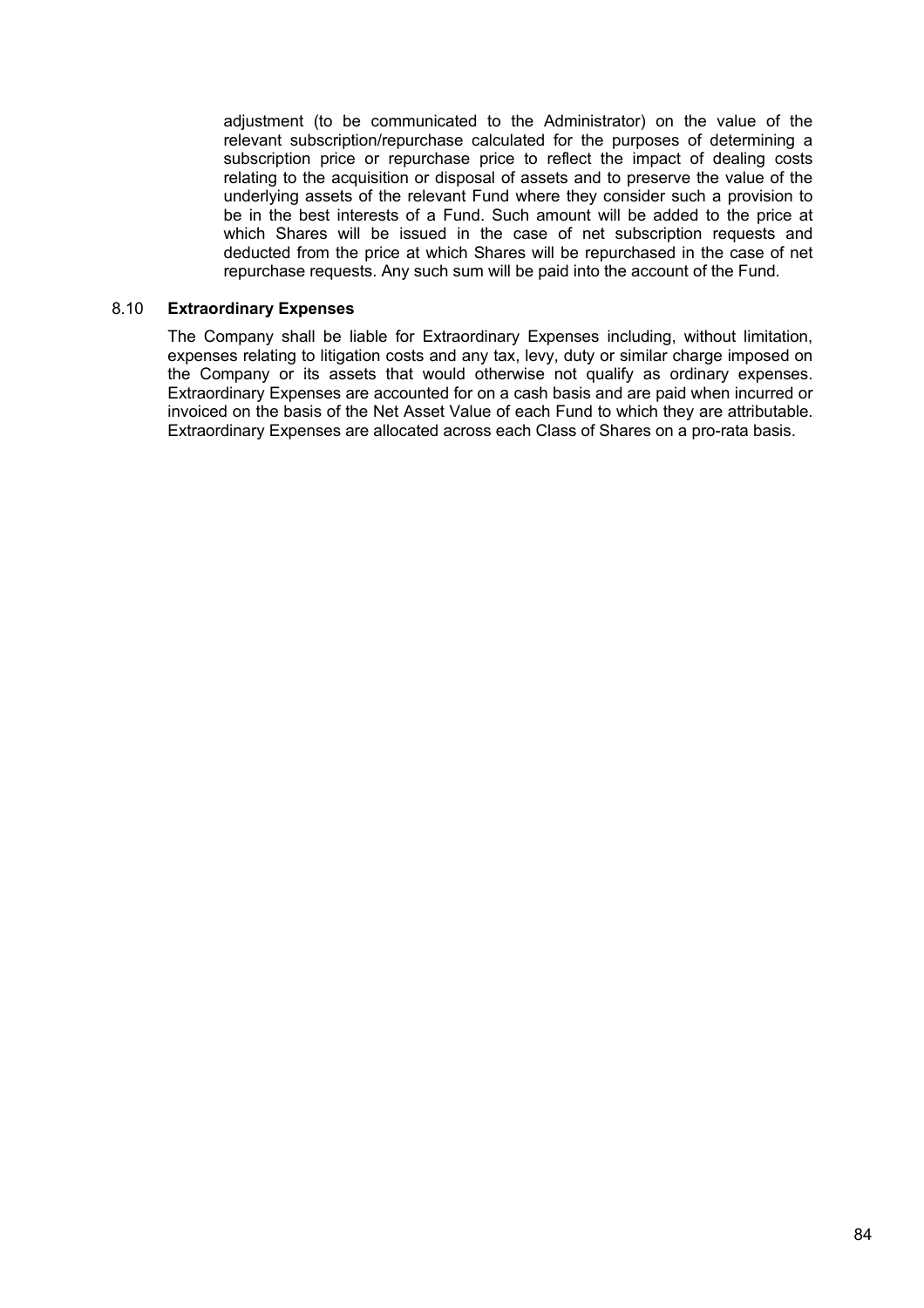# **9 TAXATION**

 $\mathcal{L}_\mathcal{L} = \mathcal{L}_\mathcal{L} = \mathcal{L}_\mathcal{L} = \mathcal{L}_\mathcal{L} = \mathcal{L}_\mathcal{L} = \mathcal{L}_\mathcal{L} = \mathcal{L}_\mathcal{L} = \mathcal{L}_\mathcal{L} = \mathcal{L}_\mathcal{L} = \mathcal{L}_\mathcal{L} = \mathcal{L}_\mathcal{L} = \mathcal{L}_\mathcal{L} = \mathcal{L}_\mathcal{L} = \mathcal{L}_\mathcal{L} = \mathcal{L}_\mathcal{L} = \mathcal{L}_\mathcal{L} = \mathcal{L}_\mathcal{L}$ 

 $\mathcal{L}_\mathcal{L} = \mathcal{L}_\mathcal{L} = \mathcal{L}_\mathcal{L} = \mathcal{L}_\mathcal{L} = \mathcal{L}_\mathcal{L} = \mathcal{L}_\mathcal{L} = \mathcal{L}_\mathcal{L} = \mathcal{L}_\mathcal{L} = \mathcal{L}_\mathcal{L} = \mathcal{L}_\mathcal{L} = \mathcal{L}_\mathcal{L} = \mathcal{L}_\mathcal{L} = \mathcal{L}_\mathcal{L} = \mathcal{L}_\mathcal{L} = \mathcal{L}_\mathcal{L} = \mathcal{L}_\mathcal{L} = \mathcal{L}_\mathcal{L}$ 

# **Taxation**

### **General**

The following is a brief summary of certain aspects of Irish taxation law and practice relevant to the transactions contemplated in this Prospectus. It is based on the law and practice and official interpretation currently in effect, all of which are subject to change.

The information given below is not exhaustive and does not constitute legal or tax advice and prospective investors should consult their own professional advisers on the possible tax consequences of buying, selling, converting, holding or redeeming Shares under the laws of the jurisdictions in which they may be subject to tax. Investors are also advised to inform themselves as to any exchange control regulations applicable to their country of residence.

Dividends, interest and capital gains (if any) which the Company or any Fund receives with respect to its investments (other than securities of Irish issuers) may be subject to taxes, including withholding taxes, in the countries in which the issuers of investments are located. It is anticipated that the Company may not be able to benefit from reduced rates of withholding tax in double taxation agreements between Ireland and such countries. If this position changes in the future and the application of a lower rate results in a repayment to the Company, the Net Asset Value will not be restated and the benefit will be allocated to the existing Shareholders rateably at the time of the repayment.

### **Ireland**

## (a) **Taxation of the Company**

The Directors have been advised that the Company is an investment undertaking within the meaning of section 739B TCA and therefore is not chargeable to Irish tax on its relevant income or relevant gains so long as the Company is resident for tax purposes in Ireland. The Company will be resident for tax purposes in Ireland as it is incorporated in Ireland and not regarded as resident elsewhere under a double tax agreement. It is intended that the Directors of the Company will conduct the affairs of the Company in a manner that will allow for this.

Notwithstanding the above, a charge to tax may arise for the Company in respect of Shareholders on happening of a "Chargeable Event" in the Company.

A Chargeable Event includes:

- (i) any payment to a Shareholder by the Company in respect of their Shares;
- (ii) any transfer, cancellation, redemption or repurchase of Shares; and
- (iii) any deemed disposal by a Shareholder of their Shares at the end of a "relevant period" (a "Deemed Disposal").

A "relevant period" is a period of 8 years beginning with the acquisition of Shares by a Shareholder and each subsequent period of 8 years beginning immediately after the preceding relevant period.

A Chargeable Event does not include:

(i) any transaction in relation to Shares held in a recognised clearing system as designated by order of the Irish Revenue Commissioners::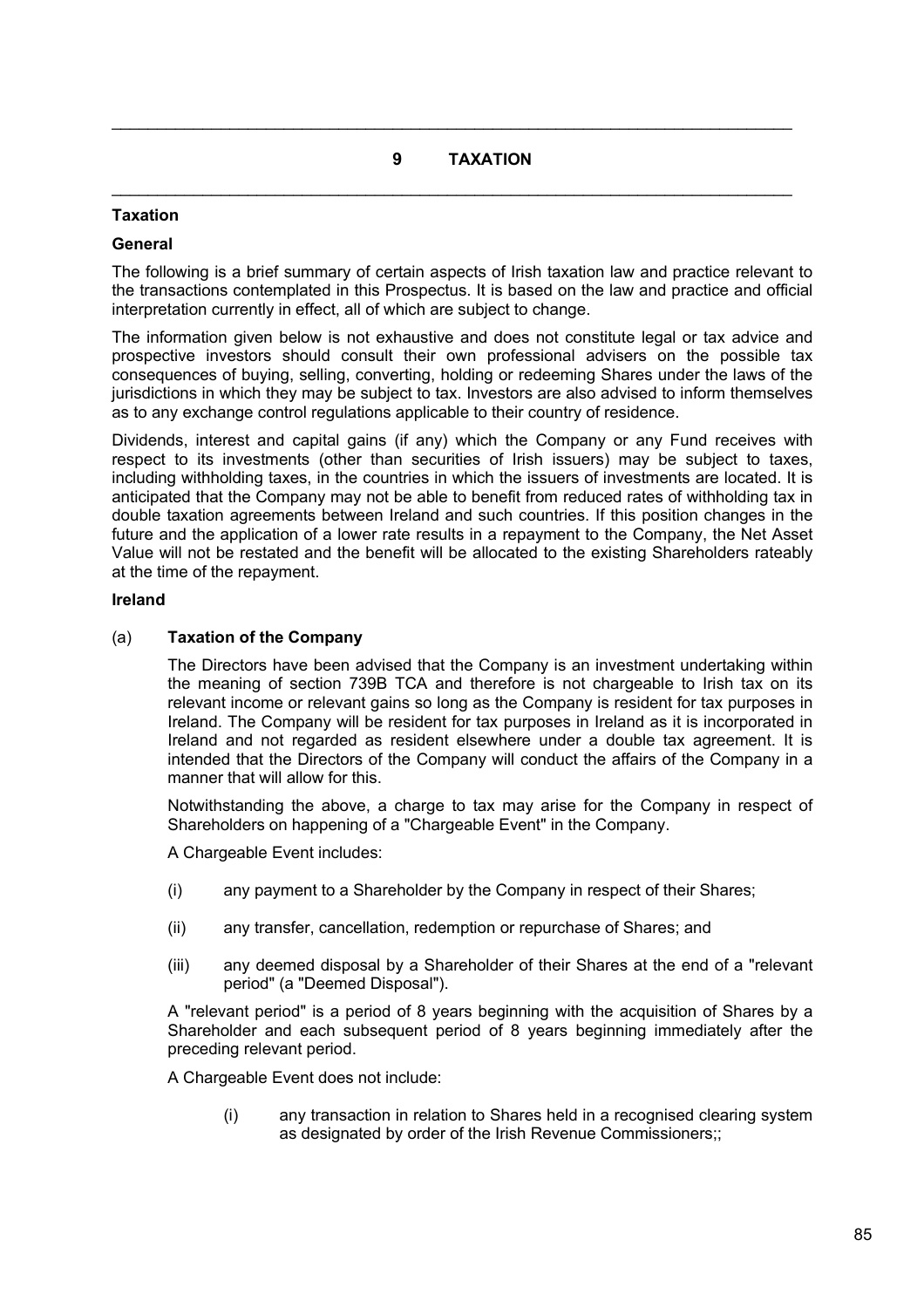- (ii) any exchange by a Shareholder effected by way of a bargain made at arm's length by the Company, of Shares in the Company for other Shares in the Company;
- (iii) certain transfers of Shares between spouses or civil partners and former spouses or former civil partners;
- (iv) any transaction in relation to, or in respect of, relevant shares (within the meaning of Section 739B(2A) of the Taxes Act) of the Company which transaction only arises by virtue of a change of court funds manager for the Company;
- (v) an exchange of Shares arising on a qualifying amalgamation or reconstruction of the Company with another Irish investment undertaking; or
- (vi) the cancellation of Shares in the Company arising from an exchange in relation to a scheme of amalgamation (as defined in Section 739HA of the TCA).

On the happening of a Chargeable Event, the Company shall be entitled to deduct the appropriate amount of tax on any payment made to a Shareholder in respect of the Chargeable Event. On the occurrence of a Chargeable Event where no payment is made by the Company to the Shareholder, the Company may appropriate or cancel the required number of Shares to meet the tax liability.

Where the Chargeable Event is a Deemed Disposal and the value of Shares held by Irish Resident Shareholders in the Company is less than 10% of the total value of Shares in the Company (or a Fund) and the Company has made an election to the Revenue Commissioners to report annually certain details for each Irish Resident Shareholder, the Company will not be required to deduct the appropriate tax and each Irish Resident Shareholder (and not the Company) must pay the tax on the Deemed Disposal on a selfassessment basis. Credit is available against appropriate tax relating to the Chargeable Event for appropriate tax paid by the Company or the Shareholder on any previous Deemed Disposal. On the eventual disposal by the Shareholder of the Shares, a refund of any unutilised credit will be payable.

### (b) **Taxation of Shareholders**

### *Non-Irish Resident Shareholders*

Non-Irish Resident Shareholders will not be chargeable to Irish tax on the happening of a Chargeable Event provided that either:

- (i) the Company is in possession of a completed Relevant Declaration to the effect that the Shareholder is not an Irish Resident, or
- (ii) the Company is in possession of written notice of approval from the Revenue Commissioners to the effect that the requirement to provide a Relevant Declaration is deemed to have been complied with in respect of that Shareholder, the written notice of approval has not been withdrawn by the Revenue Commissioners and there are no indicia of Irish tax residence in respect of that Shareholder.

If the Company is not in possession of a Relevant Declaration or the Company is in possession of information which would reasonably suggest that the Relevant Declaration is not or is no longer materially correct, the Company must deduct tax on the happening of a Chargeable Event in relation to such Shareholder. The tax deducted will generally not be refunded.

Intermediaries acting on behalf of non-Irish Resident Shareholders can claim the same exemption on behalf of the Shareholders for whom they are acting. The intermediary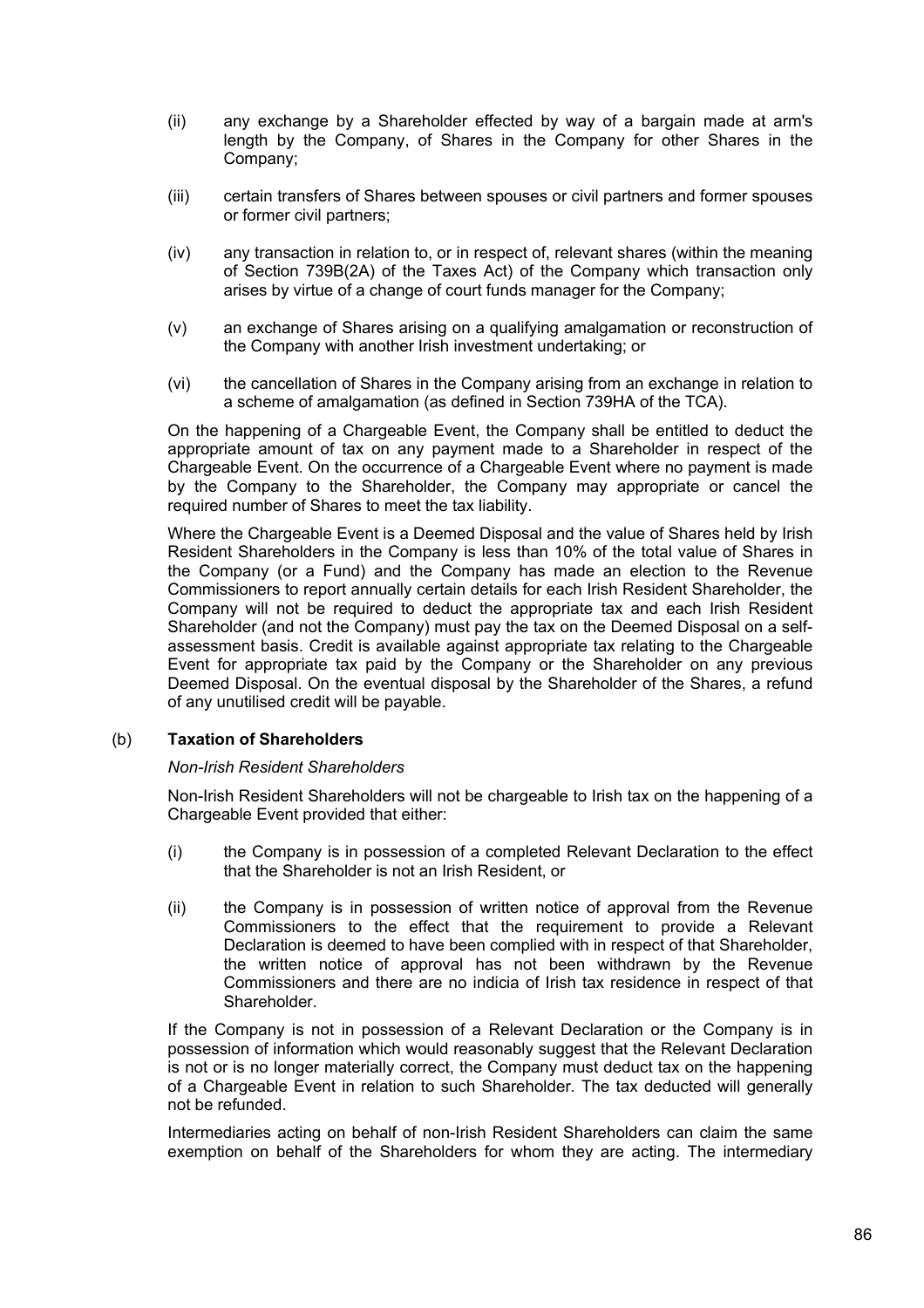must complete a Relevant Declaration that it is acting on behalf of a non-Irish Resident Shareholder.

A non-Irish Resident corporate Shareholder which holds Shares directly or indirectly by or for a trading branch or agency of the Shareholder in Ireland, will be liable for Irish corporation tax on income from the Shares or gains made on the disposal of the Shares.

#### *Exempt Irish Shareholders*

The Company is not required to deduct tax in respect of an Exempt Irish Shareholder so long as the Company is in possession of a completed Relevant Declaration from those persons and the Company has no reason to believe that the Relevant Declaration is materially incorrect. The Exempt Irish Shareholder must notify the Company if it ceases to be an Exempt Irish Shareholder. Exempt Irish Shareholders in respect of whom the Company is not in possession of a Relevant Declaration will be treated by the Company as if they are not Exempt Irish Shareholders.

While the Company is not required to deduct tax in respect of Exempt Irish Shareholders, those Shareholders may themselves be liable to Irish tax on their income, profits and gains in relation to any sale, transfer, repurchase, redemption or cancellation of Shares or dividends or distributions or other payments in respect of their Shares depending on their circumstances. It is the obligation of the Exempt Irish Shareholder to account for tax to the Revenue Commissioners.

#### *Irish-Resident Shareholders*

Irish Resident Shareholders (who are not Exempt Irish Shareholders) will be liable to tax on the happening of a Chargeable Event. Tax at the rate of 41% will be deducted by the Company on payments made to the Shareholder in relation to the Shares or on the sale, transfer, Deemed Disposal (subject to the 10% threshold outlined above), cancellation, redemption or repurchase of Shares or the making of any other payment in respect of the Shares.

An Irish Resident Shareholder who is not a company and is not an Exempt Irish Shareholder will not be liable to any further income or capital gains tax in respect of any sale, transfer, Deemed Disposal, cancellation, redemption or repurchase, of Shares or the making of any other payment in respect of their Shares.

Where the Irish Resident Shareholder is a company which is not an Exempt Irish Shareholder, and the payment is not taxable as trading income under Schedule D Case I, the amount received will be treated as the net amount of an annual payment chargeable to tax under Schedule D Case IV from the gross amount of which income tax has been deducted. The rate of tax applicable to a Chargeable Event in respect of any Irish tax resident corporate investor in this instance is 25% provided the corporate investor has made a declaration to the Company including its Irish tax reference number.

Where the Irish Resident Shareholder is a company which is not an Exempt Irish Shareholder, and the payment is taxable as trading income under Schedule D Case I, the following provisions apply:

- (i) the amount received by the Shareholder is increased by any amount of tax deducted by the Company and will be treated as income of the Shareholder for the chargeable period in which the payment is made;
- (ii) where the payment is made on the sale, transfer, Deemed Disposal, cancellation, redemption or repurchase of Shares, such income will be reduced by the amount of consideration in money or money's worth given by the Shareholder for the acquisition of those Shares; and
- (iii) the amount of tax deducted by the Company will be set off against the Irish corporation tax assessable on the Shareholder in respect of the chargeable period in which the payment is made.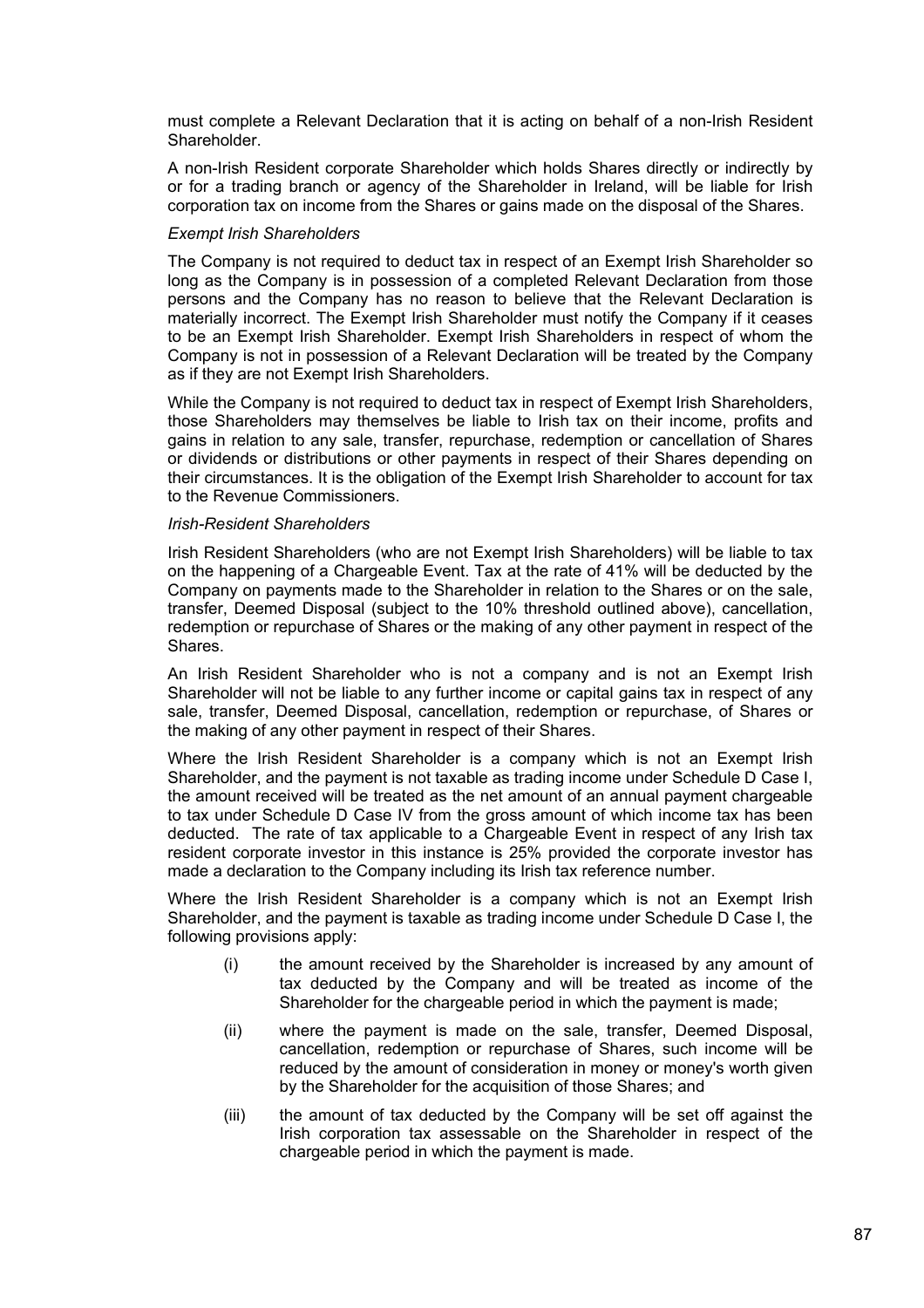### *Personal Portfolio Investment Undertaking*

An investment undertaking will be considered to be a personal portfolio investment undertaking (PPIU) in relation to a specific Shareholder where that Shareholder, a person acting on behalf of that Shareholder, a person connected with that Shareholder, a person connected with a person acting on behalf of that Shareholder, the Shareholder and a person connected with that Shareholder or a person acting on behalf of both the Shareholder and a person connected with that Shareholder can influence the selection of some or all of the property of the undertaking. The undertaking will only be a PPIU in respect of those Shareholders who can influence the selection or where persons connected with the Shareholder can influence the selection. A gain arising on a chargeable event in relation to a PPIU will be taxed at the rate of 60%. An undertaking will not be considered to be a PPIU where certain conditions are complied with as set out in section 739BA TCA, including where the property which may be or has been selected was available to the public at the time that the property is available for selection by an Shareholder and is clearly identified in the investment undertaking's marketing or other promotional material. To qualify for this exemption, the investment undertaking must also deal with all investors on a non-discriminatory basis. In the case of investments deriving 50% or more of their value from land, any investment made by an individual is limited to 1% of the total capital required.

### *Currency Gains*

Where a currency gain is made by an Irish Resident Shareholder on the disposal of Shares, that Shareholder may be liable to capital gains tax in respect of any chargeable gain made on the disposal.

#### *Stamp Duty*

On the basis that the Company qualifies as an investment undertaking within the meaning of section 739B TCA, no Irish stamp duty will generally be payable on the subscription, transfer or repurchase of Shares. The stamp duty implications for subscriptions for Shares or transfer or repurchase of Shares in specie should be considered on a case by case basis.

#### *Capital Acquisitions Tax*

No Irish gift tax or inheritance tax (capital acquisitions tax) liability will arise on a gift or inheritance of Shares provided that:

- (iii) at the date of the disposition the transferor of the Shares is neither domiciled nor ordinarily resident in Ireland, and, at the date of the gift or inheritance the transferee of the Shares is neither domiciled nor ordinarily resident in Ireland; and
- (iv) the Shares are comprised in the gift or inheritance at the date of the gift or inheritance and at the valuation date.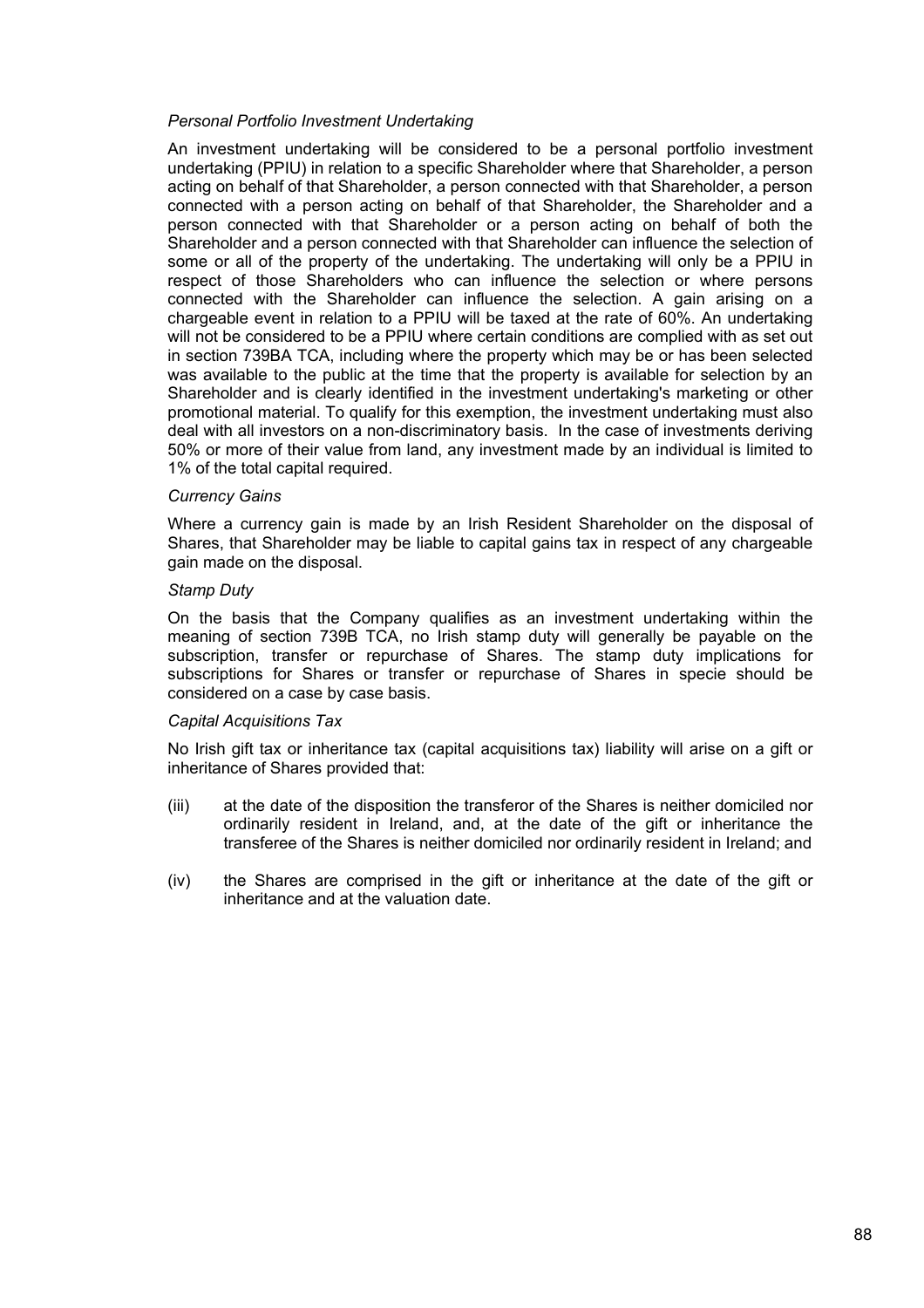#### *Other Tax Matters*

The income and capital gains received by the Company from securities issued in countries other than Ireland, or assets located in countries other than Ireland, may be subject to taxes including withholding tax in the countries where such income and gains arise. The Company may not be able to benefit from reduced rates of withholding tax by virtue of the double taxation treaties in operation between Ireland and other countries. The Directors will have sole discretion as to whether the Company will apply for such benefits and may decide not to apply for such benefits if they determine that it may be administratively burdensome, cost prohibitive or otherwise impractical.

In the event that the Company receives any repayment of withholding tax suffered, the Net Asset Value of the Company will not be restated and the benefit of any repayment will be allocated to the then existing Shareholders rateably at the time of repayment.

### **Automatic Exchange of Information**

The Company is obliged, pursuant to the IGA, Council Directive 2011/16/EU, section 891E, section 891F and section 891G of the TCA and regulations made pursuant to those sections, to collect certain information about its investors.

The Company will be required to provide certain information to the Revenue Commissioners in relation to the investors (including information in respect of the investor's tax residence status) and also in relation to accounts held by investors. For further information on FATCA or CRS please refer to the website of the Revenue Commissioners at www.revenue.je/en/business/aeoi/index.html.

*Further detail in respect of FATCA and CRS is set out below.* 

### *FATCA Implementation in Ireland*

On 21 December 2012, the governments of Ireland and the U.S. signed the IGA.

The IGA significantly increases the amount of tax information automatically exchanged between Ireland and the U.S. It provides for the automatic reporting and exchange of information in relation to accounts held in Irish "financial institutions" by U.S. persons and the reciprocal exchange of information regarding U.S. financial accounts held by Irish Residents. The Company is subject to these rules. Complying with such requirements will require the Company to request and obtain certain information and documentation from its Shareholders, other account holders and (where applicable) the beneficial owners of its Shareholders and to provide any information and documentation indicating direct or indirect ownership by U.S. Persons to the competent authorities in Ireland. Shareholders and other account holders will be required to comply with these requirements, and noncomplying Shareholders may be subject to compulsory redemption and/ or U.S withholding tax of 30% on withholdable payments and/or other monetary penalties.

The IGA provides that Irish financial institutions will report to the Revenue Commissioners in respect of U.S. account-holders and, in exchange, U.S. financial institutions will be required to report to the IRS in respect of any Irish-resident accountholders. The two tax authorities will then automatically exchange this information on an annual basis.

The Company (and/or any of its duly appointed agents) shall be entitled to require Shareholders to provide any information regarding their tax status, identity or residency in order to satisfy any reporting requirements which the Company may have as a result of the IGA or any legislation promulgated in connection with the IGA and Shareholders will be deemed, by their subscription for or holding of Shares to have authorised the automatic disclosure of such information by the Company or any other person to the relevant tax authorities.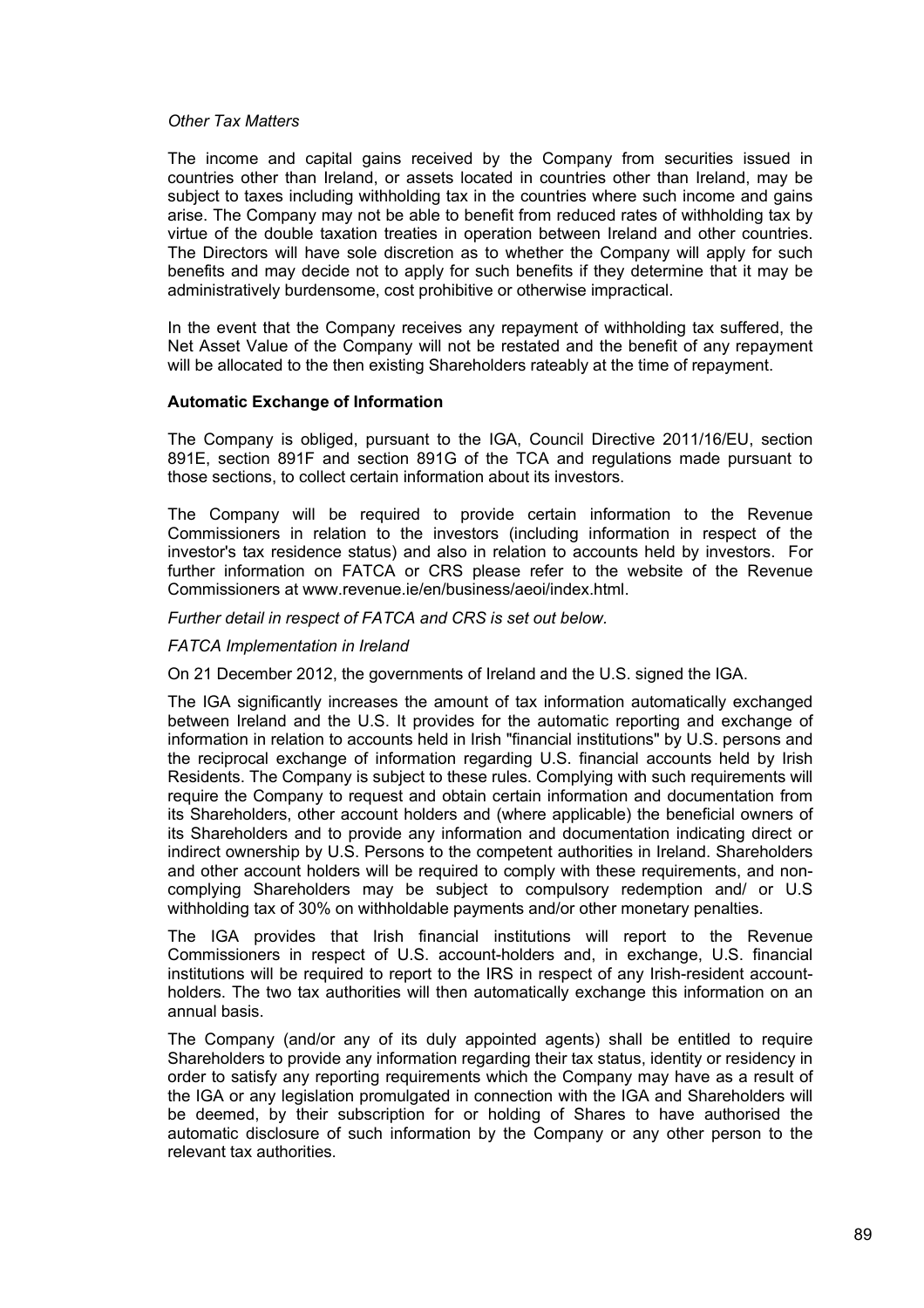### *OECD Common Reporting Standard*

Ireland has provided for the implementation of CRS through section 891F of the TCA and the enactment of the CRS Regulations.

CRS is a global OECD tax information exchange initiative which is aimed at encouraging a coordinated approach to disclosure of income earned by individuals and organisations.

Ireland and a number of other jurisdictions have entered or will enter into multilateral arrangements modelled on the Common Reporting Standard for Automatic Exchange of Financial Account Information published by the OECD. The Company will be required to provide certain information to the Revenue Commissioners about investors resident or established in jurisdictions which are party to CRS arrangements.

The Company, or a person appointed by the Company, will request and obtain certain information in relation to the tax residence of its shareholders or "account holders" for CRS purposes and (where applicable) will request information in relation to the beneficial owners of any such account holders. The Company, or a person appointed by the Company, will report the information required to the Revenue Commissioners by 30 June in the year following the year of assessment for which a return is due. The Revenue Commissioners will share the appropriate information with the relevant tax authorities in participating jurisdictions. Ireland introduced CRS Regulations in December 2015 and implementation of CRS among early adopting countries (including Ireland) occurred with effect from 1 January 2016.

#### *Certain Irish Tax Definitions*

#### *Residence – Company*

A company which is incorporated in Ireland is automatically considered resident in Ireland except where the company is regarded as not resident in Ireland under a double taxation treaty between Ireland and another country. A company incorporated in a foreign jurisdiction that is centrally managed and controlled in Ireland will be treated as resident in Ireland for tax purposes, unless otherwise resident by virtue of a double tax agreement.

#### *Residence – Individual*

The Irish tax year operates on a calendar year basis.

An individual will be regarded as being resident in Ireland for a tax year if that individual:

- (v) spends 183 days or more in Ireland in that tax year; or
- (vi) has a combined presence of 280 days in Ireland, taking into account the number of days spent in Ireland in that tax year together with the number of days spent in Ireland in the preceding tax year.

Presence in a tax year by an individual of not more than 30 days in Ireland will not be reckoned for the purpose of applying the two year test. Presence in Ireland for a day means the personal presence of an individual at any point in time during the particular day in question.

#### *Ordinary Residence – Individual*

The term "ordinary residence" as distinct from "residence", relates to a person's normal pattern of life and denotes residence in a place with some degree of continuity.

An individual who has been resident in Ireland for three consecutive tax years becomes ordinarily resident with effect from the commencement of the fourth tax year.

An individual who has been ordinarily resident in Ireland ceases to be ordinarily resident at the end of the third consecutive tax year in which that individual is not resident in Ireland. Thus, an individual who is resident and ordinarily resident in Ireland in 2013 will remain ordinarily resident in Ireland until the end of the tax year 2016.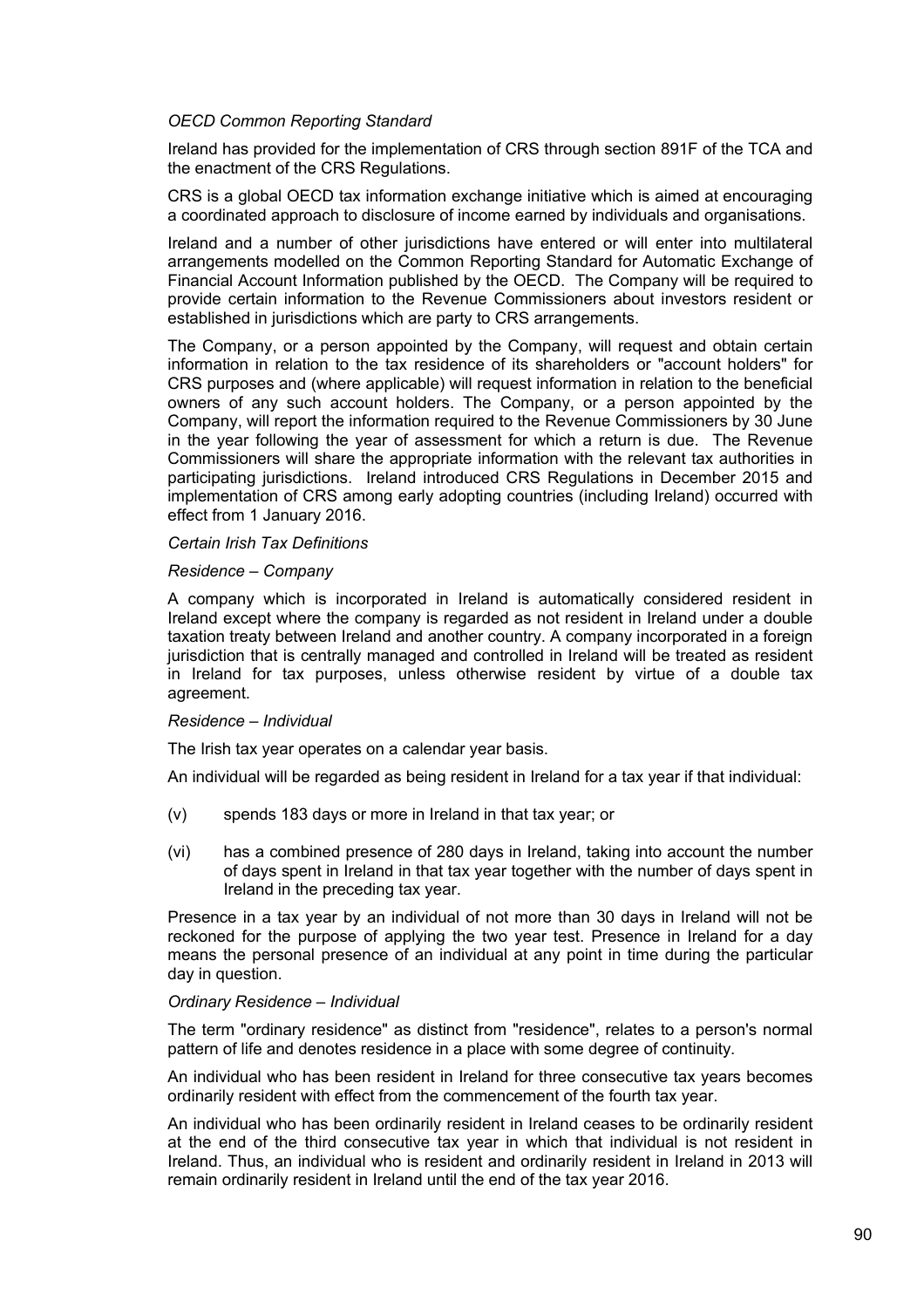#### *Intermediary*

means a person who:

- (vii) carries on a business which consists of, or includes, the receipt of payments from an investment undertaking on behalf of other persons; or
- (viii) holds shares in an investment undertaking on behalf of other persons.

### **Other Jurisdictions**

As Shareholders are no doubt aware, the tax consequences of any investment can vary considerably from one jurisdiction to another, and ultimately will depend on the tax regime of the jurisdictions within which a person is tax resident. Therefore, the Directors strongly recommend that Shareholders obtain tax advice from an appropriate source in relation to the tax liability arising from the holding of Shares relating to a Fund and any investment returns from those Shares.

**THE TAX AND OTHER MATTERS DESCRIBED IN THIS PROSPECTUS DO NOT CONSTITUTE, AND SHOULD NOT BE CONSIDERED AS, LEGAL OR TAX ADVICE TO PROSPECTIVE SHAREHOLDERS.**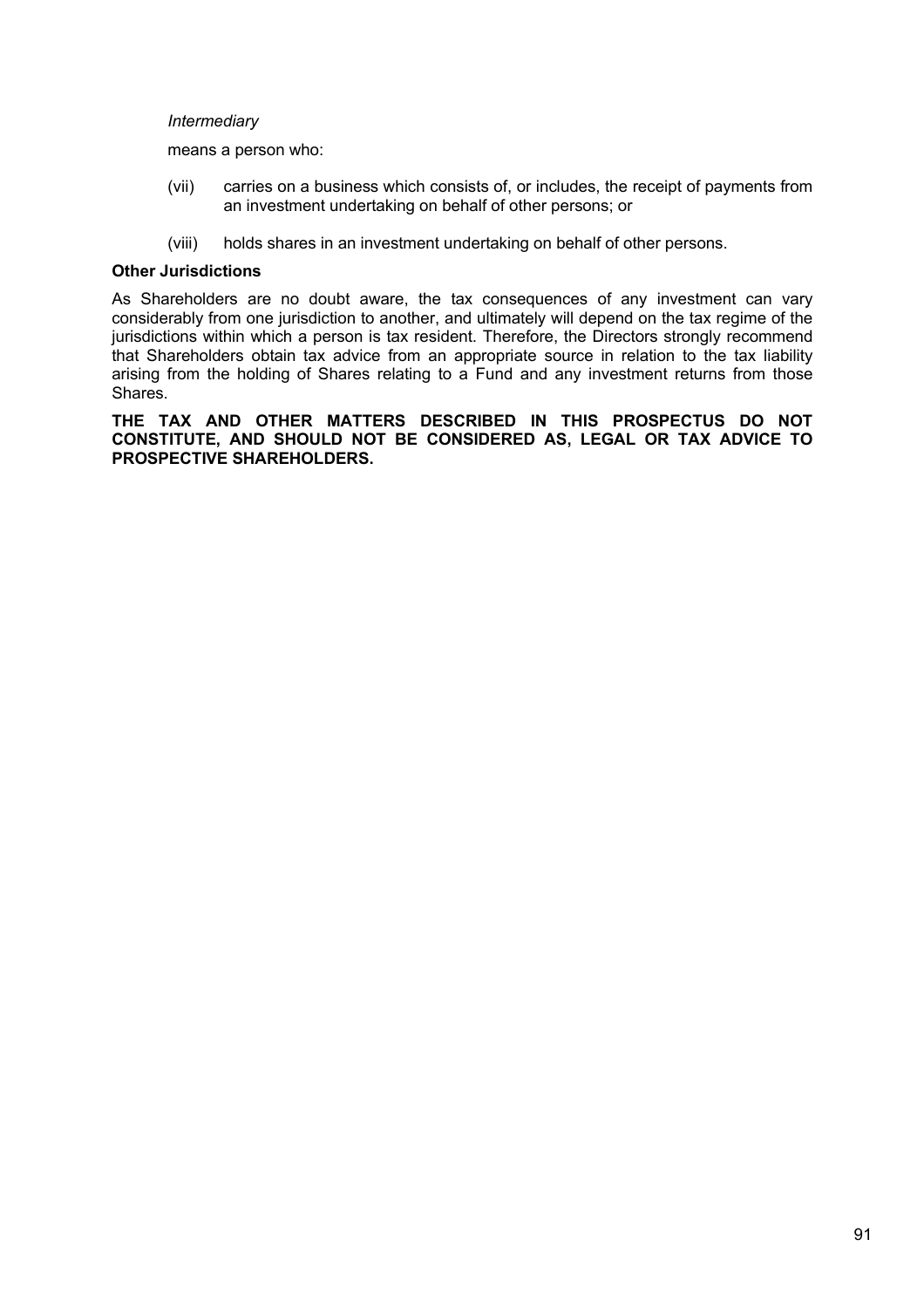# **10 GENERAL INFORMATION**

 $\mathcal{L}_\mathcal{L} = \mathcal{L}_\mathcal{L} = \mathcal{L}_\mathcal{L} = \mathcal{L}_\mathcal{L} = \mathcal{L}_\mathcal{L} = \mathcal{L}_\mathcal{L} = \mathcal{L}_\mathcal{L} = \mathcal{L}_\mathcal{L} = \mathcal{L}_\mathcal{L} = \mathcal{L}_\mathcal{L} = \mathcal{L}_\mathcal{L} = \mathcal{L}_\mathcal{L} = \mathcal{L}_\mathcal{L} = \mathcal{L}_\mathcal{L} = \mathcal{L}_\mathcal{L} = \mathcal{L}_\mathcal{L} = \mathcal{L}_\mathcal{L}$ 

 $\mathcal{L}_\mathcal{L} = \mathcal{L}_\mathcal{L} = \mathcal{L}_\mathcal{L} = \mathcal{L}_\mathcal{L} = \mathcal{L}_\mathcal{L} = \mathcal{L}_\mathcal{L} = \mathcal{L}_\mathcal{L} = \mathcal{L}_\mathcal{L} = \mathcal{L}_\mathcal{L} = \mathcal{L}_\mathcal{L} = \mathcal{L}_\mathcal{L} = \mathcal{L}_\mathcal{L} = \mathcal{L}_\mathcal{L} = \mathcal{L}_\mathcal{L} = \mathcal{L}_\mathcal{L} = \mathcal{L}_\mathcal{L} = \mathcal{L}_\mathcal{L}$ 

#### 10.1 **Reports and Accounts**

The Company will prepare an annual report and audited accounts as of 30 September in each calendar year and a half-yearly report and unaudited accounts as of 31 March in each year.

The audited annual report and accounts will be published within four Months of the Company's financial year end and its semi-annual report will be published within two Months of the end of the half-year period and in each case will be offered to subscribers before conclusion of a contract and supplied to Shareholders free of charge on request and will be available to the public at the office of the Administrator.

The audited annual report and accounts for each Fund in respect of each financial year shall be prepared in accordance with the IFRS.

The Directors may send such reports and accounts electronically to Shareholders in accordance with the requirements of the Central Bank Rules. See "Access to Documents" below.

#### 10.2 **Incorporation and Share Capital**

The Company was incorporated in Ireland on 7 October 2013 as an investment company with variable capital with limited liability under registration number 533779. The Company has no subsidiaries.

The registered office of the Company is as stated in the directory at the back of this Prospectus.

The authorised share capital of the Company is 300,000 redeemable non-participating Shares of no par value and 500,000,000,000 participating Shares of no par value. Nonparticipating Shares do not entitle the holders thereof to any dividend and on a winding up entitle the holders thereof to receive the consideration paid therefor but do not otherwise entitle them to participate in the assets of the Company. The Directors have the power to allot shares in the capital of the Company on such terms and in such manner as they may think fit. There are 300,000 non-participating Shares currently in issue. 299,999 redeemable non-participating Shares have been issued to Davycrest Nominees and 1 redeemable non-participating Share has been issued to Davy Nominees.

No share capital of the Company has been put under option nor has any share capital been agreed (conditionally or unconditionally) to be put under option.

#### 10.3 **Constitution**

Clause 2 of the memorandum of association provides that the sole object of the Company is the collective investment in transferable securities and/or other liquid financial assets of capital raised from the public operating on the principle of riskspreading in accordance with the Regulations.

The Constitution contains provisions to the following effect:

(a) Directors' Authority to Allot Shares

The Directors are generally and unconditionally authorised to exercise all powers of the Company to allot relevant securities, including fractions thereof, up to an amount equal to the authorised but as yet unissued share capital of the Company.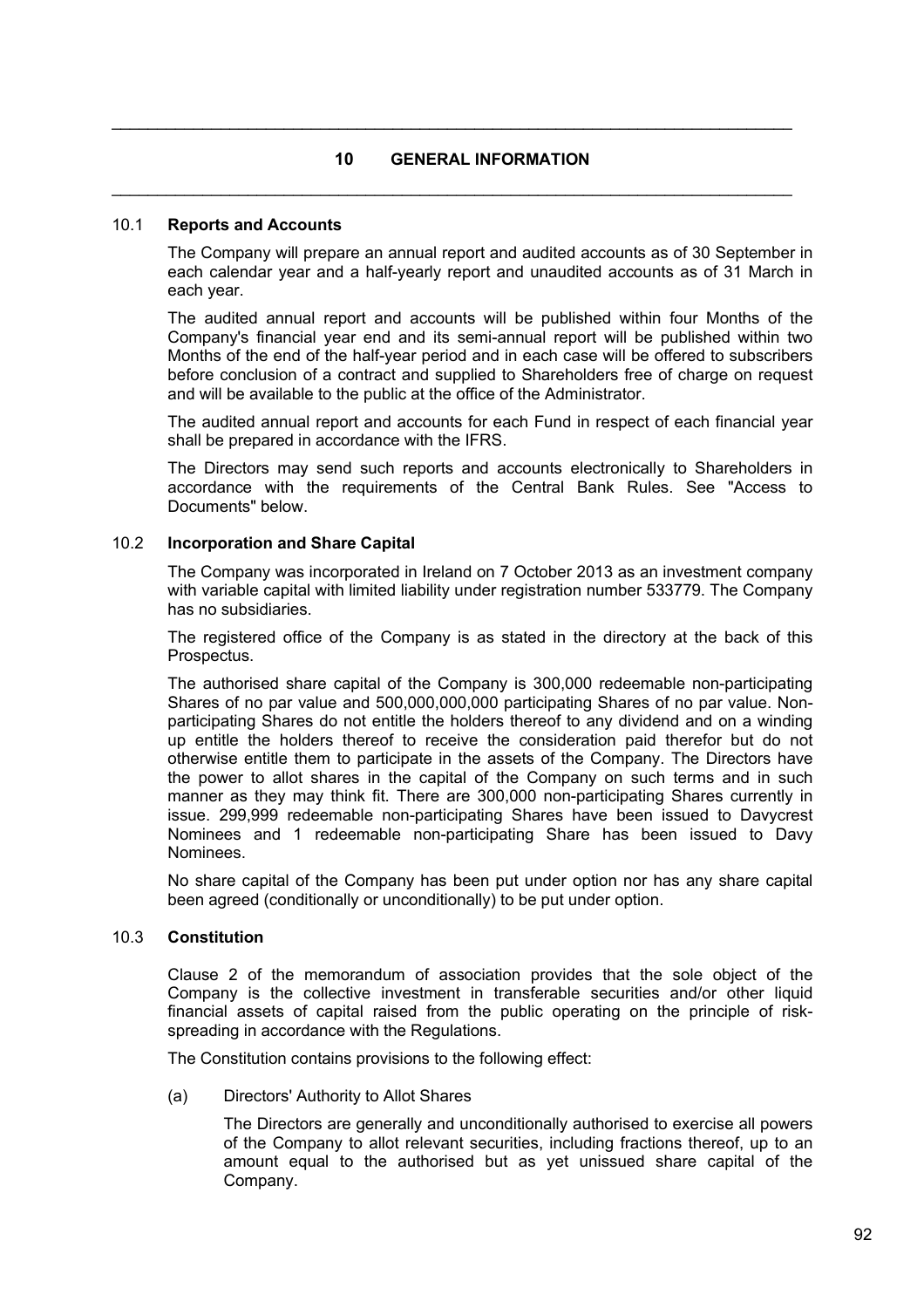## (b) Variation of rights

The rights attached to any Class may be varied or abrogated with the consent in writing of the holders of three-fourths in number of the issued Shares of that Class, or with the sanction of a special resolution passed at a separate general meeting of the holders of the Shares of the Class, and may be so varied or abrogated either whilst the Company is a going concern or during or in contemplation of a winding-up but such consent or sanction will not be required in the case of a variation, amendment or abrogation of the rights attached to any Shares of any Class if, in the view of the Directors, such variation, amendment or abrogation does not materially prejudice the interests of the relevant Shareholders or any of them. Any such variation, amendment or abrogation will be set out in a supplement to (or restatement of) the relevant Supplement originally issued in connection with the relevant Shares, a copy of which will be sent to the relevant Shareholders entered on the register on the date of issue of such document and will be binding on the relevant Shareholders. The quorum at any such separate general meeting, other than an adjourned meeting, shall be two persons holding or representing by proxy at least one third of the issued Shares of the Class in question and the quorum at an adjourned meeting shall be one person holding Shares of the Class in question or his proxy.

### (c) Voting Rights

Subject to any rights or restrictions for the time being attached to any Class or Classes of Shares, on a show of hands every holder who is present in person or by proxy shall have one vote and the holder(s) of subscriber shares present in person or by proxy shall have one vote in respect of all the subscriber shares in issue and on a poll every holder present in person or by proxy shall have one vote for every Share of which he is the holder and every holder of a subscriber share present in person or by proxy shall have one vote in respect of his holding of subscriber shares. Holders who hold a fraction of a Share may not exercise any voting rights, whether on a show of hands or on a poll, in respect of such fraction of a Share.

(d) Alteration of Share Capital

The Company may from time to time by ordinary resolution increase the share capital by such amount and/or number as the resolution may prescribe.

The Company may also by ordinary resolution:

- (i) consolidate and divide all or any of its share capital into Shares of larger amount;
- (ii) subdivide its Shares, or any of them, into Shares of smaller amount or value;
- (iii) cancel any Shares which, at the date of the passing of the resolution, have not been taken or agreed to be taken by any person and reduce the amount of its authorised share capital by the amount of the Shares so cancelled; or
- (iv) redenominate the currency of any Class of Shares.
- (e) Directors' Interests

Provided that the nature and extent of his interest shall be disclosed as set out below, no Director or intending Director shall be disqualified by his office from contracting with the Company nor shall any such contract or any contract or arrangement entered into by or on behalf of any other company in which any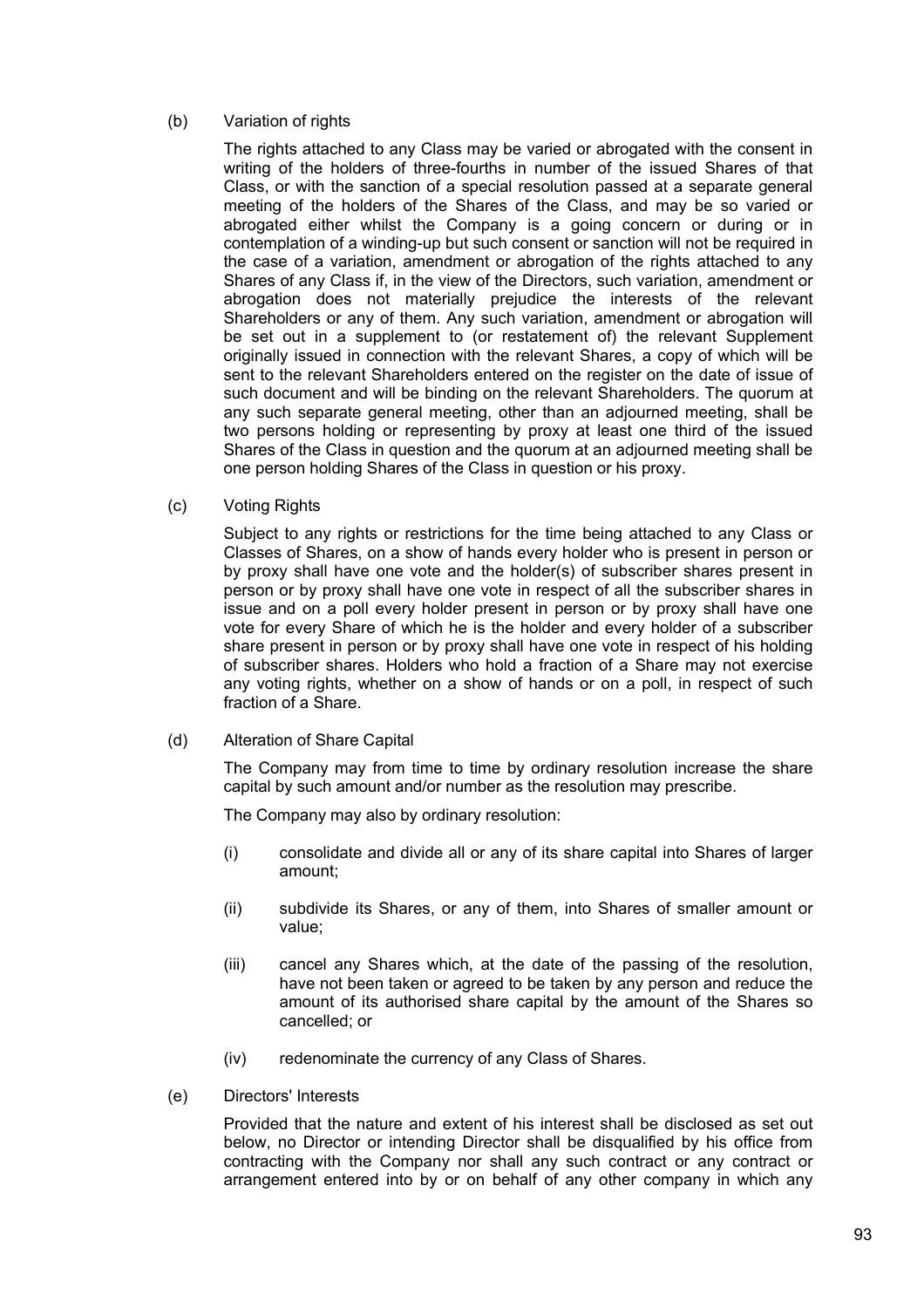Director shall be in any way interested be avoided nor shall any Director so contracting or being so interested be liable to account to the Company for any profit realised by any such contract or arrangement by reason of such Director holding that office or of the fiduciary relationship thereby established;

The nature of a Director's interest must be declared by him at the meeting of the Directors at which the question of entering into the contract or arrangement is first taken into consideration, or if the Director was not at the date of that meeting interested in the proposed contract or arrangement at the next meeting of the Directors held after he became so interested, and in a case where the Director becomes interested in a contract or arrangement after it is made, at the first meeting of the Directors held after he becomes so interested;

A Director shall not vote at a meeting of the Directors or of any committee established by the Directors on any resolution concerning a matter in which he has, directly or indirectly, an interest which is material (other than an interest arising by virtue of his interest in Shares or debentures or other securities or otherwise in or through the Company) or a duty which conflicts or may conflict with the interests of the Company. A Director shall not be counted in the quorum present at a meeting in relation to any such resolution on which he is not entitled to vote.

(f) Borrowing Powers

The Directors may exercise all of the powers of the Company to borrow or raise money and to mortgage, or charge its undertaking, property and assets (both present and future) provided that all such borrowings shall be within the limits and conditions laid down by the Central Bank.

(g) Delegation to Committee

The Directors may delegate any of their powers to any committee comprising at least one Director. Any such delegation may be made subject to any conditions the Directors may impose and may be revoked. Subject to any such conditions, the proceedings of a committee with two or more members shall be governed by the provisions of the Constitution regulating the proceedings of Directors so far as they are capable of applying.

(h) Retirement of Directors

The Directors shall not be required to retire by rotation or by virtue of their attaining a certain age.

(i) Directors' Remuneration

Unless and until otherwise determined from time to time by the Company in general meeting, the ordinary remuneration of each Director shall be determined from time to time by resolution of the Directors. Any Director who is appointed as an executive director (including for this purpose the office of chairman or deputy chairman) or who serves on any committee, or who otherwise performs services which in the opinion of the Directors are outside the scope of the ordinary duties of a Director, may be paid such extra remuneration by way of fees, commission or otherwise as the Directors may determine. The Directors may be paid all travelling, hotel and other out-of-pocket expenses properly incurred by them in connection with their attendance at meetings of the Directors or committees established by the Directors or general meetings or separate meetings of the holders of any Class of Shares of the Company or otherwise in connection with the discharge of their duties.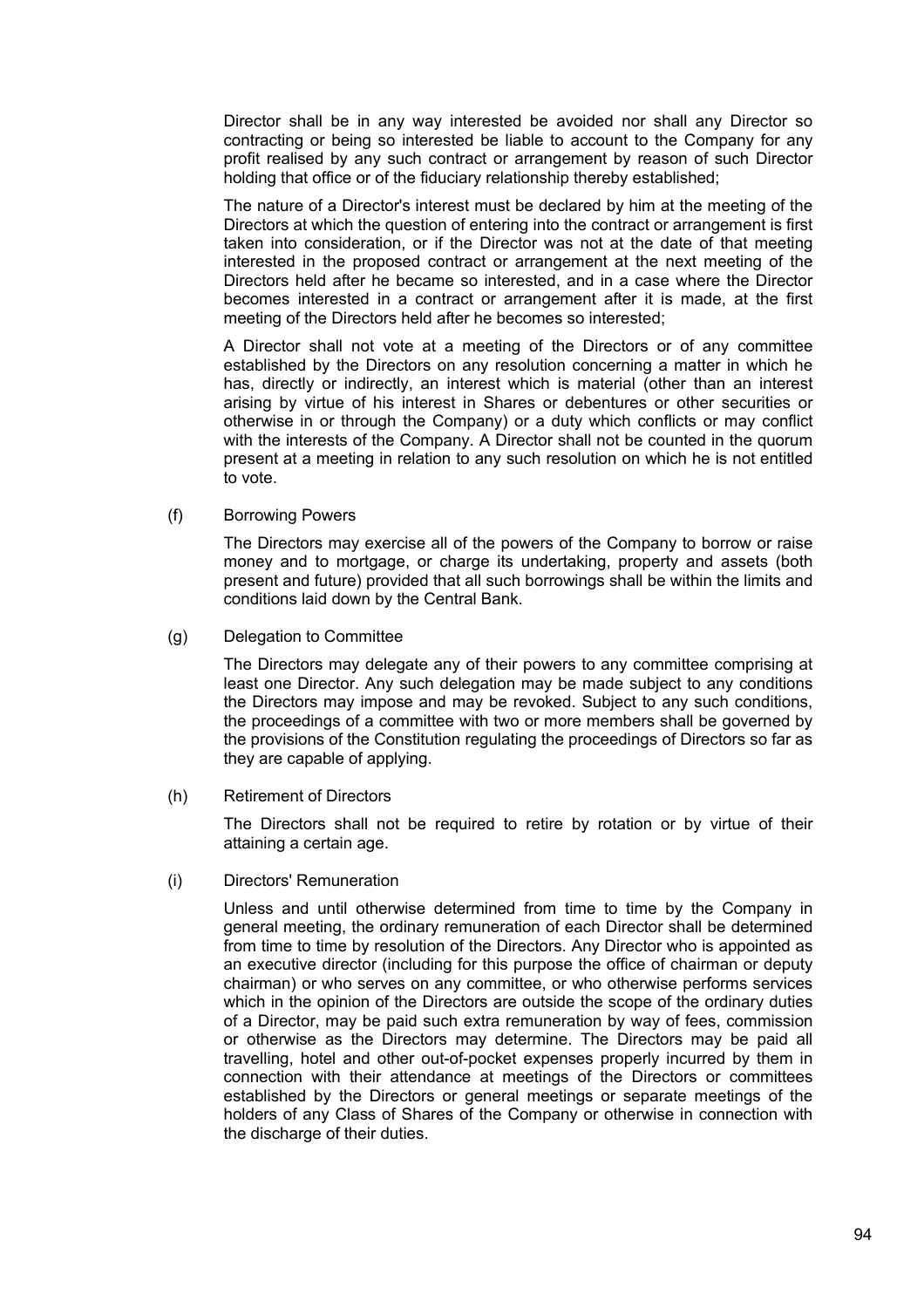## (j) Transfer of Shares

Subject to the restrictions set out below, the Shares of any holder may be transferred by instrument in writing in any usual or common form or any other form, which the Directors may approve.

The Directors, in their absolute discretion and without assigning any reason therefore may decline to register any transfer of a Share to (i) a U.S. Person (unless permitted under certain exceptions under the laws of the United States) or; (ii) any person who does not clear such money laundering checks as the Directors may determine; or (iii) any person who appears to be in breach of any law or requirement of any country or government authority or by virtue of which such person is not qualified to hold such Shares; or (iv) any person or persons in circumstances (whether directly or indirectly affecting such person or persons, and whether taken alone or in conjunction with any other person or persons, connected or not, or any other circumstances appearing to the Directors to be relevant) which, in the opinion of the Directors, might result in the Company incurring any liability to taxation or suffering any other pecuniary legal or material administrative disadvantages or being in breach of any law or regulation which the Company might not otherwise have incurred, suffered or breached; or (v) an individual under the age of 18 (or such other age as the Directors may think fit) or of unsound mind; or (vi) any person unless the transferee of such Shares would, following such transfer, be the holder of Shares equal to or greater than the Minimum Initial Investment Amount (where relevant); or (vii) any person in circumstances where as a result of such transfer the transferor or transferee would hold less than the Minimum Shareholding; or (viii) any person where in respect of such transfer any payment of taxation remains outstanding.

The Directors may decline to recognise any instrument of transfer unless it is accompanied by the certificate for the Shares to which it relates (if issued), is in respect of one class of Share only, is in favour of not more than four transferees and is lodged at the registered office or at such other place as the Directors may appoint.

(k) Right of Repurchase

Shareholders have the right to request the Company to repurchase their Shares in accordance with the provisions of the Constitution.

(l) Dividends

The Constitution permits the Directors to declare such dividends on any Class of Shares as appear to the Directors to be justified by the profits of the relevant Fund. The Directors may satisfy any dividend due to holders of Shares in whole or in part by distributing to them in specie any of the assets of the relevant Fund and, in particular, any investments to which the relevant Fund is entitled. A Shareholder may require the Directors instead of transferring any assets in specie to him, to arrange for a sale of the assets and for payment to the Shareholder of the net proceeds of same. Any dividend unclaimed for six years from the date of declaration of such dividend shall be forfeited and shall revert to the relevant Fund.

(m) Funds

The Directors are required to establish a separate portfolio of assets for each Fund created by the Company from time to time, to which the following shall apply:

(i) for each Fund the Company shall keep separate books and records in which all transactions relating to the relevant Fund shall be recorded and,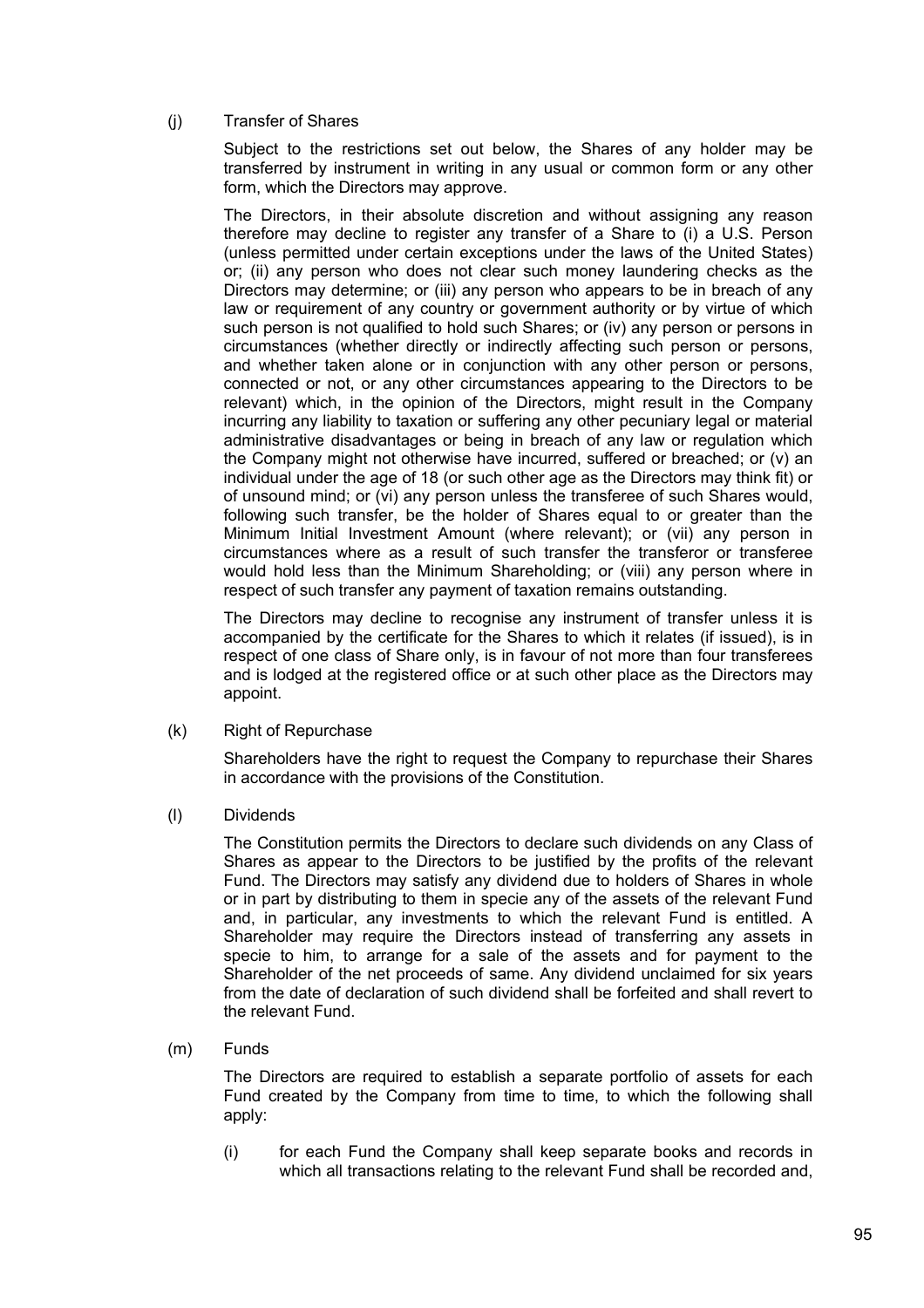in particular, the proceeds from the allotment and issue of Shares of each Class of the Fund, and the investments and the liabilities and income and expenditure attributable thereto shall be applied to such Fund subject to the provisions of the Constitution;

- (ii) any asset derived from any other asset(s) (whether cash or otherwise) comprised in any Fund, shall be applied in the books and records of the Company to the same Fund as the asset from which it was derived and any increase or diminution in the value of such an asset shall be applied to the relevant Fund;
- (iii) in the event that there are any assets of the Company which the Directors do not consider are attributable to a particular Fund or Funds, the Directors shall, with the approval of the Depositary, allocate such assets to and among any one or more of the Funds in such manner and on such basis as they, in their discretion, deem fair and equitable; and the Directors shall have the power to and may at any time and from time to time, with the approval of the Depositary, vary the basis in relation to assets previously allocated;
- (iv) no Shares will be issued on terms that entitle the Shareholders of any Fund to participate in the assets of the Company other than the assets (if any) of the Fund relating to such Shares. If the proceeds of the assets of the relevant Fund are not sufficient to fund the full repurchase proceeds payable to each Shareholder for the relevant Fund, the proceeds of the relevant Fund will, subject to the terms for the relevant Fund, be distributed equally among each Shareholder of the relevant Fund pro rata to the amount paid up on the Shares held by each Shareholder. If the realised net assets of any Fund are insufficient to pay any amounts due on the relevant Shares in full in accordance with the terms of the relevant Fund, the relevant Shareholders of that Fund will have no further right of payment in respect of such Shares or any claim against the Company, any other Fund or any assets of the Company in respect of any shortfall;
- (v) each Fund shall be charged with the liabilities, expenses, costs, charges or reserves of the Company in respect of or attributable to that Fund; and
- (vi) in the event that any asset attributable to a Fund is taken in execution of a liability not attributable to that Fund, the provisions of section 1406 of the Companies Act shall apply.
- (n) Fund Exchanges

Subject to the provisions of the Companies Act, the Regulations, the Constitution and the section of this Prospectus entitled "Exchange of Shares", a Shareholder holding Shares in any Class of a Fund on any Dealing Day shall have the right from time to time to exchange all or any of such Shares for Shares of another Class of the same Fund (such Class being either an existing Class or a Class agreed by the Directors to be brought into existence with effect from that Dealing Day). The Directors may, at their discretion, refuse to effect an exchange request without giving any reason for such refusal.

(o) Termination of Funds

Any Fund may be terminated by the Directors, in their sole and absolute discretion, by notice in writing to the Depositary in any of the following events: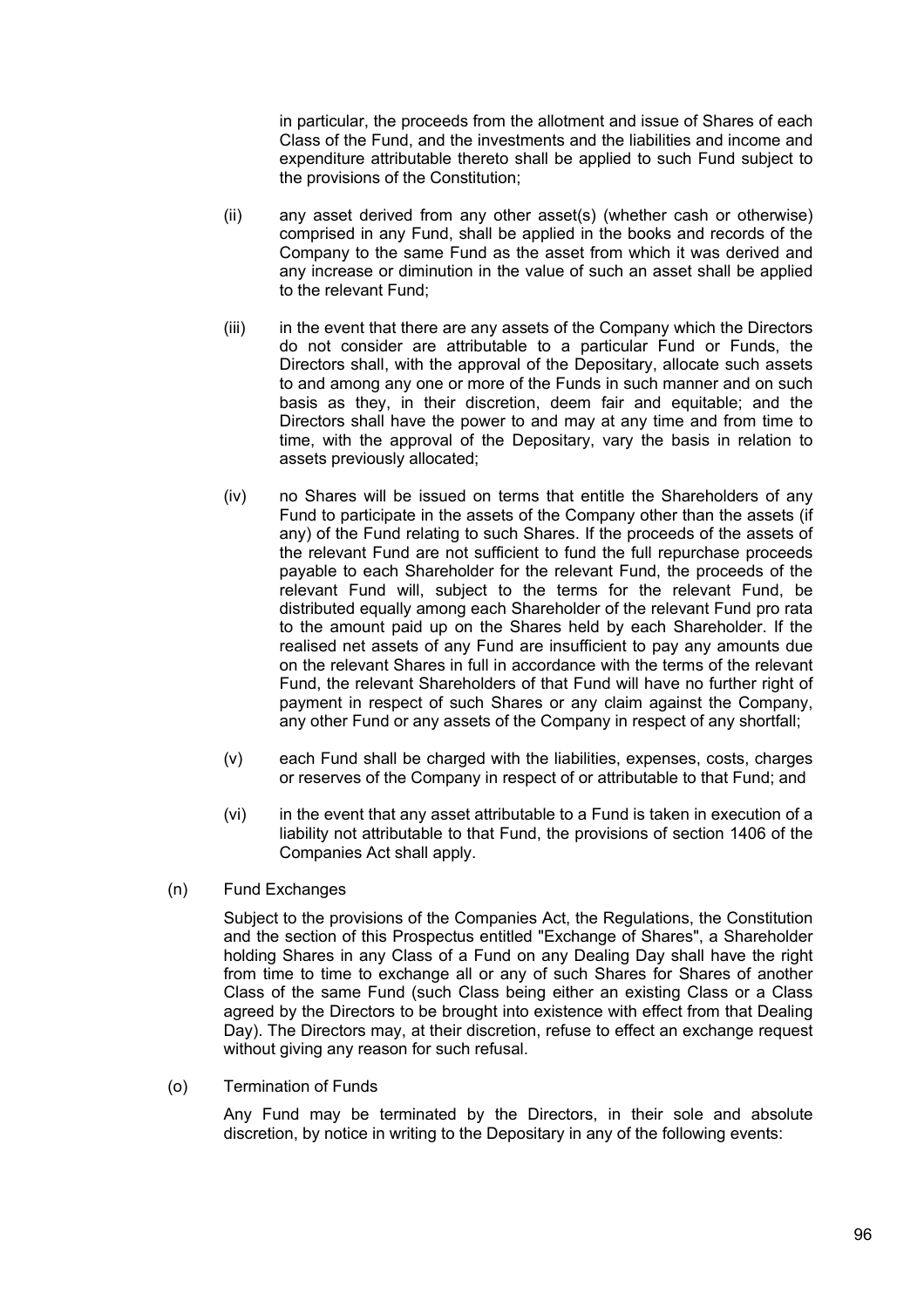- (i) if at any time the Net Asset Value of the relevant Fund shall be less than the Minimum Fund Size (if any) determined by the Directors in respect of that Fund;
- (ii) if any Fund shall cease to be authorised or otherwise officially approved;
- (iii) if any law shall be passed which renders it illegal or in the opinion of the Directors impracticable or inadvisable to continue the relevant Fund;
- (iv) if there is a change in the economic or political situation relating to a Fund which the Directors consider would have material adverse consequences on the investments of the Fund;
- (v) if the Directors shall have resolved that it is impracticable or inadvisable for a Fund to continue to operate having regard to prevailing market conditions or it is in the best interests of the Shareholders; or
- (vi) if the Directors serve not less than thirty days' notice on the Shareholders in the relevant Fund advising them of the Directors' intention to terminate the relevant Fund.

The decision of the Directors in any of the events specified herein shall be final and binding on all the parties concerned but the Directors shall be under no liability on account of any failure to terminate the relevant Fund pursuant to points (i) to (vi) above or otherwise.

The Directors shall give notice of termination of a Fund to the Shareholders in the relevant Fund and by such notice fix the date at which such termination is to take effect, which date shall be for such period after the service of such notice as the Directors shall in their sole and absolute discretion determine unless such notice is served pursuant to point (vi) above, in which case the relevant notice of termination cannot fix a date at which the termination will take effect which is less than thirty days' from the date of such notice.

With effect on and from the date as at which any Fund is to terminate or in the case of (i) below such other date as the Directors may determine:

- (i) No shares of the relevant Fund may be issued or sold by the Company;
- (ii) The relevant Investment Manager or its authorised delegate shall, on the instructions of the Directors, realise all the assets then compromised in the relevant Fund (which realisation shall be carried out and completed in such manner and within such period after the termination of the relevant Fund as the Directors think advisable);
- (iii) The Depositary shall, on the instructions of the Directors from time to time, distribute to the Shareholders in proportion to their respective interests in the relevant Fund all net cash proceeds derived from the realisation of the relevant Fund and available for the purpose of such distribution, provided that the Depositary shall not be bound (except in the case of the final distribution) to distribute any of the monies for the time being in its hands the amount of which is insufficient to pay 1 Euro or its equivalent amount in the relevant currency in respect of each Share of the relevant Fund and provided also that the Depositary shall be entitled to retain out of any monies in its hands as part of the relevant Fund full provision for all costs, charges, expenses, claims and demands incurred, made or apprehended by the Depositary or the Directors in connection with or arising out of the termination of the relevant Fund and out of the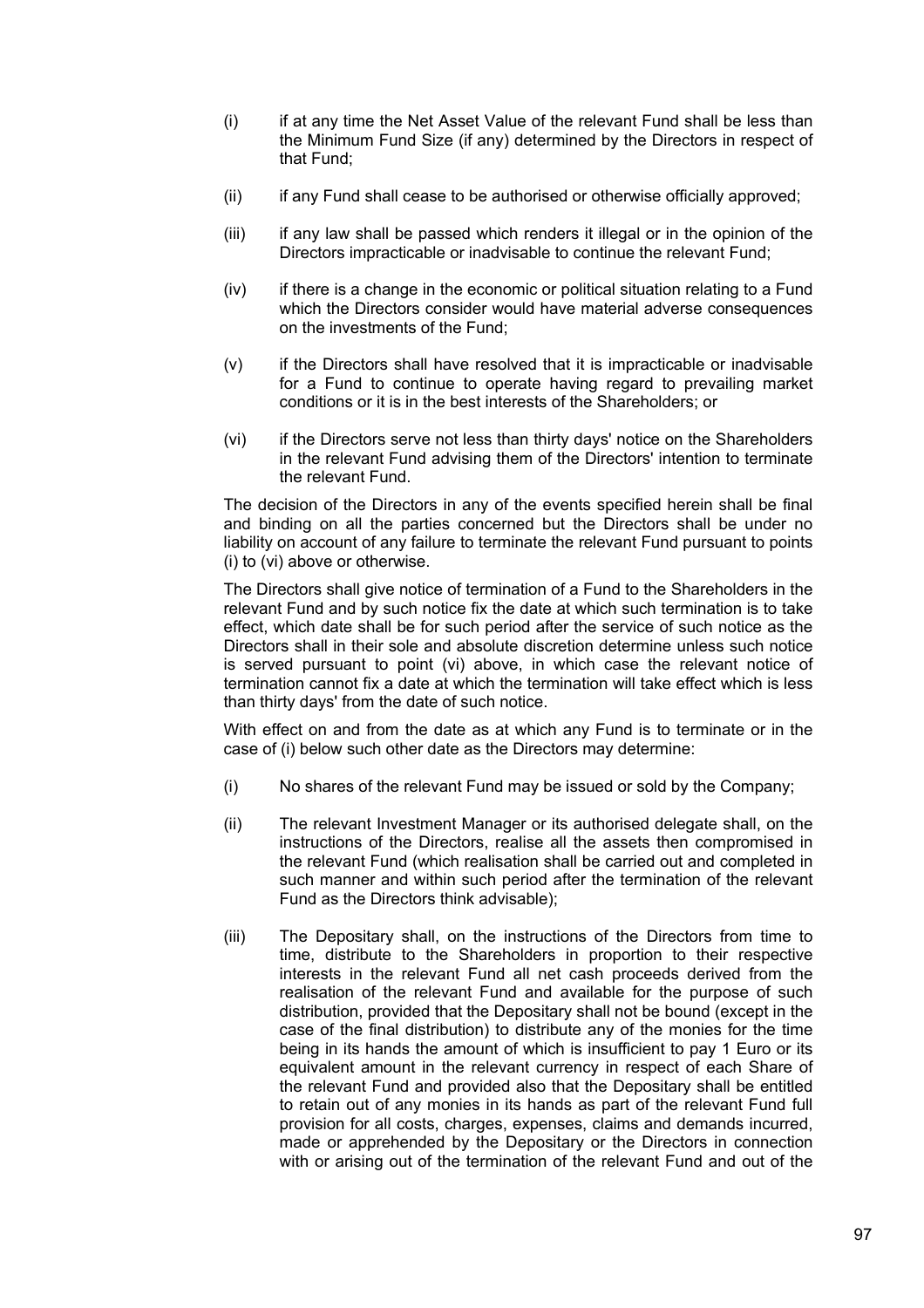monies so retained to be indemnified and saved harmless against any such costs, charges, expenses, claims and demands; and

(iv) Every such distribution referred to above shall be made in such manner as the Directors shall, in their sole and absolute discretion, determine but shall be made only against production of the certificates or warrants relating to the Shares of the relevant Fund if issued in respect of which the same is made and upon delivery to the Depositary of such form of request for payment as the Depositary shall in its absolute discretion require. Any unclaimed proceeds or other cash held by the Depositary may, at the expiration of twelve months from the date upon which the same were payable, be paid into court subject to the right of the Depositary to deduct therefrom any expenses it may incur in making such payment.

If the Directors decide to terminate a Fund and give notice of termination of a Fund to the Shareholders in the relevant Fund, all of the Shareholders of that Fund will be deemed to have requested that their Shares in that Fund be redeemed on such date as determined by the Directors and in accordance with the redemption procedure detailed herein.

(p) Winding up

The Constitution contains provisions to the following effect:

- (i) If the Company shall be wound up the liquidator shall, subject to the provisions of the Companies Act and section 10.3(q) below, apply the assets of each Fund in such manner and order as he thinks fit in satisfaction of creditors' claims relating to that Fund;
- (ii) The assets available for distribution amongst the Shareholders shall be applied as follows: first the proportion of the assets in a Fund attributable to each Class of Shares shall be distributed to the holders of Shares in the relevant Class in the proportion that the number of Shares held by each holder bears to the total number of Shares relating to each such Class of Shares in issue as at the date of commencement to wind up; secondly, in the payment to the holder(s) of the subscriber shares of sums up to the notional amount paid thereon out of the assets of the Company not attributable to other Classes of Shares. In the event that there are insufficient assets to enable such payment in full to be made, no recourse shall be had to the assets of the Company attributable to each Class of Share; and thirdly, any balance then remaining and not attributable to any of the Classes of Shares shall be apportioned pro-rata as between the Classes of Shares based on the Net Asset Value attributable to each Class of Shares as at the date of commencement to wind up and the amount so apportioned to a Class shall be distributed to holders pro-rata to the number of Shares in that Class of Shares held by them;
- (iii) A Fund may be wound up pursuant to section 1406 of the Companies Act, and in such event the provisions of the Constitution shall apply mutatis mutandis in respect of that Fund;
- (iv) If the Company shall be wound up (whether the liquidation is voluntary, under supervision or by the court) the liquidator may, with the authority of a special resolution of the relevant holders and any other sanction required by the Companies Act, divide among the holders of Shares of any Class or Classes of a Fund in specie the whole or any part of the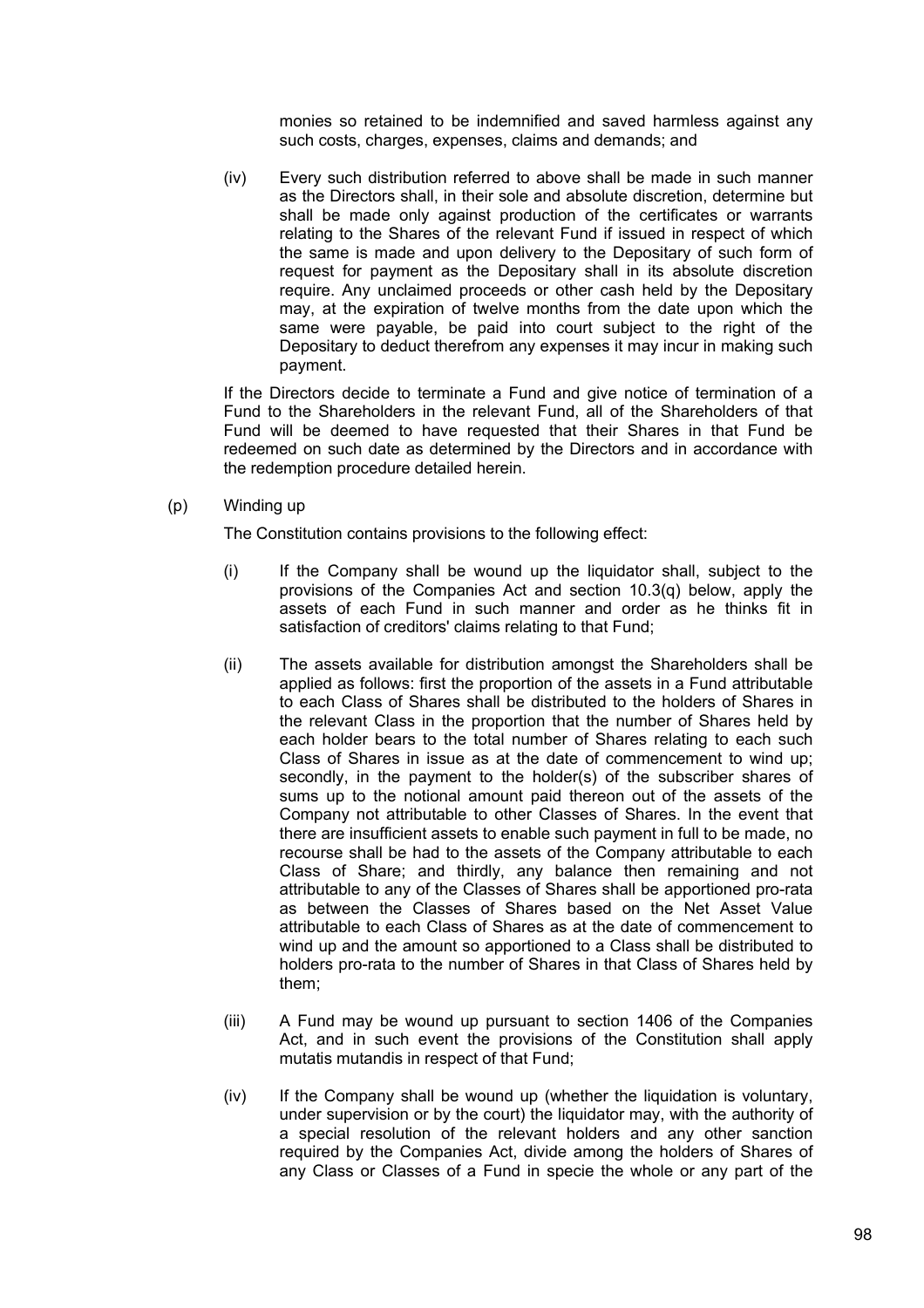assets of the Company relating to that Fund, and whether or not the assets shall consist of property of a single kind, and may for such purposes set such value as he deems fair upon any one or more class or classes of property, and may determine how such division shall be carried out as between all the holders of Shares or the holders of different Classes of Shares as the case may be. The liquidator may, with the like authority, vest any part of the assets in trustees upon such trusts for the benefit of holders as the liquidator, with the like authority, shall think fit, and the liquidation of the Company may be closed and the Company dissolved, but so that no holder shall be compelled to accept any assets in respect of which there is a liability. A Shareholder may require the liquidator instead of transferring any asset in specie to him/her, to arrange for a sale of the assets and for payment to the holder of the net proceeds of same.

- (q) Segregation of Liability
	- (i) Notwithstanding any statutory provision or rule of law to the contrary any liability incurred on behalf of or attributable to any Fund shall be discharged solely out of the assets of that Fund, and no Director, receiver, examiner, liquidator, provisional liquidator or other person shall apply nor be obliged to apply the assets of any such Fund in satisfaction of any liability incurred on behalf of or attributable to any other Fund.
	- (ii) The assets allocated to a Fund shall be applied solely in respect of the Shares of such Fund and no Shareholder relating to such Fund shall have any claim or right to any asset allocated to any other Fund.
	- (iii) Any asset or sum recovered by the Company by any means whatsoever or wheresoever shall, after the deduction or payment of any costs of recovery, be applied to the Fund affected. In the event that assets attributable to a Fund are taken in execution of a liability not attributable to that Fund, and in so far as such assets or compensation in respect hereof cannot otherwise be restored to that Fund, the Directors with the consent of the Depositary, shall certify or cause to be certified, the value of the assets lost to the Fund affected and transfer or pay from the assets of the Fund or Funds to which the liability was attributable, in priority to all other claims against such Fund or Funds, assets or sums sufficient to restore to the Fund affected, the value of the assets or sums lost to it.
	- (iv) The Company may sue and be sued in respect of a particular Fund and may exercise the same rights of set-off, if any, as between its Funds as apply at law in respect of companies and the property of a Fund is subject to orders of the Irish courts as it would have been if the Fund were a separate legal person.
	- (v) In any proceedings brought by any Shareholder of a particular Fund, any liability of the Company to such Shareholder in respect of such proceeding can only be settled out of the assets of the Fund corresponding to such Shares without recourse in respect of such liability or any allocation of such liability to any other Fund of the Company.
	- (vi) Nothing in this section shall prevent the application of any enactment or rule of law which would require the application of the assets of any Fund in discharge of some or all of the liabilities of any other Fund on the grounds of fraud or misrepresentation and, in particular, by reason of the application of the Companies Act.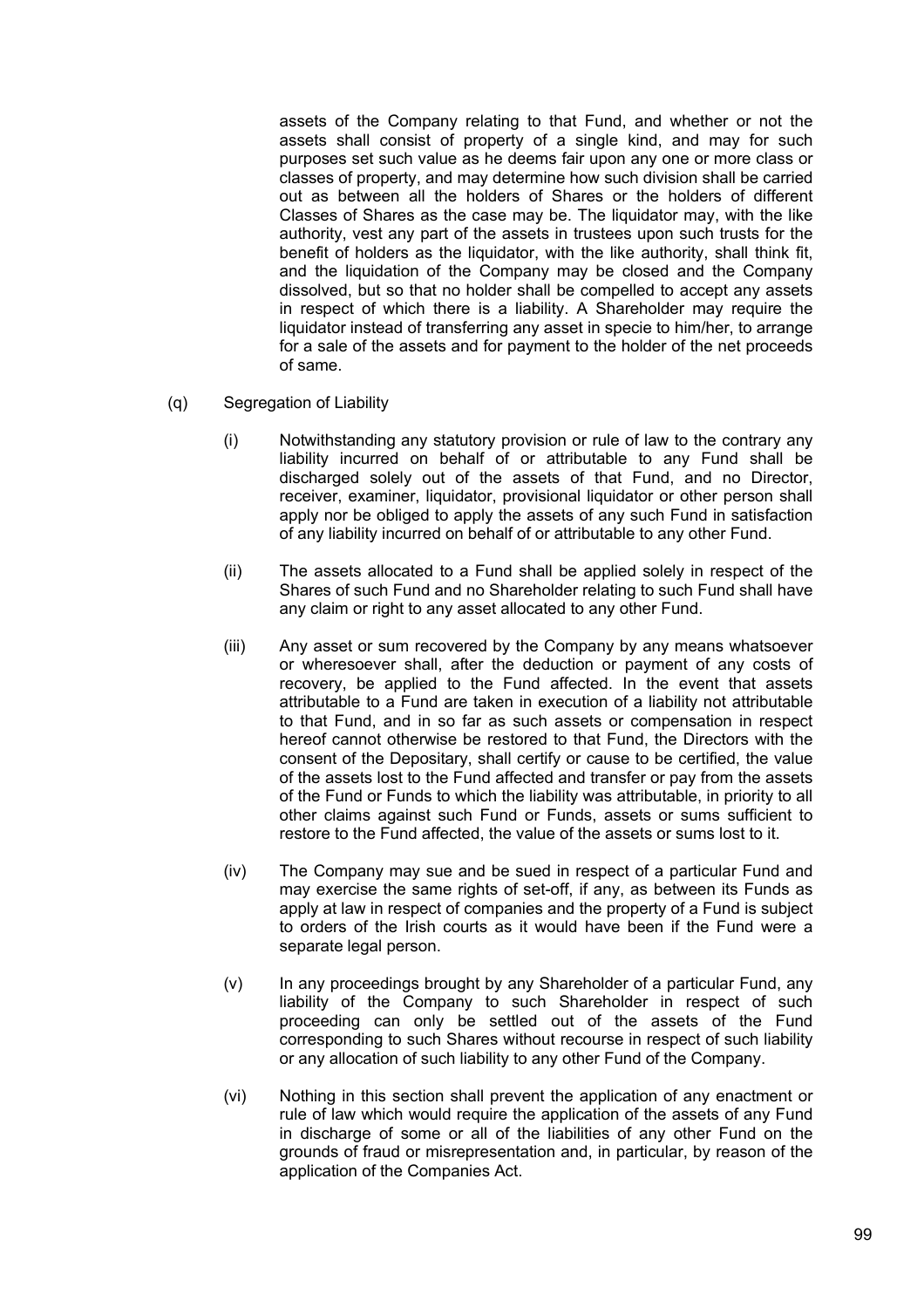# (r) Share Qualification

The Constitution does not contain a share qualification for Directors.

# 10.4 **Directors' Interests**

None of the Directors has or has had any direct interest in the promotion of the Company or in any transaction effected by the Company which is unusual in its nature or conditions or is significant to the business of the Company up to the date of this Prospectus or in any contracts or arrangements of the Company subsisting at the date hereof other than;

Ian Healy is a director in Davy Global Fund Management Limited.

None of the Directors has a service contract with the Company nor are any such service contracts proposed.

### 10.5 **Indemnities and Insurance**

Pursuant to the Constitution, each of the Directors shall be indemnified by the Company against losses and expenses to which any such person may become liable by reason of any contract entered into or any act or thing done by him as such office in the discharge of his duties (other than in the case of fraud, negligence or wilful default).

The Company acting through the Directors is empowered under the Constitution to purchase and maintain for the benefit of persons who are or were at any time Directors or officers of the Company insurance against any liability incurred by such persons in respect of any act or omission in the execution of their duties or exercise of their powers.

### 10.6 **Material Contracts**

The following contracts have been entered into otherwise than in the ordinary course of the business intended to be carried on by the Company and are or may be material.

(a) Management Agreement

The Management Agreement provides that the appointment of the Manager will continue in force unless and until terminated by either party giving not less than ninety days' notice in writing to the other although in certain circumstances (e.g. the liquidation or bankruptcy of either party, un-remedied material breach after notice, etc.) the Management Agreement may be terminated with immediate effect by notice in writing by either party to the other. On termination of the appointment of the Manager, the Manager shall be entitled to receive all fees and other monies accrued due up to the date of such termination. The Management Agreement contains indemnities in favour of the Manager against all actions, proceedings, claims, costs, demands, losses and expenses (including legal and professional expenses arising therefrom) which may be brought against, suffered or incurred by the Manager by reason of its performance of its duties under the terms of the Management Agreement (otherwise than due to fraud, wilful default or negligence in the performance by the Manager, its subcontractors, servants or agents of its obligations or functions under the Management Agreement).

#### (b) Investment Management Agreement

Pursuant to the Investment Management Agreement between the Company and J&E Davy Unlimited Company, J&E Davy Unlimited Company has been appointed the Investment Manager to the Company for certain Funds. The Investment Manager will be entitled to receive fees as described in each Supplement. The Investment Management Agreement may be terminated by either party on giving not less than 90 days' prior written notice to the other party. The Investment Management Agreement may also be terminated forthwith by either party giving notice in writing to the other party upon certain breaches as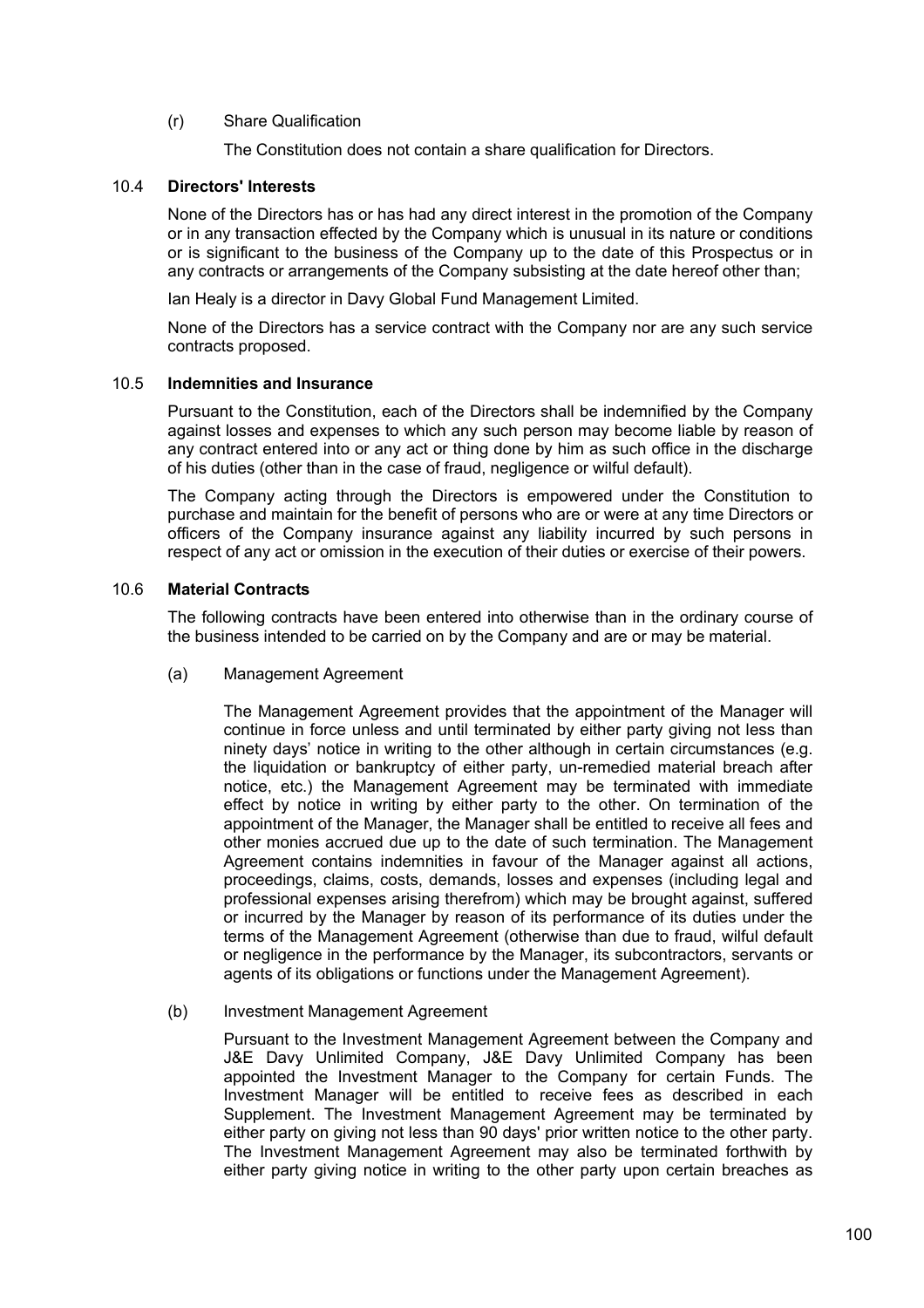outlined in the Investment Management Agreement or upon the insolvency of a party (or upon the happening of a like event).

The Investment Manager shall not be under any liability to the Company, the Funds or the Shareholders on account of any act or omission of the Investment Manager in accordance with or in pursuance of any request by, or advice given to the Company. Whenever pursuant to any provision of this Agreement any notice, instruction or other communication is to be given by or on behalf of the Company in respect of the Funds to the Investment Manager in respect of any such request or advice, the Investment Manager may accept as sufficient evidence thereof:-

- (i) a document signed or purporting to be signed on behalf of the Company by such person or persons whose signature the Investment Manager is for the time being authorised by the Company to accept; or
- (ii) a message by tested telex or facsimile transmitted by the Company by such person or persons whose messages the Investment Manager is for the time being authorised by the Company to accept; or
- (iii) a certified copy of an extract of a board minute of the Directors of the Company;

and the Investment Manager shall not be obliged to accept any document or message signed or transmitted or purporting, to be signed or transmitted by any other person. For the avoidance of doubt, the Investment Manager shall not be, under any obligation to act on any notice, instruction or other communication from any person other than the Company or any person or persons whose notice, instruction or other communication the Investment Manager is for the time being authorised by the Company to accept. The Investment Manager will acknowledge such notice, instruction or other communication by acting on it (where appropriate) and will not be obliged to give or make any other acknowledgement of such notice, instruction or other communication.

The Investment Manager shall not be liable to the Company, the Funds or any Shareholder or otherwise for any loss suffered by any of them in connection with the performance or non-performance of the Investment Manager's duties hereunder or otherwise in connection with the subject matter of this Agreement or any matter or thing done or omitted to be done by the Investment Manager in pursuance thereof, other than by reason of any loss to the Company, the Funds or any Shareholder arising from negligence, bad faith, recklessness, wilful default or fraud in the performance or non-performance by the Investment Manager of its obligations or duties hereunder, Subject and without prejudice to the foregoing, the Investment Manager shall not be liable for any indirect or consequential damages suffered by the Company, the Funds or any Shareholder.

Notwithstanding any other provision of the Investment Management Agreement, the Investment Manager's recourse against the Company in respect of any claims which may be brought against, suffered or incurred by the Investment Manager, its permitted delegates, servants or agents shall be limited to the Fund established in respect of Shares to which the claims relate, and the Investment Manager shall have no recourse to any other assets of the Company or any other Fund in respect of any such claims. If, following the realisation of all of the assets of the relevant Fund and subject to the application of such realisation proceeds in payment of all claims relating to the relevant fund (if any) and all other liabilities (if any) to the Company ranking pari passu with or senior to the claims which have recourse to the relevant Fund, the claims are not paid in full: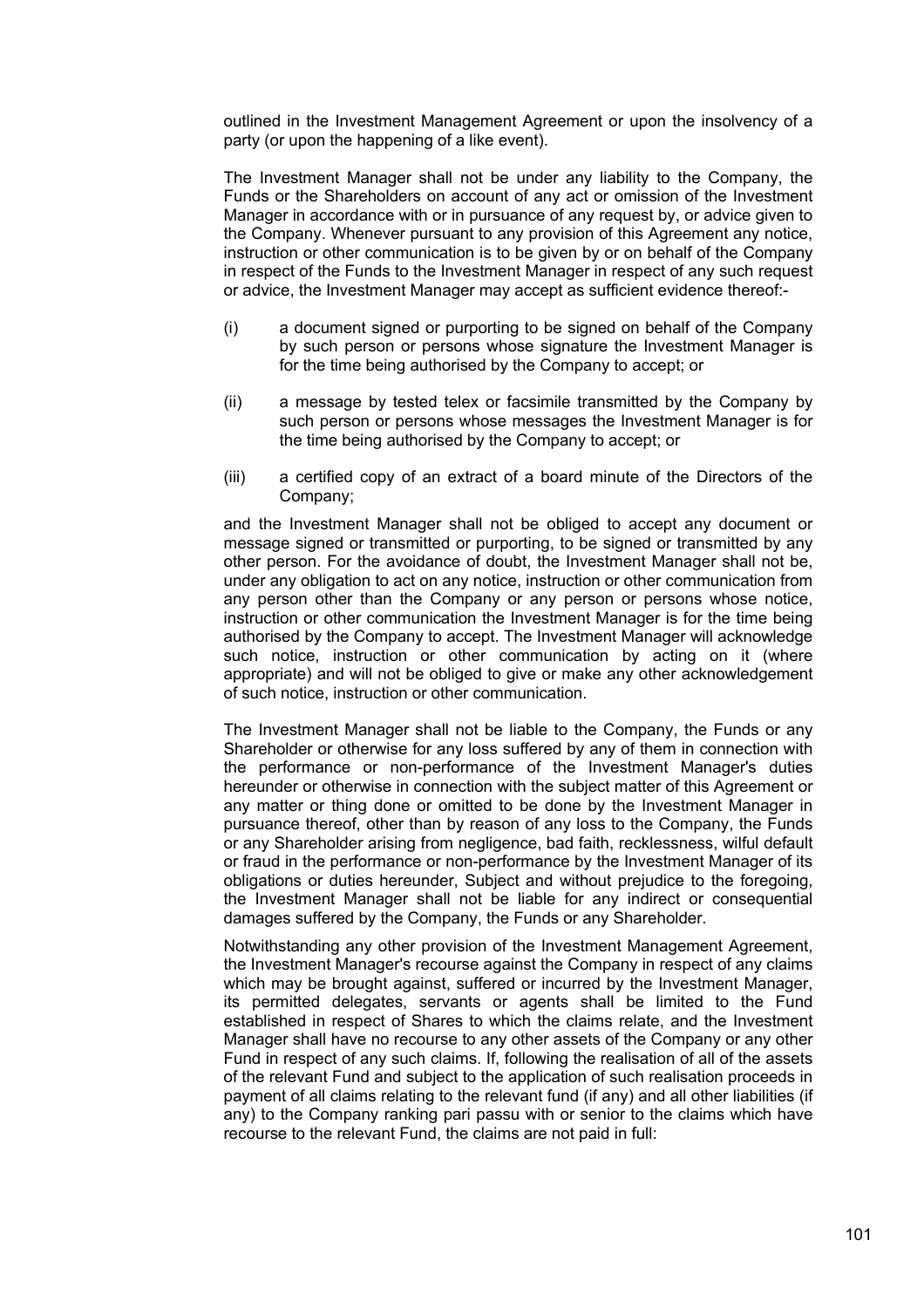- (i) the amount outstanding in respect of the claims relating to the relevant Fund shall be automatically extinguished;
- (ii) the Investment Manager shall have no further right of payment in respect thereof; and
- (iii) the Investment Manager shall not be able to petition for the winding-up of the Company or the termination of any other Fund as a consequence of any such shortfall.

PROVIDED HOWEVER that sub-clauses (i) and (10.6(b)(ii)) above shall not apply to any assets of the Fund that may be subsequently held or recouped by the Fund.

### (c) Investment Management Agreement

Pursuant to the Investment Management Agreement between the Manager and Davy Global Fund Management Limited, Davy Global Fund Management Limited has been appointed the Investment Manager to the Company for certain Funds. The Investment Manager will be entitled to receive fees as described in each Supplement. The Investment Management Agreement may be terminated by either party on giving not less than 90 days' prior written notice to the other party. The Investment Management Agreement may also be terminated forthwith by either party giving notice in writing to the other party upon certain breaches as outlined in the Investment Management Agreement or upon the insolvency of a party (or upon the happening of a like event).

The Investment Manager shall not be under any liability to the Company, the Funds or the Shareholders on account of any act or omission of the Investment Manager in accordance with or in pursuance of any request by, or advice given to the Company. Whenever pursuant to any provision of this Agreement any notice, instruction or other communication is to be given by or on behalf of the Company in respect of the Funds to the Investment Manager in respect of any such request or advice, the Investment Manager may accept as sufficient evidence thereof:-

- (a) a document signed or purporting to be signed on behalf of the Company by such person or persons whose signature the Investment Manager is for the time being authorised by the Company to accept; or
- (b) a message by tested telex or facsimile transmitted by the Company by such person or persons whose messages the Investment Manager is for the time being authorised by the Company to accept; or
- (c) a certified copy of an extract of a board minute of the Directors of the Company;

and the Investment Manager shall not be obliged to accept any document or message signed or transmitted or purporting, to be signed or transmitted by any other person. For the avoidance of doubt, the Investment Manager shall not be, under any obligation to act on any notice, instruction or other communication from any person other than the Company or any person or persons whose notice, instruction or other communication the Investment Manager is for the time being authorised by the Company to accept. The Investment Manager will acknowledge such notice, instruction or other communication by acting on it (where appropriate) and will not be obliged to give or make any other acknowledgement of such notice, instruction or other communication.

The Investment Manager shall not be liable to the Company, the Funds or any Shareholder or otherwise for any loss suffered by any of them in connection with the performance or non-performance of the Investment Manager's duties hereunder or otherwise in connection with the subject matter of this Agreement or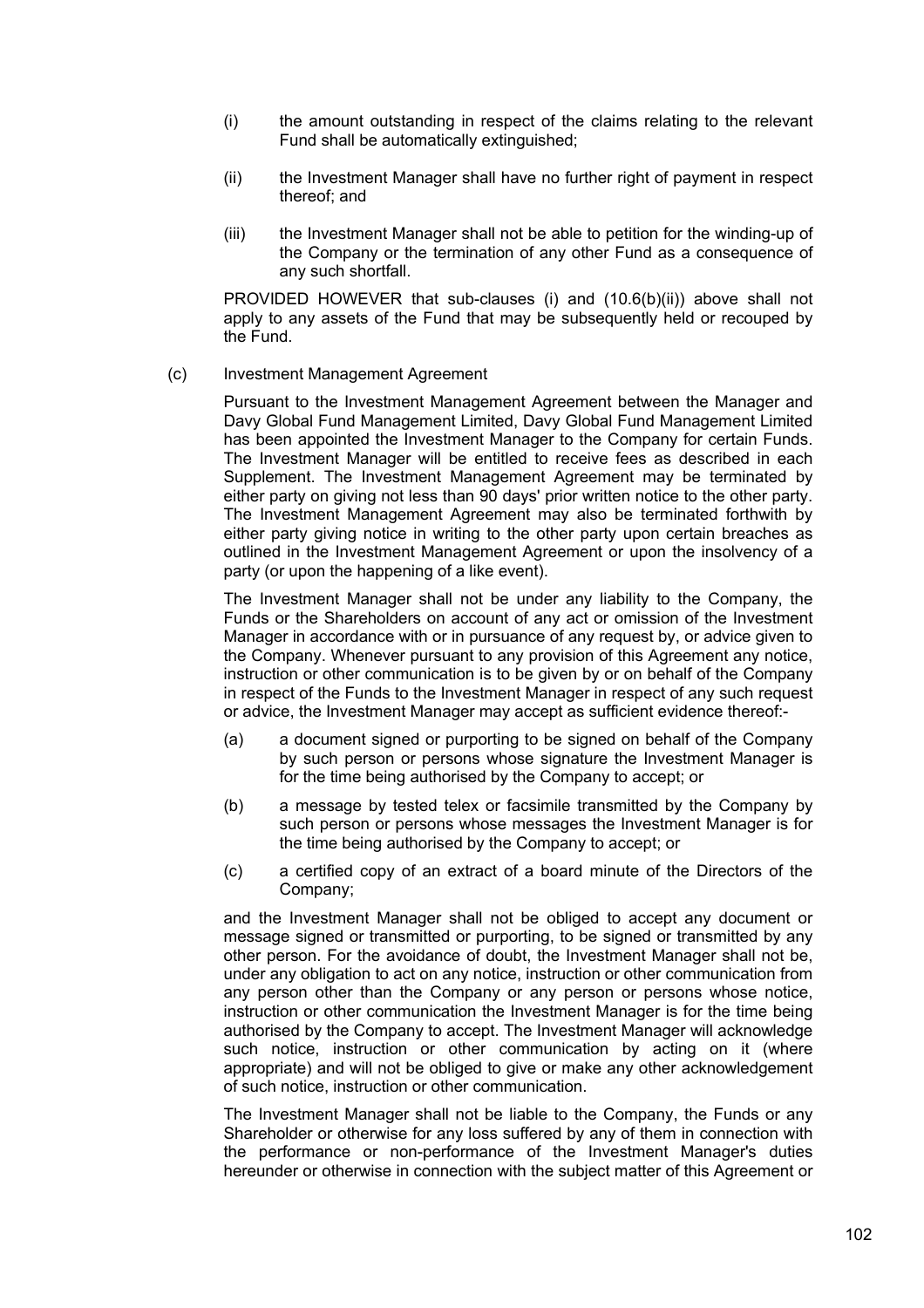any matter or thing done or omitted to be done by the Investment Manager in pursuance thereof, other than by reason of any loss to the Company, the Funds or any Shareholder arising from negligence, bad faith, recklessness, wilful default or fraud in the performance or non-performance by the Investment Manager of its obligations or duties hereunder, Subject and without prejudice to the foregoing, the Investment Manager shall not be liable for any indirect or consequential damages suffered by the Company, the Funds or any Shareholder.

Notwithstanding any other provision of the Investment Management Agreement, The Investment Manager's recourse against the Company in respect of any claims which may be brought against, suffered or incurred by the Investment Manager, its permitted delegates, servants or agents shall be limited to the Fund established in respect of Shares to which the claims relate, and the Investment Manager shall have no recourse to any other assets of the Company or any other Fund in respect of any such claims. If, following the realisation of all of the assets of the relevant Fund and subject to the application of such realisation proceeds in payment of all claims relating to the relevant fund (if any) and all other liabilities (if any) to the Company ranking pari passu with or senior to the claims which have recourse to the relevant Fund, the claims are not paid in full:

- (i) the amount outstanding in respect of the claims relating to the relevant Fund shall be automatically extinguished;
- (ii) the Investment Manager shall have no further right of payment in respect thereof; and
- (iii) the Investment Manager shall not be able to petition for the winding-up of the Company or the termination of any other Fund as a consequence of any such shortfall.

PROVIDED HOWEVER that sub-clauses (i) and (ii) above shall not apply to any assets of the Fund that may be subsequently held or recouped by the Fund.

(d) Distribution Agreement

Pursuant to the Distribution Agreement between the Company and J&E Davy Unlimited Company, J&E Davy Unlimited Company has been appointed the Distributor to the Company with authority to delegate some or all of its duties as distributor to sub-distributors in accordance with the requirements of the Central Bank Rules. The Distribution Agreement may be terminated by either party on giving not less than 90 days' prior written notice to the other party. The Distribution Agreement may also be terminated forthwith by either party giving notice in writing to the other party upon certain breaches as outlined in the Distribution Agreement or upon the insolvency of a party (or upon the happening of a like event).

The Distributor shall not be liable for any loss of, or damage to, the property of the Company or for any failure or delay in performing any of its obligations under or pursuant to this Agreement, and any such failure or delay will not constitute a breach of this Agreement, if such failure or delay is due to any cause whatsoever outside its reasonable control and it shall be entitled to a reasonable extension of the time for performing such obligations as a result of such cause.

Notwithstanding any other provision of the Distribution Agreement, the Distributor's recourse against the Company in respect of any claims which may be brought against, suffered or incurred by the Distributor, its permitted delegates, servants or agents shall be limited to the Fund established in respect of Shares to which the claims relate, and the Distributor shall have no recourse to any other assets of the Company or any other Fund in respect of any such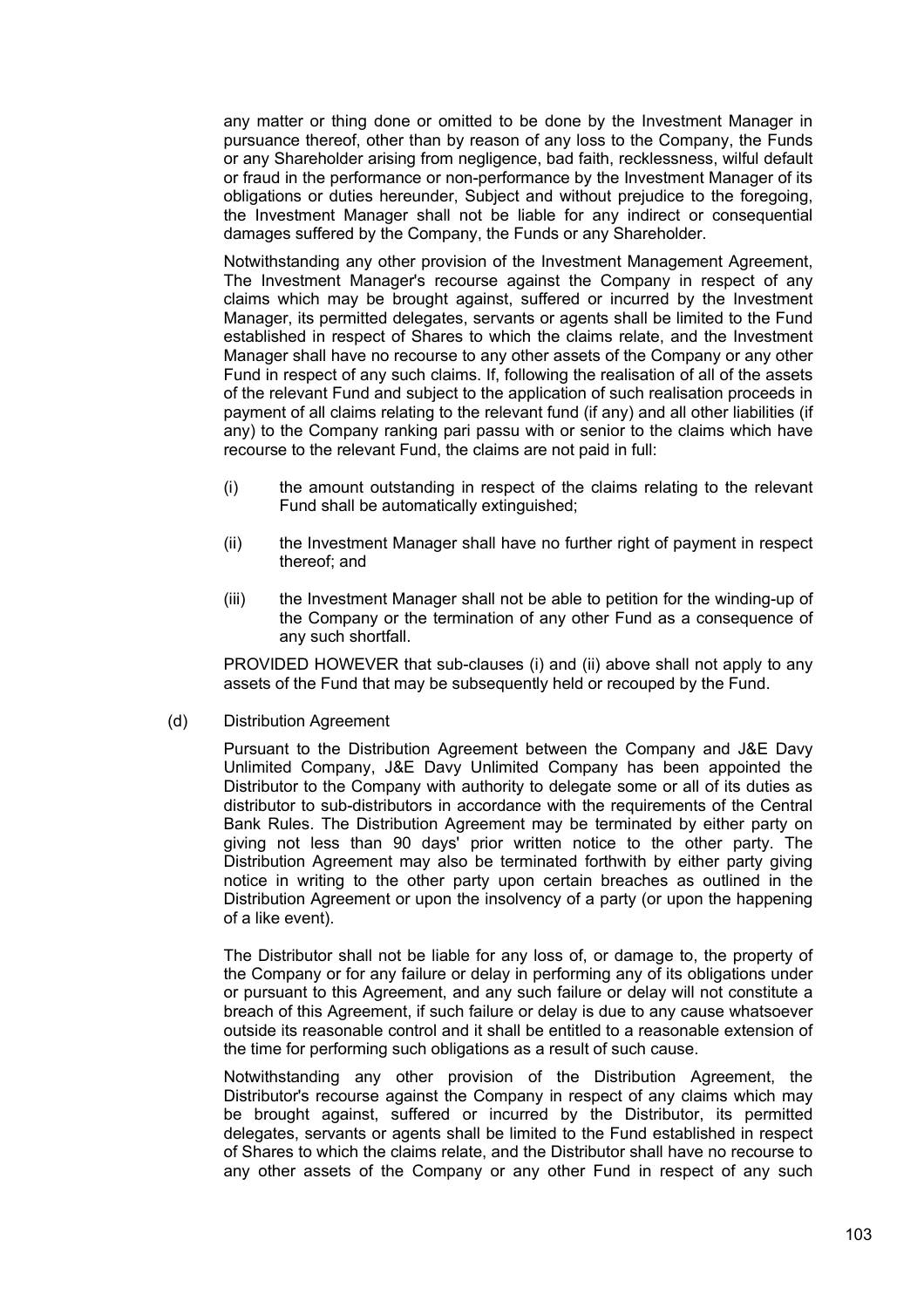claims. If, following the realisation of all of the assets of the relevant Fund and subject to the application of such realisation proceeds in payment of all claims relating to the relevant fund (if any) and all other liabilities (if any) to the Company ranking pari passu with or senior to the claims which have recourse to the relevant Fund, the claims are not paid in full:

- (i) the amount outstanding in respect of the claims relating to the relevant Fund shall be automatically extinguished;
- (ii) the Distributor shall have no further right of payment in respect thereof; and
- (iii) the Distributor shall not be able to petition for the winding-up of the Company or the termination of any other Fund as a consequence of any such shortfall.

PROVIDED HOWEVER that sub-clauses 10.6(d)(i) and 10.6(d)(ii) above shall not apply to any assets of the Fund that may be subsequently held or recouped by the Fund.

(e) Administration Agreement

Pursuant to the Administration Agreement, the Administrator will provide certain administrative, registrar and transfer agency services to the Company. The Administrator will be entitled to receive fees as described in the section of this Prospectus entitled "Fees and Expenses; Administrator and Depositary Fees". The Administration Agreement may be terminated by either party on giving not less than 90 days' prior written notice to the other party. The Administration Agreement may also be terminated by either party forthwith by giving notice in writing to the other party upon certain breaches as outlined in the Administration Agreement or upon the insolvency of a party (or upon the happening of a like event).

The Company shall indemnify the Administrator, its officers, employees, agents, sub-contractors and representatives (the "Indemnitees") against, and hold them harmless from, any liabilities, losses, claims, costs, damages, penalties, fines, obligations, or expenses of any kind whatsoever (including reasonable fees and legal expenses) ("Liabilities") that may be imposed on, incurred by or asserted against any of the Indemnitees, in connection with or arising out of:

- i. the Administrator's performance in accordance with the terms of this Agreement, provided the Indemnitees have not acted with negligence or engaged in fraud or wilful default in connection with the Liabilities in question;
- ii. the Administrator's reliance on information provided to the Administrator by or on behalf of the Company or any asset pricing or market data providers, provided that the Indemnitees have not acted with negligence or engaged in fraud or wilful default in connection with the Liabilities in question;
- iii. any action or omission taken by the Administrator in accordance with any Proper Instruction or other directions upon which the Administrator is authorised to rely under the terms of this Agreement, provided that the Indemnitees have not acted with negligence or engaged in fraud or wilful default in connection with the Liabilities in question;
- iv. the actions or omissions of any broker, dealer, bank, depositary or other person engaged by the Company;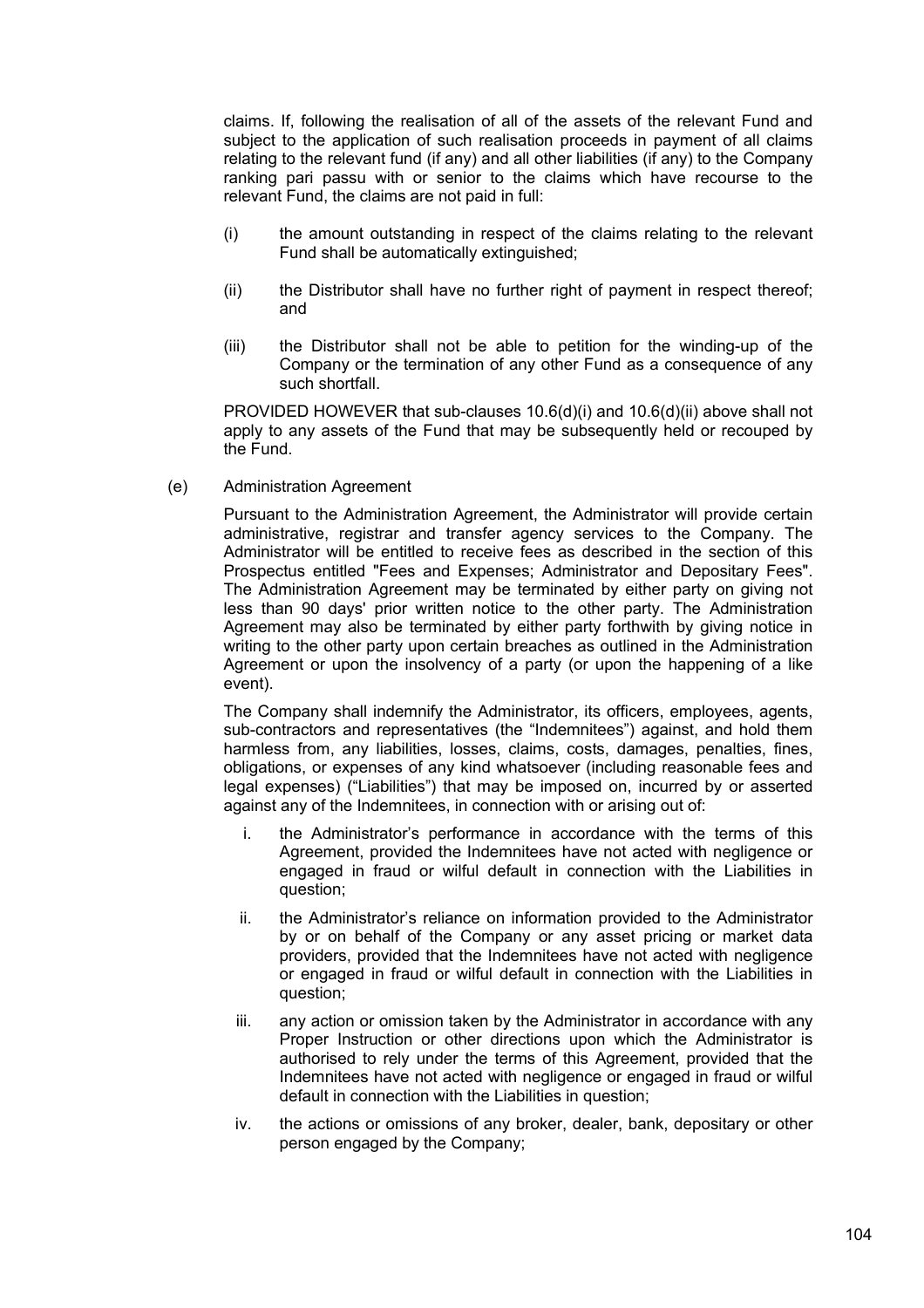v. any claim arising out of the investment activities of the Company, including an action, suit, claim or demand brought or threatened against or suffered or sustained by the Administrator by a Shareholder or a person who holds a charge or other security interest over any property comprised in the Company including but not limited to a claim under an external complaints resolution procedure.

Notwithstanding any other provision of the Administration Agreement, the Administrator's recourse against the Company in respect of any claims which may be brought against, suffered or incurred by the Administrator, its permitted delegates, servants or agents shall be limited to the Fund established in respect of Shares to which the claims relate, and the Administrator shall have no recourse to any other assets of the Company or any other Fund in respect of any such claims. If, following the realisation of all of the assets of the relevant Fund and subject to the application of such realisation proceeds in payment of all claims relating to the relevant fund (if any) and all other liabilities (if any) to the Company ranking pari passu with or senior to the claims which have recourse to the relevant Fund, the claims are not paid in full:

- (i) the amount outstanding in respect of the claims relating to the relevant Fund shall be automatically extinguished;
- (ii) the Administrator shall have no further right of payment in respect thereof; and
- (iii) the Administrator shall not be able to petition for the winding-up of the Company or the termination of any other Fund as a consequence of any such shortfall.

PROVIDED HOWEVER that sub-clauses 10.6(e)(i) and 10.6(e)(ii) above shall not apply to any assets of the Fund that may be subsequently held or recouped by the Fund.

The Administration Agreement provides that in calculating the Net Asset Value, the Administrator shall not be liable for any loss suffered by the Company by reason of any error resulting from any inaccuracy in the information provided by any third party pricing service that the Administrator is directed to use by the Company in accordance with the pricing policy.

(f) Depositary Agreement

Pursuant to the Depositary Agreement, the Depositary shall act as depositary of the Company's assets and shall be responsible for the oversight of the Company to the extent required by and in accordance with applicable law, rules and regulations. The Depositary shall exercise the supervisory duties in accordance with applicable law, rules and regulations as well as the Depositary Agreement.

Under the terms of the Depositary Agreement, the Depositary may delegate its safekeeping obligations provided that (i) the services are not delegated with the intention of avoiding the requirements of the Regulations, (ii) the Depositary can demonstrate that there is an objective reason for the delegation and (iii) Depositary has exercised all due, skill, care and diligence in the selection and appointment of any third party to whom it wants to delegate parts of the services, and keeps exercising all due skill, care and diligence in the periodic review and ongoing monitoring of any third party to whom it has delegated parts of its safekeeping services and of the arrangements of the third party in respect of the matters delegated to it. The liability of the Depositary will not be affected by virtue of any such delegation. The Depositary has delegated to its global subdepositary, The Northern Trust Company, London branch, responsibility for the safekeeping of the Company's financial instruments and cash. The global sub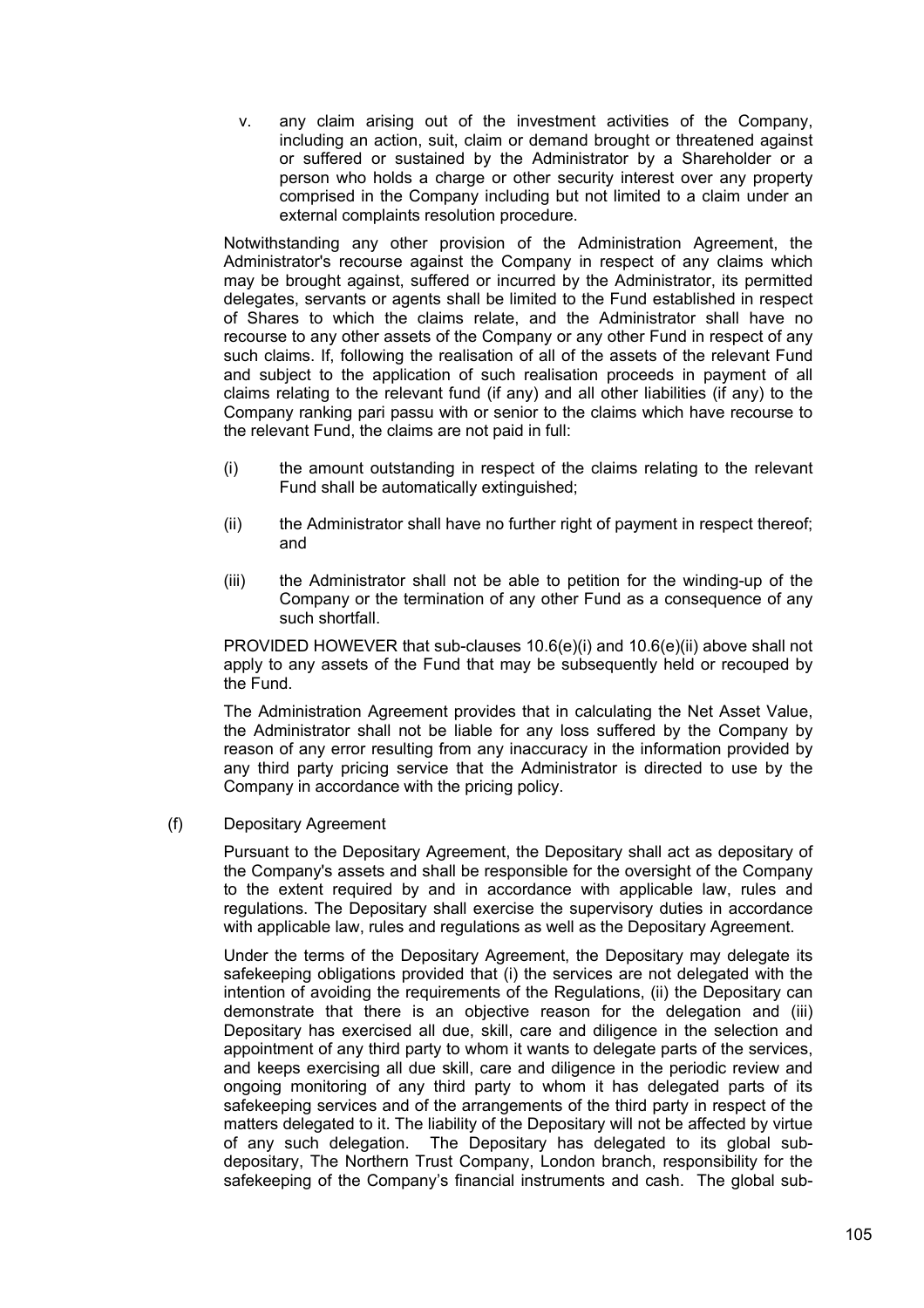depositary proposes to further delegate these responsibilities to sub-delegates, the identities of which are set forth in the Depositary Agreement.

The Depositary Agreement provides that the Depositary shall be liable, (i) in respect of a loss of a financial instrument held in its custody (or that of its duly appointed delegate) unless it can prove that the loss has arisen as a result of an external event beyond the Depositary's reasonable control, the consequences of which would have been unavoidable despite all reasonable measures to the contrary, and (ii) in respect of all other losses as a result of the Depositary's negligent or intentional failure to properly fulfil its obligations pursuant to the Regulations.

The Depositary shall perform its obligations with due skill, care and diligence as determined in accordance with the standards and practices of a professional depositary for hire in the markets or jurisdictions in which the Depositary performs services under the Depositary Agreement.

Depositary shall be responsible only for the performance or non-performance of its duties as provided for under the UCITS Requirements and in the Depositary Agreement.

To the extent permitted by the Regulations, Depositary shall not be liable to the Company or the Shareholders or any other person for any indirect, special or consequential losses or damages arising out of or in connection with the performance of non-performance by Depositary of its duties and obligations under this Agreement.

The Depositary Agreement shall continue in force unless and until terminated by either party giving not less than 90 days' prior written notice to the other, although termination may be immediate in certain circumstances, such as the insolvency of the Depositary. Upon an (envisaged) removal or resignation of the Depositary, the Company shall with due observance of the applicable Central Bank Rules, appoint a successor Depositary. The Depositary may not be replaced without the approval of the Central Bank.

The Depositary Agreement shall be governed by the laws of Ireland and the courts of Ireland shall have non-exclusive jurisdiction to hear any disputes or claims arising out of or in connection with the Depositary Agreement.

Please refer to each Supplement for details of other relevant material contracts (if any) in respect of a Fund.

(g) Additional Contracts.

In addition to the above, the Company may enter into additional contracts with Paying Agents as may be required in connection with an offer of Shares into a particular jurisdiction from time to time. The provision of such services shall be on arm's length commercial terms for the Company for which fees shall be charged at normal commercial rates and expenses are to be reimbursed.

#### 10.7 **Miscellaneous**

Save as disclosed under the "Incorporation and Share Capital" section above, no share or loan capital of the Company has been issued or agreed to be issued, is under option or otherwise. As of the date of this Prospectus, the Company does not have any loan capital (including term loans) outstanding or created but unissued or any outstanding mortgages, charges, debentures or other borrowings or indebtedness in the nature of borrowings, including bank overdrafts, liabilities under acceptance or acceptance credits, hire purchase or finance lease commitments, guarantee or other contingent liabilities which are material in nature.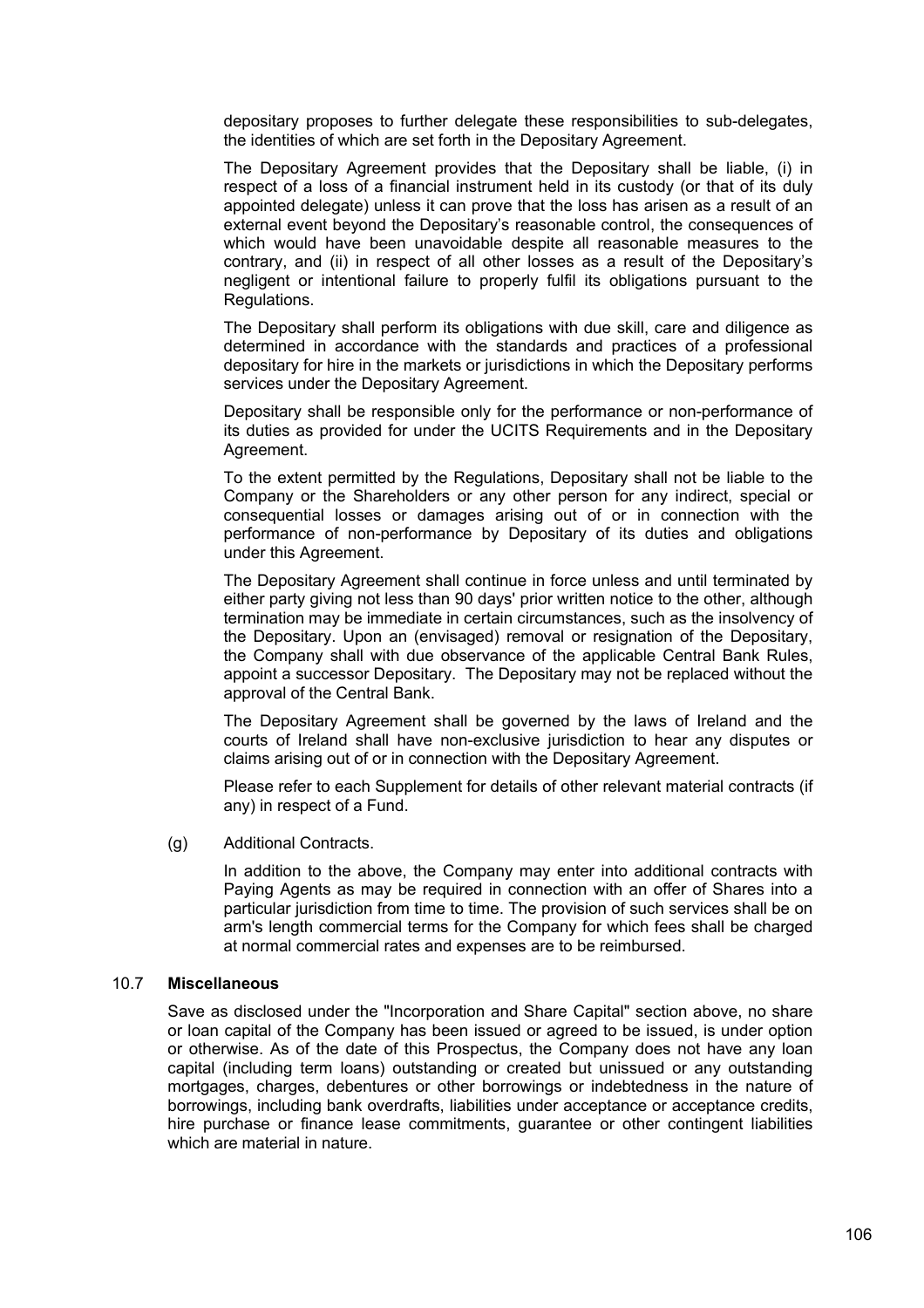Save as may result from the entry by the Company into the agreements listed under "Material Contracts" above or any other fees, commissions or expenses discharged, no amount or benefit has been paid or given or is intended to be paid or given to any promoter of the Company.

Unless otherwise disclosed under the "Conflicts of Interest" section above, no commissions, discounts, brokerages or other special terms have been paid or granted or are payable for subscribing or agreeing to subscribe, or procuring or agreeing to procure subscriptions, for any Shares or loan capital of the Company.

### 10.8 **Electronic Signatures**

The Directors reserve the flexibility to affix signatures in electronic form, and to accept electronic signature of counterparties, in line with applicable laws.

## 10.9 **Access to Documents**

The following documents may be provided in a durable medium (which shall include in writing and/or by electronic mail) or in an electronic format on a website designated by the Company for this purpose www.davy.ie or such other website as the relevant Investment Manager may notify to Shareholders in advance from time to time). A copy in writing of such documents shall be provided to Shareholders on request, free of charge:

- this Prospectus
- once published, the latest annual and half yearly reports of the Company
- KIID (noting the disclosures regarding KIID in section 1.9 of the Prospectus)

In addition, copies of the following documents may be obtained free of charge from the registered office of the Company in Ireland during normal business hours, on any Business Day:

- the Constitution
- once published, the latest annual and half yearly reports of the Company

An up-to-date version of the key investor information document shall be made available for access in an electronic format on a website designated by the Company for this purpose. In the event that the Company proposes to register one or more Funds for public offering in other EU Member States, it shall make the following additional documentation available on such website and/or www.davygfm.com:

- this Prospectus
- once published, the latest annual and half yearly reports of the Company
- the Constitution

Shareholders on request, free of charge regarding:

- the identity of the Depositary and a description of its duties and of conflicts of interest that may arise; and
- a description of any safe-keeping functions delegated by the Depositary, a list of delegates and sub-delegates and any conflicts of interest that may arise from such delegation.

### 10.10 **Remuneration Policy**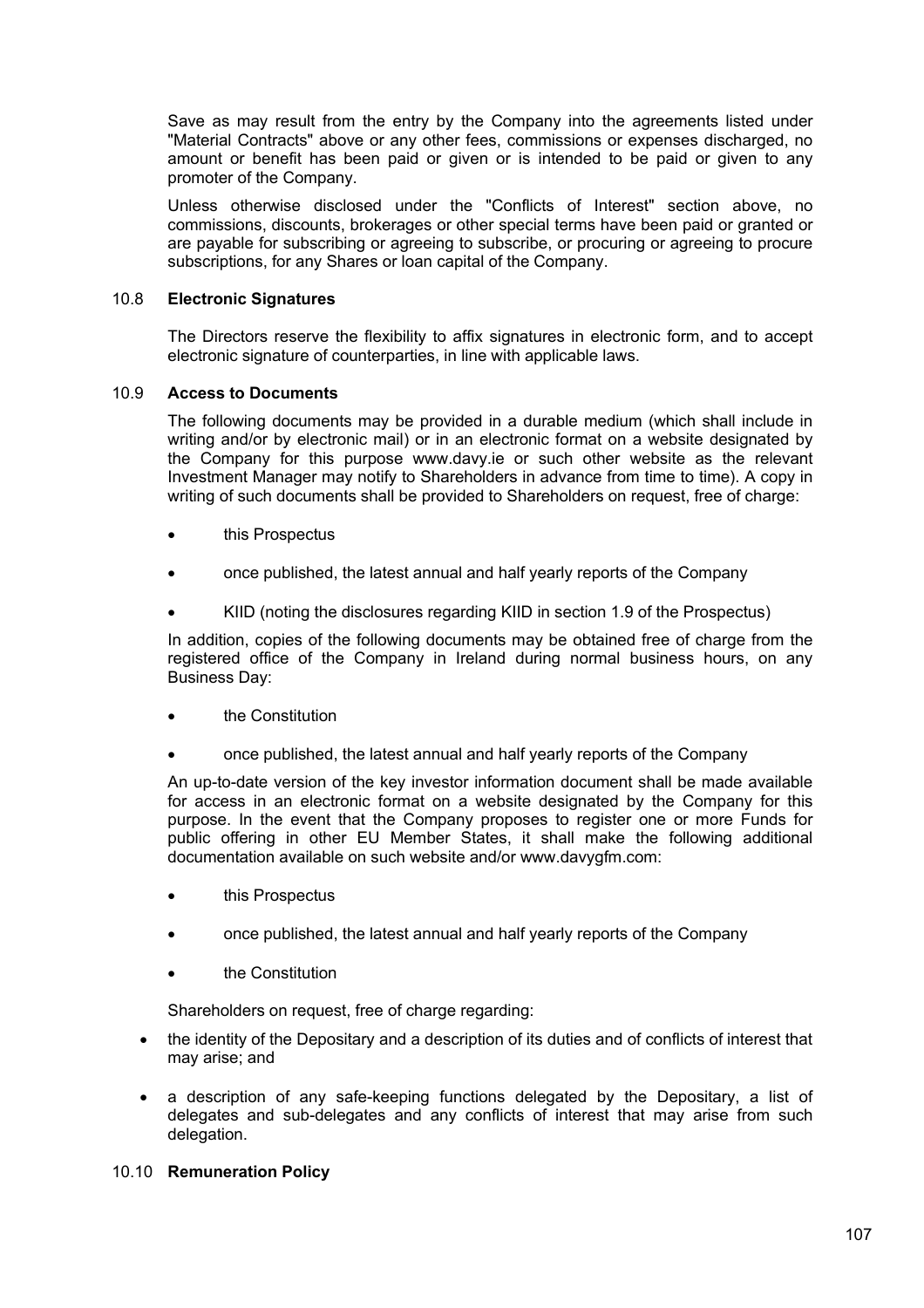The Manager has a remuneration policy in place to ensure compliance with UCITS V. This remuneration policy imposes remuneration rules on staff and senior management within the Manager whose activities have a material impact on the risk profile of the Funds. The Manager will ensure that its remuneration policies and practices are consistent with sound and effective risk management, will not encourage risk-taking which is inconsistent with the risk profile of the Funds and the Constitution, and will be consistent with UCITS V. The Manager will ensure that the remuneration policy is at all times consistent with the business strategy, objectives, values and interests of the Company, the Funds and Shareholders, and includes measures to ensure that all relevant conflicts of interest may be managed appropriately at all times. Further details with regard to the remuneration policy are available at the following website: www.davy.ie The remuneration policy may be obtained free of charge on request from the Manager.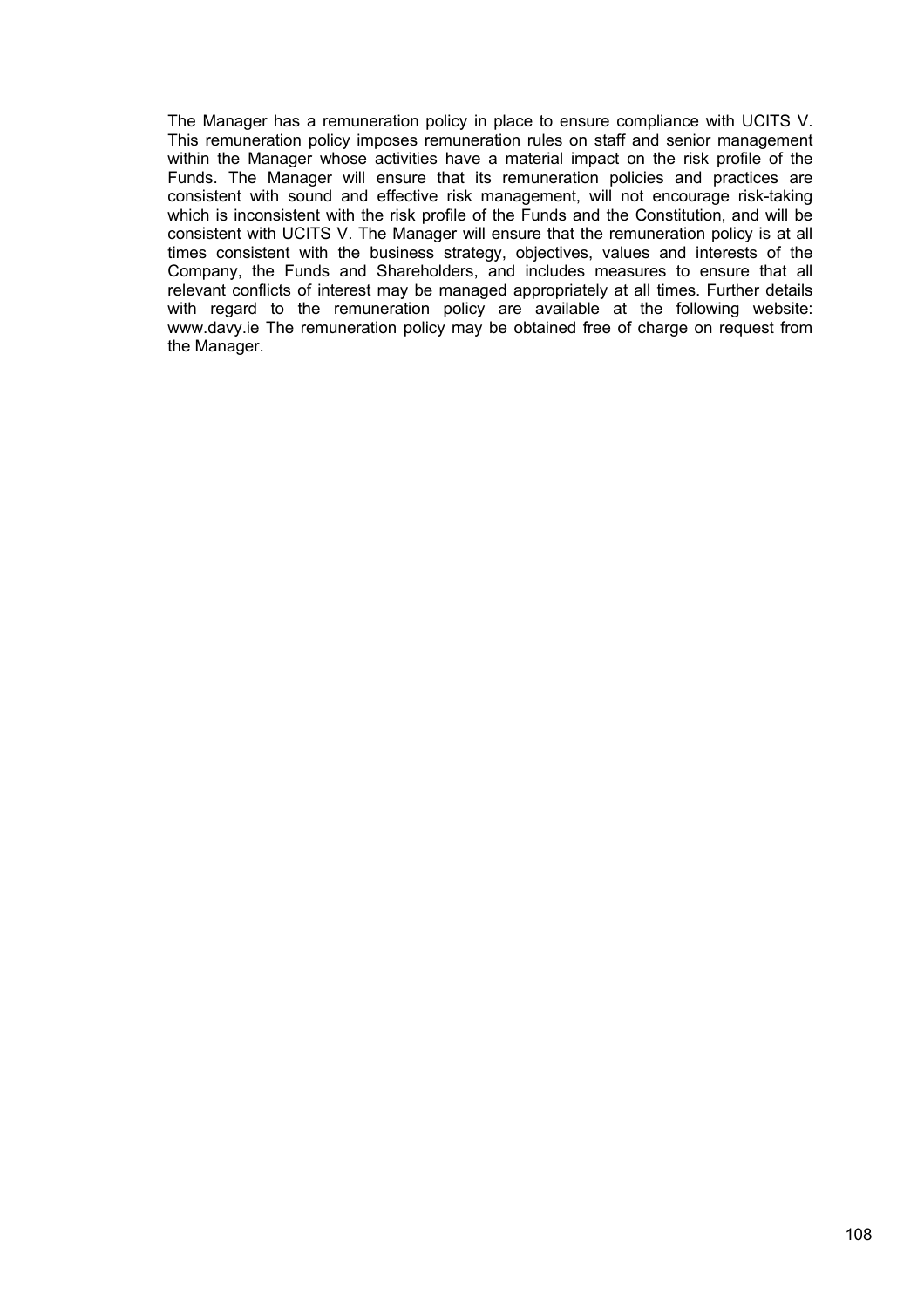# **APPENDIX I**

 $\mathcal{L}_\mathcal{L} = \mathcal{L}_\mathcal{L} = \mathcal{L}_\mathcal{L} = \mathcal{L}_\mathcal{L} = \mathcal{L}_\mathcal{L} = \mathcal{L}_\mathcal{L} = \mathcal{L}_\mathcal{L} = \mathcal{L}_\mathcal{L} = \mathcal{L}_\mathcal{L} = \mathcal{L}_\mathcal{L} = \mathcal{L}_\mathcal{L} = \mathcal{L}_\mathcal{L} = \mathcal{L}_\mathcal{L} = \mathcal{L}_\mathcal{L} = \mathcal{L}_\mathcal{L} = \mathcal{L}_\mathcal{L} = \mathcal{L}_\mathcal{L}$ 

# **INVESTMENT RESTRICTIONS APPLICABLE TO THE FUNDS UNDER THE REGULATIONS**

 $\mathcal{L}_\mathcal{L} = \mathcal{L}_\mathcal{L} = \mathcal{L}_\mathcal{L} = \mathcal{L}_\mathcal{L} = \mathcal{L}_\mathcal{L} = \mathcal{L}_\mathcal{L} = \mathcal{L}_\mathcal{L} = \mathcal{L}_\mathcal{L} = \mathcal{L}_\mathcal{L} = \mathcal{L}_\mathcal{L} = \mathcal{L}_\mathcal{L} = \mathcal{L}_\mathcal{L} = \mathcal{L}_\mathcal{L} = \mathcal{L}_\mathcal{L} = \mathcal{L}_\mathcal{L} = \mathcal{L}_\mathcal{L} = \mathcal{L}_\mathcal{L}$ 

Details of the investment restrictions laid down in accordance with the Regulations in respect of each Fund other than Authorised Money Market Funds are set out below:

### **1 Permitted Investments**

Investments of each Fund other than an Authorised Money Market Fund are confined to:

- 1.1 Transferable securities and money market instruments which are either admitted to official listing on a stock exchange in an EU Member State or non-EU Member State or which are dealt on a market which is regulated, operates regularly, is recognised and open to the public in an EU Member State or non-EU Member State.
- 1.2 Recently issued transferable securities which will be admitted to official listing on a stock exchange or other market (as described above) within a year.
- 1.3 Money market instruments other than those dealt on a regulated market.
- 1.4 Units of UCITS.
- 1.5 Units of AIFs.
- 1.6 Deposits with credit institutions.
- 1.7 FDI.

#### **2 Investment Limits**

- 2.1 A Fund other than an Authorised Money Market Fund may invest no more than 10% of its Net Asset Value in transferable securities and money market instruments other than those referred to in paragraph 1.
- 2.2 A Fund other than an Authorised Money Market Fund may invest no more than 10% of its Net Asset Value in recently issued transferable securities which will be admitted to official listing on a stock exchange or other market (as described in paragraph 1.1) within a year. This restriction will not apply in relation to investment by the Fund in certain U.S. securities known as Rule 144A securities provided that:
	- (a) the securities are issued with an undertaking to register with the U.S. Securities and Exchanges Commission within one year of issue; and
	- (b) the securities are not illiquid securities i.e. they may be realised by the Fund within seven days at the price, or approximately at the price, at which they are valued by the Fund.
- 2.3 A Fund other than an Authorised Money Market Fund may invest no more than 10% of its Net Asset Value in transferable securities or money market instruments issued by the same body provided that the total value of transferable securities and money market instruments held in the issuing bodies in each of which it invests more than 5% is less than 40%.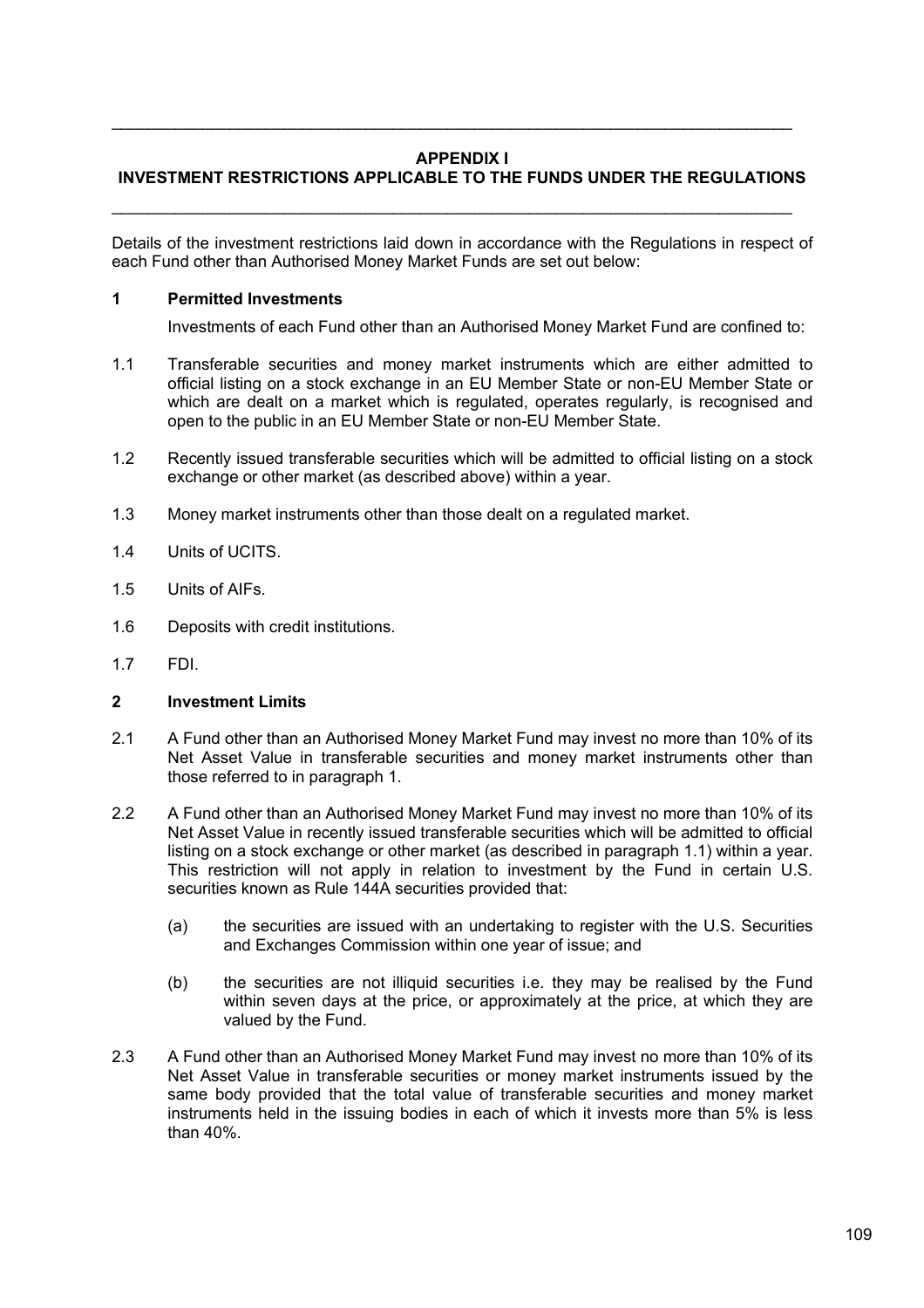- 2.4 Subject to the prior approval of the Central Bank, the limit of 10% (in 2.3) is raised to 25% in the case of bonds that are issued by a credit institution which has its registered office in an EU Member State and is subject by law to special public supervision designed to protect bond-holders. If a Fund invests more than 5% of its Net Asset Value in these bonds issued by one issuer, the total value of these investments may not exceed 80% of the Net Asset Value of the Fund.
- 2.5 The limit of 10% (in 2.3) is raised to 35% if the transferable securities or money market instruments are issued or guaranteed by an EU Member State or its local authorities or by a non-EU Member State or public international body of which one or more EU Member States are members.
- 2.6 The transferable securities or money market instruments referred to in 2.4. and 2.5 shall not be taken into account for the purpose of applying the limit of 40% referred to in 2.3.
- 2.7 A Fund may not invest more than 20% of its Net Asset Value in deposits made with the same credit institution. Deposits with any one credit institution, other than with Relevant Institutions, held as ancillary liquidity, must not exceed 10% of the Net Asset Value of a Fund. This limit may be raised to 20% in the case of deposits made with the Depositary.
- 2.8 The risk exposure of a Fund other than an Authorised Money Market Fund to a counterparty to an OTC derivative may not exceed 5% of its Net Asset Value.

This limit is raised to 10% in the case of Relevant Institutions.

- 2.9 Notwithstanding paragraphs 2.3, 2.7 and 2.8 above, a combination of two or more of the following issued by, or made or undertaken with, the same body may not exceed 20% of the Net Asset Value of a Fund:
	- (a) investments in transferable securities or money market instruments;
	- (b) deposits, and/or
	- (c) counterparty risk exposures arising from OTC derivative transactions.
- 2.10 The limits referred to in 2.3, 2.4, 2.5, 2.7, 2.8 and 2.9 above may not be combined, so that exposure to a single body shall not exceed 35% of the Net Asset Value of a Fund.
- 2.11 Group companies are regarded as a single issuer for the purposes of 2.3, 2.4, 2.5, 2.7, 2.8 and 2.9. However, a limit of 20% of the Net Asset Value of a Fund may be applied to investment in transferable securities and money market instruments within the same group.
- 2.12 A Fund other than an Authorised Money Market Fund may invest up to 100% of its Net Asset Value in different transferable securities and money market instruments issued or guaranteed by any EU Member State, its local authorities, Non-Member States or public international bodies of which one or more EU Member States are members or by Australia, Canada, Hong Kong, Japan, New Zealand, Switzerland, United States or any of the following:

European Investment Bank

European Bank for Reconstruction and Development

International Finance Corporation

International Monetary Fund

Euratom

The Asian Development Bank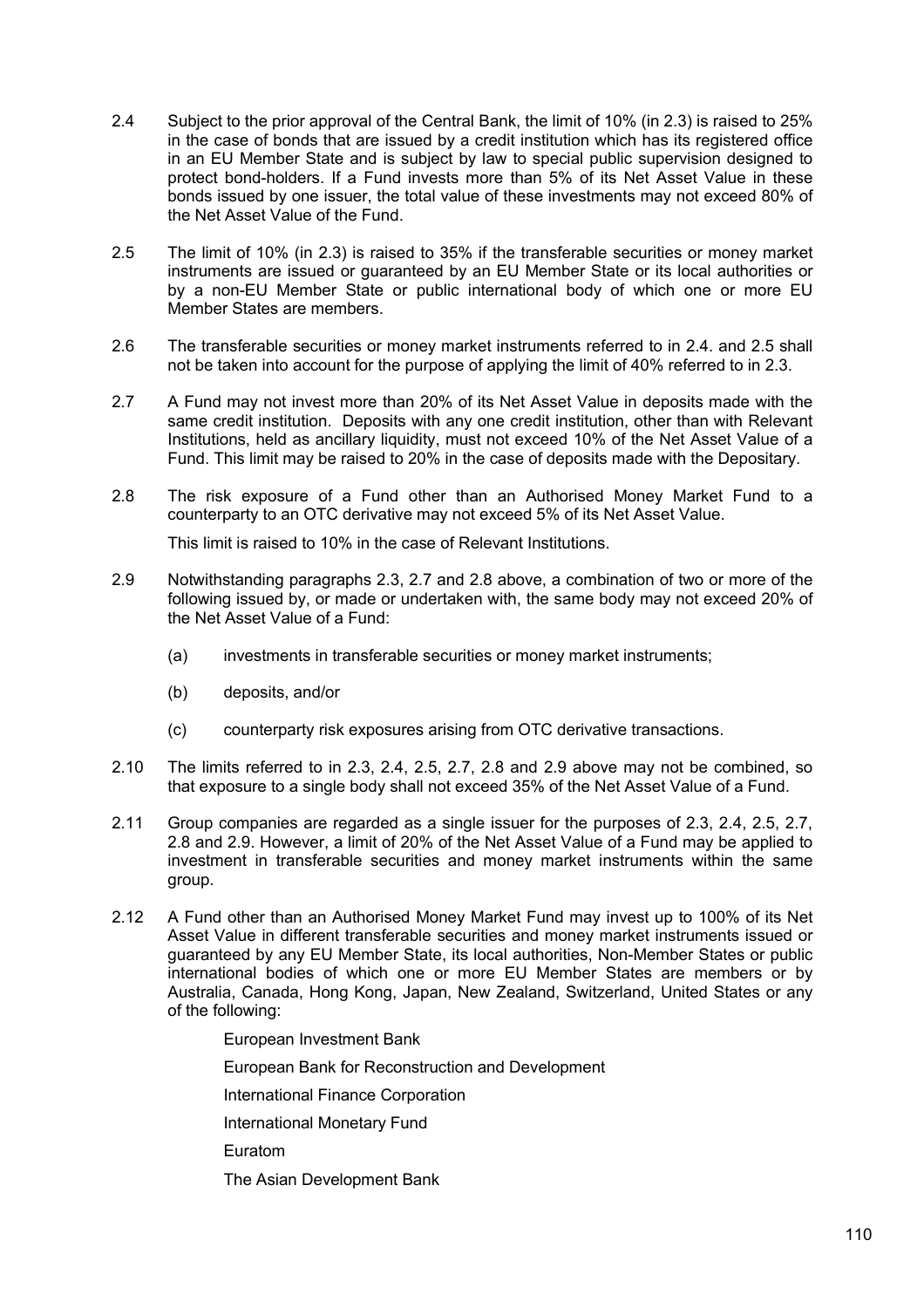European Central Bank

Council of Europe

Eurofima

African Development Bank

International Bank for Reconstruction and Development (The World Bank)

The Inter American Development Bank

European Union

Federal National Mortgage Association (Fannie Mae)

Federal Home Loan Mortgage Corporation (Freddie Mac)

Government National Mortgage Association (Ginnie Mae)

Student Loan Marketing Association (Sallie Mae)

Federal Home Loan Bank

Federal Farm Credit Bank

Tennessee Valley Authority

Straight-A Funding LLC

OECD Governments (provided the relevant issues are investment grade)

Government of Brazil (provided the issues are of investment grade)

Government of the People's Republic of China

Government of India (provided the issues are of investment grade)

Government of Singapore

Where a Fund invests in accordance with this provision, the Fund must hold securities from at least 6 different issues, with securities from any one issue not exceeding 30% of its Net Asset Value.

# **3 Investment in Collective Investment Schemes (CIS)**

- 3.1 A Fund other than an Authorised Money Market Fund may not invest more than 20% of its Net Asset Value in any one CIS.
- 3.2 Investment in AIFs may not, in aggregate, exceed 30% of the Net Asset Value of a Fund.
- 3.3 The CIS are prohibited from investing more than 10 per cent of net assets in other openended CIS.
- 3.4 When a Fund invests in the units of other CIS that are managed, directly or by delegation, by the management company of the Company or by any other company with which the management company of the Company is linked by common management or control, or by a substantial direct or indirect holding, that management company or other company may not charge subscription, conversion or redemption fees on account of the Fund's investment in the units of such other CIS.
- 3.5 Where a commission (including a rebated commission) is received by the Fund manager/investment manager by virtue of an investment in the units of another CIS, this commission must be paid into the property of the Fund.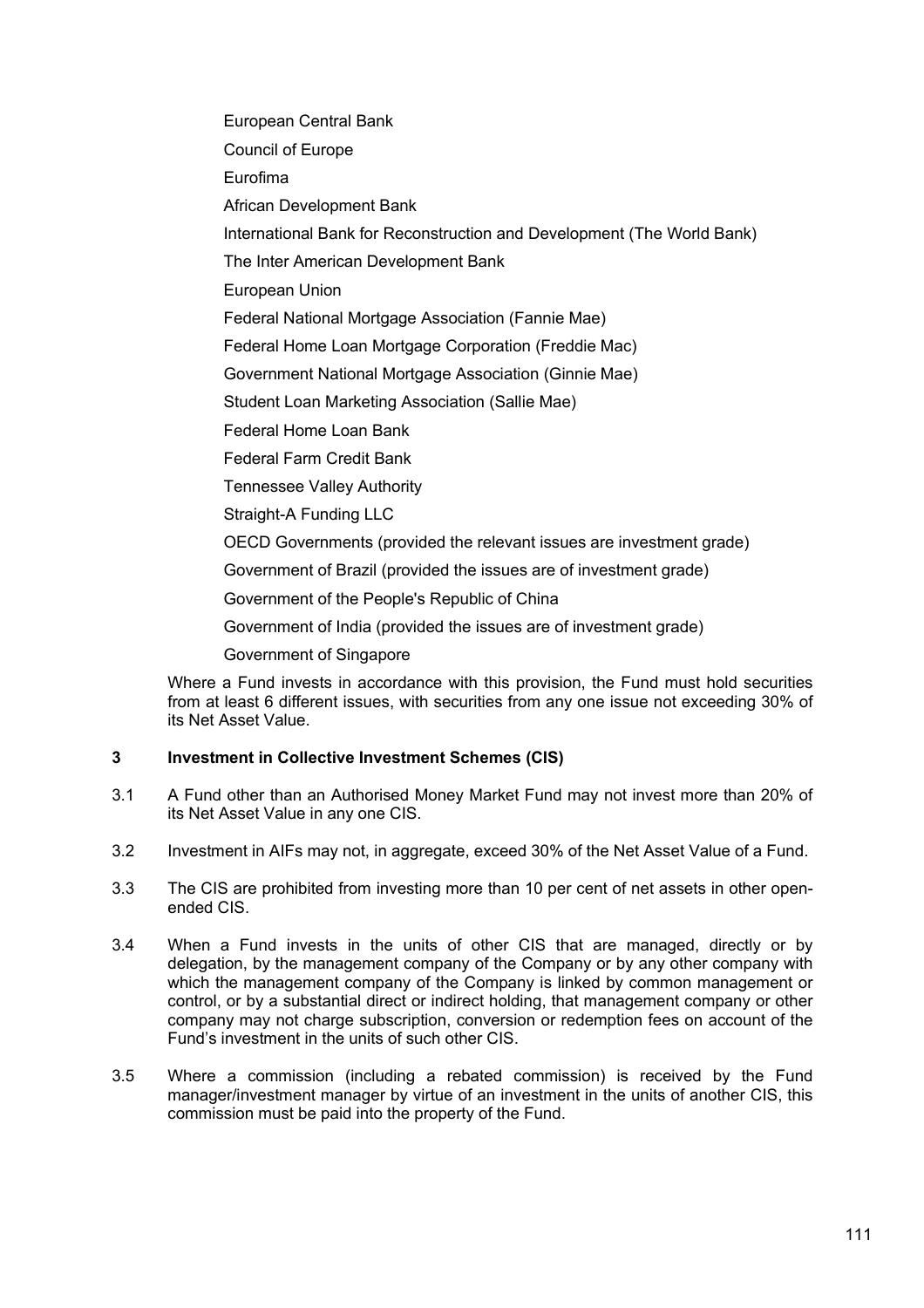## **4 Index Tracking UCITS**

- 4.1 A Fund other than an Authorised Money Market Fund may invest up to 20% of its Net Asset Value in shares and/or debt securities issued by the same body where the investment policy of the Fund is to replicate an index which satisfies the criteria set out in the Central Bank Rules.
- 4.2 The limit in 4.1 may be raised to 35% of the Net Asset Value of the Fund, and applied to a single issuer, where this is justified by exceptional market conditions.

### **5 General Provisions**

- 5.1 An investment company, or management company acting in connection with all of the CIS it manages, may not acquire any shares carrying voting rights which would enable it to exercise significant influence over the management of an issuing body.
- 5.2 A Fund may acquire no more than:
	- 5.2.1 10% of the non-voting shares of any single issuing body;
	- 5.2.2 10% of the debt securities of any single issuing body;
	- 5.2.3 25% of the units of any single CIS;
	- 5.2.4 10% of the money market instruments of any single issuing body.

The limits laid down in 5.2.2, 5.2.3 and 5.2.4 above may be disregarded at the time of acquisition if at that time the gross amount of the debt securities or of the money market instruments, or the net amount of the securities in issue cannot be calculated.

- 5.3 5.1 and 5.2 shall not be applicable to:
	- (a) transferable securities and money market instruments issued or guaranteed by an EU Member State or its local authorities;
	- (b) transferable securities and money market instruments issued or guaranteed by a non-EU Member State;
	- (c) transferable securities and money market instruments issued by public international bodies of which one or more EU Member States are members;
	- (d) shares held by a Fund other than an Authorised Money Market Fund in the capital of a company incorporated in a non-EU member state which invests its assets mainly in the securities of issuing bodies having their registered offices in that State, where under the legislation of that State such a holding represents the only way in which the Fund other than an Authorised Money Market Fund can invest in the securities of issuing bodies of that State. This waiver is applicable only if in its investment policies the company from the non-EU Member State complies with the limits laid down in 2.3 to 2.11, 3.1, 3.2, 5.1, 5.2, 5.4, 5.5 and 5.6 and provided that where these limits are exceeded, paragraphs 5.5 and 5.6 below are observed;
	- (e) Shares held by a Fund other than an Authorised Money Market Fund in the capital of subsidiary companies carrying on only the business of management, advice or marketing in the country where the subsidiary is located, in regard to the repurchase of shares at Shareholders' request exclusively on their behalf.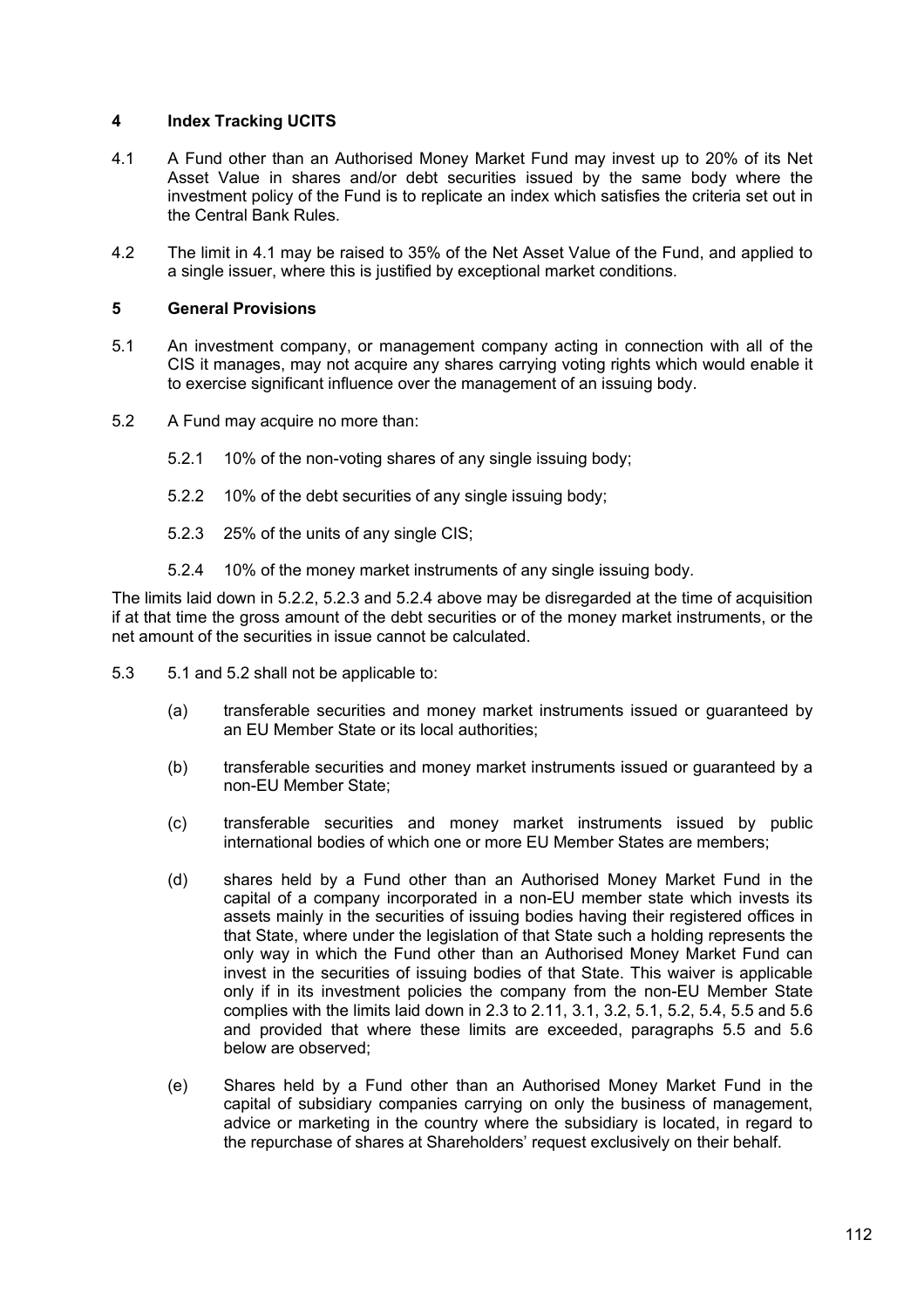- 5.4 A Fund other than an Authorised Money Market Fund need not comply with the investment restrictions herein when exercising subscription rights attaching to transferable securities or money market instruments which form part of their assets.
- 5.5 The Central Bank may allow a recently authorised Fund other than an Authorised Money Market Fund to derogate from the provisions of 2.3 to 2.12, 3.1, 3.2, 4.1 and 4.2 for six Months following the date of its authorisation, provided it observes the principle of risk spreading.
- 5.6 If the limits laid down herein are exceeded for reasons beyond the control of a Fund, or as a result of the exercise of subscription rights, the Fund must adopt as a priority objective for its sales transactions the remedying of that situation, taking due account of the interests of its Shareholders.
- 5.7 A Fund may not carry out uncovered sales of: transferable securities; money market instruments; units of CIS; or FDI. A Fund other than an Authorised Money Market Fund may hold ancillary liquid assets.

# **6 FDI**

- 6.1 A Fund's global exposure relating to FDI must not exceed its total Net Asset Value (this provision may not be applied to Funds that calculate their global exposure using the VaR methodology as disclosed in the relevant Supplement).
- 6.2 Position exposure to the underlyings of FDI, including embedded FDI in transferable securities or money market instruments, when combined where relevant with positions resulting from direct investments, may not exceed the investment limits set out in the Central Bank Rules. (This provision does not apply in the case of index based FDI provided the underlying index is one which meets with the criteria set out in the Central Bank Rules).
- 6.3 A Fund may invest in OTC derivatives provided that the counterparties to the OTC derivatives are institutions subject to prudential supervision and belonging to categories approved by the Central Bank.
- 6.4 Investment in FDI is subject to the conditions and limits laid down by the Central Bank.

Details of the investment restrictions laid down in accordance with the Money Market Fund Regulation in respect of Authorised money Market Funds are set out below:

# **1 Eligible Assets**

 An Authorised Money Market Fund shall invest only in one or more of the following categories of financial assets and only under the conditions specified in the Money Market Fund Regulation:

- 1.1 Money market instruments.
- 1.2 Eligible securitisations and ABCP.
- 1.3 Deposits with credit institutions.
- 1.4 Financial derivative instruments.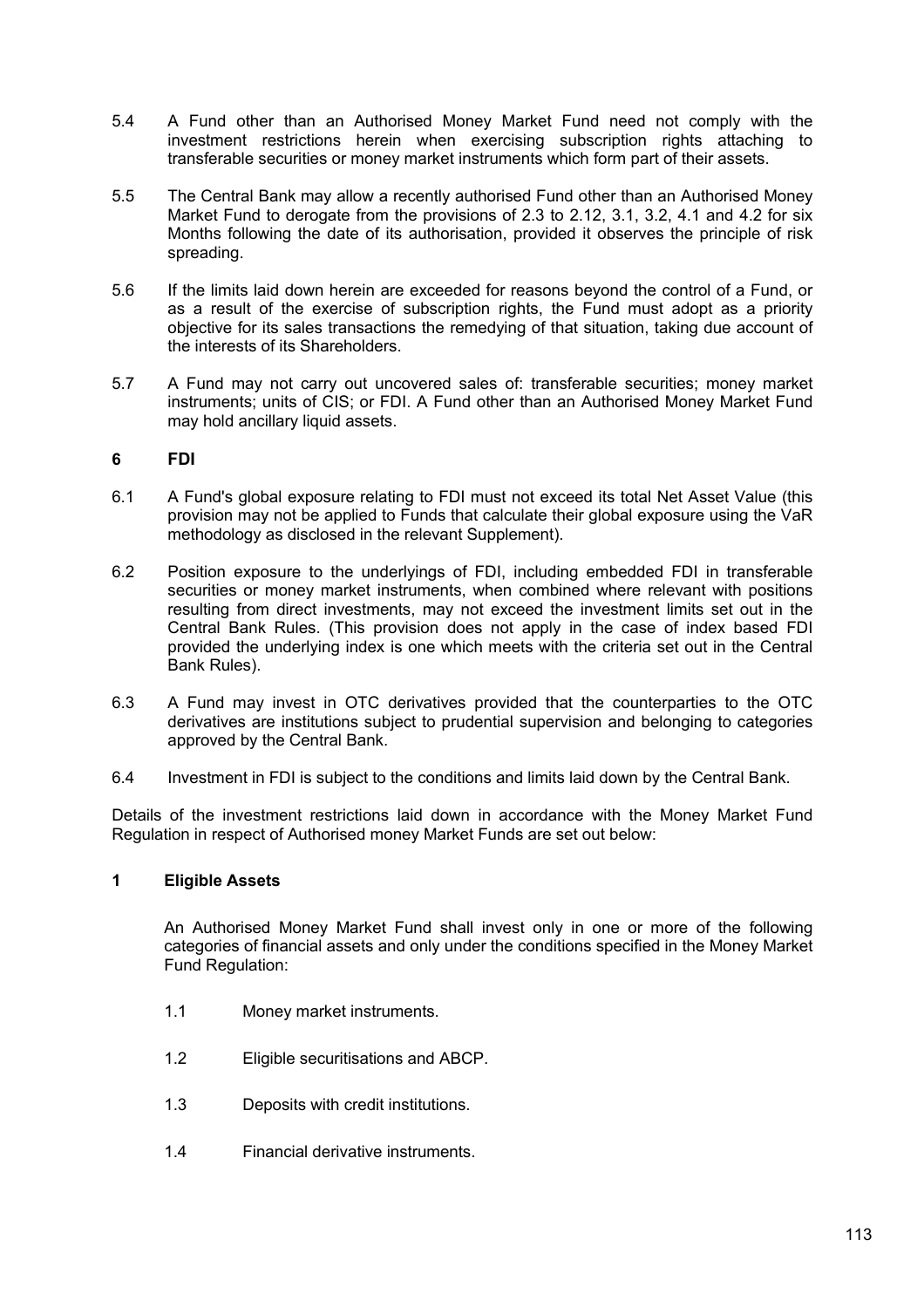- 1.5 Repurchase agreements that fulfil the conditions set out in Article 14 of the Money Market Fund Regulation.
- 1.6 Reverse repurchase agreements that fulfil the conditions set out in Article 15 of the Money Market Fund Regulation.
- 1.7 Units or shares of other Authorised Money Market Funds.

### 2 **Investment Restrictions**

- 2.1 An Authorised Money Market Fund shall invest no more than:
	- (a) 5% of its assets in money market instruments, securitisations and ABCPs issued by the same body;
	- (b) 10% of its assets in deposits made with the same credit institution, unless the structure of the banking sector in the EU Member State in which the Authorised Money Market Fund is domiciled is such that there are insufficient viable credit institutions to meet that diversification requirement and it is not economically feasible for the Authorised Money Market Fund to make deposits in another EU Member State, in which case up to 15% of its assets may be deposited with the same credit institution.
- 2.2 By way of derogation from point (a) of paragraph 2.1, a VNAV MMF may invest up to 10% of its assets in money market instruments, securitisations and ABCPs issued by the same body provided that the total value of such money market instruments, securitisations and ABCPs held by the VNAV MMF in each issuing body in which it invests more than 5% of its assets does not exceed 40 % of the value of its assets.
- 2.3 *The aggregate of all of an Authorised Money Market Fund's exposures to securitisations and ABCPs shall not exceed 15% of the assets of the Authorised Money Market Fund.*

As from the date of application of the delegated act referred to in Article 11(4) of the Money Market Fund Regulation, the aggregate of all of an Authorised Money Market Fund's exposures to securitisations and ABCPs shall not exceed 20% of the assets of the Authorised Money Market Fund, whereby up to 15 % of the assets of the Authorised Money Market Fund may be invested in securitisations and ABCPs that do not comply with the criteria for the identification of STS (as defined in the Money Market Fund Regulation) securitisations and ABCPs.

- 2.4 The aggregate risk exposure of an Authorised Money Market Fund to the same counterparty to OTC derivative transactions which fulfil the conditions set out in Article 13 of the Money Market Fund Regulation shall not exceed 5% of the assets of the Authorised Money Market Fund.
- 2.5 The cash received by the Authorised Money Market Fund as part of the repurchase agreement does not exceed 10% of its assets.
- 2.6 The agaregate amount of cash provided to the same counterparty of an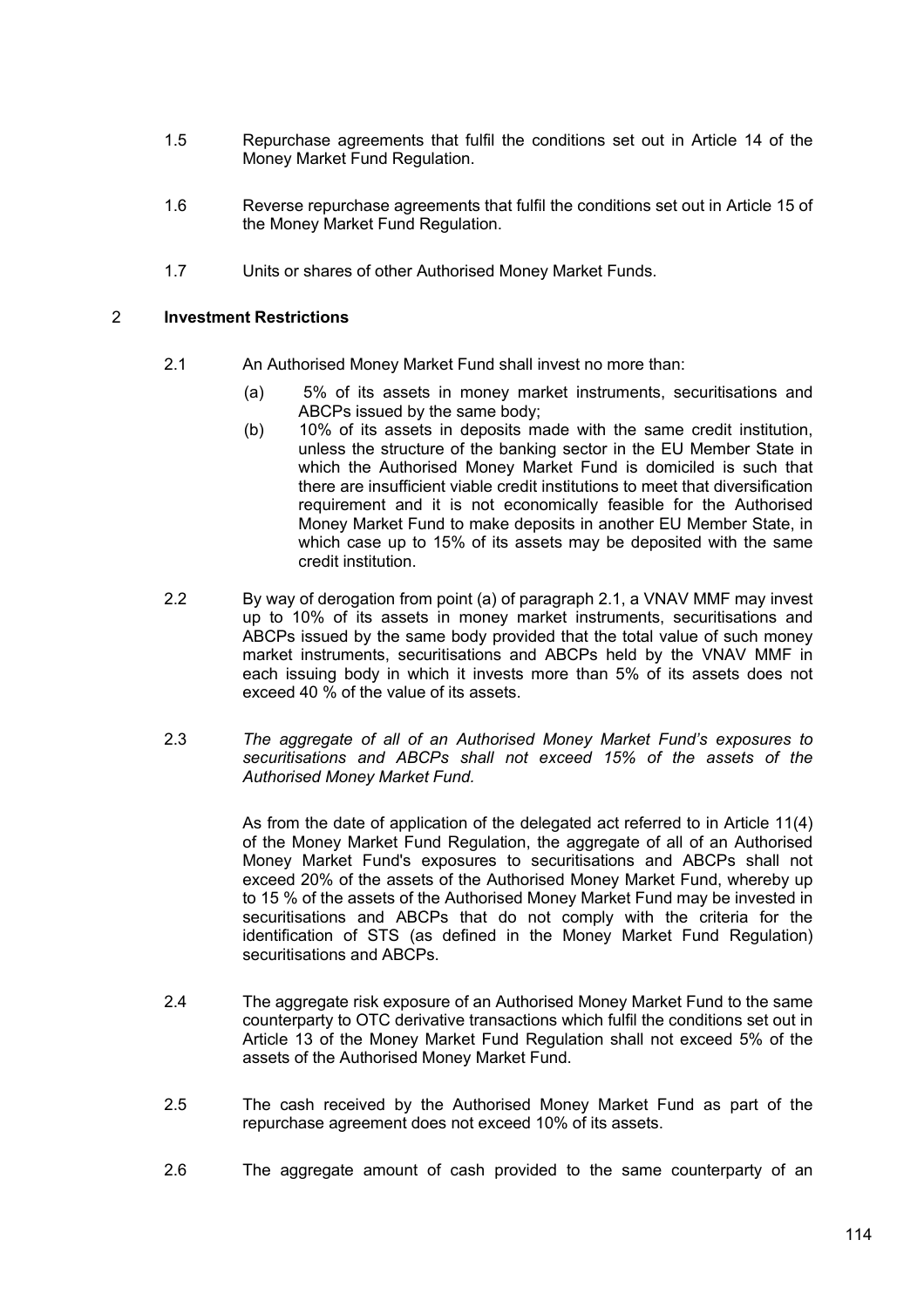Authorised Money Market Fund in reverse repurchase agreements shall not exceed 15% of the assets of the Authorised Money Market Fund.

- 2.7 Notwithstanding paragraphs 2.1 and 2.4 above, an Authorised Money Market Fund shall not combine, where to do so would result in an investment of more than 15% of its assets in a single body, any of the following:
	- (a) investments in money market instruments, securitisations and ABCPs issued by that body;
	- (b) deposits made with that body;
	- (c) OTC financial derivative instruments giving counterparty risk exposure to that body.
- 2.8 By way of derogation from the diversification requirement provided for in paragraph 2.7, where the structure of the financial market in the EU Member State in which the Authorised Money Market Fund is domiciled is such that there are insufficient viable financial institutions to meet that diversification requirement and it is not economically feasible for the Authorised Money Market Fund to use financial institutions in another EU Member State, the Authorised Money Market Fund may combine the types of investments referred to in points (a) to (c) up to a maximum investment of 20% of its assets in a single body.
- 2.9 An Authorised Money Market Fund may invest up to 100% of its assets in different money market instruments issued or guaranteed separately or jointly by the Union, the national, regional and local administrations of the EU Member States or their central banks, the European Central Bank, the European Investment Bank, the European Investment Fund, the European Stability Mechanism, the European Financial Stability Facility, a central authority or central bank of a third country, the International Monetary Fund, the International Bank for Reconstruction and Development, the Council of Europe Development Bank, the European Bank for Reconstruction and Development, the Bank for International Settlements, or any other relevant international financial institution or organisation to which one or more EU Member States belong.
- 2.10 Paragraph 2.9 shall only apply where all of the following requirements are met:
	- (a) the Authorised Money Market Fund holds money market instruments from at least six different issues by the issuer;
	- (a) the Authorised Money Market Fund limits the investment in money market instruments from the same issue to a maximum of 30% of its assets;
	- (b) the Authorised Money Market Fund makes express reference, in its fund rules or Constitution, to all administrations, institutions or organisations referred to in the first subparagraph that issue or guarantee separately or jointly money market instruments in which it intends to invest more than 5% of its assets;
	- (c) the Authorised Money Market Fund includes a prominent statement in its prospectus and marketing communications drawing attention to the use of the derogation and indicating all administrations, institutions or organisations referred to in the first subparagraph that issue or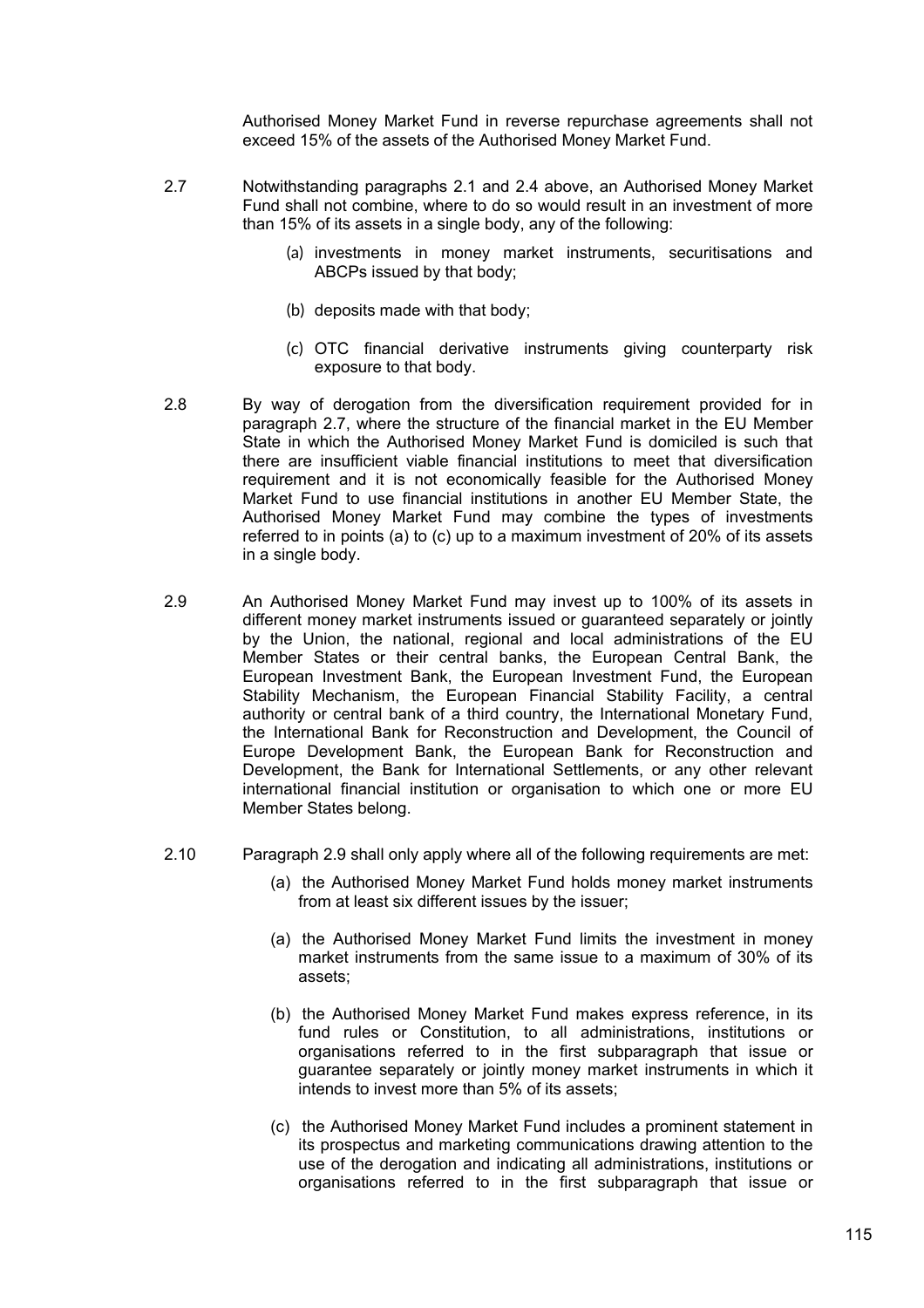guarantee separately or jointly money market instruments in which it intends to invest more than 5% of its assets.

- 2.11 Notwithstanding the individual limits laid down in paragraph 2.1, an Authorised Money Market Fund may invest no more than 10% of its assets in bonds issued by a single credit institution that has its registered office in a EU Member State and is subject by law to special public supervision designed to protect bond-holders. In particular, sums deriving from the issue of those bonds shall be invested in accordance with the law in assets which, during the whole period of validity of the bonds, are capable of covering claims attaching to the bonds and which, in the event of failure of the issuer, would be used on a priority basis for the reimbursement of the principal and payment of the accrued interest.
- 2.12 Where an Authorised Money Market Fund invests more than 5% of its assets in the bonds referred to in paragraph 2.11 issued by a single issuer, the total value of those investments shall not exceed 40% of the value of the assets of the Authorised Money Market Fund.
- 2.13 Notwithstanding the individual limits laid down in paragraph 2.1, an Authorised Money Market Fund may invest no more than 20% of its assets in bonds issued by a single credit institution where the requirements set out in point (f) of Article 10(1) or point (c) of Article 11(1) of Delegated Regulation (EU) 2015/61 are met, including any possible investment in assets referred to in paragraph 2.11.
- 2.14 Where an Authorised Money Market Fund invests more than 5% of its assets in the bonds referred to in paragraph 2.13 issued by a single issuer, the total value of those investments shall not exceed 60% of the value of the assets of the Authorised Money Market Fund, including any possible investment in assets referred to in paragraph 2.11, respecting the limits set out therein.
- 2.15 Companies which are included in the same group for the purposes of consolidated accounts under Directive 2013/34/EU of the European Parliament and of the Council or in accordance with recognised international accounting rules, shall be regarded as a single body for the purpose of calculating the limits referred to in paragraphs 2.1 to 2.8.

# **3 Eligible units or shares of Authorised Money Market Funds**

- 3.1 An Authorised Money Market Fund may acquire the units or shares of any other Authorised Money Market Fund ('targeted MMF') provided that all of the following conditions are fulfilled:
	- a) no more than 10% of the assets of the targeted MMF are able, according to its fund rules or Constitution, to be invested in aggregate in units or shares of other Authorised Money Market Funds;
	- b) the targeted MMF does not hold units or shares in the acquiring Authorised Money Market Funds.
- 3.2 An Authorised Money Market Fund whose units or shares have been acquired shall not invest in the acquiring Authorised Money Market Funds during the period in which the acquiring Authorised Money Market Funds holds units or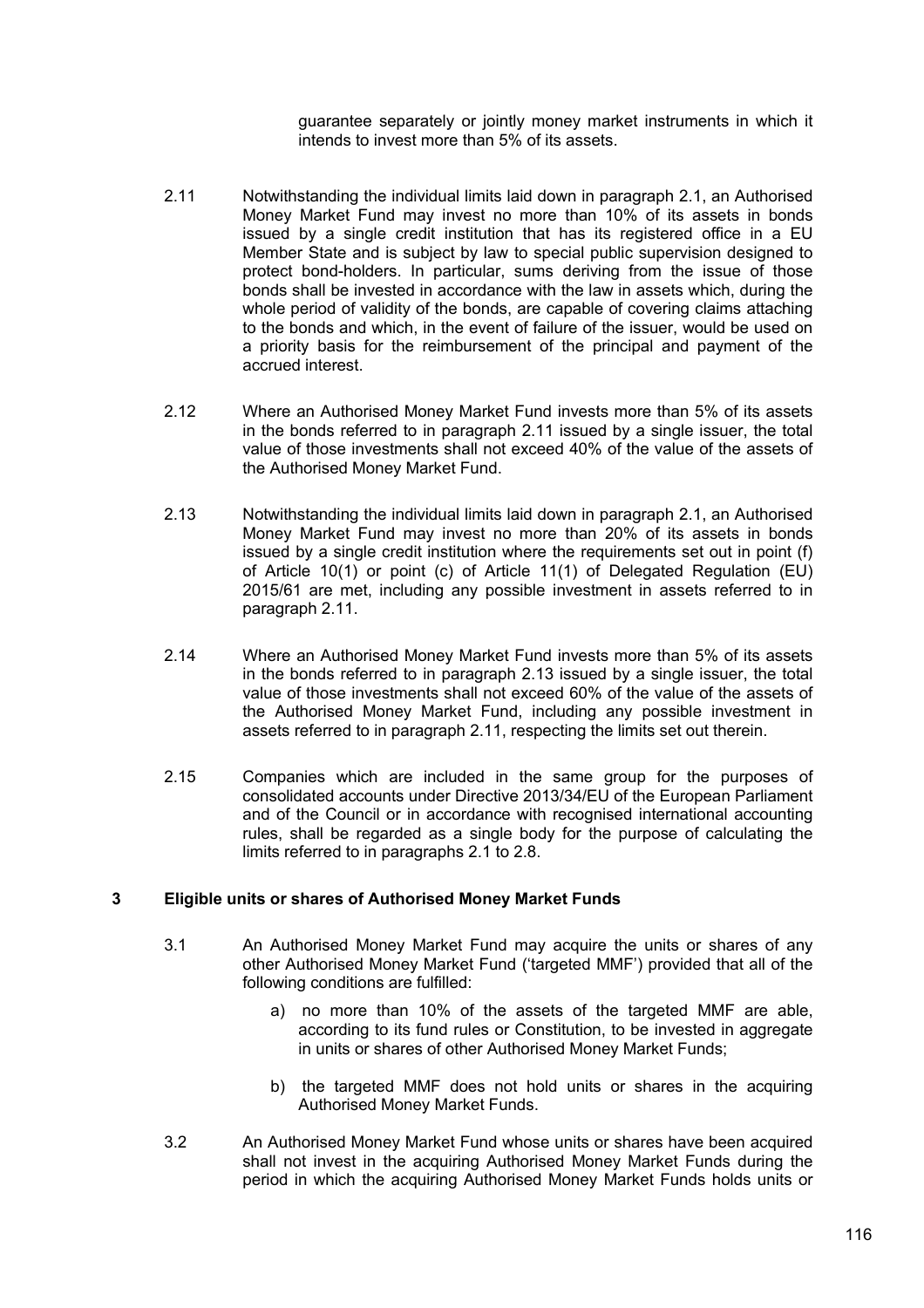shares in it.

- 3.3 An Authorised Money Market Fund may acquire the units or shares of other Authorised Money Market Funds, provided that no more than 5% of its assets are invested in units or shares of a single Authorised Money Market Fund.
- 3.4 An Authorised Money Market Fund may, in aggregate, invest no more than 17.5% of its assets in units or shares of other Authorised Money Market Funds.
- 3.5 Units or shares of other Authorised Money Market Funds shall be eligible for investment by an Authorised Money Market Fund provided that all of the following conditions are fulfilled:
	- (a) the targeted MMF is authorised under the Money Market Fund Regulation;
	- (b) where the targeted MMF is managed, whether directly or under a delegation, by the same manager as that of the acquiring Authorised Money Market Funds or by any other company to which the manager of the acquiring Authorised Money Market Funds is linked by common management or control, or by a substantial direct or indirect holding, the manager of the targeted MMF, or that other company, is prohibited from charging subscription or redemption fees on account of the investment by the acquiring Authorised Money Market Funds in the units or shares of the targeted MMF;
- 3.6 Short-term Authorised Money Market Funds may only invest in units or shares of other short-term Authorised Money Market Funds.
- 3.7 Standard Authorised Money Market Funds may invest in units or shares of short-term MMFs and standard Authorised Money Market Funds.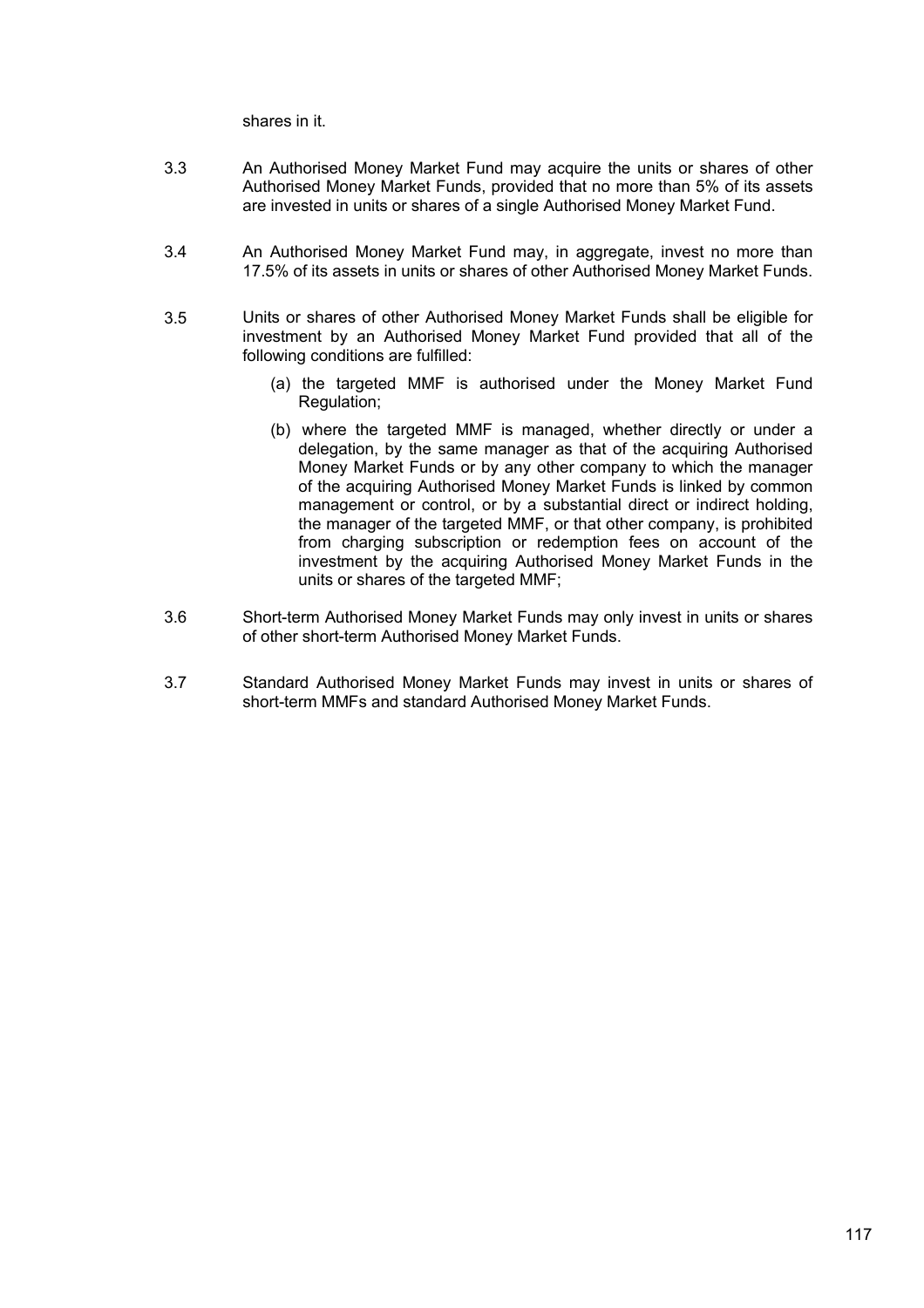#### **APPENDIX II PERMITTED MARKETS**

 $\mathcal{L}_\mathcal{L} = \mathcal{L}_\mathcal{L} = \mathcal{L}_\mathcal{L} = \mathcal{L}_\mathcal{L} = \mathcal{L}_\mathcal{L} = \mathcal{L}_\mathcal{L} = \mathcal{L}_\mathcal{L} = \mathcal{L}_\mathcal{L} = \mathcal{L}_\mathcal{L} = \mathcal{L}_\mathcal{L} = \mathcal{L}_\mathcal{L} = \mathcal{L}_\mathcal{L} = \mathcal{L}_\mathcal{L} = \mathcal{L}_\mathcal{L} = \mathcal{L}_\mathcal{L} = \mathcal{L}_\mathcal{L} = \mathcal{L}_\mathcal{L}$ 

 $\mathcal{L}_\mathcal{L} = \mathcal{L}_\mathcal{L} = \mathcal{L}_\mathcal{L} = \mathcal{L}_\mathcal{L} = \mathcal{L}_\mathcal{L} = \mathcal{L}_\mathcal{L} = \mathcal{L}_\mathcal{L} = \mathcal{L}_\mathcal{L} = \mathcal{L}_\mathcal{L} = \mathcal{L}_\mathcal{L} = \mathcal{L}_\mathcal{L} = \mathcal{L}_\mathcal{L} = \mathcal{L}_\mathcal{L} = \mathcal{L}_\mathcal{L} = \mathcal{L}_\mathcal{L} = \mathcal{L}_\mathcal{L} = \mathcal{L}_\mathcal{L}$ 

With the exception of permitted investments in unlisted securities and derivative instruments, investments will be restricted to the following stock exchanges and markets listed below in accordance with the regulatory criteria as defined in the Central Bank Regulations. For the purposes of this Appendix II, reference to "unlisted securities" may include securities that are listed on a market or exchange where such exchange is not set out in the below list in accordance with Regulation 68(1)(c) and 68(2)(a) of the Regulations. The Central Bank does not issue a list of approved stock exchanges or markets.

- 1 any stock exchange in the EU and also any investments listed, quoted or dealt in on any stock exchange in Australia, Canada, Japan, New Zealand, Norway, Switzerland or in the United Kingdom which is a stock exchange within the meaning of the law of the country concerned relating to stock exchanges;
- 2 any exchange registered with the SEC as a National Stock Exchange, NASDAQ, the over-the-counter market in the U.S. regulated by the Financial Industry Regulatory Authority, Inc.; the market known as the "Grey Book Market", that is the market conducted by those persons for the time being included in the list maintained by the FCA for the purposes of section 43 of the Financial Services Act, 1986 under the conditions imposed by the FCA under that section conducted by listed money market institutions as described in the Bank of England publication entitled "The Regulation of the Wholesale Cash and OTC Derivatives Markets in Sterling, Foreign Exchange and Bullion" dated April, 1988 (as amended or revised from time to time); the overthe-counter market in Tokyo regulated by the Securities Dealers Association of Japan; the market organised by the International Capital Markets Association; the market in U.S. government securities conducted by primary dealers regulated by the Federal Reserve Bank in New York; the French market for "Titres de Créances Négociables" (over-the-counter market in negotiable debt instruments) and the overthe-counter market in Canadian Government Bonds, regulated by the Investment Dealers Association of Canada;
- 3 all of the following stock exchanges and markets: the Hong Kong Stock Exchange, the Bombay Stock Exchange, the Kuala Lumpur Stock Exchange, the Singapore Stock Exchange, the Taiwan Stock Exchange, the Stock Exchange of Thailand, the Korea Stock Exchange, the Shanghai Stock Exchange, the Philippines Stock Exchange, the Johannesburg Stock Exchange, the Shenzhen Stock Exchange (SZSE), the Cairo and Alexandria Stock Exchange, the National Stock Exchange of India, the Jakarta Stock Exchange, the Amman Financial Market, the Nairobi Stock Exchange, the Bolsa Mexicana de Valores, the Casablanca Stock Exchange, the Namibia Stock Exchange, the Nigeria Stock Exchange, the Karachi Stock Exchange, the Moscow Exchange, the Colombo Stock Exchange, the Buenos Aires Stock Exchange (MVBA), the Bogota Stock Exchange, the Medellin Stock Exchange, the Lima Stock Exchange, the Valencia Stock Exchange, the Santiago Stock Exchange, the Bolsa Electronica de Chile, the Sao Paulo Stock Exchange, the Rio de Janeiro Stock Exchange, the Stock Exchange of Mauritius Ltd., the Istanbul Stock Exchange, the Botswana Stock Exchange, the Beirut Stock Exchange, the Lahore Stock Exchange, the Ho Chi Minh Stock Exchange, the Ghana Stock Exchange, the Tunis Stock Exchange, the Chittagong Stock Exchange, the Dhaka Stock Exchange, the Tel Aviv Stock Exchange, the Uganda Securities Exchange, the Belgrade Stock Exchange, the Bolsa de Valores de Panamá, the Lusaka Stock Exchange the market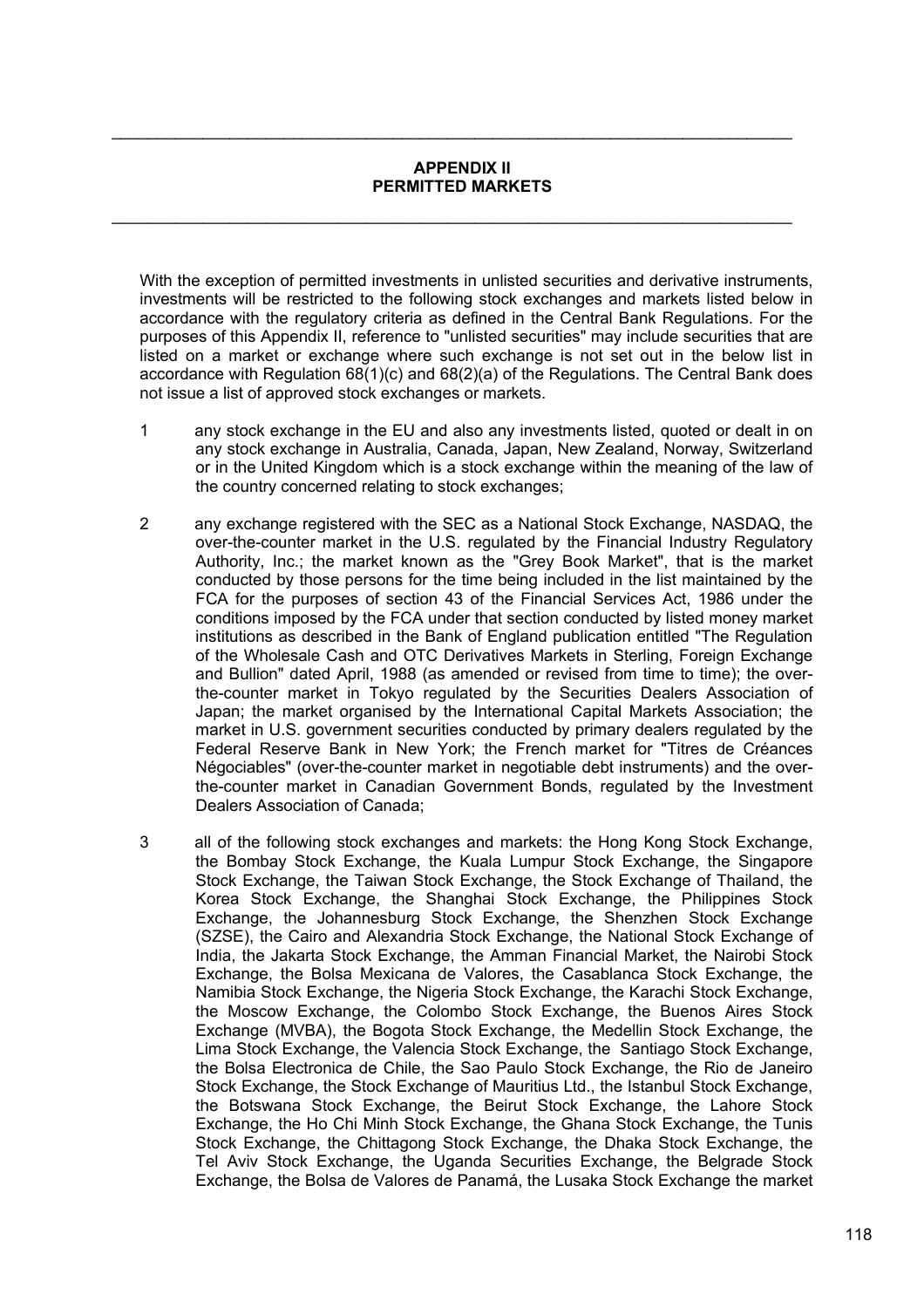organised by the International Capital Markets Association; the over-the-counter market in the U.S. conducted by primary and secondary dealers regulated by the SEC and by the Financial Industry Regulatory Authority, Inc. and by banking institutions regulated by the U.S. Comptroller of the Currency, the Federal Reserve System or Federal Deposit Insurance Corporation; the market conducted by listed money market institutions as described

- 4 in the Corporation; the market conducted by listed money market institutions as described in the FCA publication entitled "The Regulation of the Wholesale Cash and OTC Derivatives Markets": "The Grey Paper" (as amended or revised from time to time); the over-the-counter market in Japan regulated by the Securities Dealers Association of Japan; AIM - the Alternative Investment Market in the UK, regulated by the London Stock Exchange; the French Market for Titres de Créances Négociables (over-the-counter market in negotiable debt instruments); the over-the-counter market in Canadian Government Bonds regulated by the Investment Dealers Association of Canada; and
- 5 for investments in financial derivative instruments:-

CME Group, NASDAQ OMX Group, Chicago Board of Trade, Chicago Mercantile Exchange, New York Mercantile Exchange, American Stock Exchange, New York Futures Exchange, New York Stock Exchange, NYSE Arca, Chicago Board Options Exchange, NASDAQ OMX NLX, NASDAQ OMX PHLX, Philadelphia Board of Trade, Kansas City Board of Trade, CBOE Futures Exchange, CME Europe, Eurex, Euronext (Amsterdam, Brussels, Lisbon, Paris), ICE Futures Europe, ICE Futures Canada, ICE Futures U.S., Australian Stock Exchange, Sydney Futures exchange, New Zealand Exchange, Toronto Stock Exchange, Montreal Stock Exchange, Bolsa Mercadorias & Futuros, Bolsa Mexicana de Valores, Hong Kong Exchange, Johannesburg Stock Exchange, MEFF Renta Variable (Madrid), Barcelona MEFF Rent Fija, OMX Nordic Exchange Copenhagen, OMX Exchange Helsinki, OMX Nordic Exchange Stockholm, Osaka Exchange, Singapore Exchange, Tokyo Financial Exchange, Tokyo Stock Exchange, Korea Exchange, London Stock Exchange, NASDAQ OMX Sweden, ERIS Exchange, Global Markets Exchange, ELX Futures.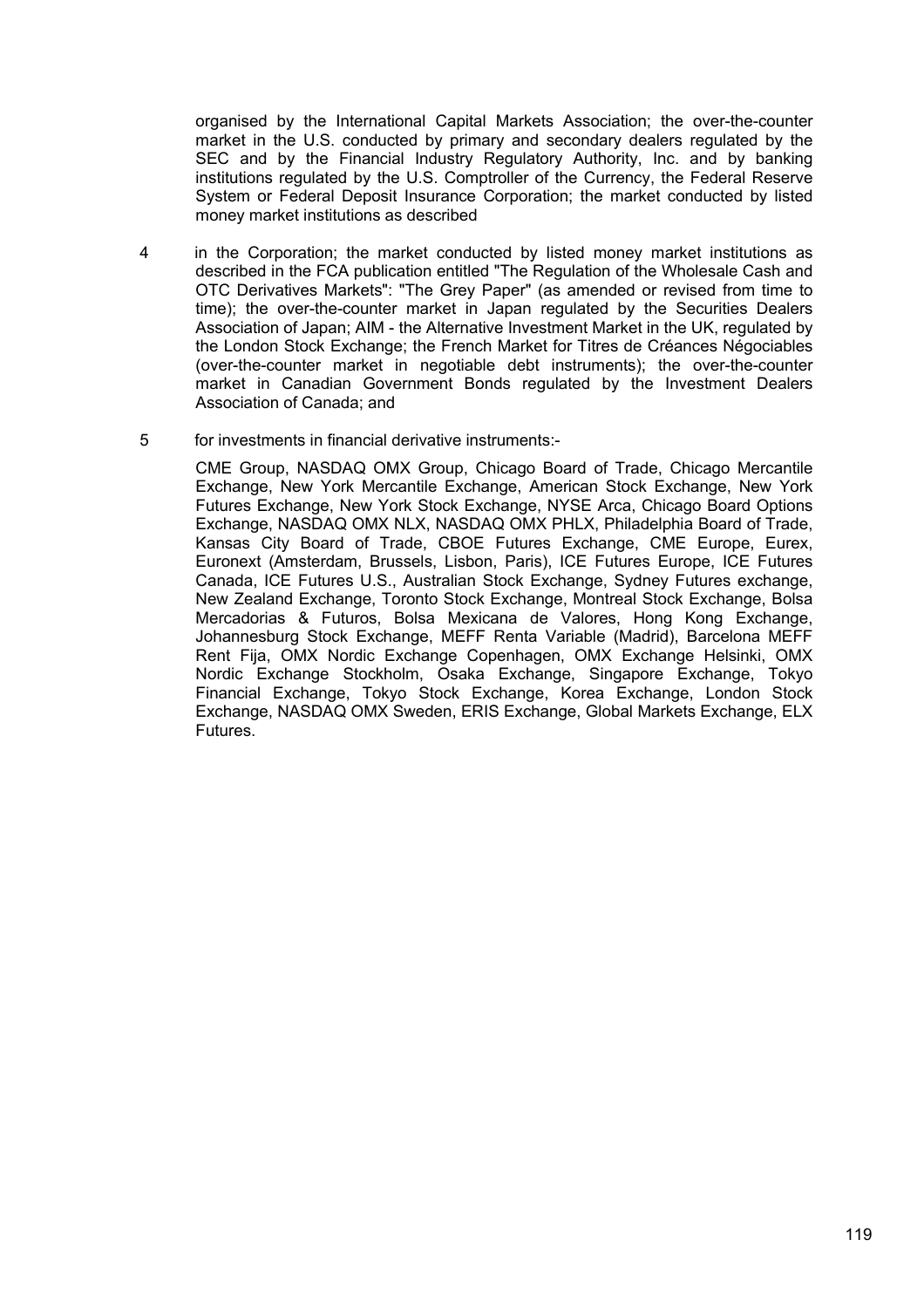# **APPENDIX III GLOBAL NETWORK OF MARKETS AND SUBCUSTODIANS**

 $\mathcal{L}_\mathcal{L} = \mathcal{L}_\mathcal{L} = \mathcal{L}_\mathcal{L} = \mathcal{L}_\mathcal{L} = \mathcal{L}_\mathcal{L} = \mathcal{L}_\mathcal{L} = \mathcal{L}_\mathcal{L} = \mathcal{L}_\mathcal{L} = \mathcal{L}_\mathcal{L} = \mathcal{L}_\mathcal{L} = \mathcal{L}_\mathcal{L} = \mathcal{L}_\mathcal{L} = \mathcal{L}_\mathcal{L} = \mathcal{L}_\mathcal{L} = \mathcal{L}_\mathcal{L} = \mathcal{L}_\mathcal{L} = \mathcal{L}_\mathcal{L}$ 

| 1. Jurisdiction                                                                        | 2. Subcustodian                                                 | 3. Subcustodian Delegate                                               |
|----------------------------------------------------------------------------------------|-----------------------------------------------------------------|------------------------------------------------------------------------|
| Argentina                                                                              | Citibank<br>N.A., Buenos Aires<br><b>Branch</b>                 |                                                                        |
| <b>Australia</b>                                                                       | The Hongkong and Shanghai<br><b>Banking Corporation Limited</b> | <b>HSBC Bank Australia Limited</b>                                     |
| <b>Austria</b>                                                                         | UniCredit Bank Austria AG                                       |                                                                        |
| <b>Bangladesh</b>                                                                      | <b>Standard Chartered Bank</b>                                  |                                                                        |
| <b>Belgium</b>                                                                         | The Northern Trust Company                                      |                                                                        |
| <b>Bosnia</b><br>and<br>Herzegovina<br>(Federation<br><b>of</b><br>Bosnia-Herzegovina) | Raiffeisen Bank International AG                                | Raiffeisen Bank Bosnia DD BiH                                          |
| <b>Bosnia</b><br>and<br>Herzegovina<br>(Republic of Srpska)                            | Raiffeisen Bank International AG                                | Raiffeisen Bank Bosnia DD BiH                                          |
| <b>Botswana</b>                                                                        | Standard Chartered<br><b>Bank</b><br><b>Botswana Limited</b>    |                                                                        |
| <b>Brazil</b>                                                                          | Citibank N.A., Brazilian Branch                                 | Citibank Distribuidora de Titulos e<br>Valores Mobiliaros S.A ("DTVM") |
| <b>Bulgaria</b>                                                                        | Citibank Europe plc, Bulgaria<br><b>Branch</b>                  |                                                                        |
| Canada                                                                                 | The Northern Trust Company,<br>Canada                           |                                                                        |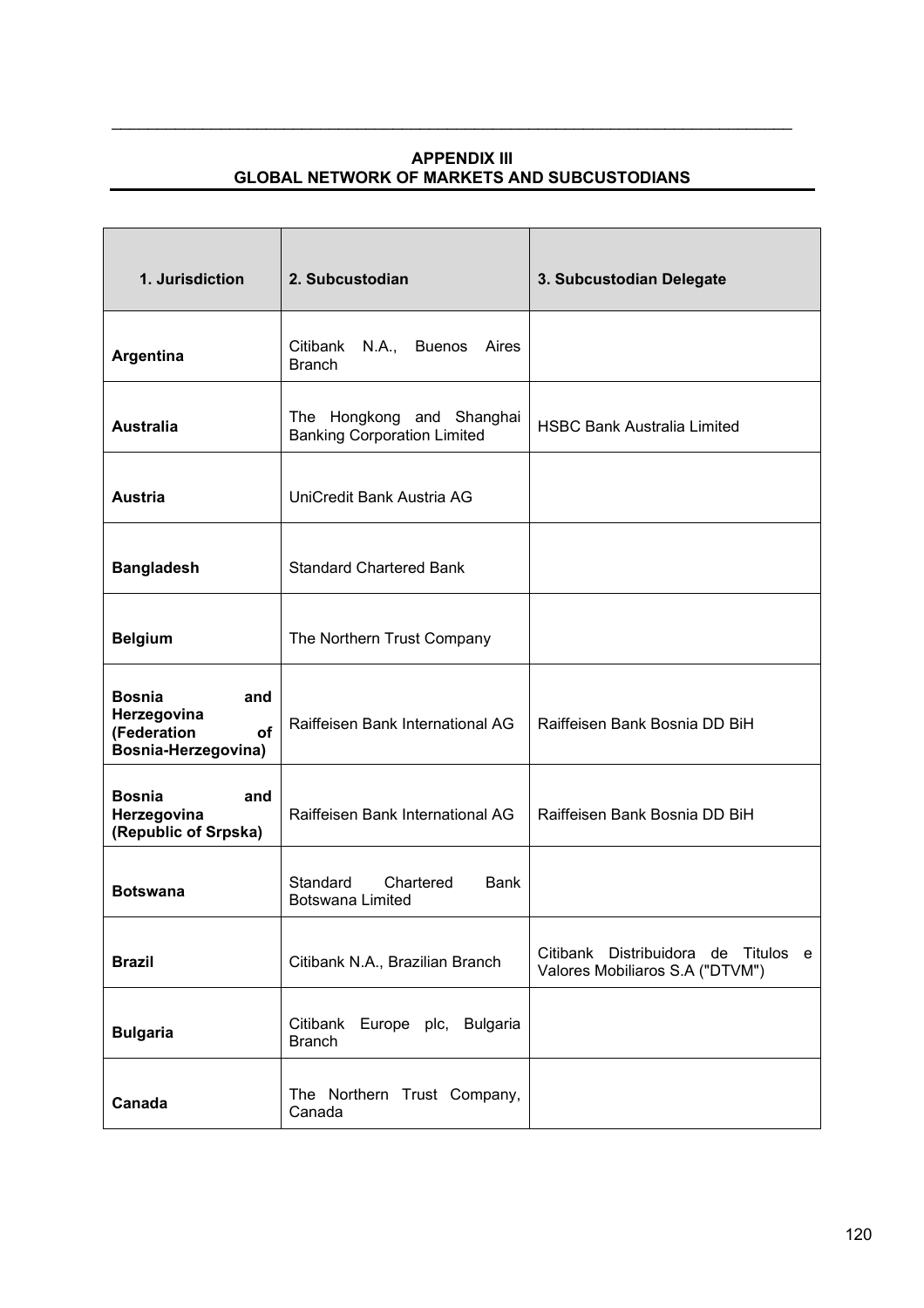| Canada*                                    | Royal Bank of Canada                                            |                                                    |
|--------------------------------------------|-----------------------------------------------------------------|----------------------------------------------------|
| <b>Chile</b>                               | Citibank N.A.                                                   | Banco de Chile                                     |
| <b>China B Share</b>                       | The Hongkong and Shanghai<br><b>Banking Corporation Limited</b> | HSBC Bank (China) Company Limited                  |
| Clearstream                                | Clearstream Banking S.A.,                                       |                                                    |
| Colombia                                   | Cititrust Columbia S.A. Sociedad<br>Fiduciaria                  |                                                    |
| <b>Costa Rica</b>                          | Banco Nacional de Costa Rica                                    |                                                    |
| Côte d'Ivoire                              | Standard<br>Chartered<br>Bank<br>(Mauritius) Limited            | Standard Chartered Bank Cote d'Ivoire<br><b>SA</b> |
| <b>Croatia</b>                             | UniCredit Bank Austria AG                                       | Zagrebacka Banka d.d.                              |
| <b>Cyprus</b>                              | <b>Citibank Europe PLC</b>                                      |                                                    |
| <b>Czech Republic</b>                      | UniCredit Bank Czech Republic<br>and Slovenia, a.s.             |                                                    |
| <b>Denmark</b>                             | Skandinaviska Enskilda Banken<br>AB (publ)                      |                                                    |
| Egypt                                      | Citibank N.A., Cairo Branch                                     |                                                    |
| <b>Estonia</b>                             | Swedbank AS                                                     |                                                    |
| (formerly<br><b>Eswatini</b><br>Swaziland) | <b>Standard Bank Eswatini Limited</b>                           |                                                    |
| <b>Finland</b>                             | Skandinaviska Enskilda Banken<br>AB (publ)                      |                                                    |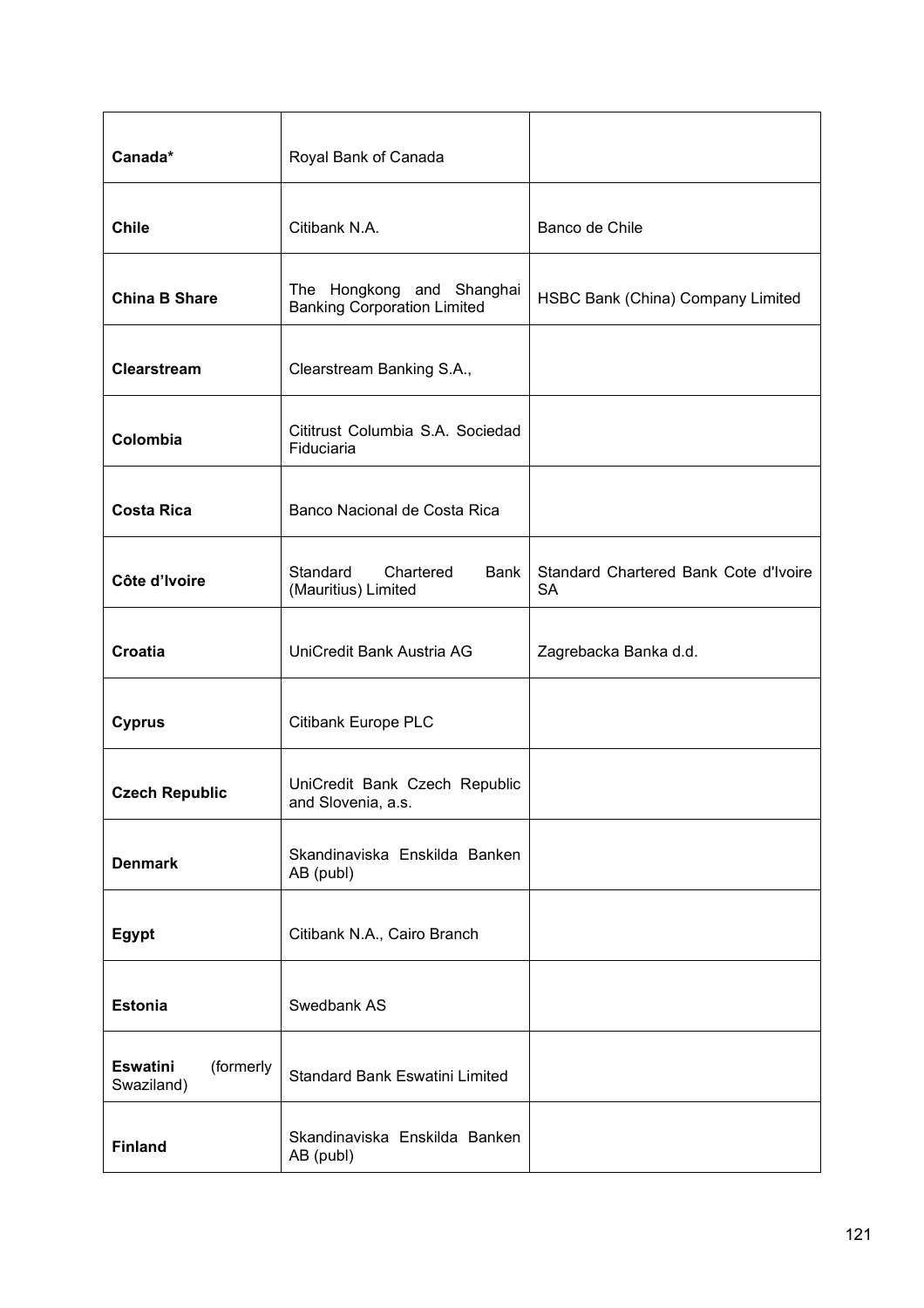| <b>France</b>                         | The Northern Trust Company                                      |  |
|---------------------------------------|-----------------------------------------------------------------|--|
| Germany                               | The Northern Trust Company                                      |  |
| Ghana                                 | Standard Chartered Bank Ghana<br>Limited                        |  |
| <b>Greece</b>                         | <b>Citibank Europe PLC</b>                                      |  |
| <b>Hong Kong</b>                      | The Hongkong and Shanghai<br><b>Banking Corporation Limited</b> |  |
| Hong Kong (Stock<br>and Bond Connect) | The Hongkong and Shanghai<br><b>Banking Corporation Limited</b> |  |
| <b>Hungary</b>                        | UniCredit Bank Hungary Zrt.                                     |  |
| Iceland                               | Landsbankinn hf                                                 |  |
| India                                 | Citibank N.A.                                                   |  |
| Indonesia                             | <b>Standard Chartered Bank</b>                                  |  |
| Ireland                               | Euroclear Bank S.A./N.V.                                        |  |
| <b>Israel</b>                         | Bank Leumi Le-Israel B.M.                                       |  |
| <b>Italy</b>                          | Citibank Europe plc                                             |  |
| Japan                                 | The Hongkong and Shanghai<br><b>Banking Corporation Limited</b> |  |
| Jordan                                | <b>Standard Chartered Bank</b>                                  |  |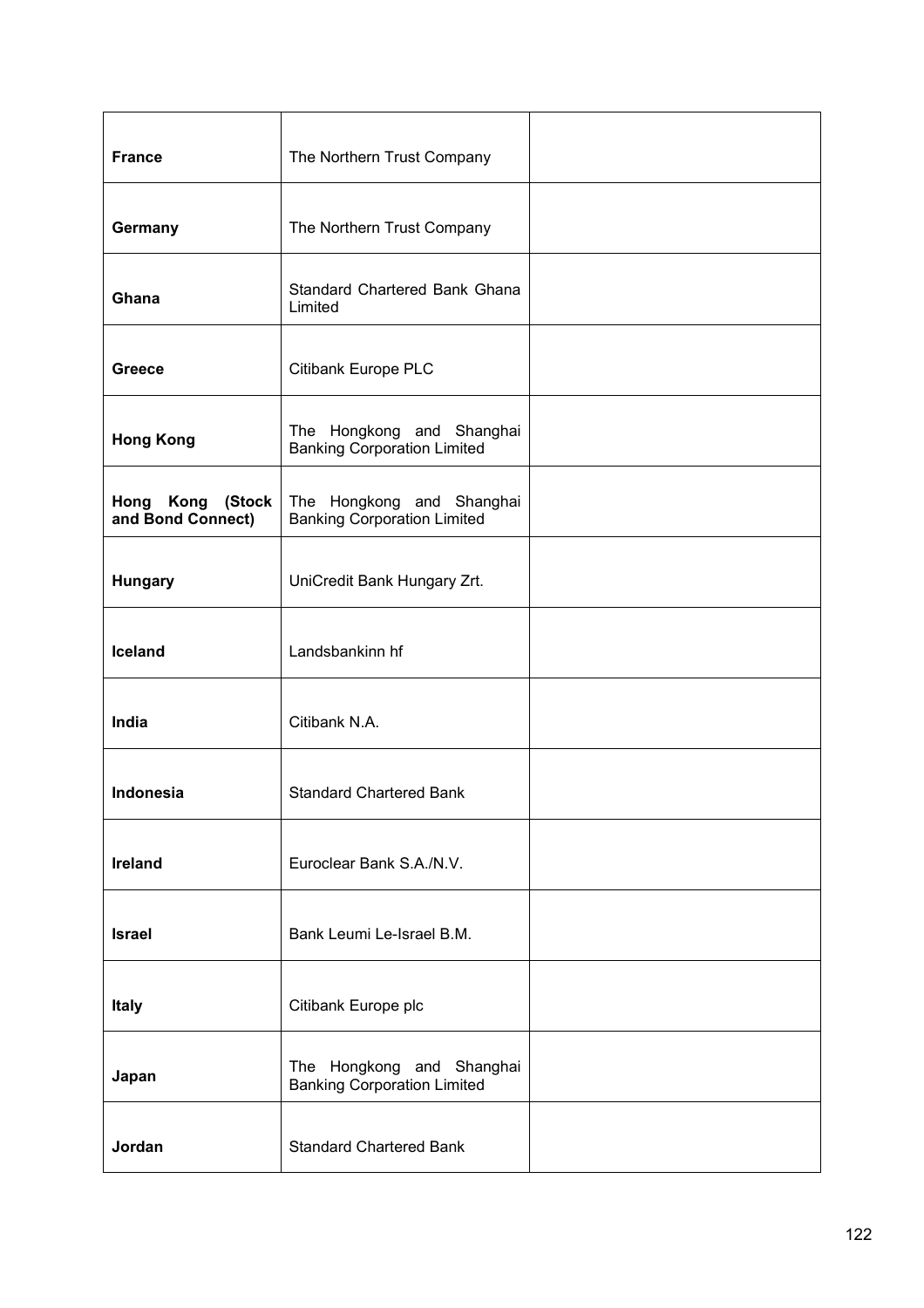| <b>Kazakhstan</b>  | Citibank Kazakhstan JSC                                                            |                                      |
|--------------------|------------------------------------------------------------------------------------|--------------------------------------|
| Kenya              | Standard Chartered Bank Kenya<br>Limited                                           |                                      |
| <b>Kuwait</b>      | The Hongkong and Shanghai<br><b>Banking Corporation Limited</b>                    | <b>HSBC Bank Middle East Limited</b> |
| Latvia             | Swedbank AS                                                                        |                                      |
| Lithuania          | AB SEB bankas                                                                      |                                      |
| Luxembourg         | Euroclear Bank S.A./N.V.                                                           |                                      |
| <b>Malaysia</b>    | The Hongkong and Shanghai<br><b>Banking Corporation Limited</b>                    | HSBC Bank Malaysia Berhad            |
| <b>Mauritius</b>   | The Hongkong and Shanghai<br><b>Banking Corporation Limited</b>                    |                                      |
| <b>Mexico</b>      | Banco Nacional de Mexico S.A.<br>integrante del Grupo Financiero<br><b>Banamex</b> |                                      |
| <b>Morocco</b>     | Société Générale Marocaine de<br><b>Banques</b>                                    |                                      |
| Namibia            | Standard Bank Namibia Ltd                                                          |                                      |
| <b>Netherlands</b> | The Northern Trust Company                                                         |                                      |
| <b>New Zealand</b> | The Hongkong and Shanghai<br><b>Banking Corporation Limited</b>                    |                                      |
| Nigeria            | <b>Stanbic IBTC Bank Plc</b>                                                       |                                      |
| <b>Norway</b>      | Skandinaviska Enskilda Banken<br>AB (publ)                                         |                                      |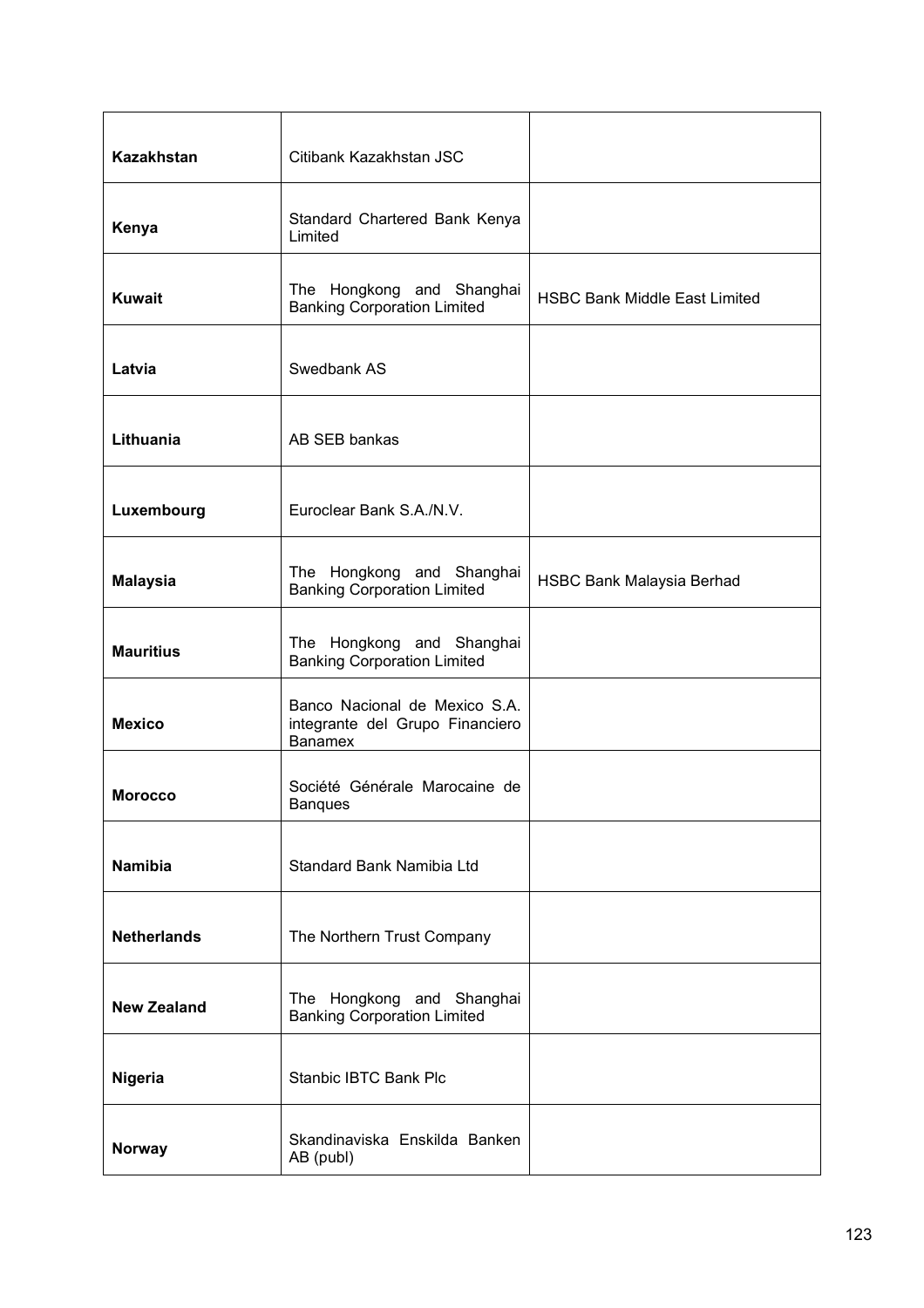| Oman               | The Hongkong and Shanghai<br><b>Banking Corporation Limited</b> | HSBC Bank Oman S.A.O.G                             |
|--------------------|-----------------------------------------------------------------|----------------------------------------------------|
| <b>Pakistan</b>    | Citibank N.A., Karachi Branch                                   |                                                    |
| Panama             | Citibank N.A., Panama Branch                                    |                                                    |
| Peru               | Citibank del Peru S.A.                                          |                                                    |
| <b>Philippines</b> | The Hongkong and Shanghai<br><b>Banking Corporation Limited</b> |                                                    |
| <b>Poland</b>      | Bank Polska Kasa Opieki Spółka<br>Akcyjna,                      |                                                    |
| Portugal           | <b>BNP Paribas Securities Services</b>                          |                                                    |
| Qatar              | The Hongkong and Shanghai<br><b>Banking Corporation Limited</b> | <b>HSBC Bank Middle East Limited</b>               |
| Romania            | Citibank Europe PLC                                             |                                                    |
| <b>Russia</b>      | <b>AO Citibank</b>                                              |                                                    |
| Saudi Arabia       | The Northern Trust Company of<br>Saudi Arabia                   |                                                    |
| Senegal            | Standard<br>Chartered<br><b>Bank</b><br>(Mauritius) Limited     | Standard Chartered Bank Cote d'Ivoire<br><b>SA</b> |
| <b>Serbia</b>      | UniCredit Bank Austria A.G.                                     | UniCredit Bank Serbia JSC                          |
| Singapore          | The Hongkong and Shanghai<br><b>Banking Corporation Limited</b> |                                                    |
| <b>Slovakia</b>    | Citibank Europe PLC                                             |                                                    |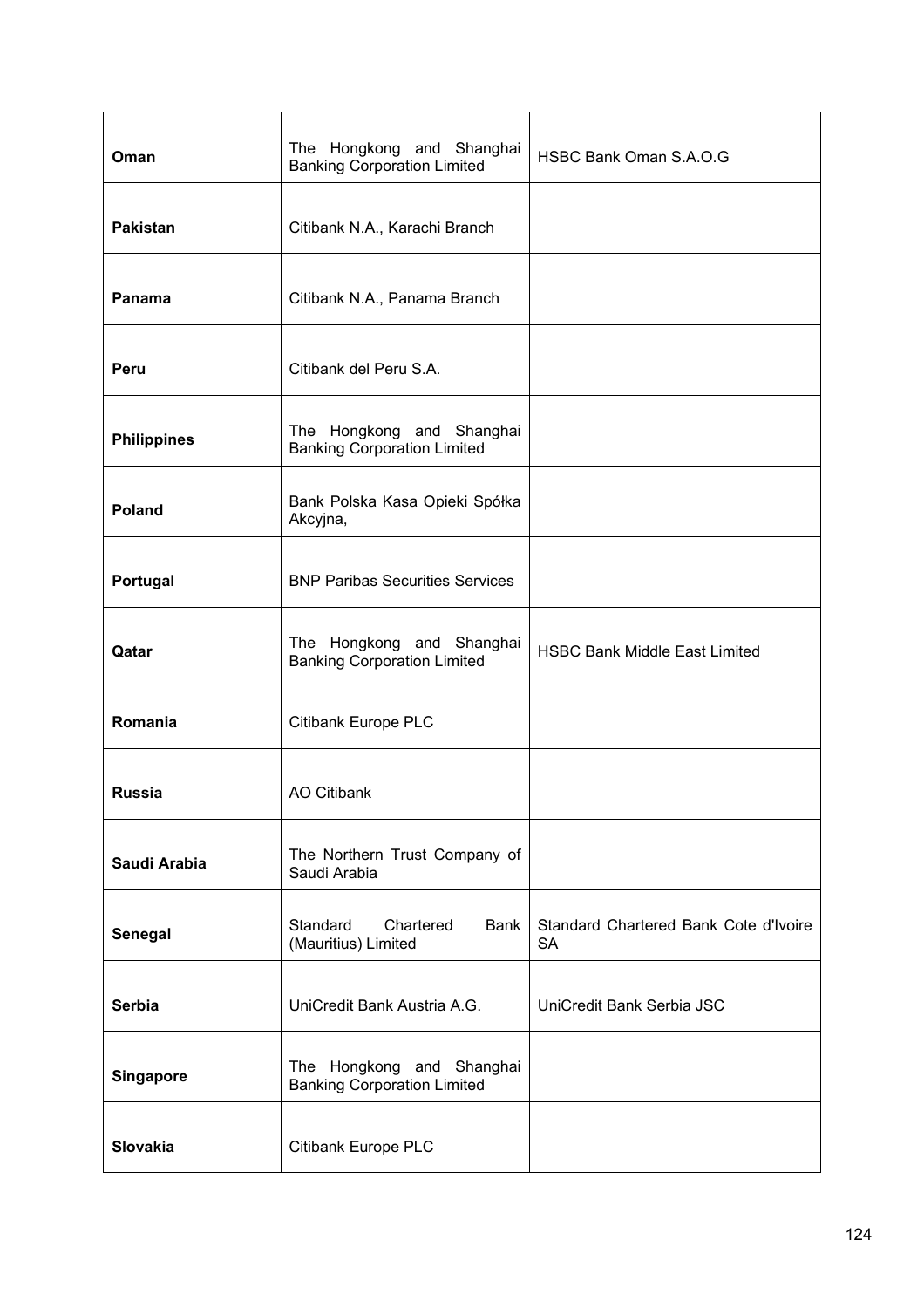| <b>Slovenia</b>                      | UniCredit Banka Slovenija d.d.                                     |                                                       |
|--------------------------------------|--------------------------------------------------------------------|-------------------------------------------------------|
| <b>South Africa</b>                  | The Standard Bank of South<br>Africa Limited                       |                                                       |
| <b>South Korea</b>                   | The Hongkong and Shanghai<br><b>Banking Corporation Limited</b>    |                                                       |
| Spain                                | Citibank Europe plc                                                |                                                       |
| Sri Lanka                            | <b>Standard Chartered Bank</b>                                     |                                                       |
| <b>Sweden</b>                        | Nordea Bank Abp                                                    |                                                       |
| <b>Switzerland</b>                   | Credit Suisse (Switzerland) Ltd                                    |                                                       |
| <b>Taiwan</b>                        | Hongkong and Shanghai<br>The<br><b>Banking Corporation Limited</b> | HSBC Bank (Taiwan) Limited                            |
| <b>Tanzania</b>                      | Standard<br><b>Bank</b><br>Chartered<br>(Mauritius) Limited        | Standard Chartered Bank Tanzania<br>Limited           |
| <b>Thailand</b>                      | Citibank N.A., Bangkok Branch                                      |                                                       |
| <b>Tunisia</b>                       | Union Internationale De Banques                                    |                                                       |
| <b>Turkey</b>                        | Citibank A.S.                                                      |                                                       |
| Uganda                               | Standard<br>Chartered<br><b>Bank</b><br><b>Uganda Limited</b>      |                                                       |
| <b>United Arab Emirates</b><br>(ADX) | The Hongkong and Shanghai<br><b>Banking Corporation Limited</b>    | HSBC Bank Middle East Limited (DIFC)<br><b>Branch</b> |
| <b>United Arab Emirates</b><br>(DFM) | The Hongkong and Shanghai<br><b>Banking Corporation Limited</b>    | HSBC Bank Middle East Limited (DIFC)<br><b>Branch</b> |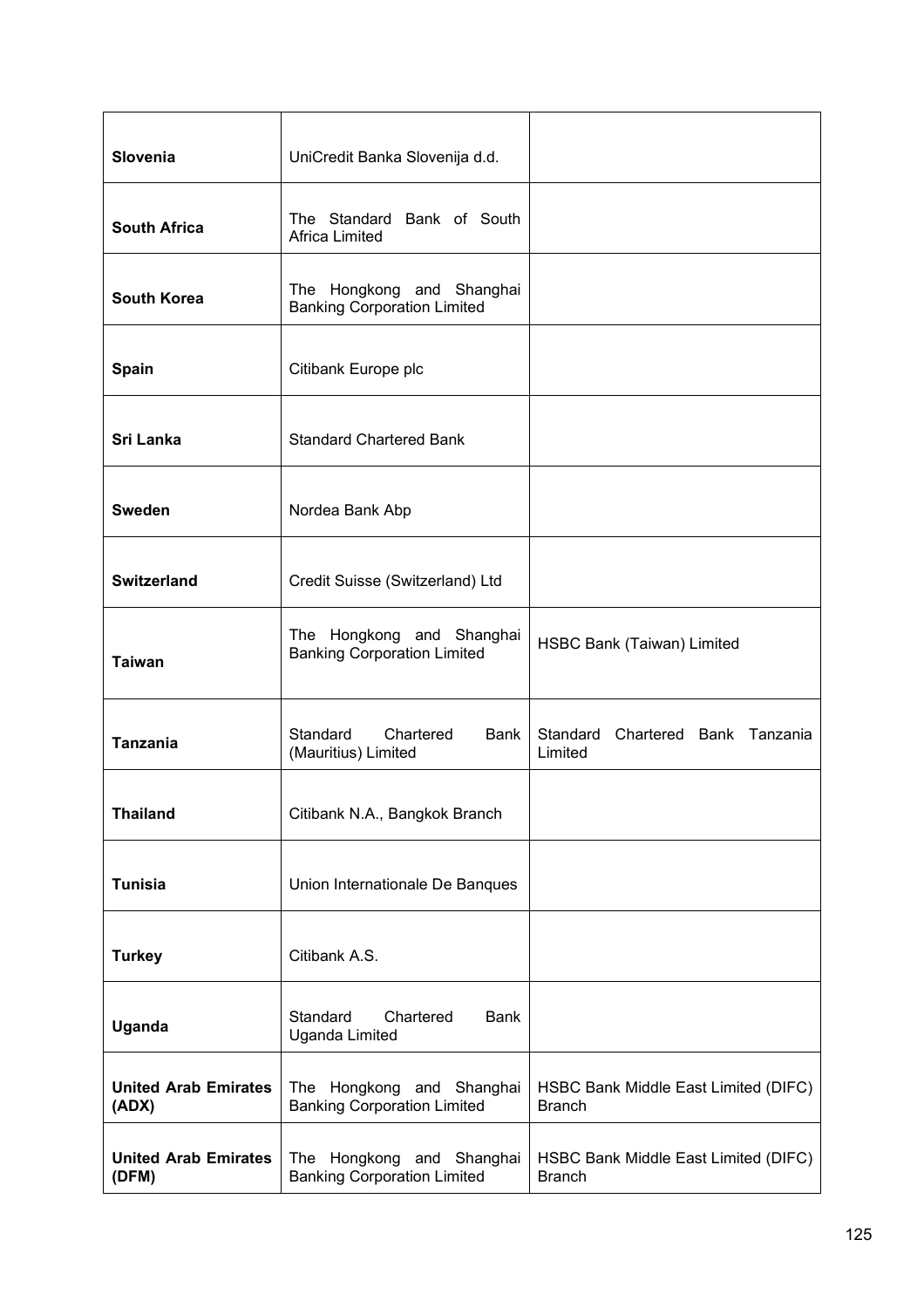| <b>United Arab Emirates</b><br>(NASDAQ) | The Hongkong and Shanghai<br><b>Banking Corporation Limited</b>          | HSBC Bank Middle East Limited (DIFC)<br><b>Branch</b> |
|-----------------------------------------|--------------------------------------------------------------------------|-------------------------------------------------------|
| <b>United Kingdom</b>                   | Euroclear UK & International<br>Limited<br>(Northern Trust self-custody) |                                                       |
| <b>United States</b>                    | The Northern Trust Company                                               |                                                       |
| <b>Uruguay</b>                          | Banco Itau Uruguay S.A.                                                  |                                                       |
| <b>Vietnam</b>                          | The Hongkong and Shanghai<br><b>Banking Corporation Limited</b>          | HSBC Bank (Vietnam) Ltd                               |
| Zambia                                  | Standard<br>Chartered<br>Bank<br>Zambia PLC                              |                                                       |